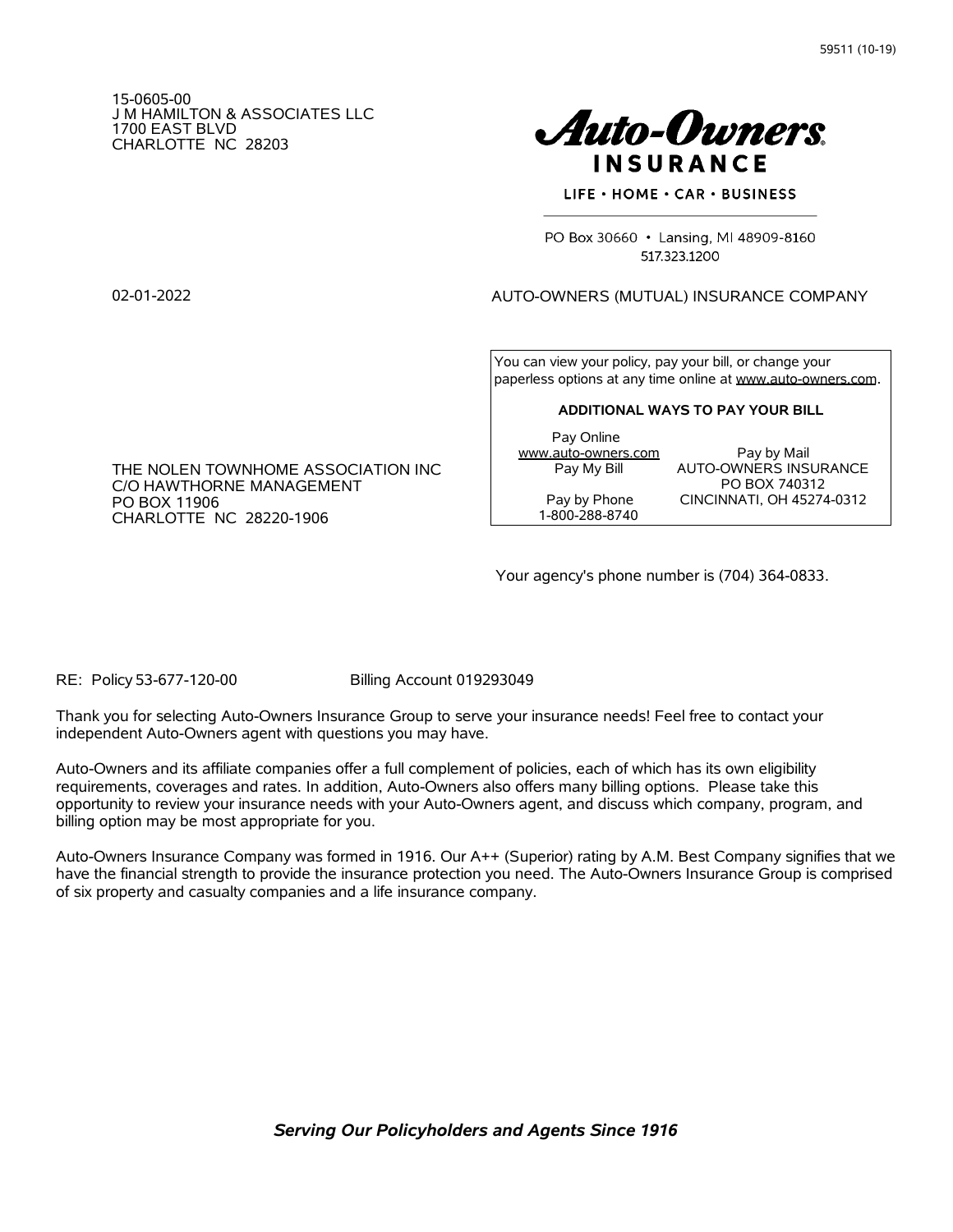59325 (12-19)

## **NOTICE OF PRIVACY PRACTICES**

### **What We Do To Protect Your Privacy**

At Auto-Owners Insurance Group\*, we value your business and we want to retain your trust. In the course of providing products and services, we may obtain nonpublic personal information about you. We assure you that such information is used only for the purpose of providing our products and services to you.

### **Protecting Confidentiality**

Our agents and Company associates may have access to nonpublic personal information only for the purpose of providing our products or services to you. We maintain physical, electronic and procedural safeguards against unauthorized use of your nonpublic personal information.

### **Information We Obtain**

To assist in underwriting and servicing your policy, we may obtain nonpublic personal information about you. For example, we routinely obtain information through applications, forms related to our products or services, from visiting www.auto-owners.com, and your transactions with us. We may obtain such information from our affiliates, independent insurance agents, governmental agencies, third parties, or consumer reporting agencies.

The type of information that we collect depends on the product or service requested, but may include your name, address, contact information, social security number, credit history, claims history, information to properly investigate and resolve any claims, or billing information. We may obtain your medical history with your permission. The nature and extent of the information we obtain varies based on the nature of the products and services you receive.

### **The Internet and Your Information**

If you would like to learn about how we gather and protect your information over the Internet, please see our online privacy statement at www.auto-owners.com/privacy.

Generally, Auto-Owners may use cookies, analytics, and other technologies to help us provide users with better service and a more customized web experience. Our business partners may use tracking services, analytics, and other technologies to monitor visits to www.auto-owners.com. The website may use web beacons in addition to cookies. You may choose to not accept cookies by changing the settings in your web browser.

Information obtained on our websites may include IP address, browser and platform types, domain names, access times, referral data, and your activity while using our site; who should use our web site; the security of information over the Internet; and links and co-branded sites.

### **Limited Disclosure**

Auto-Owners Insurance Group companies do not disclose any nonpublic personal information about their customers or former customers except as permitted by law. We do not sell your personal information to anyone. We do not offer an opportunity for you to prevent or "opt out of" information sharing since we only share personal information with others as allowed by law.

When sharing information with third parties to help us conduct our business, we require them to protect your personal information. We do not permit them to use or share your personal information for any purpose other than the work they are doing on our behalf or as required by law.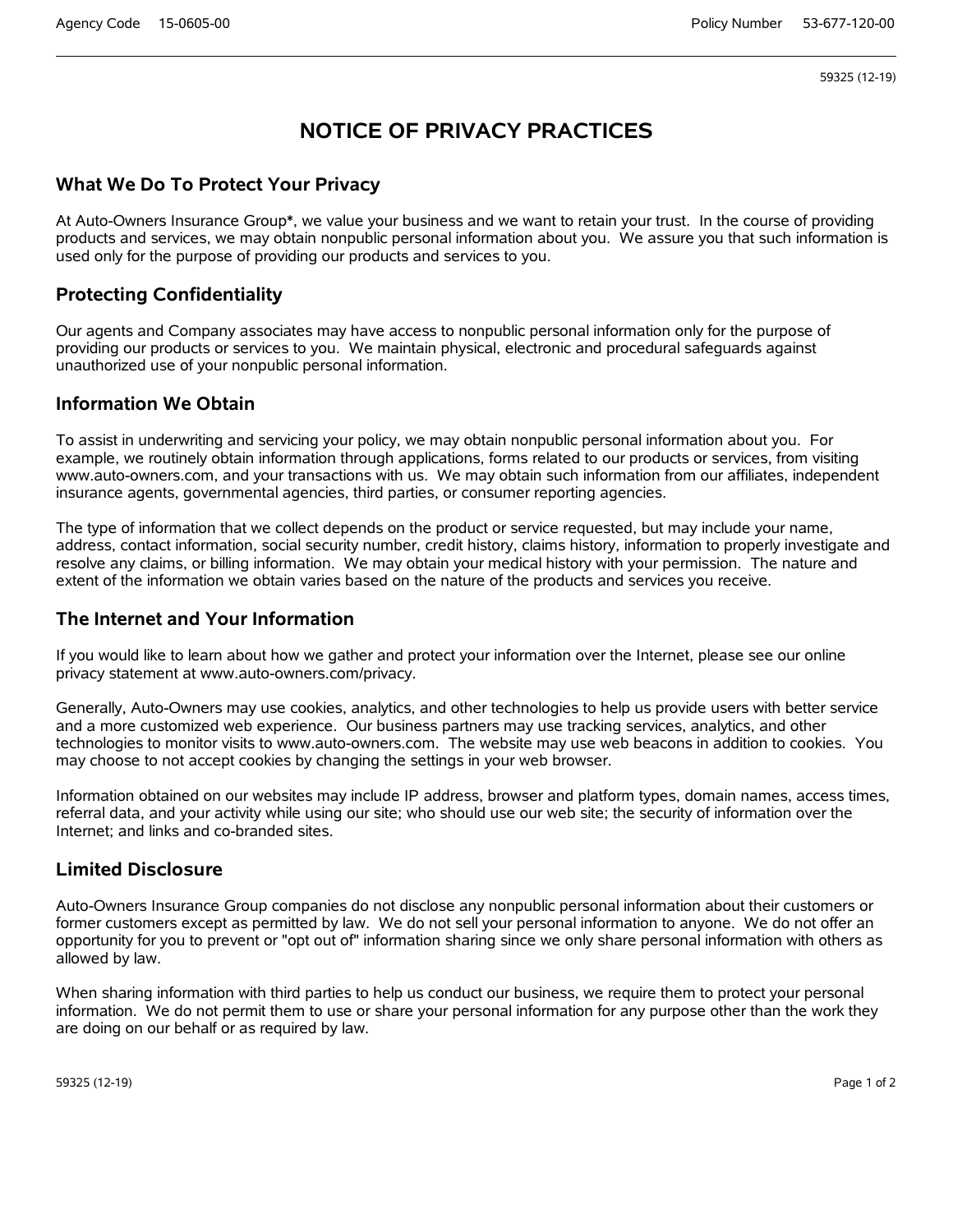The types of information disclosed may include personal information we collect as necessary to service your policy or account, investigate and pay claims, comply with state and federal regulatory requests or demands, and process other transactions that you request. Third parties that receive disclosures may include your independent agent, regulators, reinsurance companies, fraud prevention agencies, or insurance adjusters.

### **How Long We Retain Your Information**

We generally retain your information as long as reasonably necessary to provide you services or to comply with applicable law and in accordance with our document retention policy. We may retain copies of information about you and any transactions or services you have used for a period of time that is consistent with applicable law, applicable statute of limitations or as we believe is reasonably necessary to comply with applicable law, regulation, legal process or governmental request, to detect or prevent fraud, to collect fees owed, to resolve disputes, to address problems with our services, to assist with investigations, to enforce other applicable agreements or policies or to take any other actions consistent with applicable law.

In some circumstances we may anonymize your personal information (so that it can no longer be associated with you) for research or statistical purposes, in which case we may use this information indefinitely without further notice to you. This allows the specific information collected (name, email, address, phone number, etc.) to become anonymous, but allows Auto-Owners to keep the transaction or engagement data.

### **Changes to the Privacy Policy**

We will provide a notice of our privacy policy as required by law. This policy may change from time to time, but you can always review our current policy by visiting our website at www.auto-owners.com/privacy or by contacting us.

### **Contact Us**

Auto-Owners Insurance Company Phone: 844-359-4595 (toll free) Email: privacyrequest@aoins.com

\*Auto-Owners Insurance Group includes, Auto-Owners Insurance Company, Auto-Owners Life Insurance Company, Home-Owners Insurance Company, Owners Insurance Company, Property-Owners Insurance Company and Southern-Owners Insurance Company.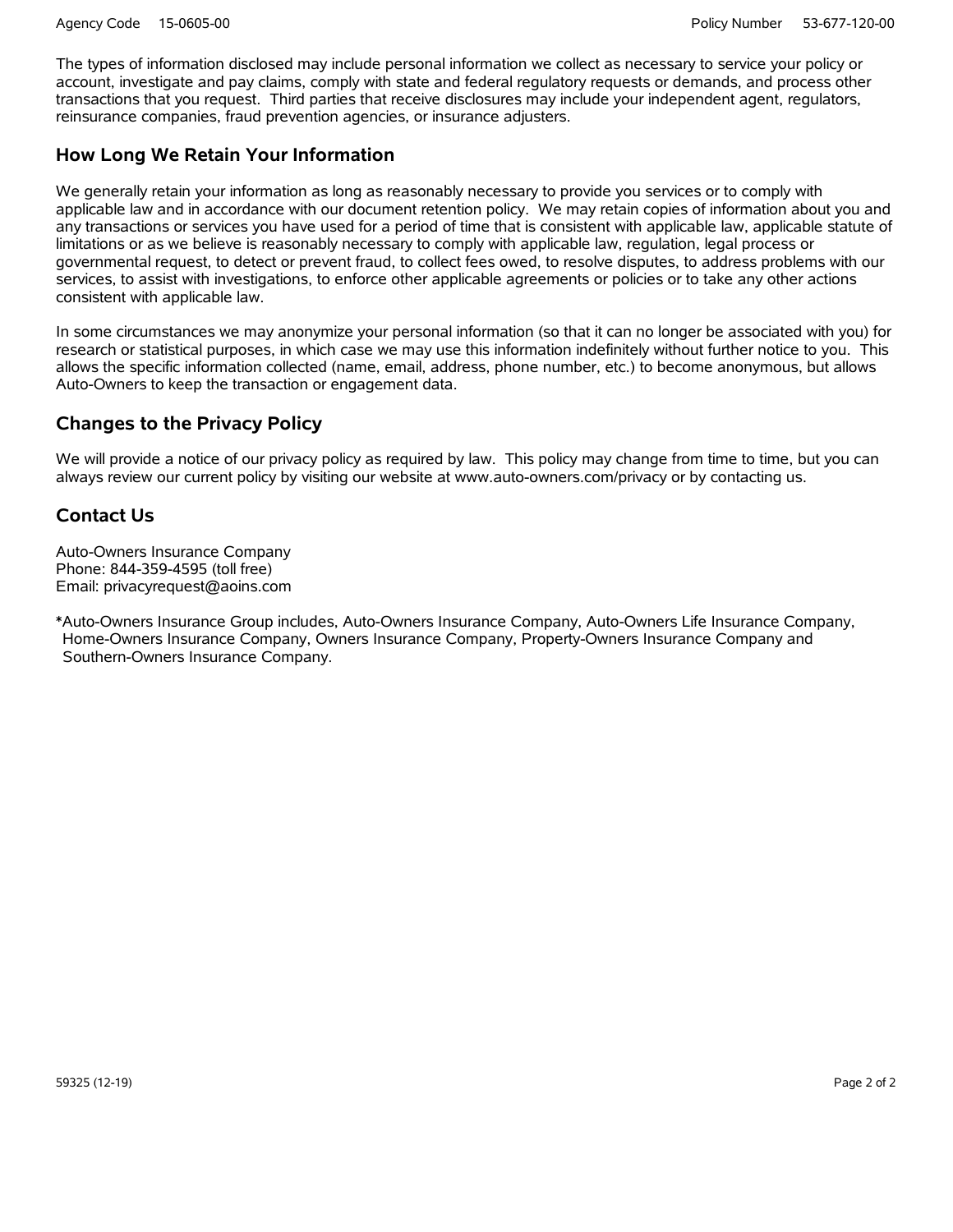54537 (6-00)

### **FLOOD INSURANCE NOTICE THIS POLICY DOES NOT COVER FLOOD LOSS**

In September 1999 floodwaters caused losses in excess of \$5 billion in North Carolina. Unfortunately, many North Carolinians suffered significant losses because they had not purchased a separate flood insurance policy to cover flood losses.

The North Carolina Department of Insurance has requested the North Carolina Insurance Underwriting Association, the North Carolina Joint Underwriting Association, and all property and casualty companies to advise their policyholders that the Businessowners Policy does not provide coverage for floods. You will not have coverage for property damage from floods unless you take steps to purchase a separate policy of flood insurance.

Separate National Flood Insurance Policies covering flood loss are available from Auto-Owners Insurance Company. BE FLOOD ALERT, contact your agency for more information at the address on your policy declarations.

This notice does not expand or increase coverage in any Businessowners Policy or accompanying endorsement. That policy and accompanying endorsements remain subject to all exclusions, limitations and conditions.

54537 (6-00) Page 1 of 1

59405 (1-07)

### **North Carolina NOTICE TO POLICYHOLDER PERILS NOT COVERED**

Dear Policyholder:

## "WARNING: THIS PROPERTY INSURANCE POLICY DOES NOT PROTECT YOU AGAINST LOSSES FROM FLOODS, EARTH-QUAKES, MUDSLIDES, MUDFLOWS AND LANDSLIDES. YOU SHOULD CONTACT YOUR INSURANCE COMPANY OR AGENT TO DISCUSS YOUR OPTIONS FOR OBTAINING COVERAGE FOR THESE LOSSES. THIS IS NOT A COMPLETE LISTING OF ALL OF THE CAUSES OF LOSSES NOT COVERED UNDER YOUR POLICY. YOU SHOULD READ YOUR ENTIRE POLICY TO UNDERSTAND WHAT IS COVERED AND WHAT IS NOT COVERED."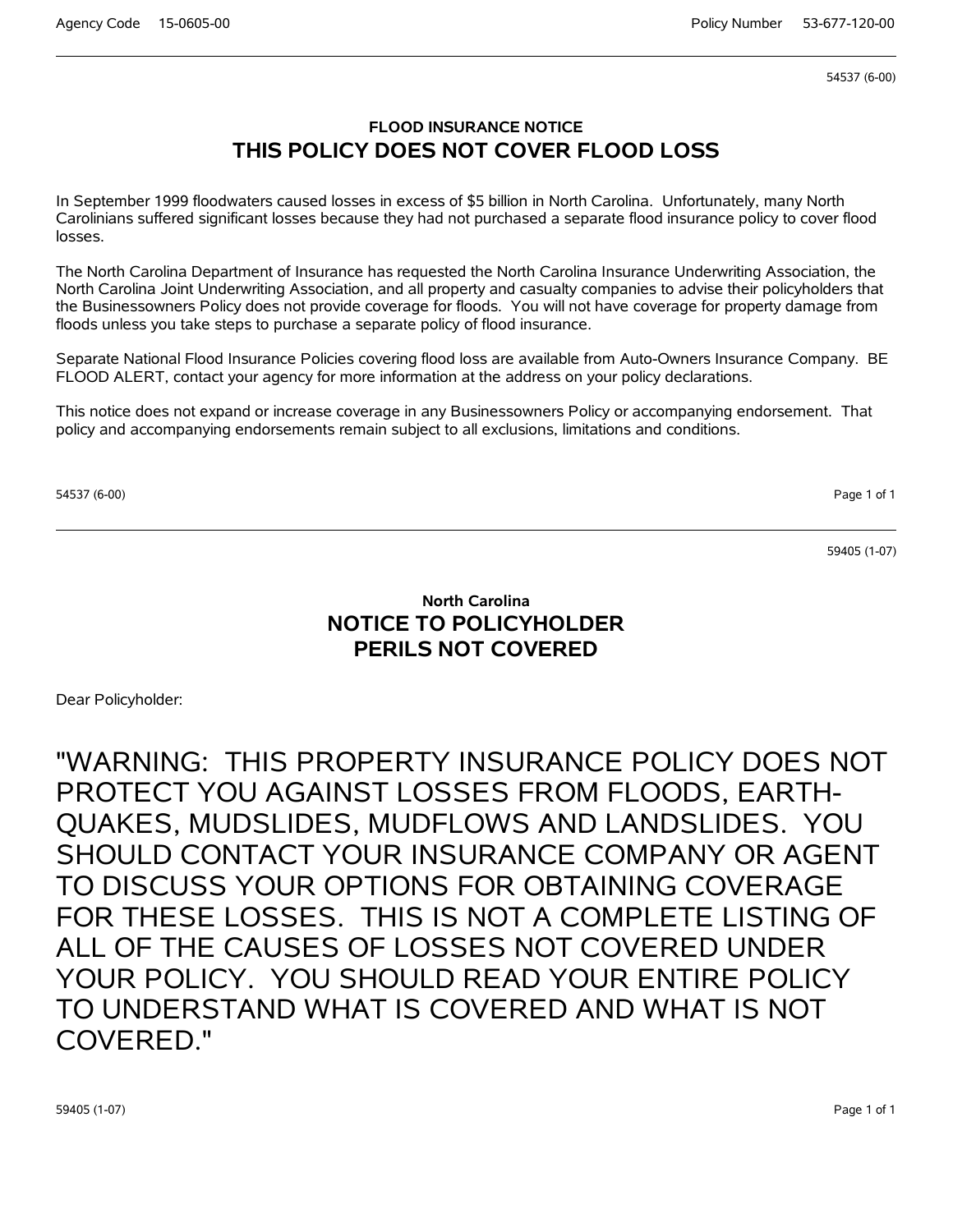59390 (11-20)

### **NOTIFICATION OF POSSIBLE CHANGES IN COVERAGE FOR TERRORISM**

Dear Policyholder:

The Terrorism Risk Insurance Act (including ensuing Congressional actions pursuant to the Act) will expire on December 31, 2027 unless the Federal government extends the Act. What this means to you is the following:

- 1. Subject to policy terms and conditions, the enclosed policy will provide insurance coverage for certified acts of terrorism as defined in the Act only until December 31, 2027.
- 2. A conditional endorsement entitled, Conditional Exclusion Of Terrorism Involving Nuclear, Biological Or Chemical Terrorism (Relating To Disposition Of Federal Terrorism Risk Insurance Act) is enclosed. This conditional endorsement will only apply if the Act is not extended or if the Act is revised to increase statutory deductibles, decrease the federal government's share in potential losses above the statutory deductibles, change the levels, terms or conditions of coverage and we are no longer required to make terrorism coverage available and elect not to do so. It will not apply if the Act is simply extended.
- 3. The conditional endorsement will provide coverage for an incident of terrorism pursuant to the terms and conditions of the policy only if the incident does not involve nuclear, biological or chemical material.
- 4. A premium charge for the conditional endorsement will be applied effective January 1, 2028. The premium will be pro rated for the remainder of the policy term and is one-half of the current premium charge appearing in the Declarations for TERRORISM - CERTIFIED ACTS. However, it will only be made if the Terrorism Risk Insurance Act (including ensuing Congressional actions pursuant to the Act) is not extend. Revised Declarations will be mailed to you after January 1, 2028.
- 5. If the Act is extended without any revision, the enclosed policy will continue to provide coverage for certified acts of terrorism. The conditional endorsement will not be activated and the changes in coverage or premium referenced above will not apply.
- 6. If the Act is extended with revisions or is replaced, and we are required or elect to continue to offer coverage for certified acts of terrorism, we may amend this policy in accordance with the provisions of the revised Act or its replacement.

This notice is for informational purposes only.

If you have any questions concerning your policy or this notice, please contact your Auto-Owners agency.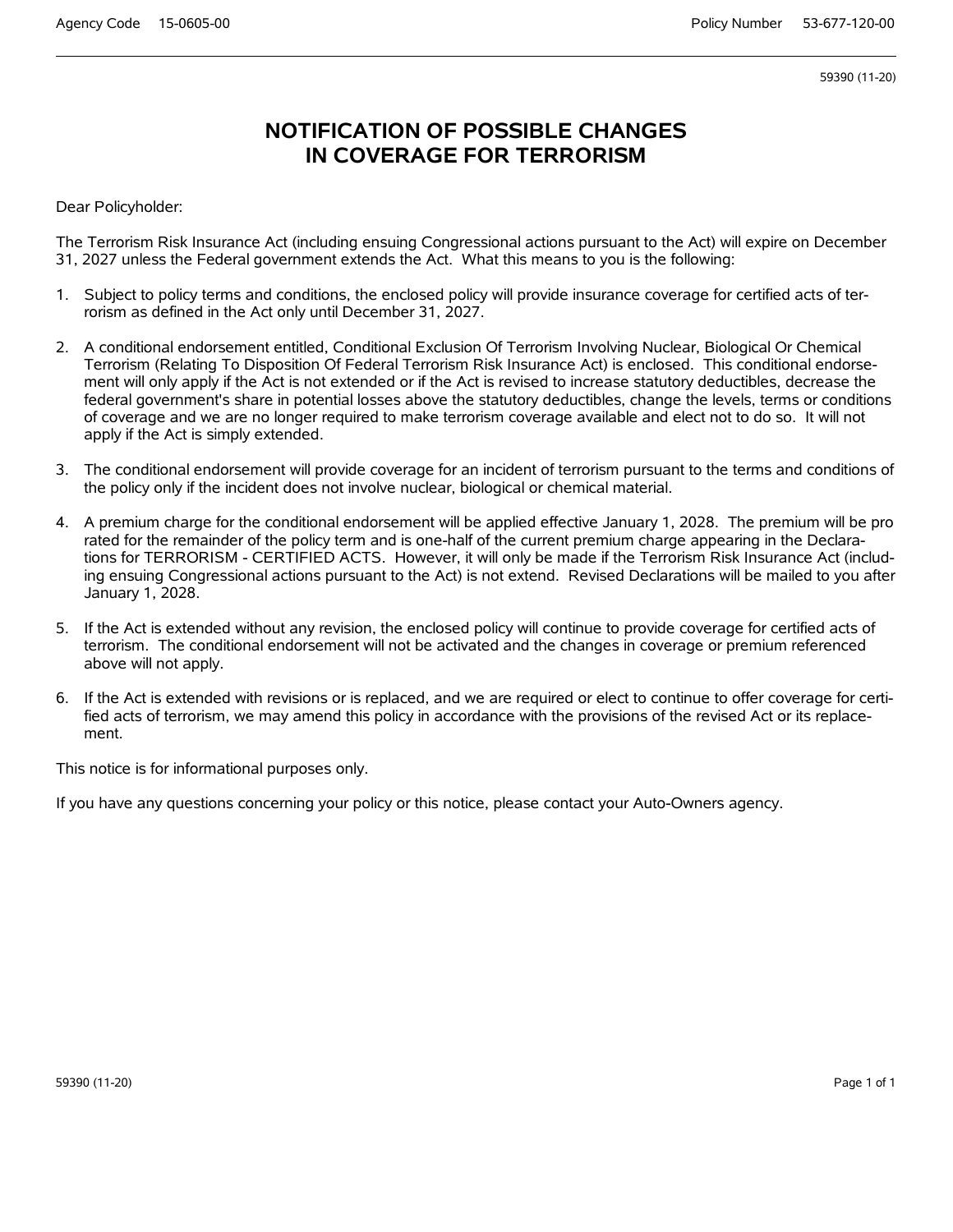# *Businessowners Insurance Policy*

**Auto-Owners Insurance Company**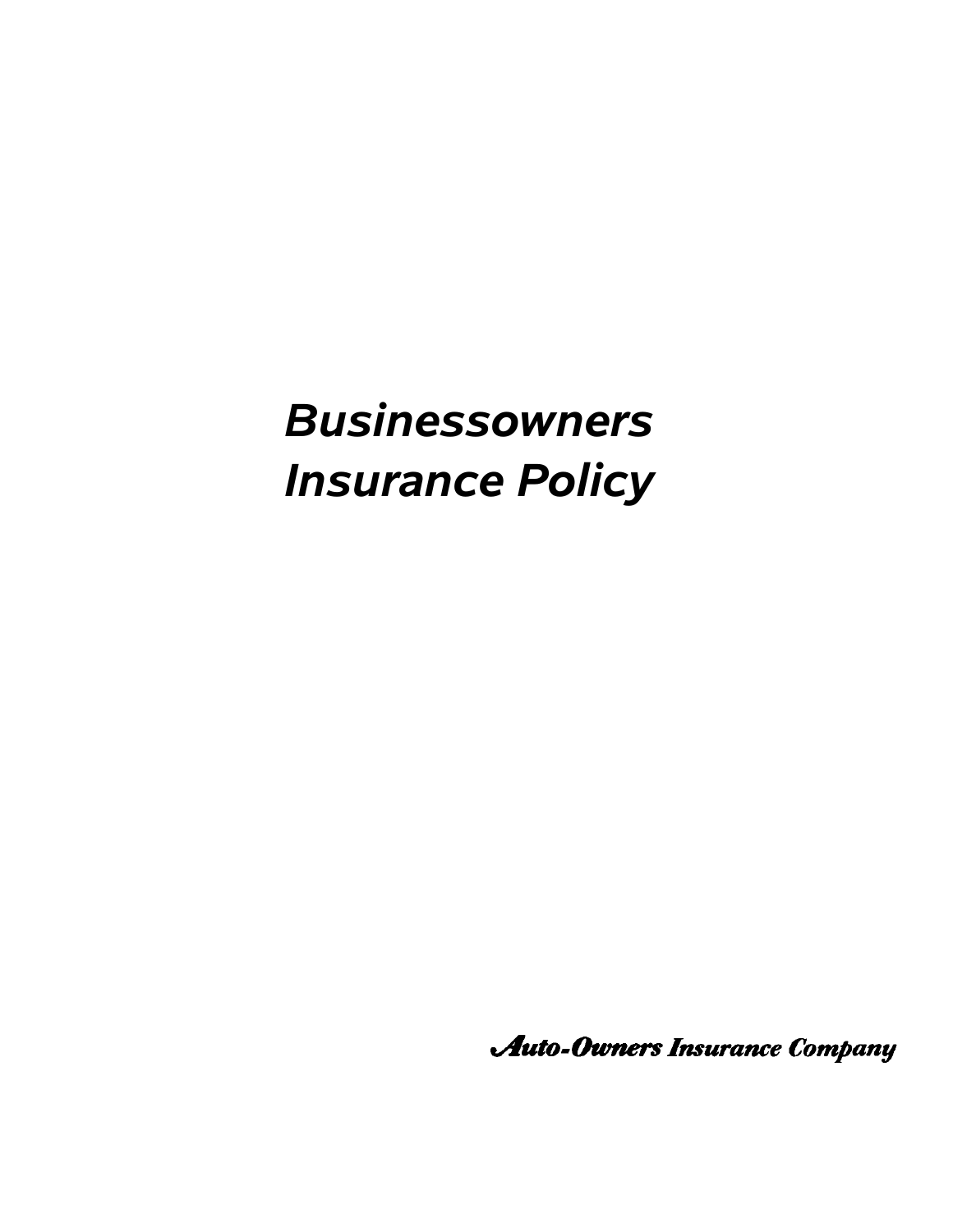### **POLICY NON-ASSESSABLE**

This policy is non-assessable and the premium stated in the Declarations is the only premium you will be asked to pay.

### **PARTICIPATING**

You will be entitled to an equitable participation in Company funds in excess of the amount required to pay expenses and all the losses or claims or other policy obligations incurred, together with the reserve and surplus funds required or permitted by law. A distribution will be made only in accordance with the decision of our Board of Directors acting under the insurance laws and under our charter.

### **NOTICE OF MEMBERSHIP AND ANNUAL MEETING**

Because we are a mutual company, this policy makes you a member of the Auto-Owners Insurance Company. You are entitled to vote, in person or by proxy, at all meetings. Our annual policyholder's meetings are held at our home office at Lansing, Michigan on the second Monday in May in each year at 10:00 A.M.

In witness whereof, we, the Auto-Owners Insurance Company, have caused this policy to be issued and to be duly signed by our President and Secretary.

William & Wood Sury

Michael D. Ph

Secretary **President** 

54510 (7-12)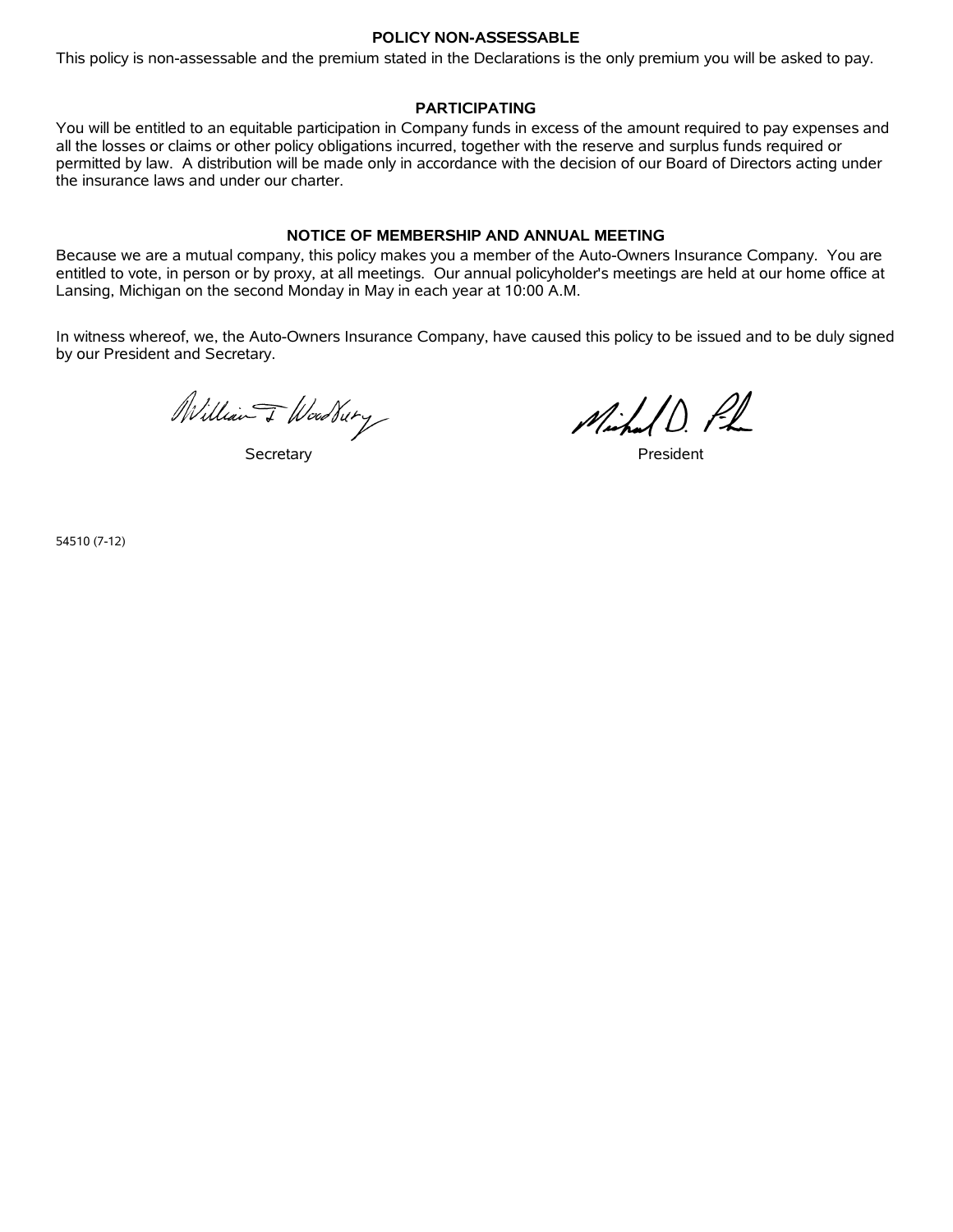

### Page 1

### 6101 ANACAPRI BLVD., LANSING, MI 48917-3999 (MUTUAL) INSURANCE COMPANY

| AGENCY J M HAMILTON & ASSOCIATES LLC |              |                |
|--------------------------------------|--------------|----------------|
| 15-0605-00                           | MKT TERR 045 | (704) 364-0833 |

INSURED THE NOLEN TOWNHOME ASSOCIATION INC C/O HAWTHORNE MANAGEMENT

ADDRESS PO BOX 11906

CHARLOTTE NC 28220-1906

**BUSINESSOWNERS POLICY DECLARATIONS**

|                      |            | Effective          | 01-06-2022    |  |
|----------------------|------------|--------------------|---------------|--|
| <b>POLICY NUMBER</b> |            |                    | 53-677-120-00 |  |
| Company Use          |            |                    | 35-57-NC-2201 |  |
| Company              |            | <b>POLICY TERM</b> |               |  |
| Rill                 | 12:01 a.m. |                    | $12:01$ a.m.  |  |
|                      | 01-06-2022 | to                 | 01-06-2023    |  |

54643 (01-90)

**Entity:** Corporation

### **PROPERTY COVERAGES - ALL DESCRIBED LOCATIONS**

| <b>COVERAGE</b>            | <b>I DEDUCTIBLE I</b> | _IMIT | <b>PREMIUM</b> | <b>CHANGE</b> |
|----------------------------|-----------------------|-------|----------------|---------------|
| SPECIAL COVERAGE FORM      |                       |       |                |               |
| TERRORISM - CERTIFIED ACTS |                       |       | \$75.31        |               |

### **BUSINESS LIABILITY PROTECTION**

| <b>COVERAGE</b>                    | <b>LIMIT</b>                                                        |             | <b>PREMIUM</b> | <b>CHANGE</b> |       |             |               |             |  |
|------------------------------------|---------------------------------------------------------------------|-------------|----------------|---------------|-------|-------------|---------------|-------------|--|
| <b>AGGREGATE LIMIT</b>             |                                                                     |             |                |               |       | \$2,000,000 |               | \$332.29    |  |
|                                    | (Other than Products - Completed Operations)                        |             |                |               |       |             |               |             |  |
|                                    | LIABILITY AND MEDICAL EXPENSE                                       |             |                |               |       | \$1,000,000 | Included      |             |  |
| Personal Injury                    |                                                                     |             |                |               |       | Included    | Included      |             |  |
|                                    | HIRED AUTO & NON-OWNED AUTO LIABILITY                               |             |                |               |       | \$1,000,000 |               | \$28.80     |  |
|                                    | <b>TERRORISM - CERTIFIED ACTS</b>                                   |             |                |               |       |             |               | \$8.43      |  |
|                                    | <b>BUSINESSOWNERS LIABILITY PLUS</b>                                |             |                |               |       |             |               | \$60.00     |  |
|                                    | Fire, Lightning, Explosion, Smoke, And Water Damage Legal Liability |             |                |               |       | \$300,000   | Included      |             |  |
|                                    | Hired Auto & Non-Owned Auto Liability                               |             |                |               |       | \$1,000,000 | Included      |             |  |
|                                    | Medical Expenses - Per Person                                       |             |                |               |       | \$10,000    | Included      |             |  |
|                                    | Products - Completed Operations Aggregate                           |             |                |               |       | \$2,000,000 |               | Included    |  |
|                                    | Blanket Additional Insured - Lessor of Leased Equipment             |             |                |               |       | Included    | Included      |             |  |
|                                    | Blanket Additional Insured - Managers or Lessors of Premises        |             |                |               |       | Included    | Included      |             |  |
|                                    | Blanket Waiver of Subrogation                                       |             |                |               |       | Included    | Included      |             |  |
|                                    | Broadened Knowledge of Occurrence                                   |             |                |               |       | Included    | Included      |             |  |
|                                    | Broadened Supplementary Payments Coverage                           |             |                |               |       | Included    |               | Included    |  |
|                                    | <b>Extended Watercraft Coverage</b>                                 |             |                |               |       | Included    | Included      |             |  |
|                                    | Newly Formed or Acquired Organizations                              |             |                |               |       | Included    | Included      |             |  |
|                                    | Personal Injury Extension Coverage                                  |             |                |               |       | Included    | Included      |             |  |
| Forms that apply to all locations: |                                                                     |             |                |               |       |             |               |             |  |
| $(07 - 12)$<br>54510               | BP0002                                                              | $(01 - 87)$ | <b>BP0006</b>  | $(01 - 87)$   | 54961 | $(11 - 11)$ | <b>BP0009</b> | $(01 - 87)$ |  |
| $(12 - 20)$<br>54679               | 54709                                                               | $(04 - 10)$ | 54098          | $(05 - 07)$   | 54319 | $(04 - 20)$ | 54867         | $(03 - 08)$ |  |
| 54656<br>$(08 - 91)$               | 54088                                                               | $(09 - 09)$ | 64728          | $(02 - 14)$   | 64776 | $(01 - 16)$ | 64839         | $(07 - 19)$ |  |
| 64855<br>$(04 - 20)$               | 54254                                                               | $(04 - 02)$ | 54621          | $(07 - 88)$   | 54663 | $(01 - 03)$ | 54353         | $(10 - 08)$ |  |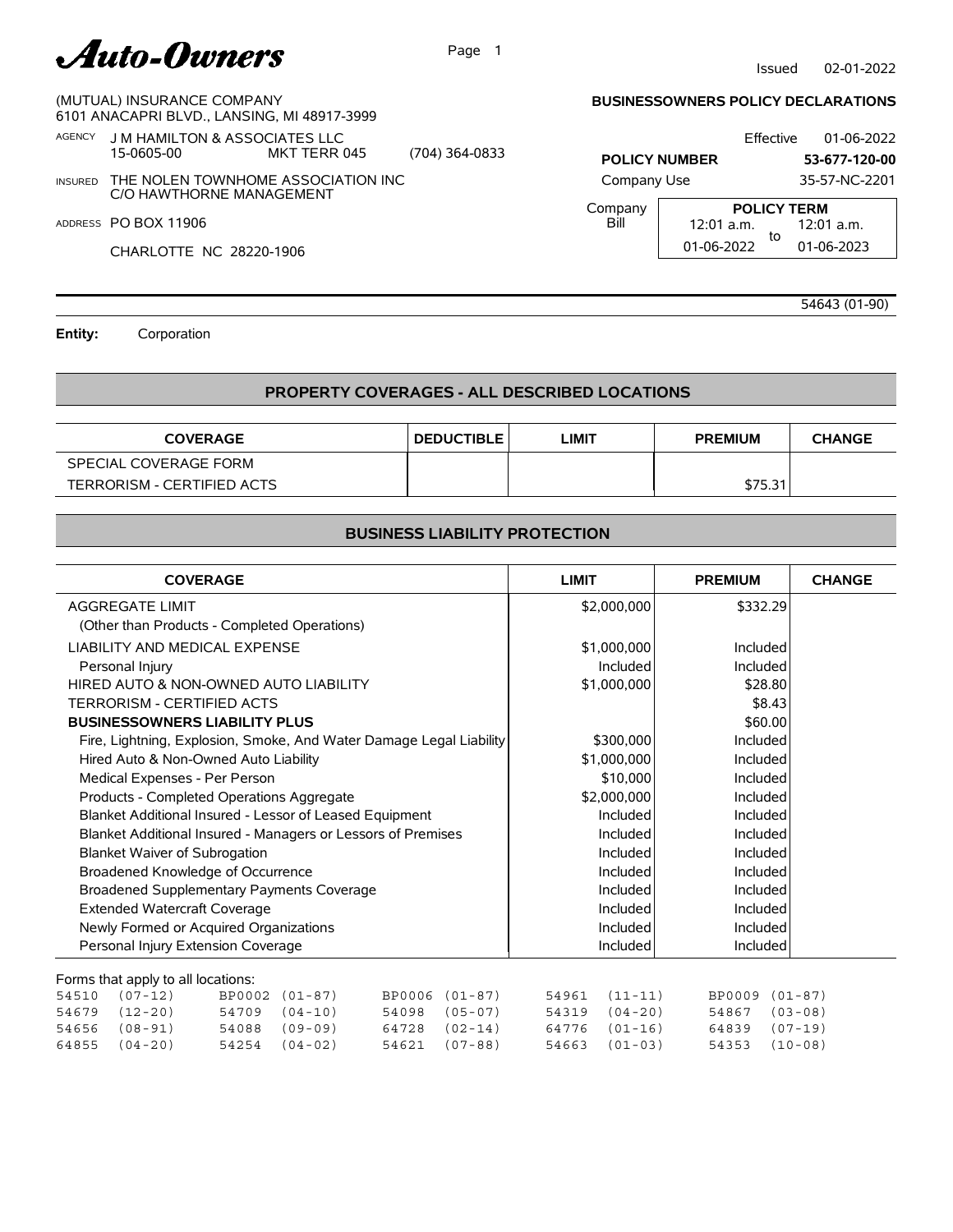15-0605-00 MKT TERR 045

AGENCY **POLICY NUMBER** J M HAMILTON & ASSOCIATES LLC **53-677-120-00** Company POLICY NUMBER<br>Bill 35-57-NC-2201

INSURED THE NOLEN TOWNHOME ASSOCIATION INC **The CONTACT CONTROL** Term 01-06-2022 to 01-

Term 01-06-2022 to 01-06-2023

### **PREMIER PROPERTY PLUS COVERAGE PACKAGE DECLARATIONS**

The coverages and limits below apply separately to each location or sublocation that sustains a loss to covered property and is designated in the Declarations. No deductible applies to the below Property Plus Coverages unless indicated.

| <b>COVERAGE</b>                                                      | <b>LIMIT</b>            |
|----------------------------------------------------------------------|-------------------------|
| <b>ACCOUNTS RECEIVABLE</b>                                           | \$200,000               |
| <b>ARSON REWARD</b>                                                  | \$7,500                 |
| <b>BAILEES COVERAGE</b>                                              | \$15,000                |
|                                                                      | \$10,000 PER ITEM       |
| <b>BUILDING GLASS COVERAGE</b>                                       | <b>SEE FORM</b>         |
| BUSINESS PERSONAL PROPERTY - EXPANDED COVERAGE                       | <b>UP TO 1,000 FT</b>   |
| <b>BUSINESS PERSONAL PROPERTY AT FAIRS OR EXHIBITIONS</b>            | \$5,000                 |
| BUSINESS PERSONAL PROPERTY AT NEWLY ACQUIRED PREMISES                | \$500,000 FOR 90 DAYS   |
| <b>BUSINESS PERSONAL PROPERTY IN TRANSIT</b>                         | \$100,000               |
| <b>BUSINESS PERSONAL PROPERTY OFF PREMISES</b>                       | \$100,000               |
| <b>DEBRIS REMOVAL</b>                                                | \$100,000               |
| ELECTRONIC EQUIPMENT                                                 |                         |
| UNSCHEDULED EQUIPMENT                                                | \$100,000               |
| ELECTRICAL DISTURBANCE (SEE FORM FOR DEDUCTIBLE)                     | \$100,000               |
| <b>MECHANICAL BREAKDOWN</b>                                          | \$100,000               |
| BUSINESS INCOME AND EXTRA EXPENSE                                    | \$100,000               |
| <b>MEDIA</b>                                                         | \$100,000               |
| <b>TRANSPORTATION</b>                                                | \$100,000               |
| <b>EMPLOYEE DISHONESTY</b>                                           | \$50,000                |
| FINE ARTS, COLLECTIBLES, AND MEMORABILIA                             | \$50,000                |
|                                                                      | \$10,000 PER ITEM       |
| FIRE DEPARTMENT SERVICE CHARGE*                                      | \$25,000                |
| *NOT AVAILABLE IN AZ                                                 |                         |
| FIRE EXTINGUISHER AND FIRE SUPPRESSION SYSTEM RECHARGE               | \$10,000                |
| FORGERY AND ALTERATION                                               | \$50,000                |
| MONEY & SECURITIES INSIDE PREMISES                                   | \$50,000                |
| MONEY & SECURITIES OUTSIDE PREMISES                                  | \$50,000                |
| NEWLY ACQUIRED OR CONSTRUCTED PROPERTY                               | \$1,000,000 FOR 90 DAYS |
| OFF-PREMISES UTILITY SERVICE FAILURE                                 | \$150,000               |
| *BUSINESS INCOME/EXTRA EXPENSE LIMITED TO \$25,000 IN AL, NC, AND SC |                         |
| ORDINANCE OR LAW                                                     |                         |
| COVERAGE A, B AND C COMBINED                                         | \$150,000               |
| <b>OUTDOOR PROPERTY</b>                                              | \$20,000                |
| TREES, SHRUBS OR PLANTS                                              | \$1,000 PER ITEM        |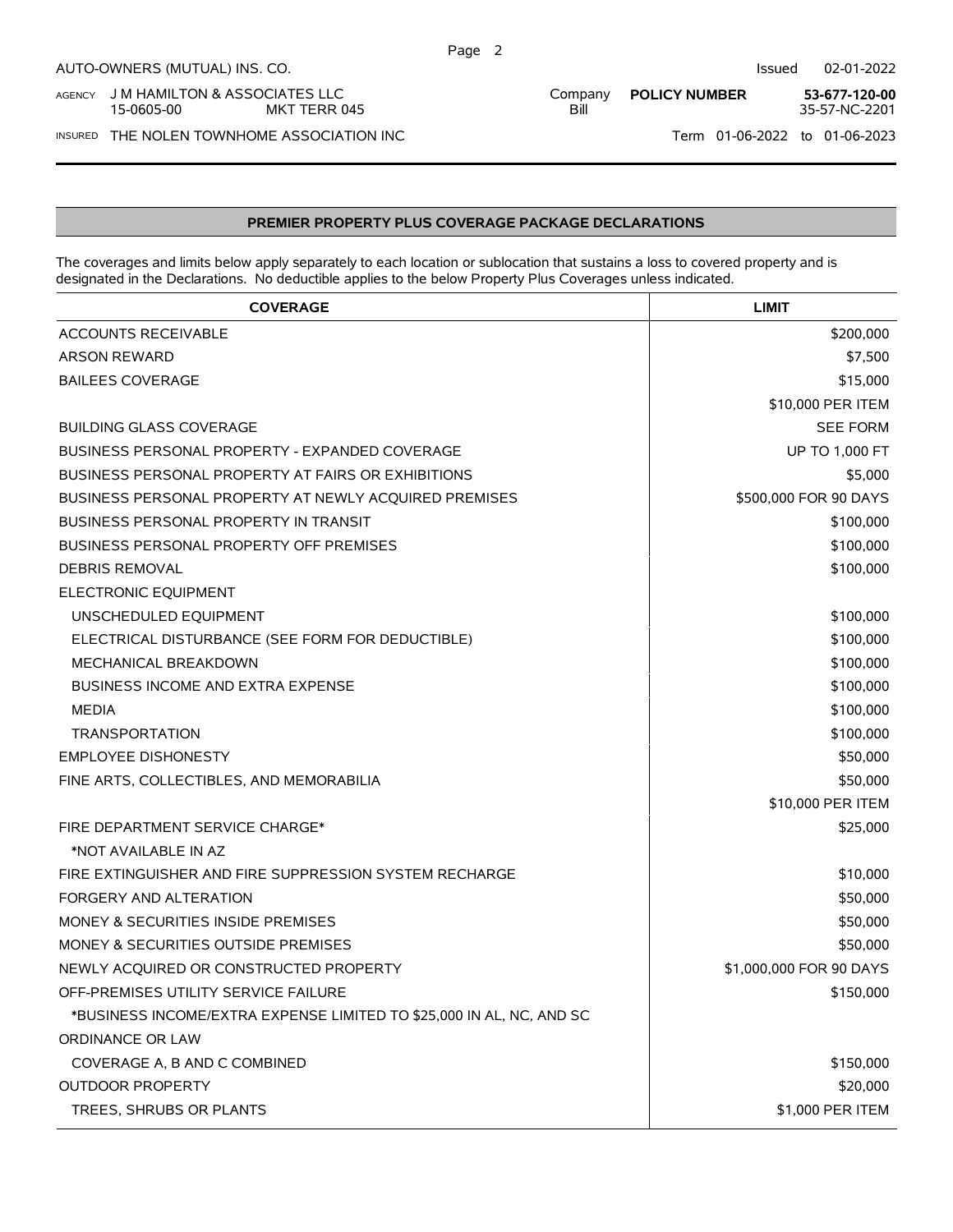INSURED THE NOLEN TOWNHOME ASSOCIATION INC **The CONTACT CONTROL** Term 01-06-2022 to 01-

Term 01-06-2022 to 01-06-2023

| <b>PREMIER PROPERTY PLUS COVERAGE PACKAGE DECLARATIONS</b> |              |  |  |  |  |  |
|------------------------------------------------------------|--------------|--|--|--|--|--|
| <b>COVERAGE</b>                                            | <b>LIMIT</b> |  |  |  |  |  |
| <b>OUTDOOR SIGNS</b>                                       | \$15,000     |  |  |  |  |  |
| PERSONAL EFFECTS AND PROPERTY OF OTHERS                    | \$50,000     |  |  |  |  |  |
| POLLUTANT CLEAN UP AND REMOVAL                             | \$100,000    |  |  |  |  |  |
| REFRIGERATED PRODUCTS                                      | \$25,000     |  |  |  |  |  |
| REKEYING OF LOCKS                                          | \$1,000      |  |  |  |  |  |
| SALESPERSON'S SAMPLES                                      | \$25,000     |  |  |  |  |  |
| VALUABLE PAPERS AND RECORDS                                | \$150,000    |  |  |  |  |  |
| WATER BACK-UP FROM SEWERS OR DRAINS                        | \$50,000     |  |  |  |  |  |

### **LOCATION 0001**

**Location:** 2502 Runnymede Ln, Charlotte, NC 28209-3338

| <b>COVERAGE</b>                           | <b>DEDUCTIBLE</b> | LIMIT                             | <b>PREMIUM</b> | <b>CHANGE</b> |
|-------------------------------------------|-------------------|-----------------------------------|----------------|---------------|
| COVERAGE PACKAGE: PROPERTY PLUS           |                   | See Property Plus<br>Declarations | \$183.55       |               |
| Tier: Premier                             |                   |                                   |                |               |
| TERRORISM - CERTIFIED ACTS                |                   |                                   |                |               |
| SEE FORM(S) 59350, 59390, 54309           |                   |                                   |                |               |
| Total Building Blanket Limit of Insurance |                   | \$733,050                         |                |               |
| Forms that apply to this location:        |                   |                                   |                |               |

| 54661 (08–91) | 54238 (12-01)  | 64747 (04-15) | 54605 (11-88) | BP0007 (01-90) |  |
|---------------|----------------|---------------|---------------|----------------|--|
| 54244 (05-07) | IL0162 (04-90) | 54094 (11-19) | 59350 (01-15) | 54309 (09-19)  |  |

| <b>LOCATION 0001 - BUILDING 0001</b>                              |                   |              |                |               |
|-------------------------------------------------------------------|-------------------|--------------|----------------|---------------|
| <b>COVERAGE</b>                                                   | <b>DEDUCTIBLE</b> | <b>LIMIT</b> | <b>PREMIUM</b> | <b>CHANGE</b> |
| BUILDING - GUARANTEED REPLACEMENT COST -<br><b>BLANKET</b>        |                   | \$733.050    | \$2.167.04     |               |
| Special Coverage Form Deductible                                  | \$2,500           | Included     |                |               |
| Windstorm or Hail Flat Deductible<br>Adjusted Value Factor 0.1280 | \$2,500           | Included     |                |               |
| BUSINESS INCOME AND EXTRA EXPENSE                                 |                   | 12 Months    | Included       |               |
| LIMITATION OF COVERAGE FOR FUNGI, MOLD,<br>DRY ROT, AND WET ROT   |                   | See Form     | Included       |               |
| EQUIPMENT BREAKDOWN                                               | \$2,500           | See Form     | \$79.92        |               |
| <b>COVERAGE PACKAGE: PROPERTY PLUS</b>                            |                   |              | Included       |               |
| Tier: Premier                                                     |                   |              |                |               |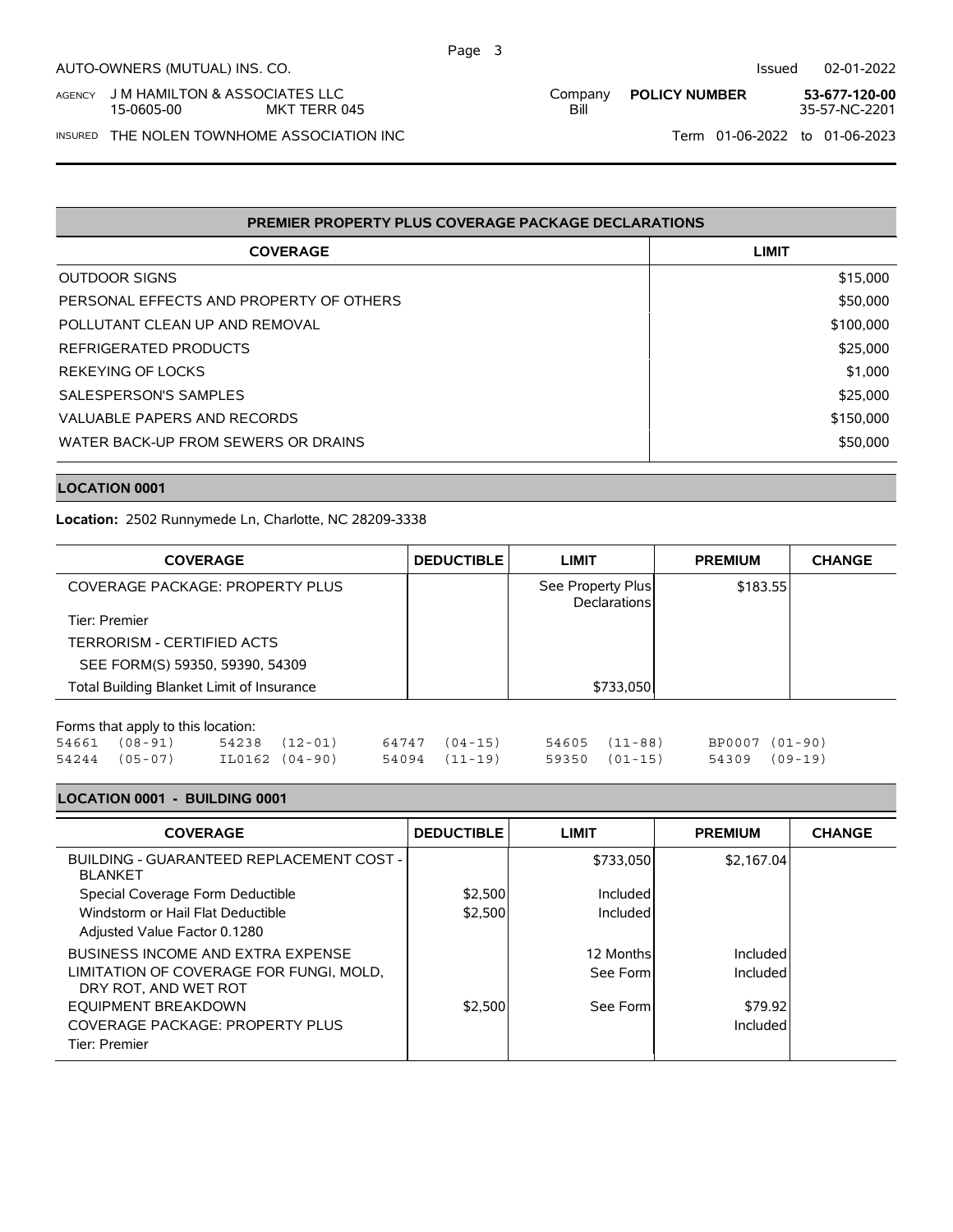### AUTO-OWNERS (MUTUAL) INS. CO.

### Page 4

| <b>AGENCY</b>  | <b>J M HAMILTON &amp; ASSOCIATES LLC</b><br>15-0605-00                                          |       | MKT TERR 045 |       |             | Company<br>Bill                                                                                                                     |             | <b>POLICY NUMBER</b> | 53-677-120-00<br>35-57-NC-2201 |
|----------------|-------------------------------------------------------------------------------------------------|-------|--------------|-------|-------------|-------------------------------------------------------------------------------------------------------------------------------------|-------------|----------------------|--------------------------------|
| <b>INSURED</b> | THE NOLEN TOWNHOME ASSOCIATION INC                                                              |       |              |       |             |                                                                                                                                     |             | Term 01-06-2022      | to 01-06-2023                  |
|                |                                                                                                 |       |              |       |             |                                                                                                                                     |             |                      |                                |
|                | Forms that apply to this building:                                                              |       |              |       |             |                                                                                                                                     |             |                      |                                |
| 54659          | $(12 - 20)$                                                                                     | 54499 | $(04 - 13)$  | 54500 | $(04-13)$   | 54069                                                                                                                               | $(08 - 00)$ | 54340                | $(04-13)$                      |
| 54743          | $(08 - 00)$                                                                                     | 54750 | $(08 - 00)$  | 54073 | $(08 - 00)$ | 54226                                                                                                                               | $(08 - 00)$ | 54752                | $(08 - 00)$                    |
| 54064          | $(08 - 00)$                                                                                     | 54072 | $(04 - 14)$  | 54067 | $(08 - 00)$ | 54708                                                                                                                               | $(01 - 07)$ | 54062                | $(08 - 00)$                    |
| 54060          | $(02 - 06)$                                                                                     | 54070 | $(02 - 05)$  | 54745 | $(08 - 00)$ | 54066                                                                                                                               | $(08 - 00)$ | 54065                | $(08 - 00)$                    |
| 54658          | $(04 - 07)$                                                                                     | 54749 | $(08 - 10)$  | 54068 | $(08 - 00)$ | 54063                                                                                                                               | $(03 - 13)$ | 54227                | $(08 - 00)$                    |
| 54341          | $(03 - 13)$                                                                                     | 54748 | $(08 - 00)$  | 54228 | $(04-13)$   | 54841                                                                                                                               | $(03 - 17)$ |                      |                                |
|                | Occupied As: 1 BUILDING WITH 2 UNITS                                                            |       |              |       |             |                                                                                                                                     |             |                      |                                |
|                | <b>Secured Interested Parties: None</b>                                                         |       |              |       |             |                                                                                                                                     |             |                      |                                |
|                | <b>Rating Information</b><br>Occupancy: Townhome Association 1-4 Units                          |       |              |       |             |                                                                                                                                     |             |                      |                                |
|                | Class Code: 69145<br>Program: Apartment<br>Liability Rate Number: 00<br>Burglary Rate Group: 00 |       |              |       |             | Construction: Frame, Non-Sprinklered<br><b>Protection Class: 01</b><br>Territory: 011 Mecklenburg County<br>Construction Year: 2021 |             |                      |                                |

### **LOCATION 0002**

**Location:** 2208 Nolen Ridge Ave, 2208-2216 ,Charlotte, NC 28209

|                                           | <b>COVERAGE</b>                        |       | <b>DEDUCTIBLE</b> | <b>LIMIT</b>                      |             | <b>PREMIUM</b> | <b>CHANGE</b> |
|-------------------------------------------|----------------------------------------|-------|-------------------|-----------------------------------|-------------|----------------|---------------|
|                                           | <b>COVERAGE PACKAGE: PROPERTY PLUS</b> |       |                   | See Property Plus<br>Declarations |             | \$201.60       |               |
| Tier: Premier                             |                                        |       |                   |                                   |             |                |               |
| TERRORISM - CERTIFIED ACTS                |                                        |       |                   |                                   |             |                |               |
| SEE FORM(S) 59350, 59390, 54309           |                                        |       |                   |                                   |             |                |               |
| Total Building Blanket Limit of Insurance |                                        |       |                   |                                   | \$841,000   |                |               |
| Forms that apply to this location:        |                                        |       |                   |                                   |             |                |               |
| $(08 - 91)$<br>54661                      | 54238<br>$(12 - 01)$                   | 64747 | $(04 - 15)$       | 54605                             | $(11 - 88)$ | BP0007         | $(01 - 90)$   |
| 54244<br>$(05 - 07)$                      | IL0162<br>$(04 - 90)$                  | 54094 | $(11 - 19)$       | 59350                             | $(01 - 15)$ | 54309          | $(09-19)$     |

| <b>LOCATION 0002 - BUILDING 0001</b>                              |                   |              |                 |               |  |  |  |  |  |  |
|-------------------------------------------------------------------|-------------------|--------------|-----------------|---------------|--|--|--|--|--|--|
| <b>COVERAGE</b>                                                   | <b>DEDUCTIBLE</b> | <b>LIMIT</b> | <b>PREMIUM</b>  | <b>CHANGE</b> |  |  |  |  |  |  |
| BUILDING - GUARANTEED REPLACEMENT COST -<br>BLANKET               |                   | \$841,000    | \$2,380.21      |               |  |  |  |  |  |  |
| Special Coverage Form Deductible                                  | \$2,500           | Included     |                 |               |  |  |  |  |  |  |
| Windstorm or Hail Flat Deductible<br>Adjusted Value Factor 0.1280 | \$2,500           | Included     |                 |               |  |  |  |  |  |  |
| BUSINESS INCOME AND EXTRA EXPENSE                                 |                   | 12 Months    | Included        |               |  |  |  |  |  |  |
| LIMITATION OF COVERAGE FOR FUNGI, MOLD,<br>DRY ROT, AND WET ROT   |                   | See Form     | <b>Included</b> |               |  |  |  |  |  |  |
| EOUIPMENT BREAKDOWN                                               | \$2,500           | See Form     | \$87.78         |               |  |  |  |  |  |  |
| <b>COVERAGE PACKAGE: PROPERTY PLUS</b>                            |                   |              | Included        |               |  |  |  |  |  |  |
| Tier: Premier                                                     |                   |              |                 |               |  |  |  |  |  |  |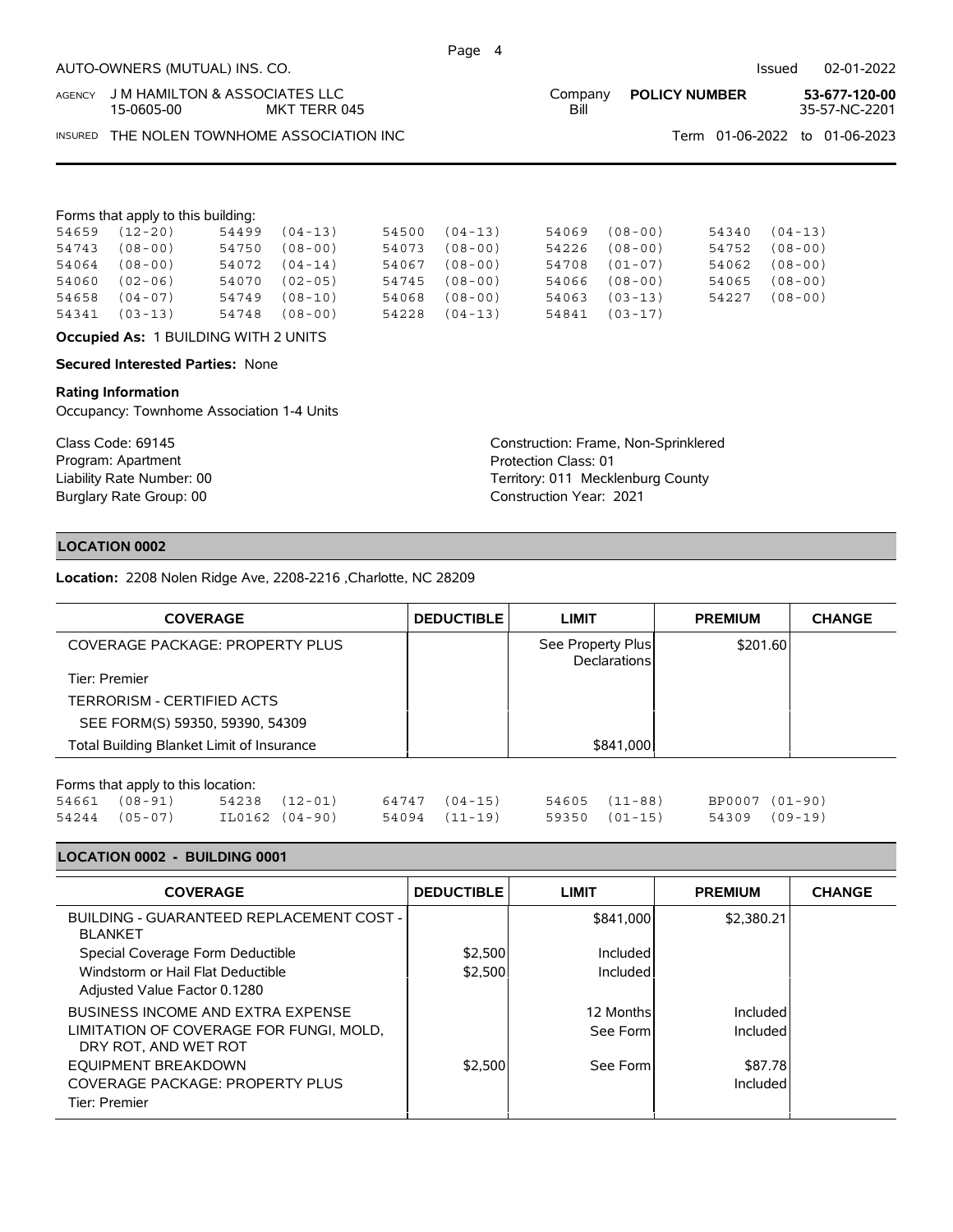### Page 5

| THE NOLEN TOWNHOME ASSOCIATION INC<br>Term 01-06-2022 to 01-06-2023<br>Forms that apply to this building:<br>$(12 - 20)$<br>$(04 - 13)$<br>54499<br>$(04 - 13)$<br>54500<br>54069<br>$(08 - 00)$<br>54340<br>$(04-13)$<br>$(08 - 00)$<br>54750<br>$(08 - 00)$<br>54073<br>$(08 - 00)$<br>54226<br>$(08 - 00)$<br>54752<br>$(08 - 00)$<br>$(08 - 00)$<br>54072<br>$(04 - 14)$<br>54067<br>$(08 - 00)$<br>54708<br>$(01 - 07)$<br>54062<br>$(08 - 00)$<br>$(02 - 06)$<br>54070<br>$(02 - 05)$<br>54745<br>$(08 - 00)$<br>54066<br>$(08 - 00)$<br>54065<br>$(08 - 00)$<br>$(04 - 07)$<br>$(08 - 10)$<br>54749<br>54068<br>$(08 - 00)$<br>54063<br>$(03 - 13)$<br>54227<br>$(08 - 00)$<br>$(03 - 13)$<br>54228<br>$(04 - 13)$<br>$(03 - 17)$<br>54748<br>$(08 - 00)$<br>54841<br>Occupied As: 4 unit townhome building<br><b>Secured Interested Parties: None</b><br><b>Rating Information</b><br>Occupancy: Townhome Association 1-4 Units<br>Class Code: 69145<br>Construction: Frame, Non-Sprinklered<br>Protection Class: 01<br>Program: Apartment<br>Liability Rate Number: 00<br>Territory: 006 Mecklenburg County<br>Construction Year: 2021<br><b>CHANGE</b><br><b>TERM</b><br><b>TOTAL POLICY PREMIUM</b><br>\$5,604.93<br>\$554.36<br><b>PAID IN FULL DISCOUNT</b> | <b>AGENCY</b>           | <b>J M HAMILTON &amp; ASSOCIATES LLC</b><br>15-0605-00 |  | MKT TERR 045 |  |            | Company<br>Bill |  | <b>POLICY NUMBER</b> | 53-677-120-00<br>35-57-NC-2201 |  |
|--------------------------------------------------------------------------------------------------------------------------------------------------------------------------------------------------------------------------------------------------------------------------------------------------------------------------------------------------------------------------------------------------------------------------------------------------------------------------------------------------------------------------------------------------------------------------------------------------------------------------------------------------------------------------------------------------------------------------------------------------------------------------------------------------------------------------------------------------------------------------------------------------------------------------------------------------------------------------------------------------------------------------------------------------------------------------------------------------------------------------------------------------------------------------------------------------------------------------------------------------------------------------|-------------------------|--------------------------------------------------------|--|--------------|--|------------|-----------------|--|----------------------|--------------------------------|--|
|                                                                                                                                                                                                                                                                                                                                                                                                                                                                                                                                                                                                                                                                                                                                                                                                                                                                                                                                                                                                                                                                                                                                                                                                                                                                          | <b>INSURED</b>          |                                                        |  |              |  |            |                 |  |                      |                                |  |
|                                                                                                                                                                                                                                                                                                                                                                                                                                                                                                                                                                                                                                                                                                                                                                                                                                                                                                                                                                                                                                                                                                                                                                                                                                                                          |                         |                                                        |  |              |  |            |                 |  |                      |                                |  |
|                                                                                                                                                                                                                                                                                                                                                                                                                                                                                                                                                                                                                                                                                                                                                                                                                                                                                                                                                                                                                                                                                                                                                                                                                                                                          |                         |                                                        |  |              |  |            |                 |  |                      |                                |  |
|                                                                                                                                                                                                                                                                                                                                                                                                                                                                                                                                                                                                                                                                                                                                                                                                                                                                                                                                                                                                                                                                                                                                                                                                                                                                          | 54659                   |                                                        |  |              |  |            |                 |  |                      |                                |  |
|                                                                                                                                                                                                                                                                                                                                                                                                                                                                                                                                                                                                                                                                                                                                                                                                                                                                                                                                                                                                                                                                                                                                                                                                                                                                          | 54743                   |                                                        |  |              |  |            |                 |  |                      |                                |  |
|                                                                                                                                                                                                                                                                                                                                                                                                                                                                                                                                                                                                                                                                                                                                                                                                                                                                                                                                                                                                                                                                                                                                                                                                                                                                          | 54064                   |                                                        |  |              |  |            |                 |  |                      |                                |  |
|                                                                                                                                                                                                                                                                                                                                                                                                                                                                                                                                                                                                                                                                                                                                                                                                                                                                                                                                                                                                                                                                                                                                                                                                                                                                          | 54060                   |                                                        |  |              |  |            |                 |  |                      |                                |  |
|                                                                                                                                                                                                                                                                                                                                                                                                                                                                                                                                                                                                                                                                                                                                                                                                                                                                                                                                                                                                                                                                                                                                                                                                                                                                          | 54658                   |                                                        |  |              |  |            |                 |  |                      |                                |  |
|                                                                                                                                                                                                                                                                                                                                                                                                                                                                                                                                                                                                                                                                                                                                                                                                                                                                                                                                                                                                                                                                                                                                                                                                                                                                          | 54341                   |                                                        |  |              |  |            |                 |  |                      |                                |  |
|                                                                                                                                                                                                                                                                                                                                                                                                                                                                                                                                                                                                                                                                                                                                                                                                                                                                                                                                                                                                                                                                                                                                                                                                                                                                          |                         |                                                        |  |              |  |            |                 |  |                      |                                |  |
|                                                                                                                                                                                                                                                                                                                                                                                                                                                                                                                                                                                                                                                                                                                                                                                                                                                                                                                                                                                                                                                                                                                                                                                                                                                                          |                         |                                                        |  |              |  |            |                 |  |                      |                                |  |
|                                                                                                                                                                                                                                                                                                                                                                                                                                                                                                                                                                                                                                                                                                                                                                                                                                                                                                                                                                                                                                                                                                                                                                                                                                                                          |                         |                                                        |  |              |  |            |                 |  |                      |                                |  |
|                                                                                                                                                                                                                                                                                                                                                                                                                                                                                                                                                                                                                                                                                                                                                                                                                                                                                                                                                                                                                                                                                                                                                                                                                                                                          |                         |                                                        |  |              |  |            |                 |  |                      |                                |  |
|                                                                                                                                                                                                                                                                                                                                                                                                                                                                                                                                                                                                                                                                                                                                                                                                                                                                                                                                                                                                                                                                                                                                                                                                                                                                          |                         |                                                        |  |              |  |            |                 |  |                      |                                |  |
|                                                                                                                                                                                                                                                                                                                                                                                                                                                                                                                                                                                                                                                                                                                                                                                                                                                                                                                                                                                                                                                                                                                                                                                                                                                                          |                         |                                                        |  |              |  |            |                 |  |                      |                                |  |
|                                                                                                                                                                                                                                                                                                                                                                                                                                                                                                                                                                                                                                                                                                                                                                                                                                                                                                                                                                                                                                                                                                                                                                                                                                                                          | Burglary Rate Group: 00 |                                                        |  |              |  |            |                 |  |                      |                                |  |
|                                                                                                                                                                                                                                                                                                                                                                                                                                                                                                                                                                                                                                                                                                                                                                                                                                                                                                                                                                                                                                                                                                                                                                                                                                                                          |                         |                                                        |  |              |  |            |                 |  |                      |                                |  |
|                                                                                                                                                                                                                                                                                                                                                                                                                                                                                                                                                                                                                                                                                                                                                                                                                                                                                                                                                                                                                                                                                                                                                                                                                                                                          |                         |                                                        |  |              |  |            |                 |  |                      |                                |  |
|                                                                                                                                                                                                                                                                                                                                                                                                                                                                                                                                                                                                                                                                                                                                                                                                                                                                                                                                                                                                                                                                                                                                                                                                                                                                          |                         |                                                        |  |              |  |            |                 |  |                      |                                |  |
|                                                                                                                                                                                                                                                                                                                                                                                                                                                                                                                                                                                                                                                                                                                                                                                                                                                                                                                                                                                                                                                                                                                                                                                                                                                                          |                         | TOTAL POLICY PREMIUM IF PAID IN FULL                   |  |              |  | \$5.050.57 |                 |  |                      |                                |  |

Paid In Full does not apply to fixed fees, statutory charges, or minimum premium.

Paid In Full Discount is available.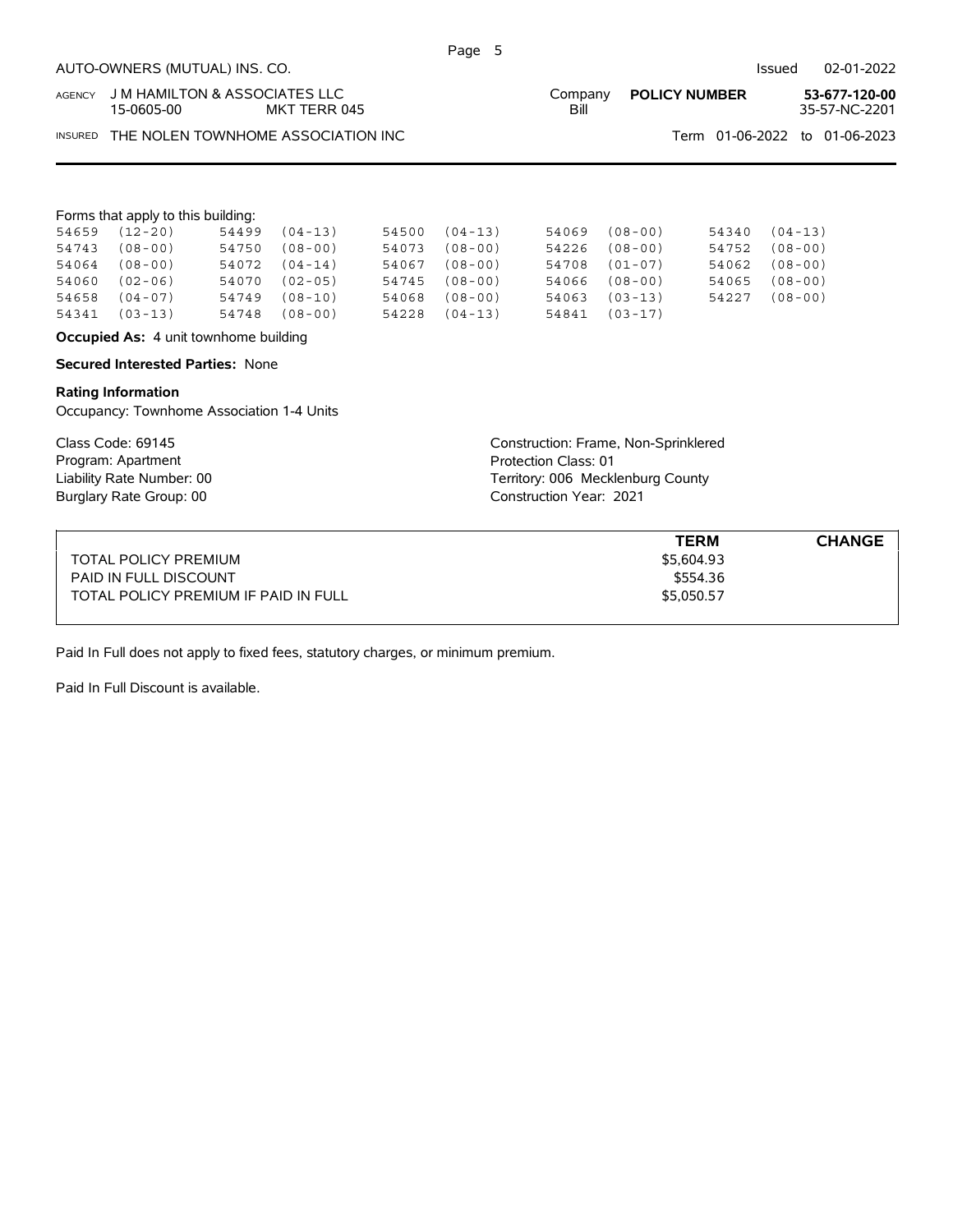54621 (7-88)

### **THIS ENDORSEMENT CHANGES THE POLICY. PLEASE READ IT CAREFULLY.**

# **SUNTANNING DEVICE EXCLUSION**

### **THIS ENDORSEMENT MODIFIES INSURANCE PROVIDED UNDER THE BUSINESSOWNERS LIABILITY COVERAGE FORM.**

It is agreed:

No coverage is provided by this policy for any claim, suit, action or proceeding against the insured arising out of the ownership, operation, maintenance or use of a suntanning device.

Includes copyrighted material of Insurance Services Office, Inc., with its permission. 54621 (7-88) Copyright Insurance Services Office, Inc., 1984, 1985 Page 1 of 1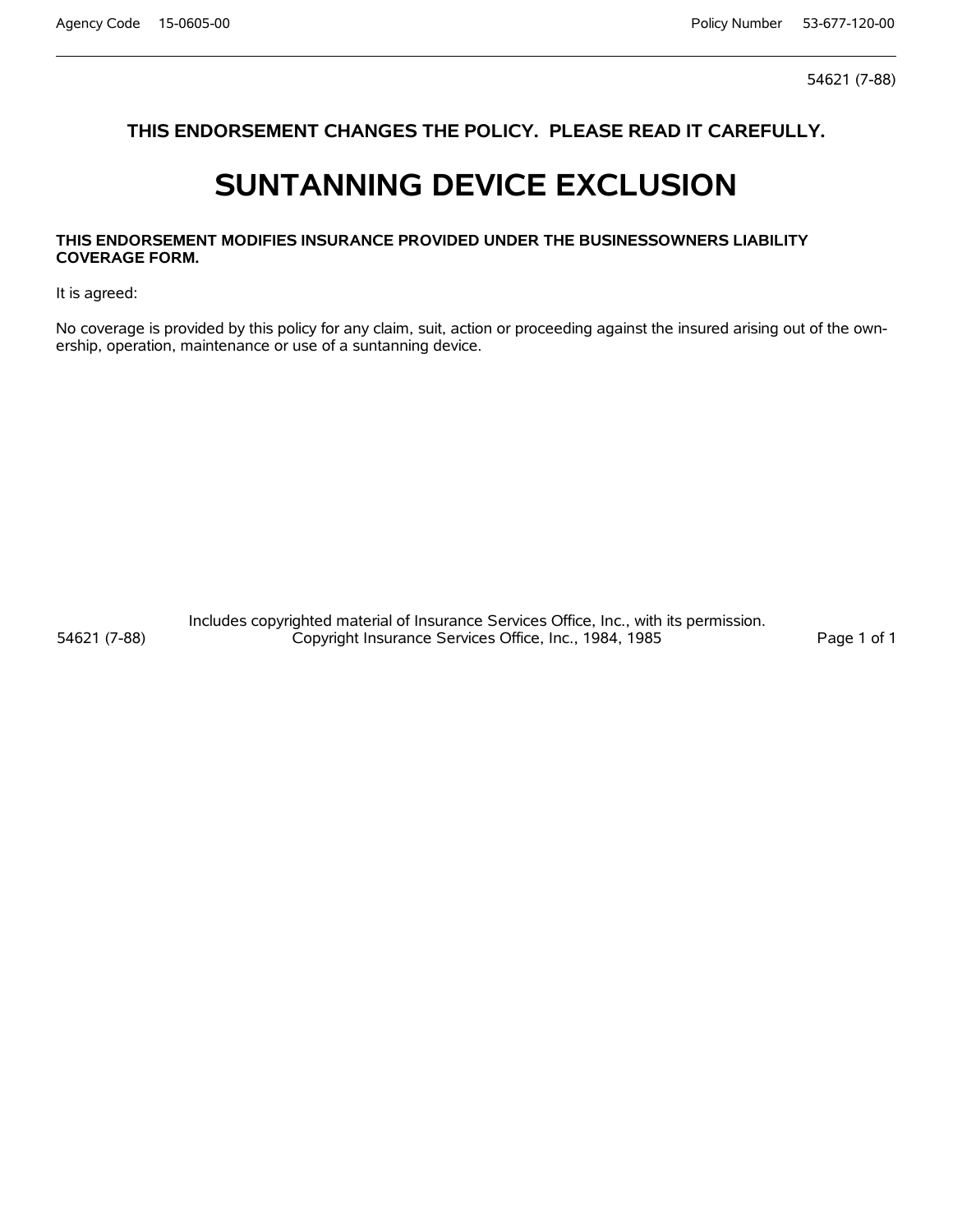# **FUNGI OR BACTERIA EXCLUSIONS**

### **THIS ENDORSEMENT MODIFIES INSURANCE PROVIDED UNDER THE BUSINESSOWNERS LIABILITY COVER-AGE FORM.**

It is agreed:

- **A.** The following exclusions are added to section **1.** of **B.** EXCLUSIONS:
	- **1.** "Bodily injury" or "property damage" arising out of, in whole or in part, the actual, alleged or threatened inhalation of, ingestion of, contact with, exposure to, existence of, or presence of, any "fungi" or bacteria, whether airborne or not, on or within a building or structure, including its contents. This exclusion applies whether any other cause, event, material or product contributed concurrently or in any sequence to such injury or damage.
	- **2.** Any loss, cost or expenses arising out of the abating, testing for, monitoring, cleaning up, removing, containing, treating, detoxifying, neutralizing, remediating or disposing of, or in any way responding to, or assessing the effects of, "fungi" or bacteria, by any insured or by any other person, entity or governmental authority.

These exclusions do not apply to any "fungi" or bacteria that are on, or are contained in, a good or product intended for human consumption.

- **B.** The following exclusions are added to section **1.** paragraph **p.** of **B.** EXCLUSIONS:
	- **1.** Arising out of, in whole or in part, the actual, alleged or threatened inhalation of, ingestion of, contact with, exposure to, existence of, or presense of, any "fungi" or bacteria, whether airborne or not, on or within a building or structure, including its contents. This exclusion applies whether any other cause, event, material or product contributed concurrently or in any sequence to such injury.
	- **2.** For any loss, cost or expenses arising out of the abating, testing for, monitoring, cleaning up, removing, containing, treating, detoxifying, neutralizing, remediating or disposing of, or in any way responding to, or assessing the effects of, "fungi" or bacteria, by any insured or by any other person, entity or governmental authority.
- **C.** The following definition is added to **F.** LIABILITY AND MEDICAL EXPENSE DEFINITIONS:

"Fungi" means any type or form of fungus, including but not limited to, any mold, mildew, mycotoxins, spores, scents or byproducts produced or released by any type or form of fungus.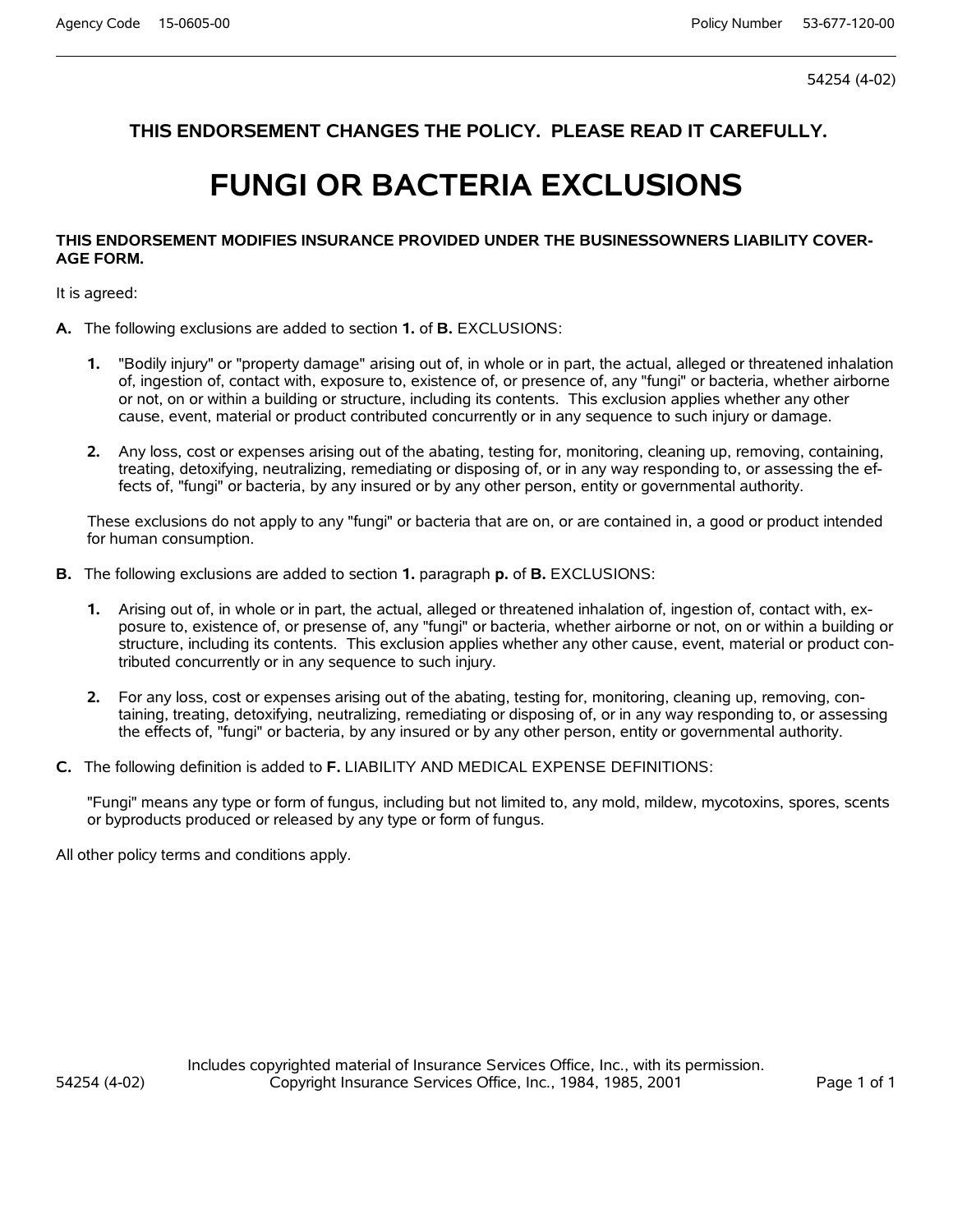BUSINESSOWNERS BP 00 07 01 90

### **THIS ENDORSEMENT CHANGES THE POLICY. PLEASE READ IT CAREFULLY.**

# **EFFECTIVE TIME CHANGES - REPLACEMENT OF 12 NOON**

This endorsement modifies the BUSINESSOWNERS POLICY.

To the extent that coverage in this policy replaces coverage in other policies terminating noon standard time on the inception date of this policy, coverage under this policy shall not become effective until such other coverage has terminated.

BP 00 07 01 90 Copyright, Insurance Services Office, Inc., 1989 Page 1 of 1

54068 (8-00)

### **THIS ENDORSEMENT CHANGES THE POLICY. PLEASE READ IT CAREFULLY.**

# **REKEYING OF LOCKS**

This endorsement modifies insurance under the BUSINESSOWNERS SPECIAL PROPERTY COVERAGE FORM.

Under **A. COVERAGE**, **5. Additional Coverages**, the following Additional Coverage is added:

### **Rekeying of Locks**

We will pay reasonable necessary expenses you incur to rekey locks on doors of the building described in the Declarations, provided the keys to such locks are a part of a theft loss covered by this policy. The most we will pay is the Limit of Insurance shown in the Declarations for REKEYING OF LOCKS. This is an additional amount of insurance. No Deductible applies to this Additional Coverage.

All other policy terms and conditions apply.

Includes copyrighted material of ISO Commercial Services, Inc., with its permission 54068 (8-00) Copyright, ISO Commercial Risk Services, Inc., 1984, 1985, 1986 Page 1 of 1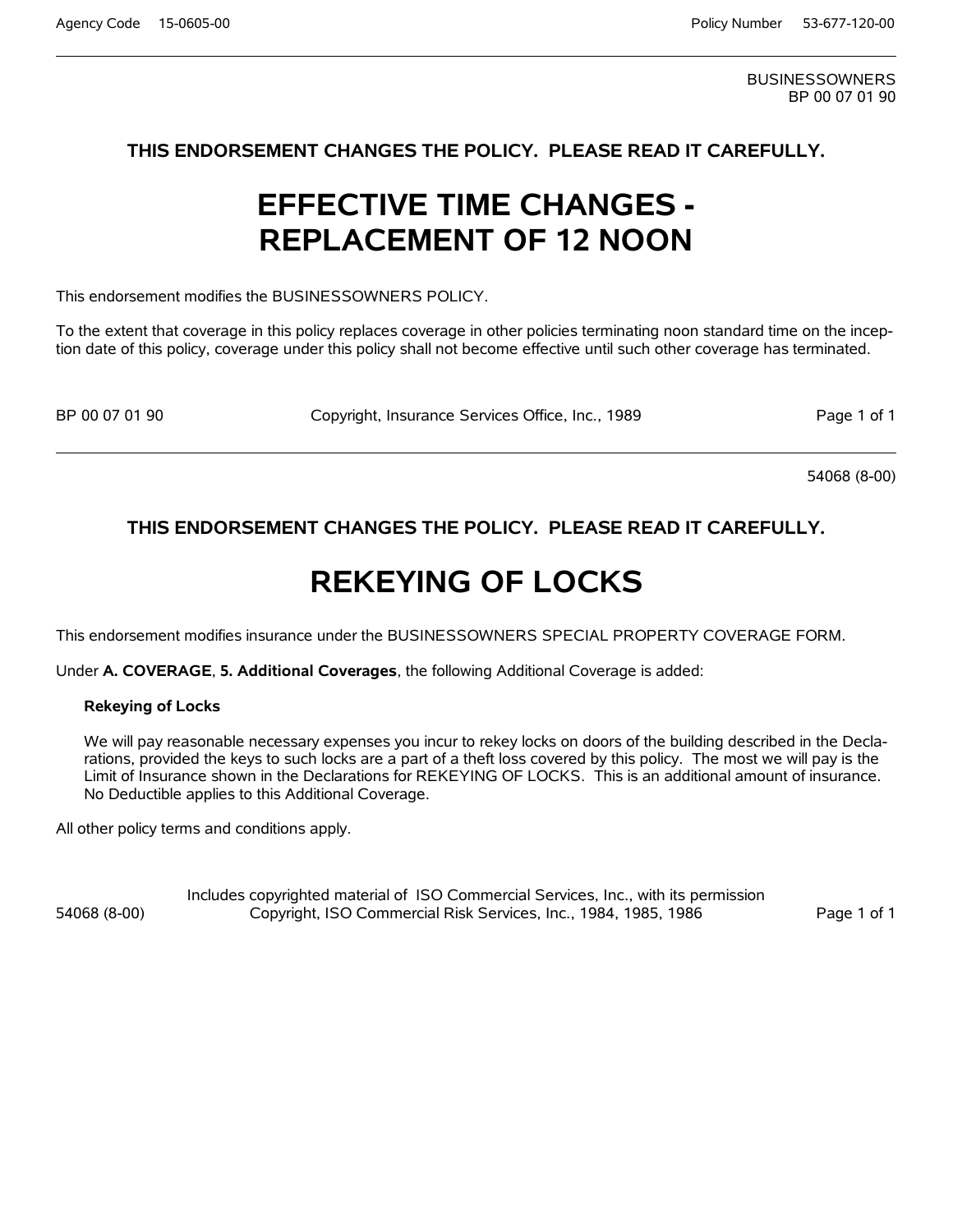54069 (8-00)

### **THIS ENDORSEMENT CHANGES THE POLICY. PLEASE READ IT CAREFULLY.**

# **ARSON REWARD**

This endorsement modifies insurance under the BUSINESSOWNERS SPECIAL PROPERTY COVERAGE FORM.

Under **A. COVERAGE, 5. Additional Coverages**, the following Additional Coverage is added:

### **Arson Reward**

We will pay for information which leads to a conviction for arson in connection with a fire loss to Covered Property insured by this policy. The most we will pay is the Limit of Insurance shown in the Declarations for ARSON REWARD regardless of the number of persons who provide information. This payment shall be in addition to the amount of insurance applying to the Covered Property. No Deductible applies to this Additional Coverage.

All other policy terms and conditions apply.

|              | Includes copyrighted material of Insurance Services Office, Inc., with its permission |             |
|--------------|---------------------------------------------------------------------------------------|-------------|
| 54069 (8-00) | Copyright, Insurance Services Office, Inc., 1984, 1985, 1986                          | Page 1 of 1 |

54072 (4-14)

**THIS ENDORSEMENT CHANGES THE POLICY. PLEASE READ IT CAREFULLY.**

# **PROPERTY PLUS COVERAGE PACKAGE AMENDATORY ENDORSEMENT**

This endorsement modifies insurance under the BUSINESSOWNERS SPECIAL PROPERTY COVERAGE FORM.

Under **C. LIMITS OF INSURANCE**, the following provision is added:

The corresponding Limit of Insurance for any one coverage, which is part of the PROPERTY PLUS COVERAGE PACK-AGE, applies only to loss of or damage to covered property at each building and at each location designated in the Declarations regardless of the number of buildings or locations shown in the Declarations.

All other policy terms and conditions apply.

54072 (4-14) Includes copyrighted material of ISO Commercial Services, Inc., with its permission. Page 1 of 1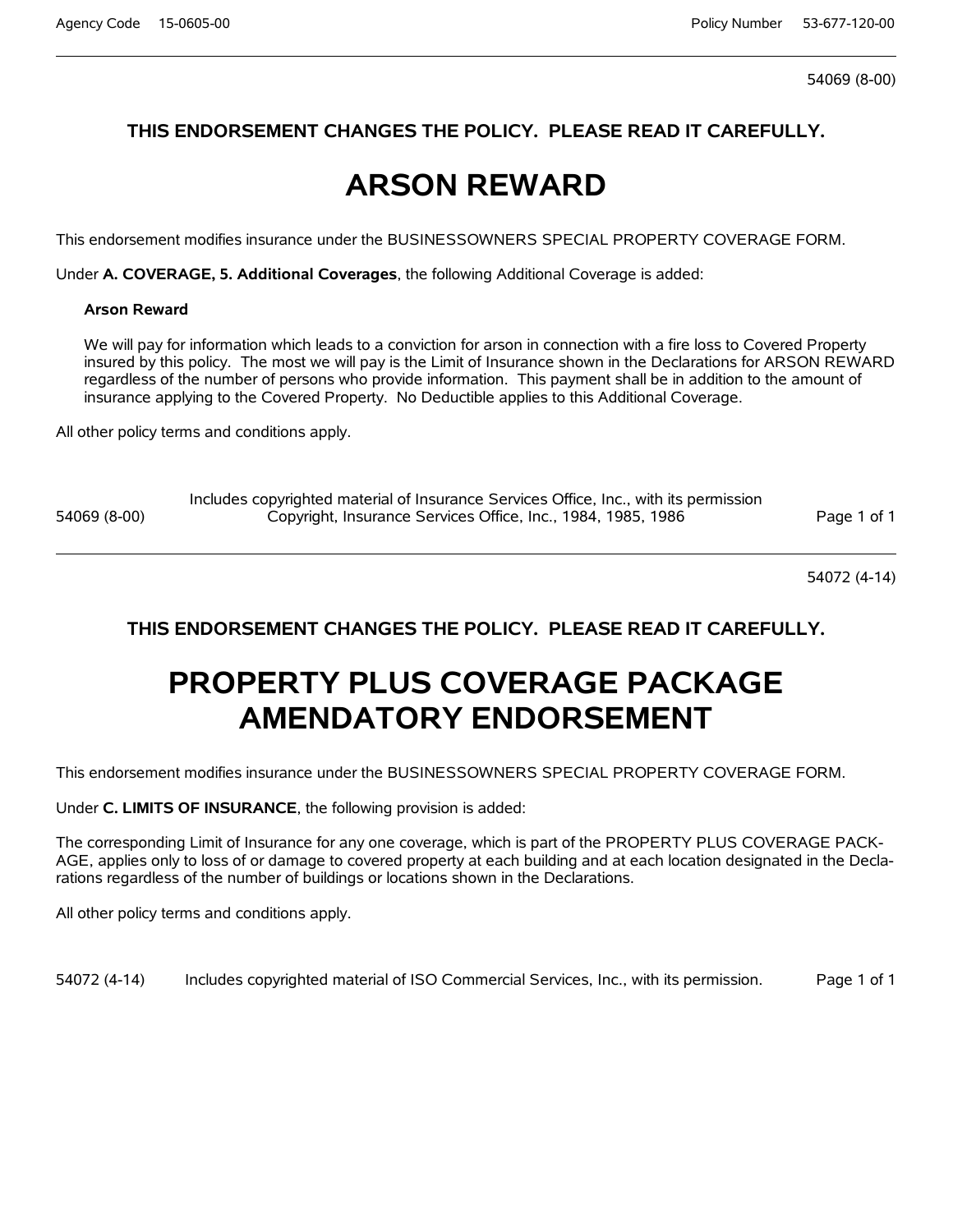54073 (8-00)

**THIS ENDORSEMENT CHANGES THE POLICY. PLEASE READ IT CAREFULLY.**

# **BUSINESS PERSONAL PROPERTY - EXPANDED COVERAGE**

This endorsement modifies insurance under the BUSINESSOWNERS SPECIAL PROPERTY COVERAGE FORM.

Under **A**. **COVERAGE**, **1. Covered Property**, **b. Business Personal Property**, the phrase ". . .within 100 feet of the described premises. . ." is deleted and replaced by ". . .within the distance, shown in the Declarations for BUSINESS PERSONAL PROPERTY - EXPANDED COVERAGE, from the described premises. . .".

All other policy terms and conditions apply.

Includes copyrighted material of ISO Commercial Services, Inc., with its permission. 54073 (8-00) Copyright, ISO Commercial Risk Services, Inc., 1984, 1985, 1986 Page 1 of 1

54605 (11-88)

### **THIS ENDORSEMENT CHANGES THE POLICY. PLEASE READ IT CAREFULLY.**

### **CONDITIONAL AMENDATORY ENDORSEMENT**

### **THIS ENDORSEMENT MODIFIES INSURANCE PROVIDED UNDER THE BUSINESSOWNERS POLICY.**

Unless indicated in the Declarations, the following coverages are deleted under:

- 1. PROPERTY COVERAGE FORMS STANDARD OR SPECIAL: Additional coverages Business Income and Extra Expense.
- 2. BUSINESSOWNERS LIABILITY COVERAGE FORM: Personal Injury Damages because of personal injury as afforded under Business Liability.

Druggist Liability - Bodily injury or property damage arising out of practice of pharmacy as afforded under Business Liability by Exception to Exclusion j(9).

54605 (11-88) Page 1 of 1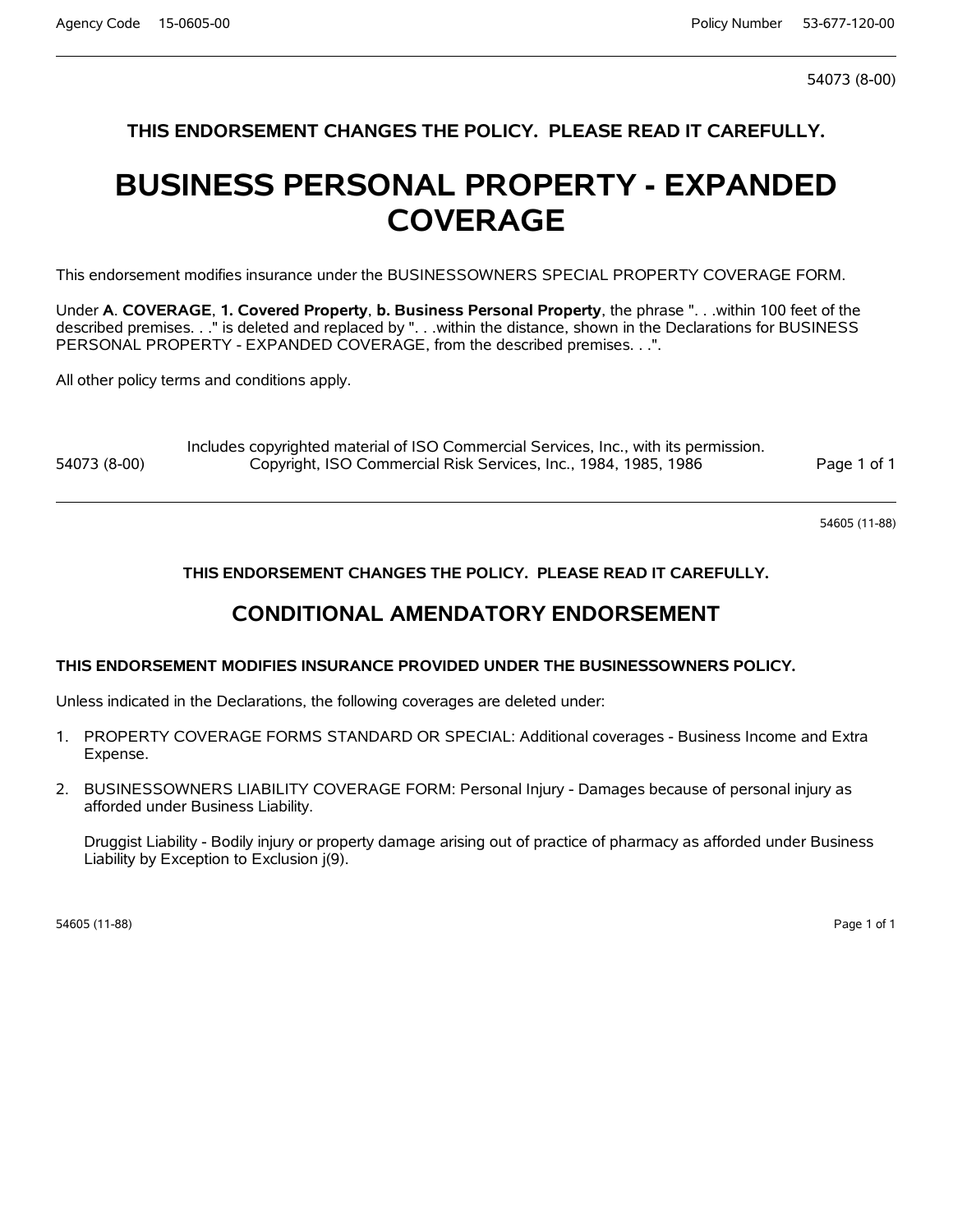54661 (8-91)

**THIS ENDORSEMENT CHANGES THE POLICY. PLEASE READ IT CAREFULLY.**

# **ABSOLUTE ASBESTOS EXCLUSION ENDORSEMENT**

### **THIS ENDORSEMENT MODIFIES INSURANCE PROVIDED UNDER THE BUSINESSOWNERS LIABILITY COVERAGE FORM.**

No coverage is provided by this coverage form for any claim, suit, action or proceeding against the insured arising out of the discharge, dispersal, release, escape or inhalation of any asbestos related particle, dust, irritant, contaminant, pollutant, toxic element or material.

All other policy terms and conditions apply.

54661 (8-91) Page 1 of 1

54679 (12-20)

**THIS ENDORSEMENT CHANGES THE POLICY. PLEASE READ IT CAREFULLY.**

# **COMMUNICABLE DISEASES EXCLUSION**

This endorsement modifies insurance provided under the following:

BUSINESSOWNERS LIABILITY COVERAGE FORM

The following exclusion is added to **B. EXCLUSIONS**. **Communicable Disease**

This insurance does not apply to "bodily injury", "property damage", "personal injury" or "advertising injury" arising out of the actual or alleged transmission of a communicable disease. This exclusion applies even if the claims against any insured allege negligence or other wrongdoing in the:

- **a.** Supervising, hiring, employing, training or monitoring of others that may be infected with and spread a communicable disease;
- **b.** Testing for a communicable disease;
- **c.** Failure to prevent the spread of the disease; or
- **d.** Failure to report the disease to authorities.

All other policy terms and conditions apply.

54679 (12-20) Includes copyrighted material of Insurance Services Office, Inc., with its permission. Page 1 of 1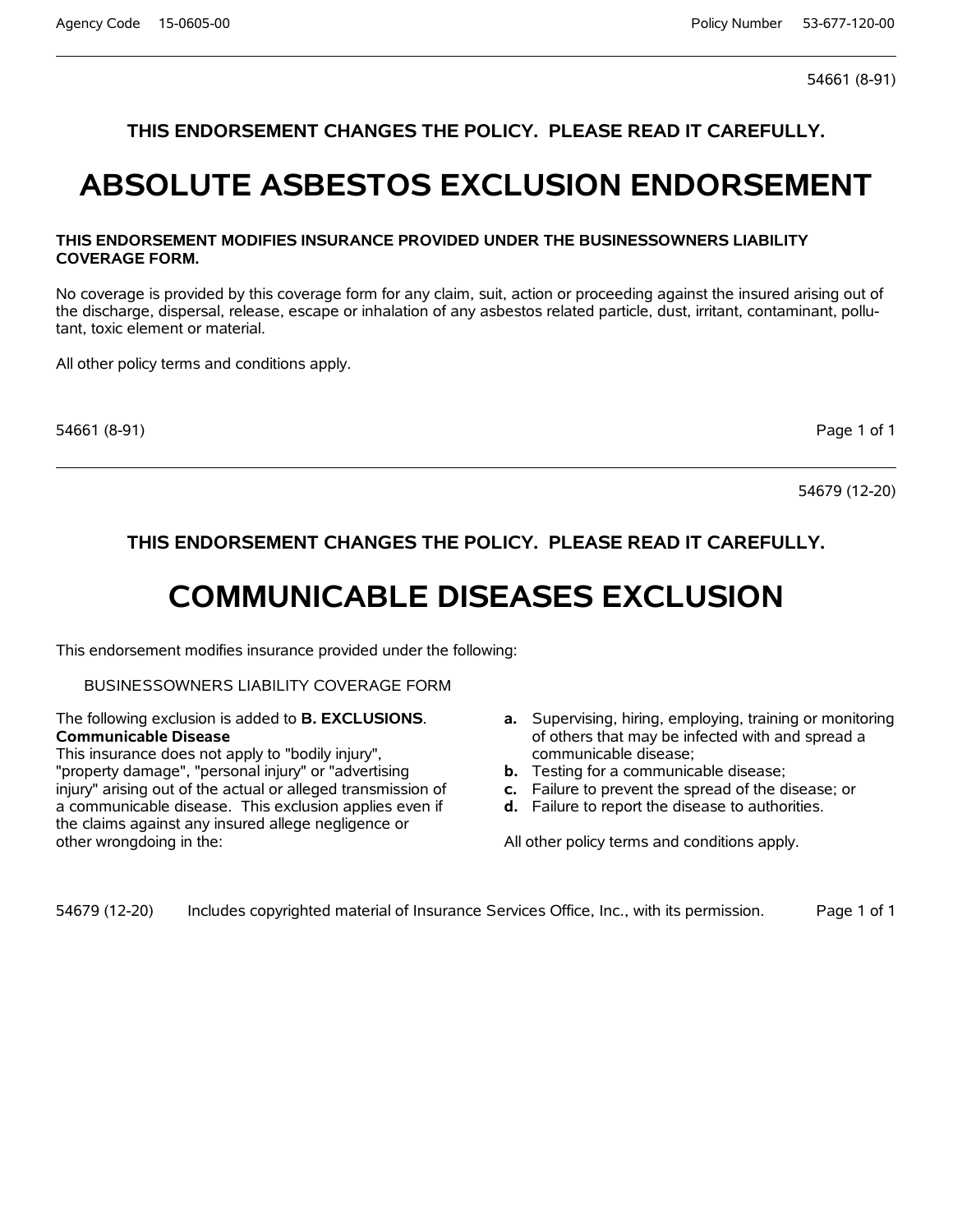64776 (1-16)

**THIS ENDORSEMENT CHANGES THE POLICY. PLEASE READ IT CAREFULLY.**

# **CHANGES - TRANSFER OF RIGHTS OF RECOVERY AGAINST OTHERS TO US**

This endorsement modifies insurance provided under the following:

BUSINESSOWNERS POLICY

**BUSINESSOWNERS COMMON POLICY CONDI-TIONS**, **J. TRANSFER OF RIGHTS OF RECOVERY AGAINST OTHERS TO US** is amended. The following condition is added.

If the claim paid is less than the agreed loss because of any deductible or other limiting terms, the recovery is

prorated between you and us based on the interest of each in the loss. This condition only applies if we pay for a loss and then payment is made by those responsible for the loss.

All other policy terms and conditions apply.

| 64776 (1-16) | Includes copyrighted material of Insurance Services Office, Inc., with its permission. | Page 1 of i |
|--------------|----------------------------------------------------------------------------------------|-------------|
|              |                                                                                        |             |

54064 (8-00)

### **THIS ENDORSEMENT CHANGES THE POLICY. PLEASE READ IT CAREFULLY.**

# **DEBRIS REMOVAL**

This endorsement modifies insurance under the BUSINESSOWNERS SPECIAL PROPERTY COVERAGE FORM.

Under **A. COVERAGE, 5. Additional Coverages**, **a. Debris Removal,** paragraph **(4)** is deleted and replaced by the following:

**(4)** If:

- **(a)** The sum of loss or damage and debris removal expense exceeds the Limit of Insurance; or
- **(b)** The debris removal expense exceeds the amount payable under the 25% Debris Removal coverage limitation in paragraph (2) above;

we will pay up to the Limit of Insurance shown in the Declarations for DEBRIS REMOVAL.

All other policy terms and conditions apply.

Includes copyrighted material of ISO Commercial Services, Inc., with its permission 54064 (8-00) Copyright, ISO Commercial Risk Services, Inc., 1984, 1985 Page 1 of 1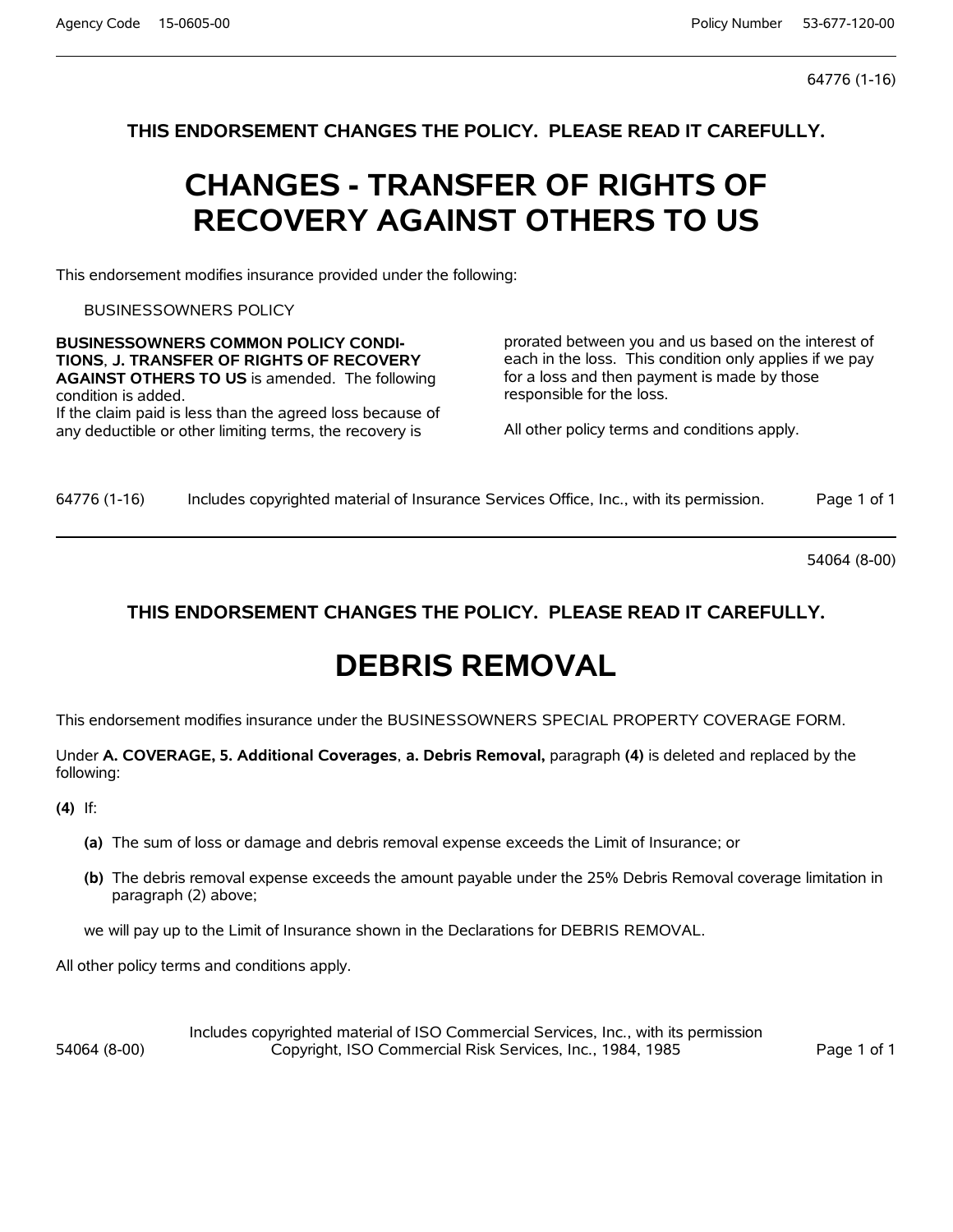54067 (8-00)

### **THIS ENDORSEMENT CHANGES THE POLICY. PLEASE READ IT CAREFULLY.**

# **FIRE DEPARTMENT SERVICE CHARGE**

This endorsement modifies insurance under the BUSINESSOWNERS SPECIAL PROPERTY COVERAGE FORM.

Under **A**. **COVERAGE, 5. Additional Coverages, c. Fire Department Service Charge** is deleted and replaced by the following:

### **c. Fire Department Service Charge**

When the fire department is called to save or protect Covered Property from a Covered Cause of Loss, we will pay up to the Limit of Insurance shown in the Declarations for FIRE DEPARTMENT SERVICE CHARGE for your liability for fire department service charges:

**(1)** Assumed by contract or agreement prior to loss; or

- **(2)** Required by local ordinance.
- No Deductible applies to this Additional Coverage.

All other policy terms and conditions apply.

Includes copyrighted material of ISO Commercial Services, Inc., with its permission 54067 (8-00) Copyright, ISO Commercial Risk Services, Inc., 1984, 1985, 1986 Page 1 of 1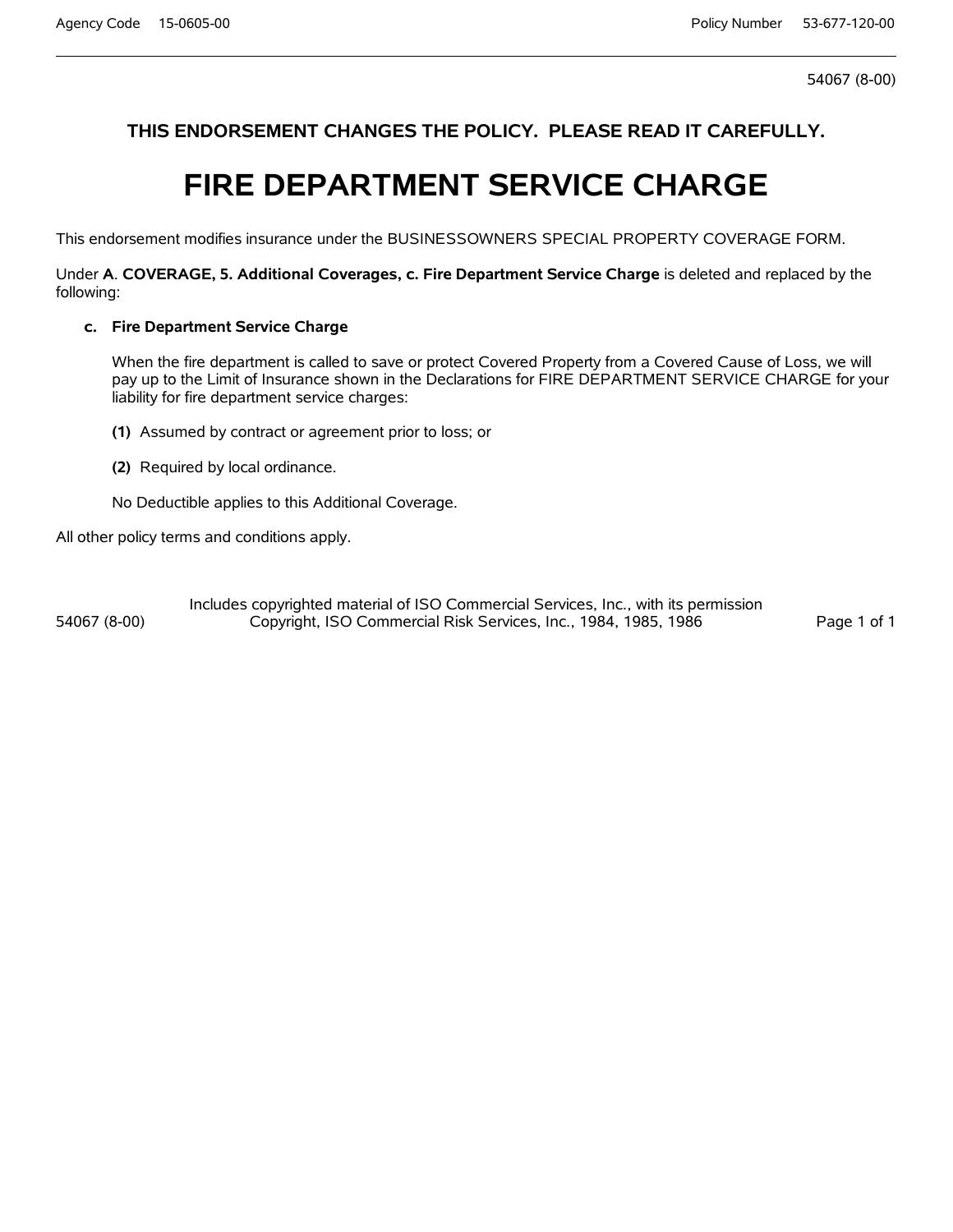# **BUSINESS PERSONAL PROPERTY IN TRANSIT**

This endorsement modifies insurance under the BUSINESSOWNERS SPECIAL PROPERTY COVERAGE FORM.

- **1.** Under **A. COVERAGE, 6. Coverage Extensions, b. Personal Property Off Premises** is deleted.
- **2.** Under **A. COVERAGE, 5. Additional Coverages**, the following Additional Coverage is added:

### **Business Personal Property In Transit**

- **a.** We will pay for direct physical loss of or damage to your Business Personal Property (other than property in the care, custody or control of your salespersons) in transit beyond the distance shown in the Declarations, under BUSINESS PERSONAL PROPERTY - EXPANDED COVERAGE, from the described premises caused by or resulting from any Covered Cause of Loss.
- **b.** Property must be in or upon a motor vehicle you own, lease or operate.
- **c.** Our payment for any one loss shall not exceed the Limit of Insurance shown in the Declarations for BUSINESS PERSONAL PROPERTY IN TRANSIT.

|              | Includes copyrighted material of Insurance Service Office, Inc., with its permission |             |
|--------------|--------------------------------------------------------------------------------------|-------------|
| 54226 (8-00) | Copyright, Insurance Services Office, Inc., 1984, 1986                               | Page 1 of 1 |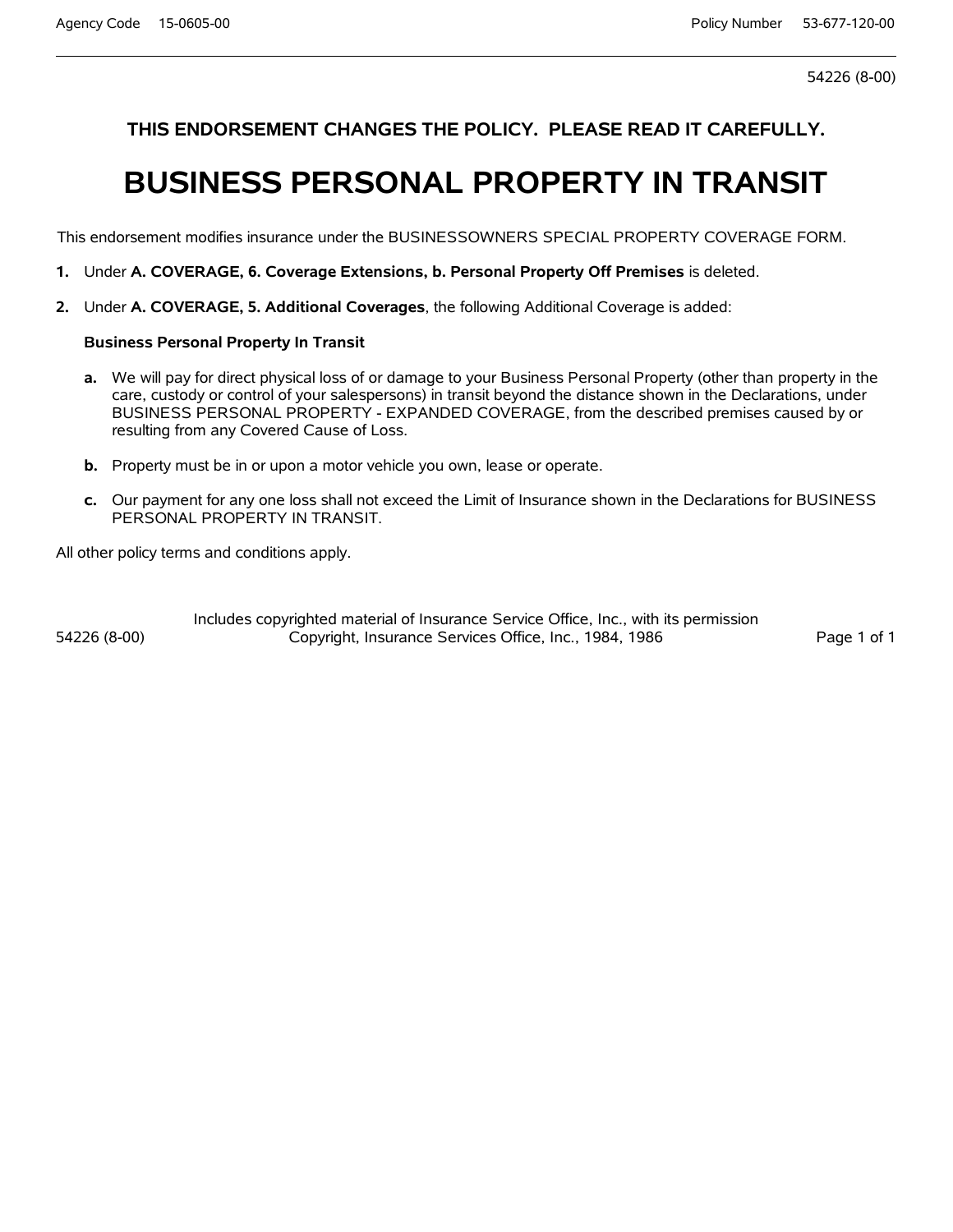54238 (12-01)

### **THIS ENDORSEMENT CHANGES THE POLICY. PLEASE READ IT CAREFULLY**

# **AMENDMENT OF POLLUTION EXCLUSION - EXCEPTION FOR BUILDING HEATING EQUIPMENT**

This endorsement modifies insurance provided under the BUSINESSOWNERS LIABILITY COVERAGE FORM.

It is agreed:

Under **B. EXCLUSIONS**, **1. f.**, subparagraph **(1) (a)** is deleted and replaced by the following:

This insurance does not apply to:

- **f. (1)** "Bodily injury" or "property damage" arising out of the actual, alleged or threatened discharge, dispersal, seepage, migration, release or escape of pollutants:
	- **(a)** At or from any premises, site or location which is or was at any time owned or occupied by, or rented or loaned to, any insured. However, this subparagraph, **(a)**, does not apply to "bodily injury" if sustained within a building at such premises, site or location and caused by smoke, fumes, vapor or soot from equipment used to heat a building at such premises, site or location.

|               | Includes copyrighted material of Insurance Services Office, Inc., with its permission. |             |
|---------------|----------------------------------------------------------------------------------------|-------------|
| 54238 (12-01) | Copyright, Insurance Services Office, Inc., 1984, 1985, 2001                           | Page 1 of 1 |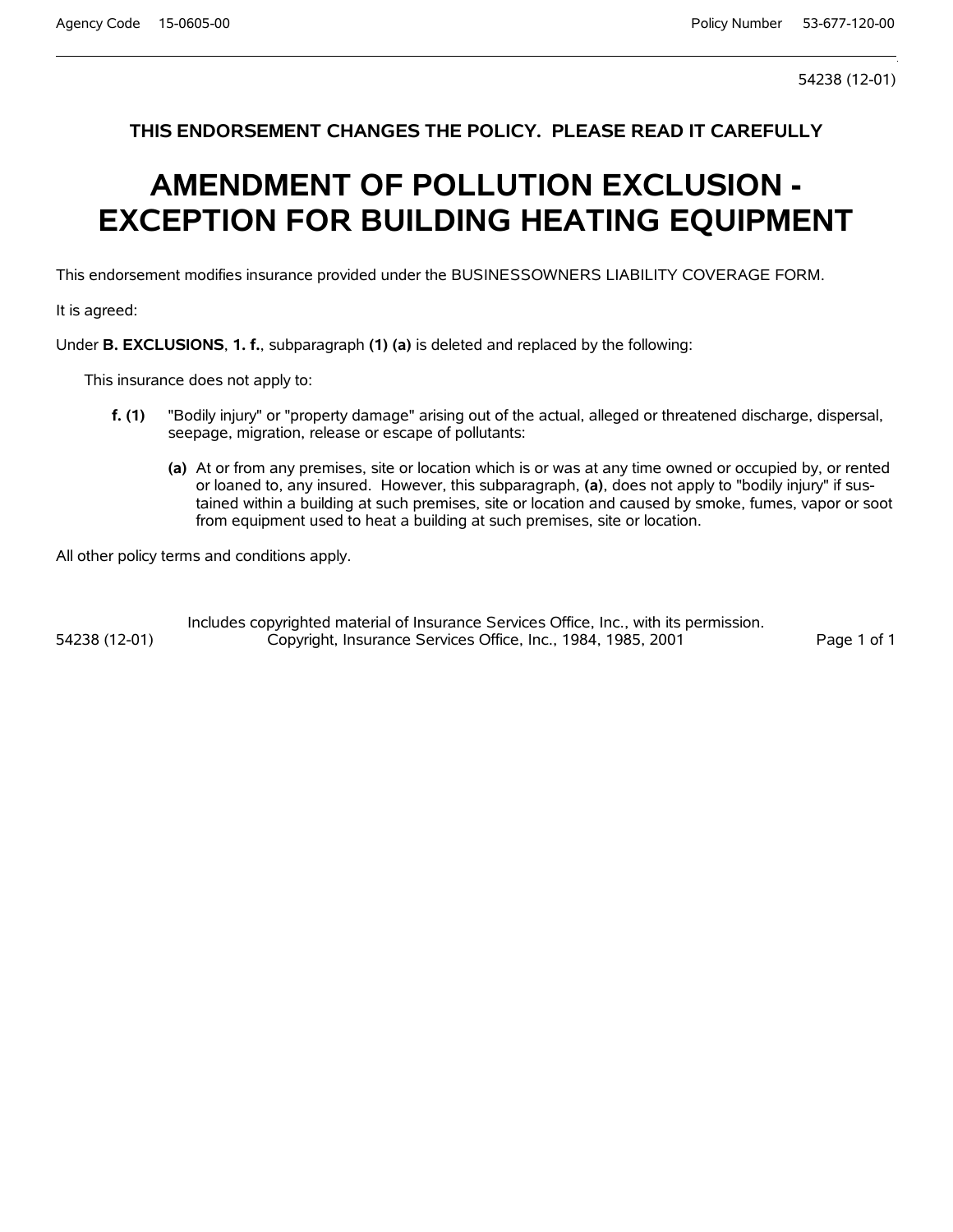54708 (1-07)

### **THIS ENDORSEMENT CHANGES THE POLICY. PLEASE READ IT CAREFULLY.**

# **FIRE EXTINGUISHER AND FIRE SUPPRESSION SYSTEM RECHARGE**

This endorsement modifies insurance under the following:

BUSINESSOWNERS SPECIAL PROPERTY COVERAGE FORM

Under **A. COVERAGE**, **5. Additional Coverages**, the following Additional Coverage is added:

### **Fire Extinguisher And Fire Suppression System Recharge**

We shall pay for the recharging of fire extinguishers and fire suppression systems that you own that have been discharged to control a fire at a premises described in the Declarations.

The most we shall pay to recharge your fire extinguishers and fire suppression systems in any one occurrence is the Limit of Insurance shown in the Declarations for FIRE EXTINGUISHER AND FIRE SUPPRESSION SYSTEM RECHARGE.

No Deductible applies to this Additional Coverage.

All other policy terms and conditions apply.

Includes copyrighted material of ISO Commercial Services, Inc., with its permission 54708 (1-07) Copyright, ISO Commercial Risk Services, Inc., 1984, 1985, 1986 Page 1 of 1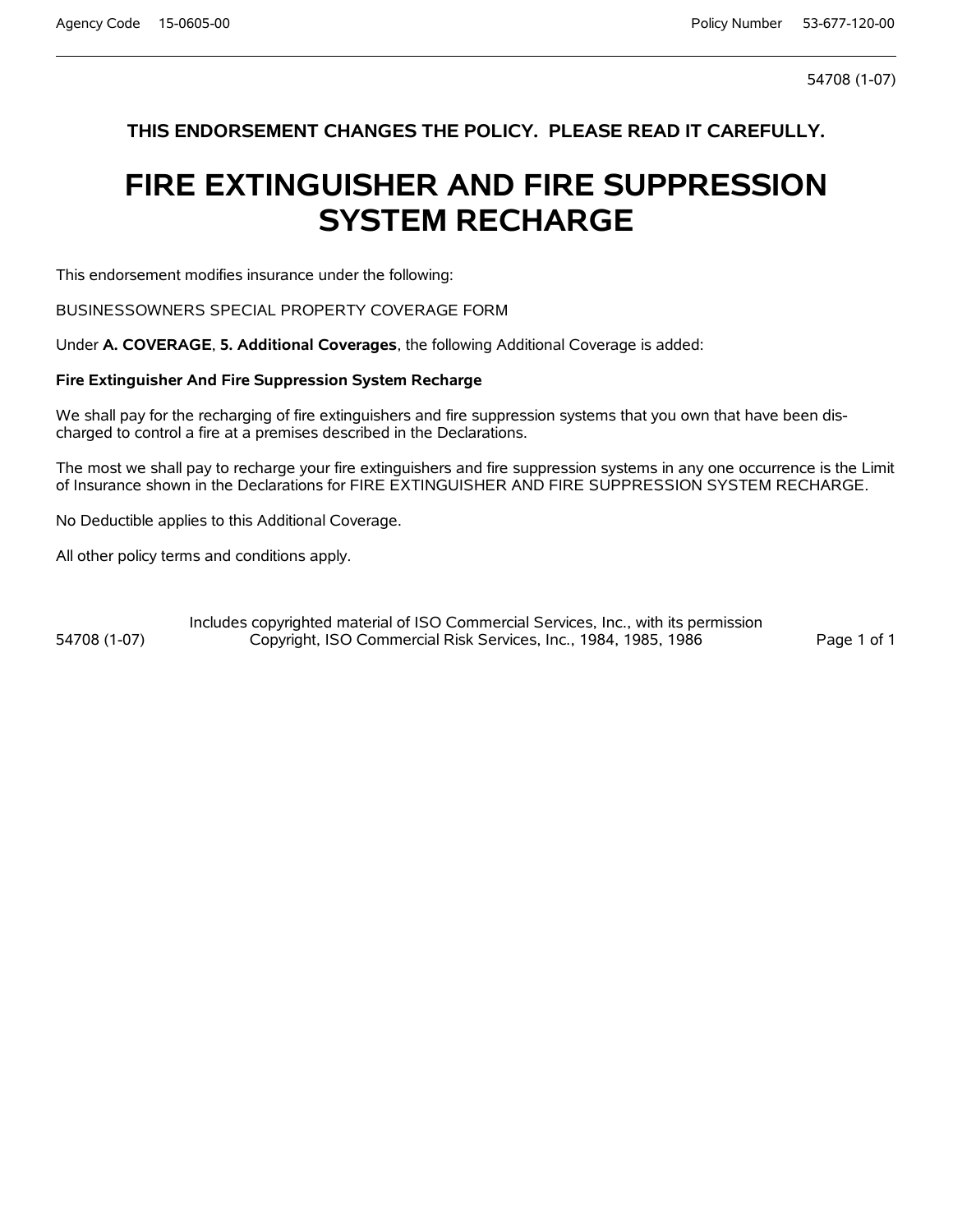54743 (8-00)

### **THIS ENDORSEMENT CHANGES THE POLICY. PLEASE READ IT CAREFULLY.**

# **BUSINESS PERSONAL PROPERTY AT FAIRS OR EXHIBITIONS**

This endorsement modifies insurance under the BUSINESSOWNERS SPECIAL PROPERTY COVERAGE FORM.

- 1. Under **A. COVERAGE**, **6. Coverage Extensions**, **b. PERSONAL PROPERTY OFF PREMISES** is deleted.
- 2. Under **A. COVERAGE**, **5. Additional Coverages**, the following Additional Coverage is added:

### **Business Personal Property at Fairs or Exhibitions**

We will pay for direct physical loss of or damage to Business Personal Property while it is temporarily at any fair or exhibition caused by or resulting from any Covered Cause of Loss. This Additional Coverage shall apply for a period not to exceed 15 days at any one fair or exhibition. This coverage does not apply to Covered Property in or on a vehicle.

Our payment for any one loss at any one fair or exhibition shall not exceed the Limit of Insurance shown in Declarations for BUSINESS PERSONAL PROPERTY AT FAIRS OR EXHIBITIONS.

All other policy terms and conditions apply.

Includes copyrighted material of ISO Commercial Services, Inc., with its permission. 54743 (8-00) Copyright, ISO Commercial Risk Services, Inc., 1984, 1985, 1986 Page 1 of 1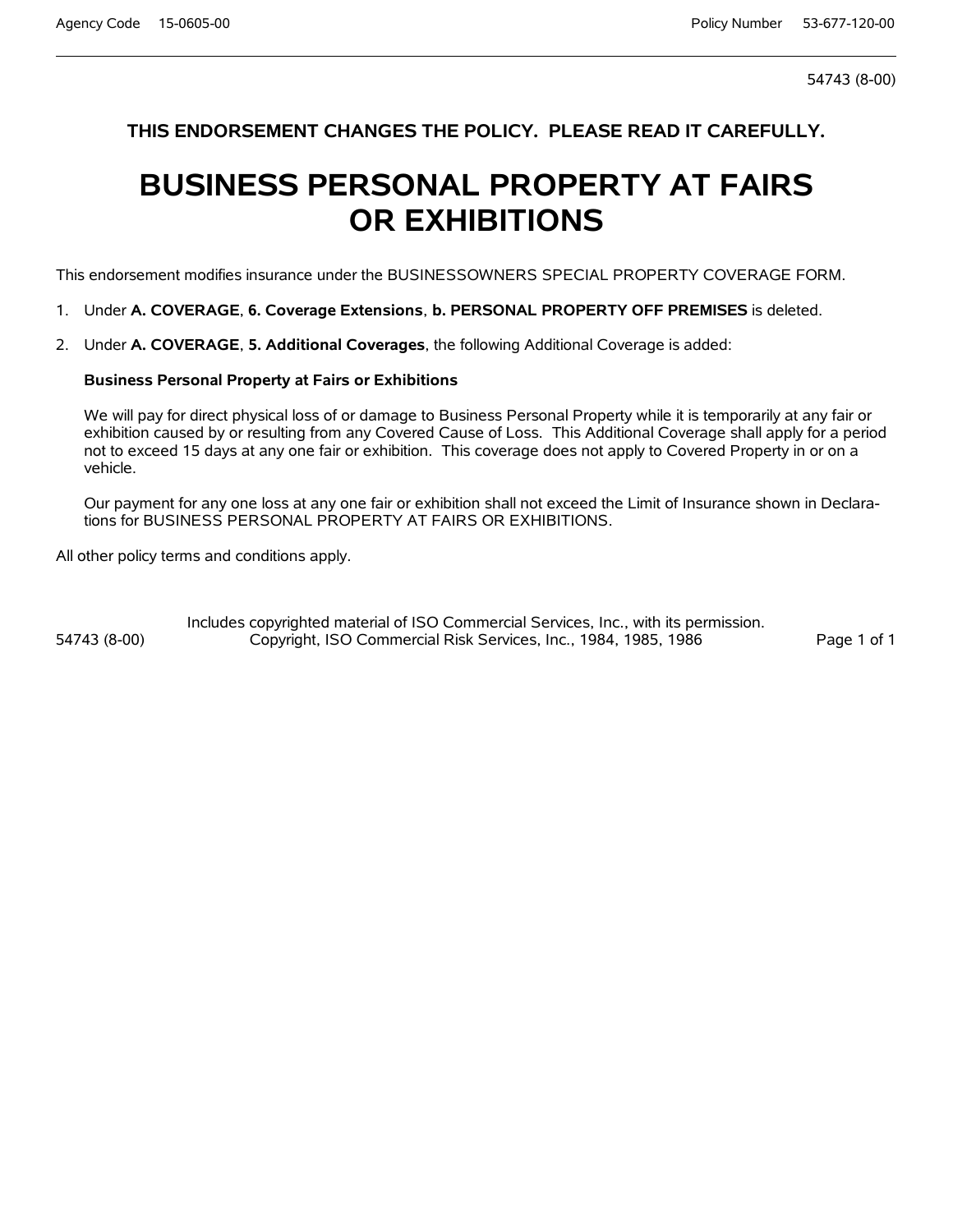54748 (8-00)

### **THIS ENDORSEMENT CHANGES THE POLICY. PLEASE READ IT CAREFULLY.**

# **WATER BACK-UP FROM SEWERS OR DRAINS**

This endorsement modifies insurance under the BUSINESSOWNERS SPECIAL PROPERTY COVERAGE FORM.

- **1.** Under **A. COVERAGE**, **5. Additional Coverages**, **f. Business Income** and **g. Extra Expense** do not apply to the coverage provided by this endorsement.
- **2.** Subject to the provisions of paragraph **3.** below, under **B. EXCLUSIONS**, **g. Water** subparagraph **(3)** is deleted.
- **3.** Under C. LIMITS OF INSURANCE, the following limitation is added:

The most we shall pay for all loss of or damage to Covered Property caused directly by water back-up from sewers or drains in any one loss is the Limit of Insurance shown in the Declarations for WATER BACK-UP FROM SEWERS OR DRAINS. In the event the amount of loss of or damage to Covered Property does not exceed the Limit of Insurance shown in Declarations for WATER BACK-UP FROM SEWERS OR DRAINS, you may at your option, apply the remainder of such Limit of Insurance to your actual loss Business Income or necessary Extra Expense, if any, subject to the terms and conditions of the BUSINESS INCOME AND EXTRA EXPENSE endorsement.

All other policy terms and conditions apply.

Includes copyrighted material of ISO Commercial Services, Inc., with its permission 54748 (8-00) Copyright, ISO Commercial Risk Services, Inc., 1984, 1985, 1986 Page 1 of 1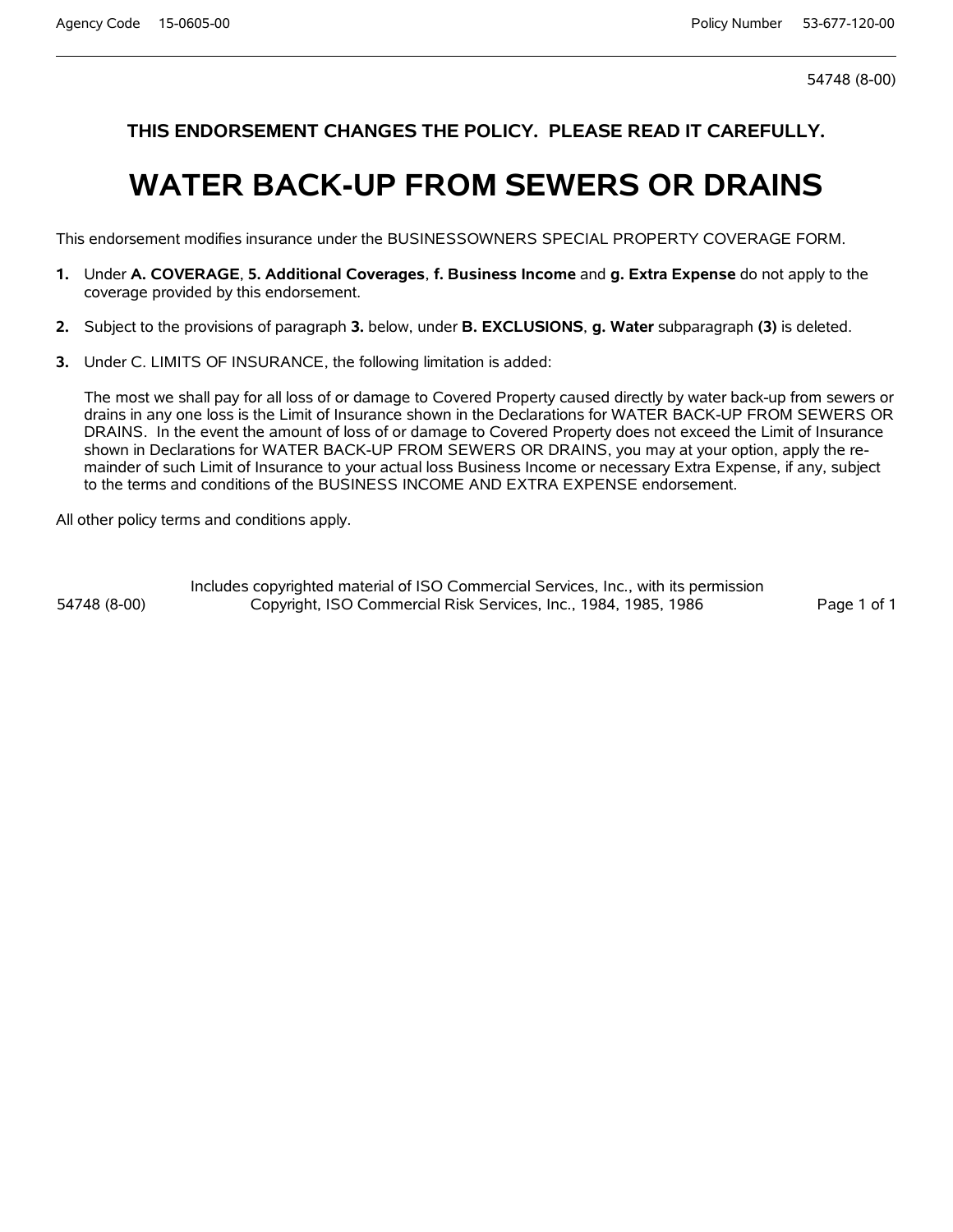BUSINESSOWNERS 54867 (3-08)

### **THIS ENDORSEMENT CHANGES THE POLICY. PLEASE READ IT CAREFULLY.**

# **AGGREGATE LIMITS AMENDATORY ENDORSEMENT**

This endorsement modifies insurance provided under the following:

BUSINESSOWNERS LIABILITY COVERAGE FORM

Under **D. LIABILITY AND MEDICAL EXPENSES LIMITS OF INSURANCE**, **4. Aggregate Limits** is deleted and replaced by the following

### **4. Aggregate Limits**

The most we will pay for:

**a.** Injury or damage under the "products/completed operations hazard" arising from all "occurrences" during the policy period is the Products-Completed Operations Aggregate limit shown in the Declarations; and

**b.** All other injury or damage, including medical expenses, arising from all "occurrences" during the policy period is the Aggregate Limit (Other than Products-Completed Operations) shown in the Declarations. This limitation does not apply to "property damage" to premises rented to you arising out of fire or explosion.

All other policy terms and conditions apply.

Includes copyrighted material of Insurance Services Office, Inc., with its permission. 54867 (3-08) Copyright Insurance Services Office, Inc., 1984, 1985 Page 1 of 1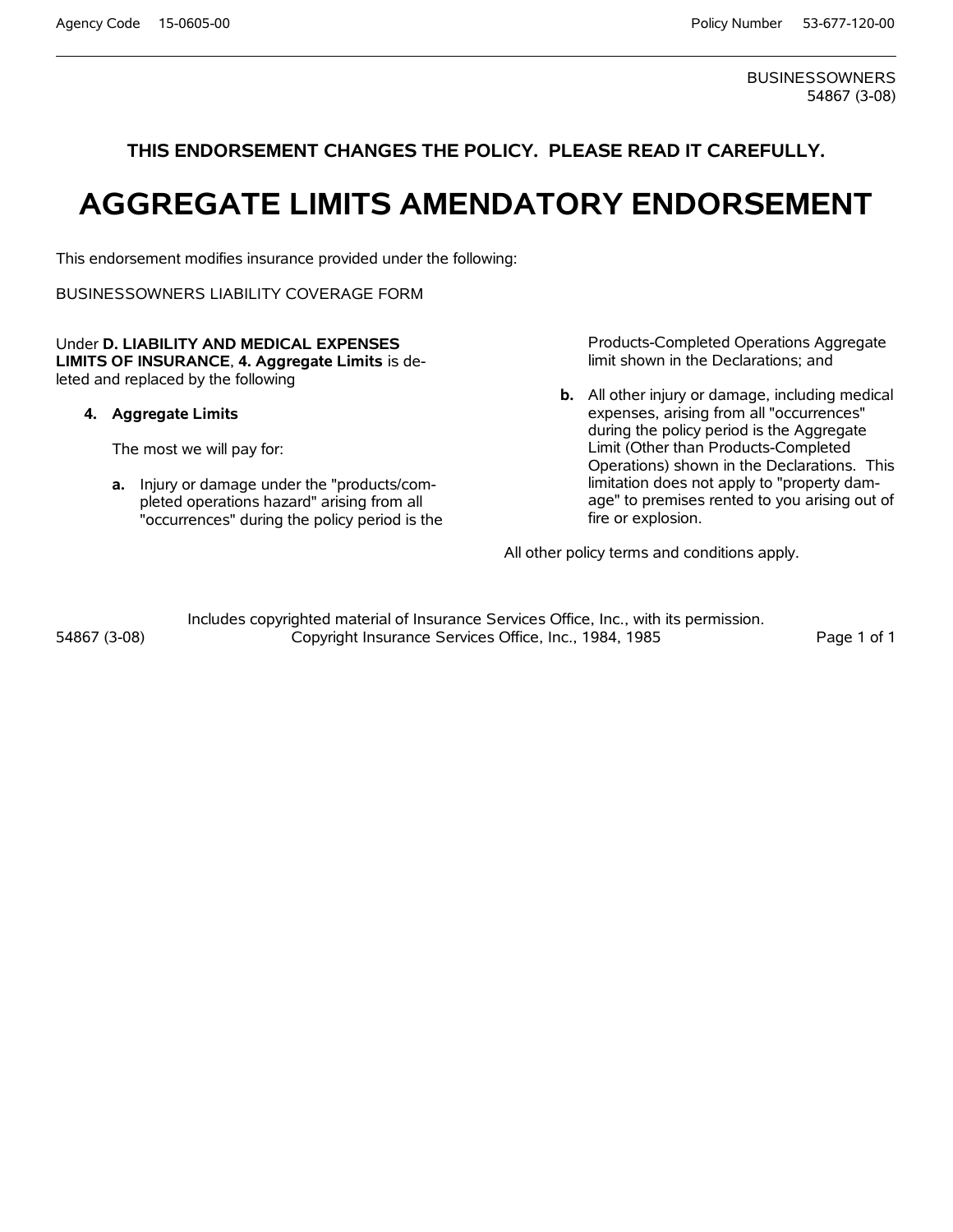# **EXCLUSION - VIRUS OR BACTERIA**

This endorsement modifies insurance provided under the following:

BUSINESSOWNERS SPECIAL PROPERTY COVERAGE FORM BUSINESSOWNERS STANDARD PROPERTY COVERAGE FORM

### **B. EXCLUSIONS**, Paragraph **1.** is amended. The following exclusion is added.

### **Virus Or Bacteria**

- **(1)** Any virus, bacterium or other microorganism that induces or is capable of inducing physical distress, illness or disease.
- **(2)** However, the exclusion in Paragraph **(1)** does not apply to loss or damage caused by or resulting from "fungi", wet rot or dry rot. Such loss or damage is addressed in the Limited Coverage For Fungi, Wet Rot Or Dry Rot endorsement.
- **(3)** With respect to any loss or damage subject to the exclusion in Paragraph **(1)**, such exclusion supersedes any exclusion relating to "pollutants". This exclusion applies whether or not the loss event results in widespread damage or affects a substantial area.

All other policy terms and conditions apply.

64855 (4-20) Includes copyrighted material of Insurance Services Office, Inc., with its permission. Page 1 of 1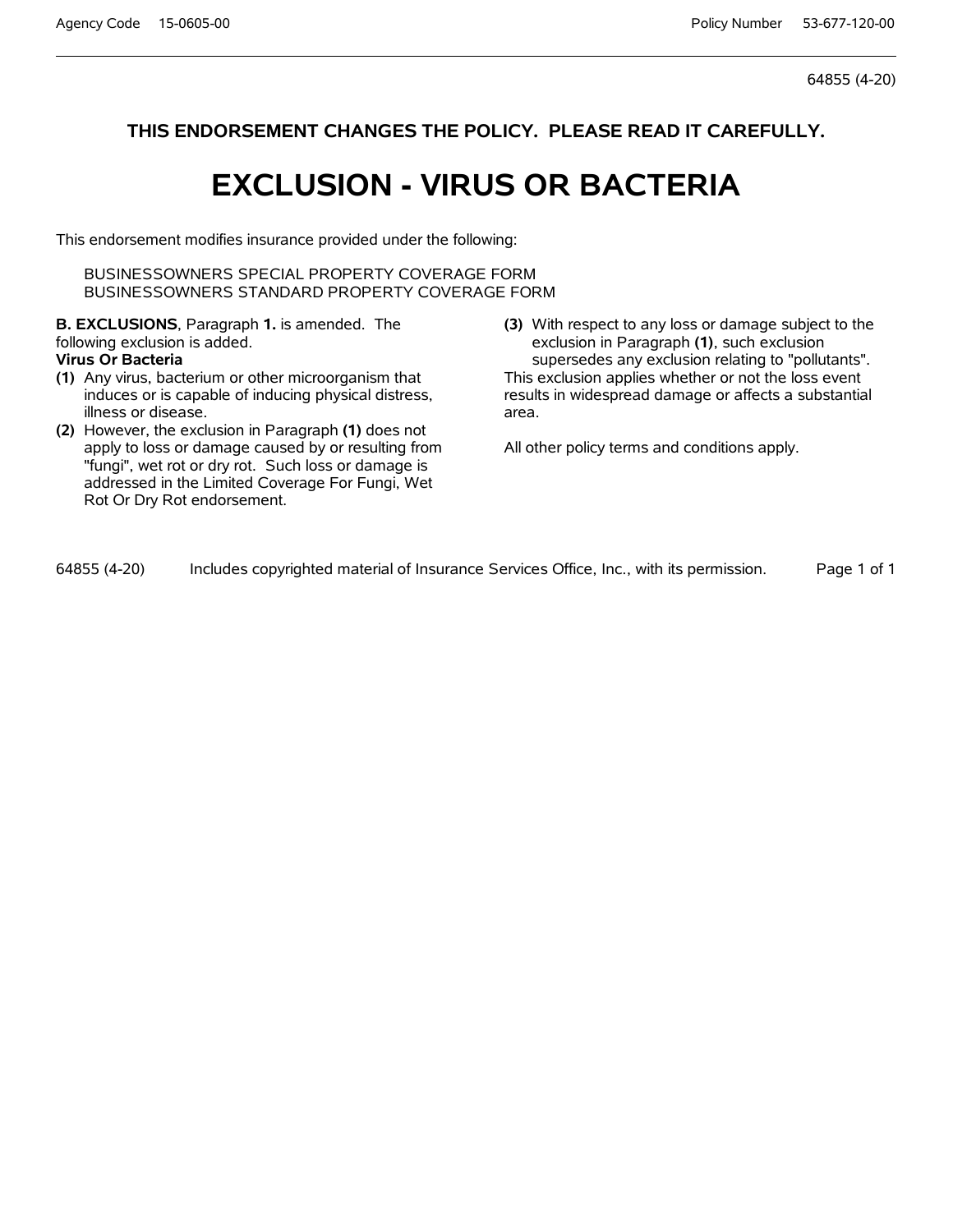# **FORGERY AND ALTERATION**

This endorsement modifies insurance under the BUSINESSOWNERS SPECIAL PROPERTY COVERAGE FORM.

1. Under **A. COVERAGE, 5. Additional Coverages**, the following Additional Coverage is added:

### **Forgery And Alteration**

- a. We will pay for loss resulting directly from forgery or alteration of, any check, draft, promissory note, bill of exchange or similar written promise of payment in "money", that you or your agent has issued, or that was issued by someone who impersonates you or your agent.
- b. If you are sued for refusing to pay the check, draft, promissory note, bill of exchange or similar written promise of payment in "money", on the basis that it has been forged or altered, and you have our written consent to defend against the suit, we will pay for any reasonable legal expenses that you incur in that defense.
- c. The most we will pay for any loss, including legal expenses, under this Additional Coverage is the Limit of Insurance shown in the Declarations for FORGERY AND ALTERATION.
- 2. Under **H. PROPERTY DEFINITIONS**, the following definition is added and applies only to the coverage afforded by the Additional Coverage, Forgery And Alteration.

"Money" means:

- a. Currency, coins and bank notes in current use and having a face value; and
- b. Travelers checks, register checks and money orders held for sale to the public.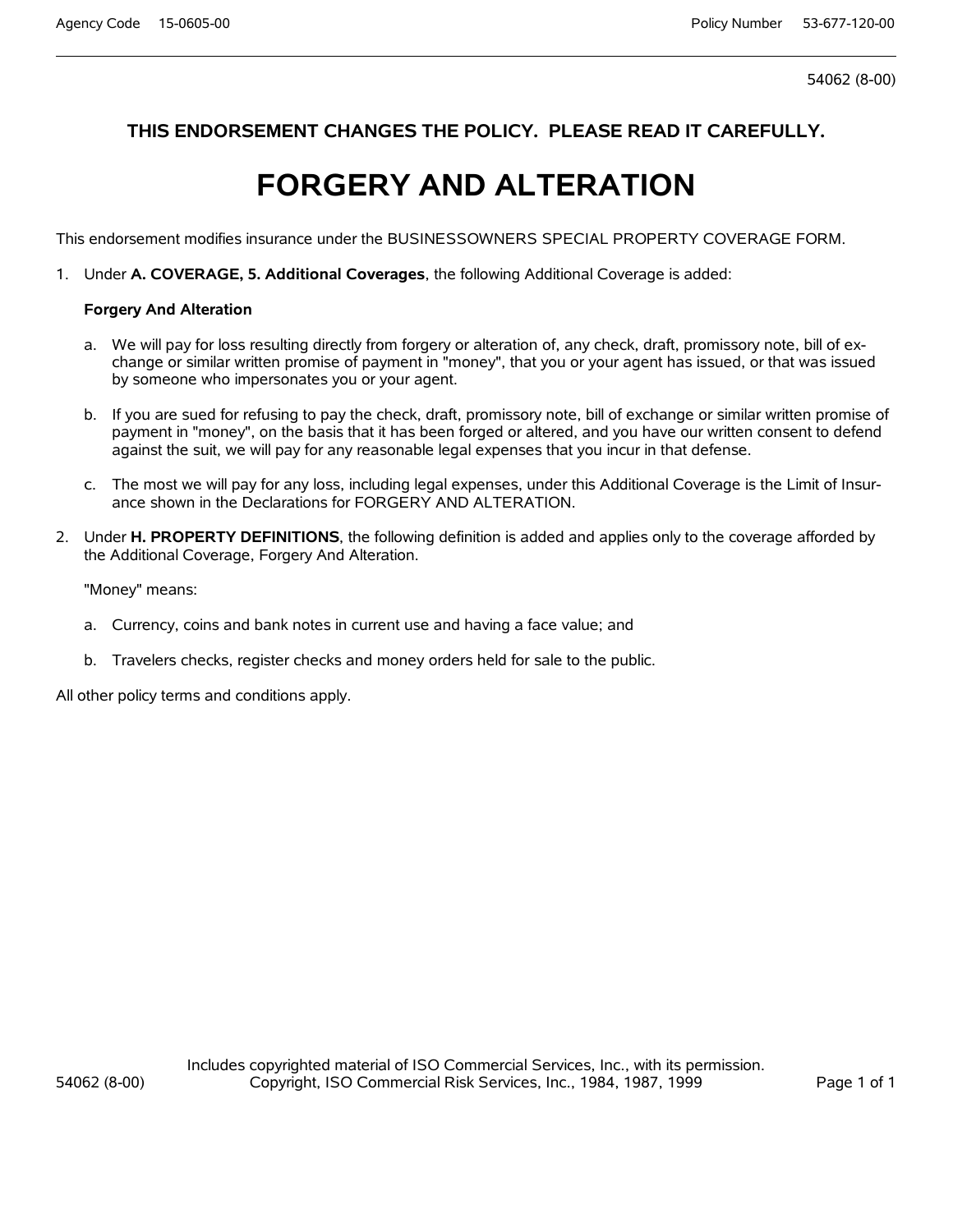54063 (3-13)

### **THIS ENDORSEMENT CHANGES THE POLICY. PLEASE READ IT CAREFULLY.**

# **SALESPERSON'S SAMPLES**

This endorsement modifies insurance under the following:

BUSINESSOWNERS SPECIAL PROPERTY COVERAGE FORM

**1.** Under the **A. COVERAGE 5. Additional Coverages**, the following Additional Coverage is added:

### **Salesperson's Samples**

We will pay for direct physical loss of or damage to samples of merchandise which are:

- **1.** Owned by you while in your care, custody or control;
- **2.** Owned by you and in the care, custody or control of your salesperson and/or agents; or
- **3.** While in transit, except by parcel post, between your premises and the salesperson and/or agent caused by or resulting from any Covered Cause of Loss.

This coverage does not apply to:

- **1.** Jewelry, furs or articles consisting principally of fur;
- **2.** Property located in or on the building described in the Declarations or in the open (or in a vehicle) within the distance shown in the Declarations, under BUSINESS PERSONAL PROPERTY - EXPANDED COVERAGE, from the described premises;
- **3.** Property at or on the premises of your salespersons and/or agents; or
- **4.** Merchandise intended for sale, which may be sold and shipped by you to others, or which has been purchased by you from others.

Our payment for any one loss shall not exceed the Limit of Insurance shown in the Declarations for SALESPER-SON'S SAMPLES.

- **2.** Under SECTION B. EXCLUSIONS the following exclusions are added to apply only to this Additional Coverage.
	- **a.** Breakage, marring, scratching, tearing or denting, unless caused by: fire or lightning; aircraft; theft and/or attempted theft; earthquake; flood; explosion; malicious damage or collision; derailment or overturn of a transporting conveyance.
	- **b.** Mysterious or unexplained disappearance or from shortage disclosed by taking inventory.
	- **c.** Theft from any vehicle, unless at the time of the theft there is actually in or upon such vehicle your salesperson, representative or a permanent employee, or a person whose sole duty it is to attend the vehicle. This exclusion shall not apply to property in the custody of a common carrier.
- **3.** In addition to the conditions of this coverage form, the following conditions apply only to this Additional Coverage.

### **1. PAIR OR SET**

- In case of loss of or damage to any part of a pair or set, we may:
	- **(a)** repair or replace any part of the pair or set to restore it to its value before the loss; or
	- **(b)** pay the difference between the actual cash value of the property before and after the loss.

### **2. PARTS**

In case of loss or damage to any part of property covered, consisting of several parts when complete, we shall pay only for the value of the part lost or damaged.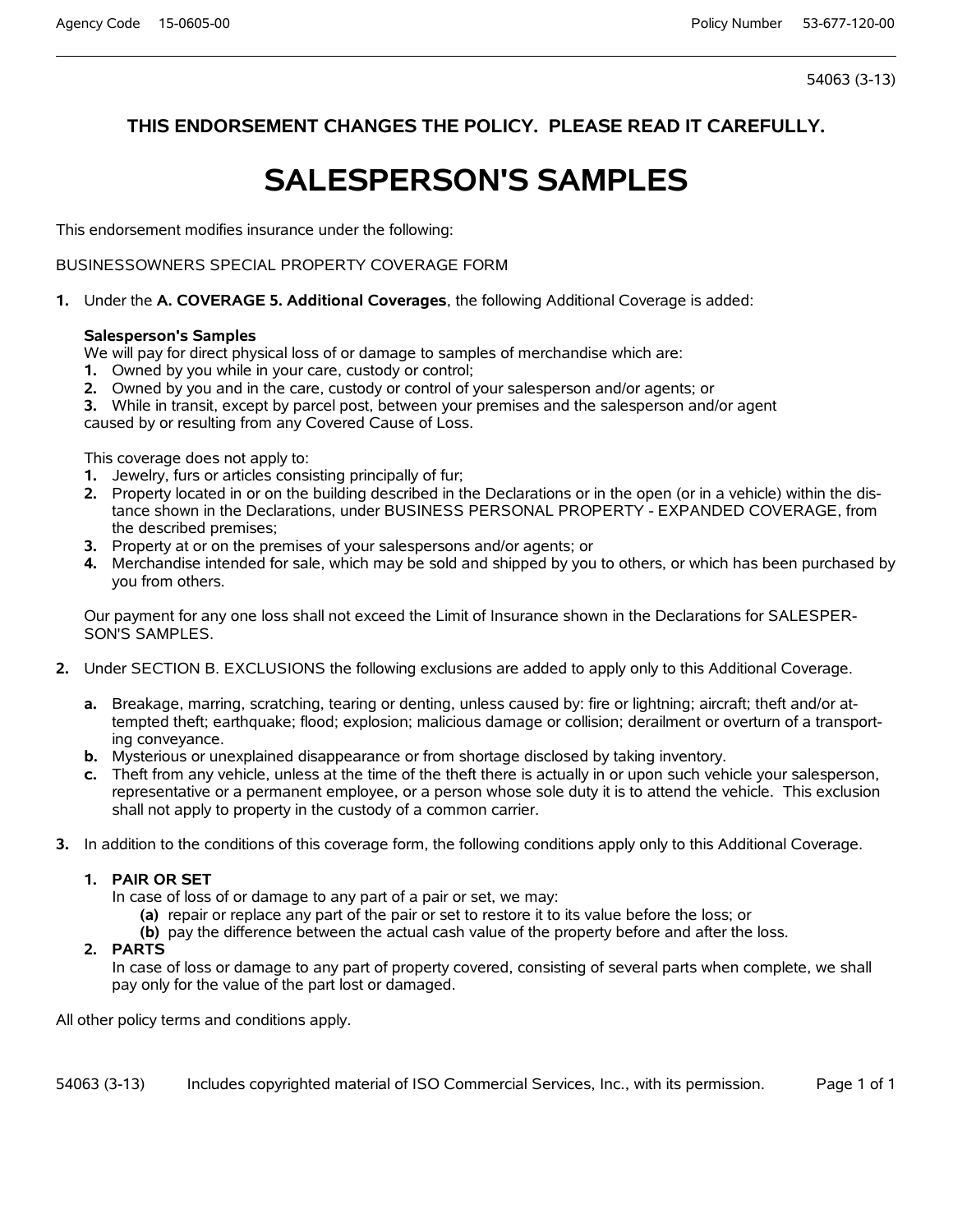# **POLLUTANT CLEAN UP AND REMOVAL**

This endorsement modifies insurance under the BUSINESSOWNERS SPECIAL PROPERTY COVERAGE FORM.

Under **A**. **COVERAGE**, **5. Additional Coverages**, **h. Pollutant Clean Up and Removal** is deleted and replaced by the following:

### **h. Pollutant Clean Up and Removal**

We will pay your expense to extract "pollutants" from land or water at the described premises if the release, discharge or dispersal of the "pollutants" is caused by or results from a Covered Cause of Loss that occurs during the policy period. The expenses will be paid only if they are reported to us in writing within 180 days of the earlier of:

**(1)** The date of direct physical loss or damage; or

**(2)** The end of the policy period.

The most we will pay under this Additional Coverage at each described premises for the sum of all covered expenses arising out of Covered Causes of Loss occurring during each separate 12 month period of this policy is the Limit of Insurance shown in the Declarations for POLLUTANT CLEAN UP AND REMOVAL.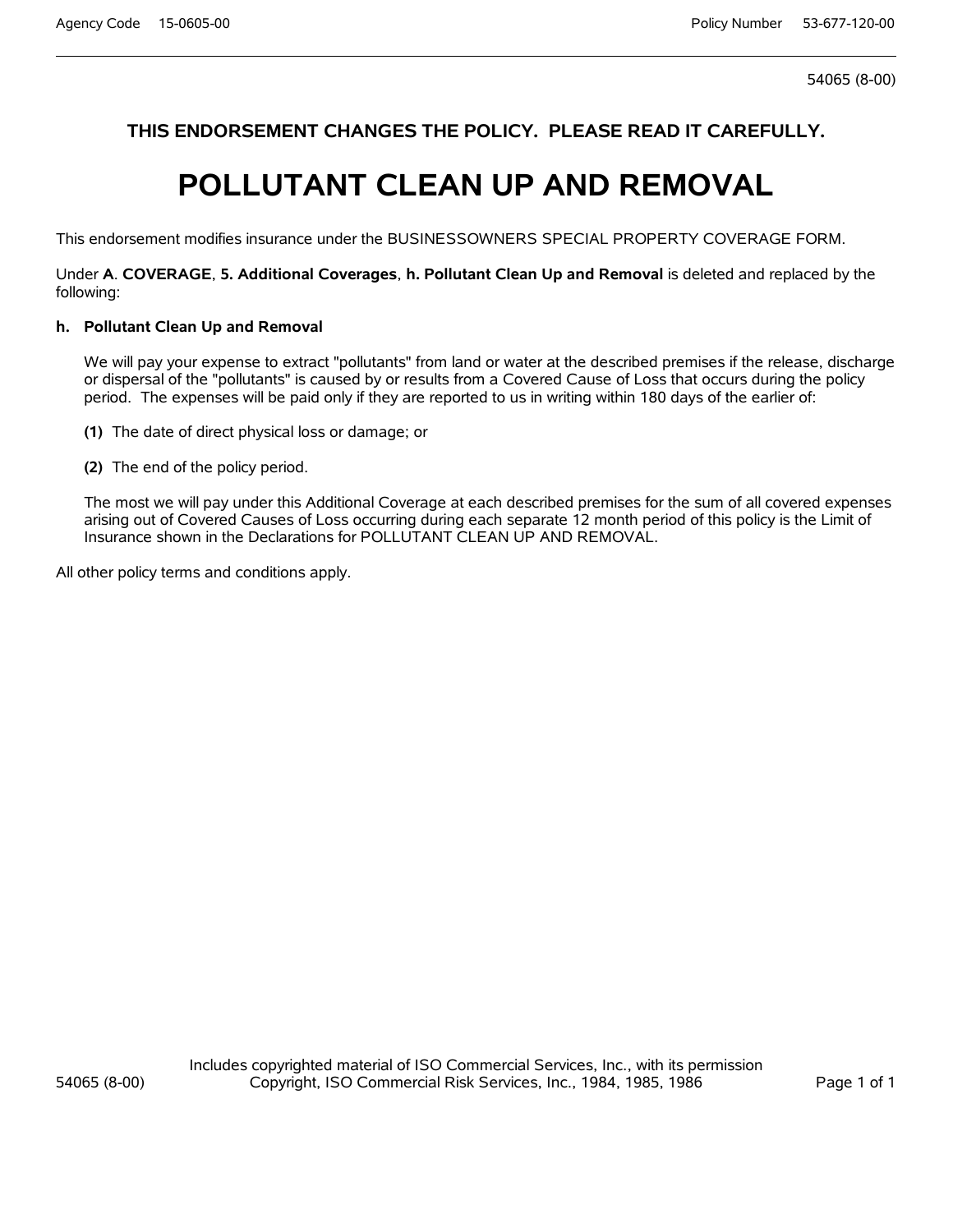54066 (8-00)

### **THIS ENDORSEMENT CHANGES THE POLICY. PLEASE READ IT CAREFULLY.**

# **PERSONAL EFFECTS AND PROPERTY OF OTHERS**

This endorsement modifies insurance under the BUSINESSOWNERS SPECIAL PROPERTY COVERAGE FORM.

**1.** Under **A**. **COVERAGE**, **5. Additional Coverages**, the following Additional Coverage is added:

### **Personal Effects and Property of Others**

We shall pay for direct physical loss or damage to:

- **(1)** Personal effects owned by you, your officers, your partners or your employees caused by or resulting from any Covered Cause of Loss except loss or damage by theft.
- **(2)** Personal property of others in your care, custody or control caused by or resulting from any Covered Cause of Loss.

Our payment for any one loss at any described premises shall not exceed the Limit of Insurance shown in the Declarations for PERSONAL EFFECTS AND PROPERTY OF OTHERS. Our payment for loss of or damage to personal property of others will only be for the account of the owner of the property. This coverage is excess over any other coverage provided by this policy.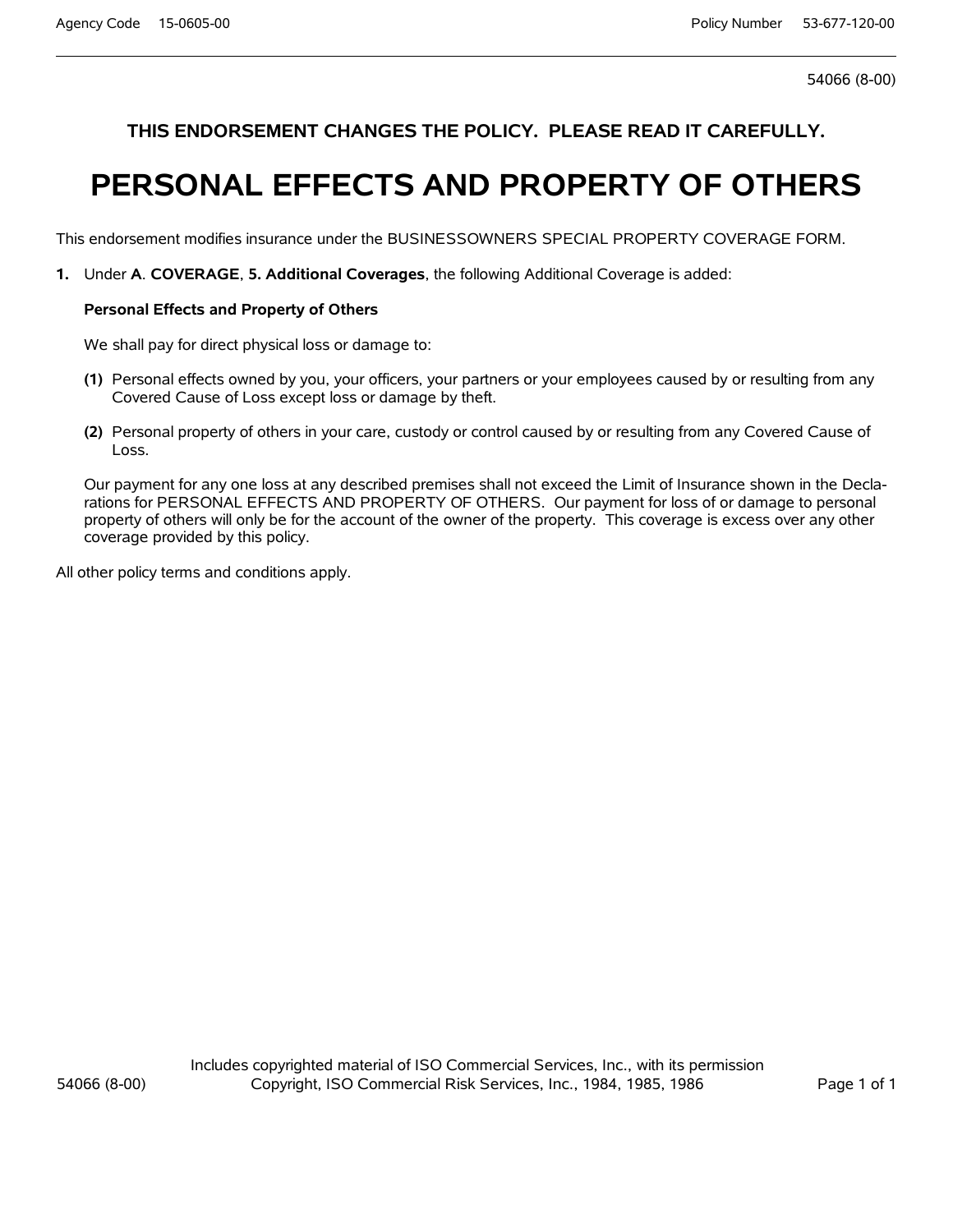54088 (9-09)

### **THIS ENDORSEMENT CHANGES THE POLICY. PLEASE READ IT CAREFULLY.**

# **RECORDING AND DISTRIBUTION OF MATERIAL OR INFORMATION IN VIOLATION OF LAW EXCLUSION**

This endorsement modifies insurance provided under the following:

BUSINESSOWNERS LIABILITY COVERAGE FORM

The following exclusion is added to **B. EXCLUSIONS**, **1. Applicable to Business Liability Coverage**:

### **Recording And Distribution Of Material Or Information In Violation Of Law**

"Bodily injury", "property damage", "personal injury" or "advertising injury" arising directly or indirectly out of any action or omission that violates or is alleged to violate:

- **1.** The Telephone Consumer Protection Act (TCPA), including any amendment of or addition to such law;
- **2.** The CAN-SPAM Act of 2003, including any amendment of or addition to such law;
- **3.** The Fair Credit Reporting Act (FCRA), and any amendment of or addition to such law, including the Fair and Accurate Credit Transactions Act (FACTA); or
- **4.** Any federal, state or local statute, ordinance or regulation, other than the TCPA, CAN-SPAM Act of 2003 or FCRA and their amendments and additions, that addresses, prohibits, or limits the printing, dissemination, disposal, collecting, recording, sending, transmitting, communicating or distribution of material or information.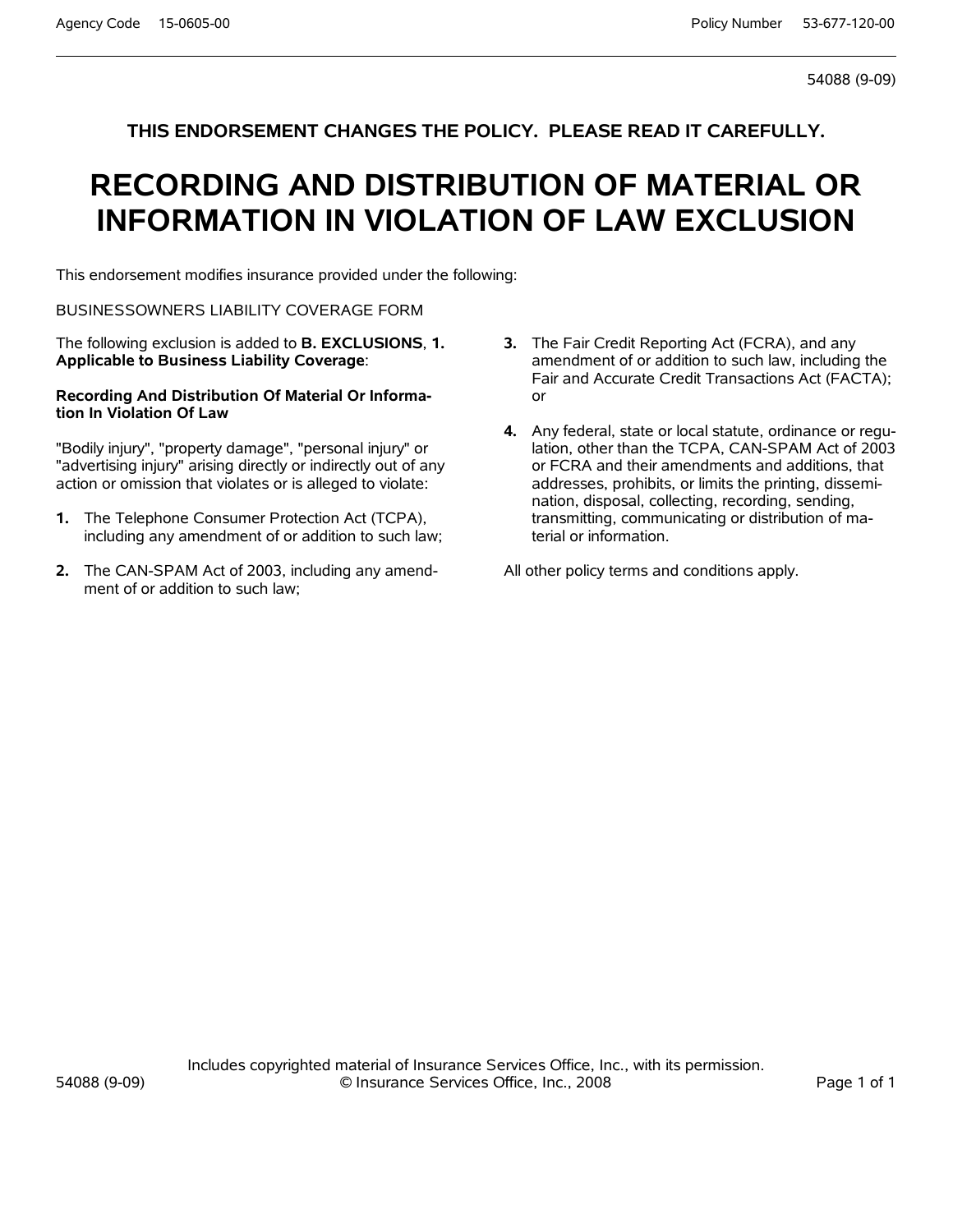# **CHANGES - WATER DAMAGE EXCLUSION**

This endorsement modifies insurance provided under the following:

BUSINESSOWNERS STANDARD PROPERTY COVERAGE FORM BUSINESSOWNERS SPECIAL PROPERTY COVERAGE FORM

### **B. EXCLUSIONS** is amended. Exclusion **g. Water** is deleted and replaced by the following.

**g. Water**

- **(1)** Flood, surface water, waves (including tidal wave and tsunami), tides, tidal water, overflow of any body of water, or spray from any of these, all whether or not driven by wind (including storm surge);
- **(2)** Mudslide or mudflow;
- **(3)** Water that backs up or overflows or is otherwise discharged from a sewer, drain, sump, sump pump or related equipment;
- **(4)** Water under the ground surface pressing on, or flowing or seeping through:
	- **(a)** Foundations, walls, floors or paved surfaces;
- **(b)** Basements, whether paved or not; or
- **(c)** Doors, windows or other openings; or
- **(5)** Waterborne material carried or otherwise moved by any of the water referred to in Paragraph **(1)**, **(3)** or **(4)**, or material carried or otherwise moved by mudslide or mudflow.

This exclusion applies regardless of whether any of the above, in Paragraphs **g.(1)** through **(5)** is caused by an act of nature or is otherwise caused. However, if any of the above in Paragraphs **g.(1)** through **(5)**, results in fire, explosion or sprinkler leakage, we will pay for the loss or damage caused by that fire, explosion or sprinkler leakage.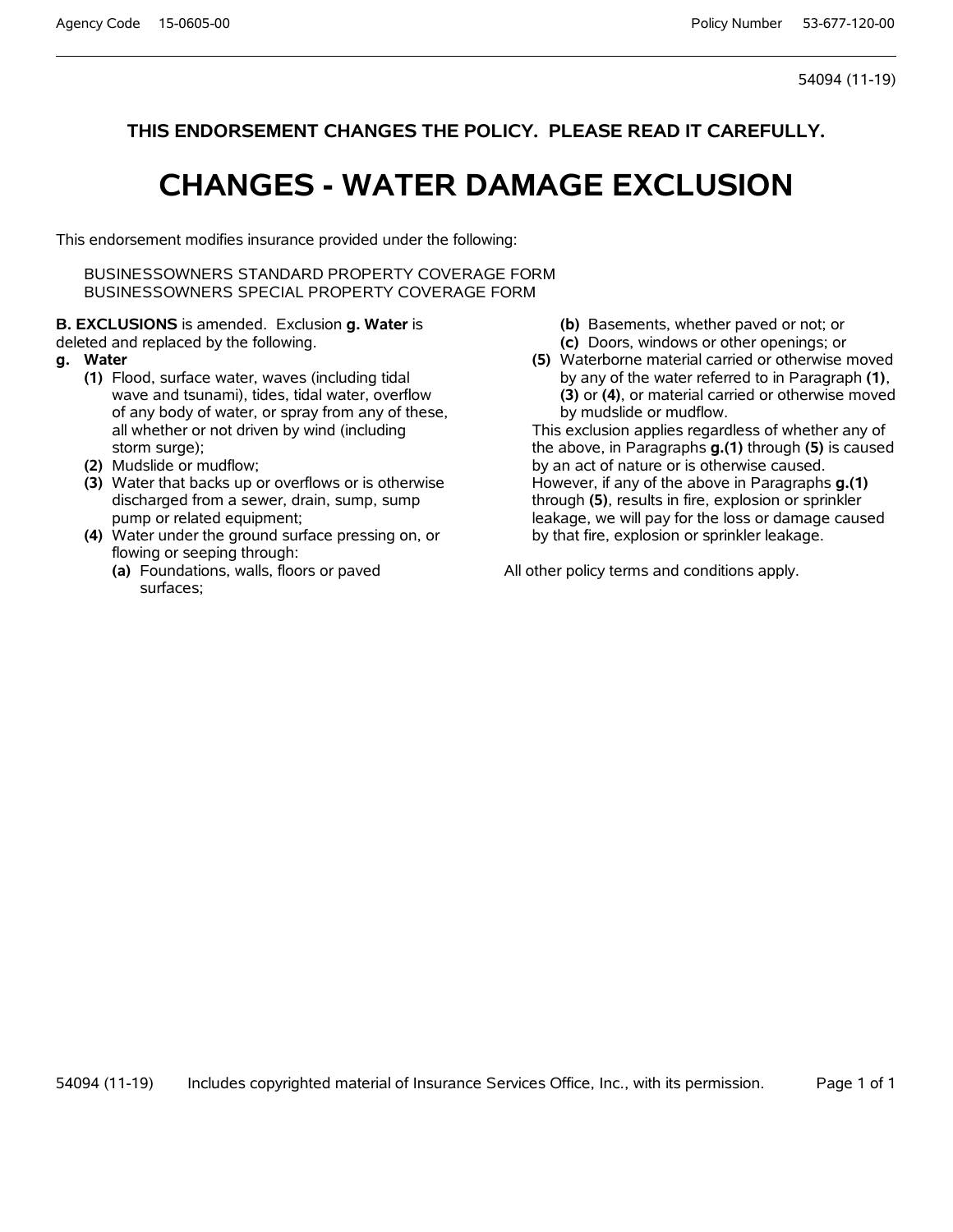# **ADJUSTED VALUE FACTOR INFLATION GUARD COVERAGE**

This endorsement modifies insurance provided under the following:

BUSINESSOWNERS STANDARD PROPERTY COVERAGE FORM BUSINESSOWNERS SPECIAL PROPERTY COVERAGE FORM

Under **C. LIMITS OF INSURANCE**, **4. Building Limit-Automatic Increase**, is deleted and replaced by the following:

- **4. Building and Business Personal Property Adjusted Value Inflation Guard Coverage**
	- **a. Building Limit**
		- **(1)** The Limit of Insurance for Buildings will automatically increase by the adjusted value factor shown in the Declarations for Building.
		- **(2)** The amount of the increase will be:
			- **(a)** The Building limit that applied on the most recent of the following:
				- **1)** The policy inception date;
				- **2)** The policy anniversary date; or
				- **3)** The date of any other policy change amending the Building limit, times
			- **(b)** The adjusted value factor shown in the Declarations, times
			- **(c)** The number of days since the applicable date in **(2)(a)** immediately above divided by 365 days.
		- **(3)** The Limit of Insurance for Buildings will be rounded to the nearest \$100 at each renewal.
- **b. Business Personal Property Limit**
	- **(1)** The Limit of Insurance for Business Personal Property will automatically increase by the adjusted value factor shown in the Declarations for Business Personal Property.
	- **(2)** The amount of the increase will be:
		- **(a)** The Business Personal Property limit that applied on the most recent of the following:
			- **1)** The policy inception date;
			- **2)** The policy anniversary date; or
			- **3)** Any other policy change amending the Business Personal Property limit, times
		- **(b)** The adjusted value factor shown in the Declarations, times
		- **(c)** The number of days since the applicable date in **(2)(a)** immediately above divided by 365 days.
	- **(3)** The Limit of Insurance for Business Personal Property will be rounded to the nearest \$10 at each renewal.

Includes copyrighted materials of Insurance Services Office, Inc., with its permission. 54098 (5-07) Copyright, Insurance Services Office, Inc., 1984, 1986, 1987. Page 1 of 1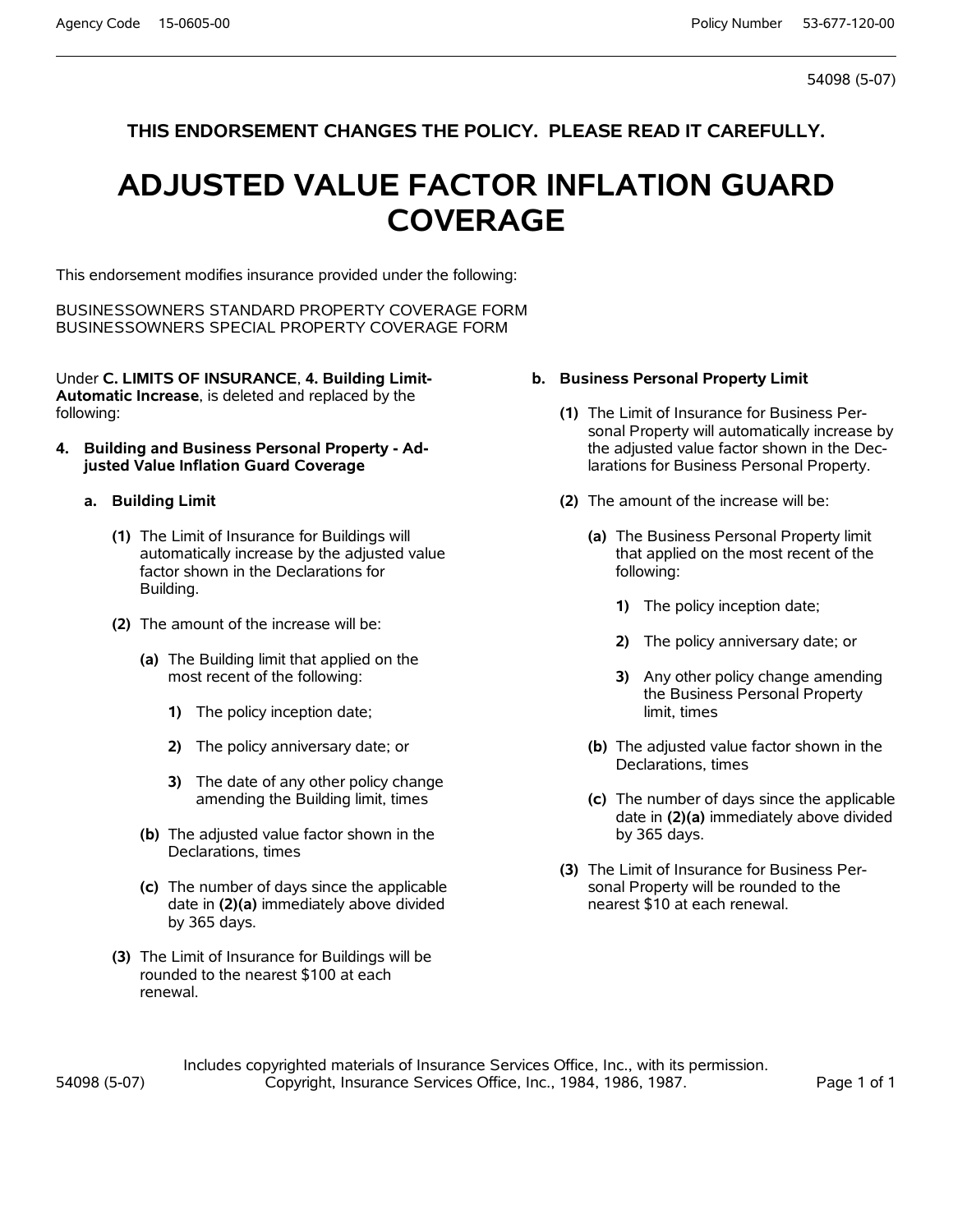# **BAILEES COVERAGE**

This endorsement modifies insurance under the following:

### BUSINESSOWNERS SPECIAL PROPERTY COVERAGE FORM

### **1.** Under **A. COVERAGE**, **5. Additional Coverages**, the following Additional Coverage is added: **Bailees Coverage**

- **a.** We will pay for direct physical loss or damage to the property of others that:
	- **(1)** Is in your possession or in the possession of any of your employees; or
	- **(2)** Is being transported by you, any of your employees, a public carrier or mail service.
- **b.** We will also cover your actual incurred cost for labor and materials.
- **c.** We do not cover the following properties:
	- **(1)** Property held for storage or for which a storage charge is made. If you do not have instructions from the owner of the goods to store goods held by you, such goods are not considered stored.
	- **(2)** Property while in the possession of any person, company or corporation other than you, your employees, a public carrier or mail service.
	- **(3)** Any land motor vehicle.
	- **(4)** Watercraft.
	- **(5)** Aircraft including objects falling from aircraft.
	- **(6)** Accounts, bills, currency, deeds, food stamps or other evidences of debt, money, notes or securities. Lottery tickets held for sale are not securities.
	- **(7)** Contraband or property in the course of illegal transportation or trade.
- **d.** In addition to other policy exclusions, we will not pay for loss or damage caused directly or indirectly by any of the following. Such loss is excluded regardless of any other cause or event that contributes concurrently or in any sequence to the loss.
	- **(1)** Misappropriation, secretion, conversion, infidelity or any dishonest act by you or others or the employees or agents of either to whom the covered property may be entrusted. This exclusion does not apply to carriers for hire.
	- **(2)** Delay.
	- **(3)** Vandalism or malicious mischief.
	- **(4)** Burglary of property left in your delivery vehicles overnight unless locked and in your building which you occupy.
- **e.** We will pay no more than the smallest of either:
	- **(1)** The cost to replace damaged property with new property of similar quality and features reduced by the amount of decrease in value because of age, wear, obsolescence or market value applicable to the damaged property immediately prior to the loss; or

**(2)** The Limit of Insurance shown in the Declarations for BAILEES COVERAGE.

This is an additional amount of insurance.

Our payment for loss of or damage to property of others will only be for the account of the owner of the property.

**f.** No deductible applies to this Additional Coverage.

### **2.** Under **E. PROPERTY LOSS CONDITIONS**, **6. Loss Payment**, **d. (3)** the following is added:

All property covered under Bailees Coverage.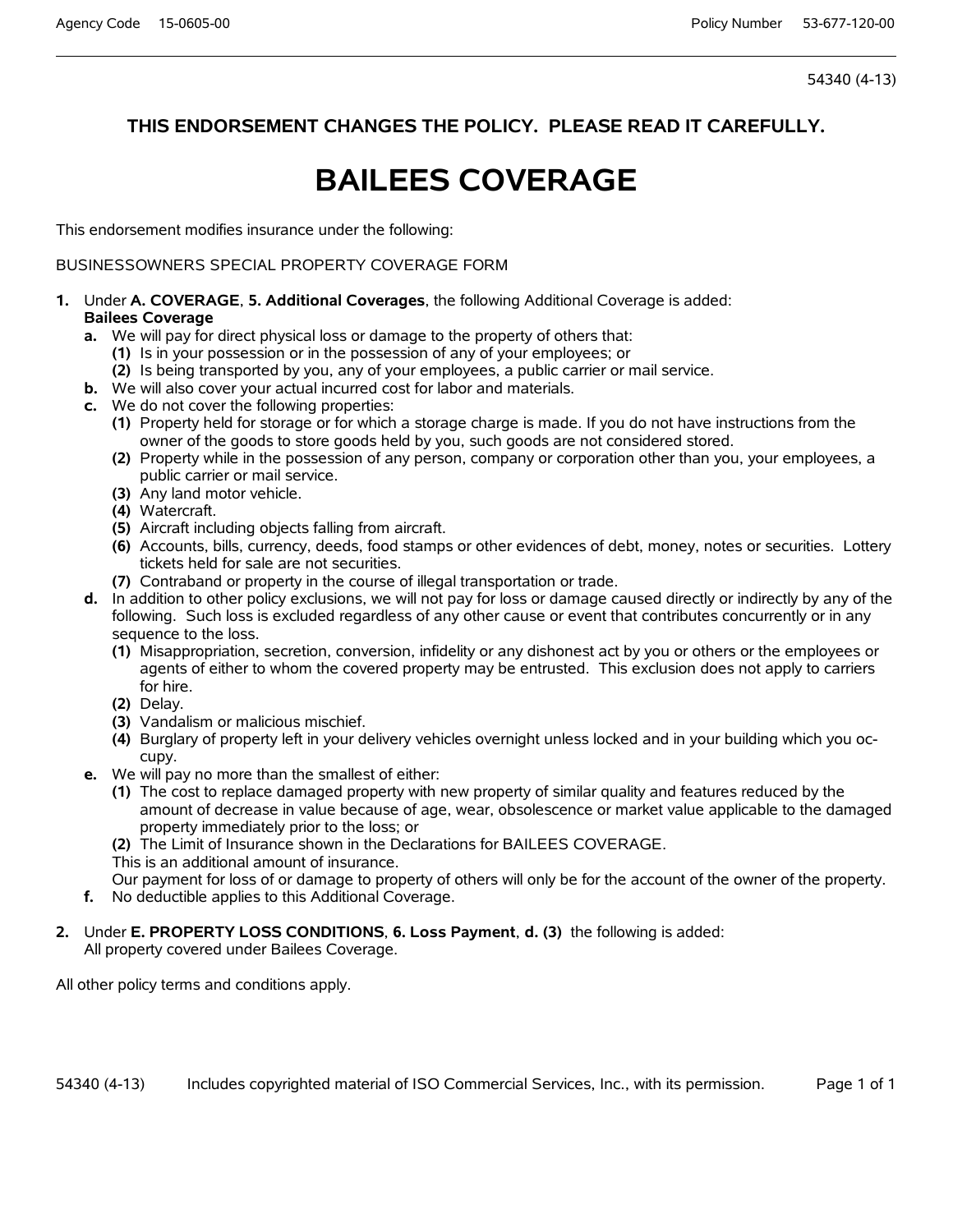54656 (8-91)

### **THIS ENDORSEMENT CHANGES THE POLICY. PLEASE READ IT CAREFULLY.**

# **POLLUTION EXCLUSION ENDORSEMENT**

This endorsement modifies insurance provided under the following:

BUSINESSOWNERS LIABILITY COVERAGE PART

Exclusion f. under COVERAGE A is replaced by the following:

- **f. (1)** "Bodily injury", "property damage" or "personal injury" arising out of the actual, alleged or threatened discharge, dispersal, seepage, migration, release or escape of pollutants:
	- **(a)** At or from premises you own, rent or occupy;
	- **(b)** At or from any site or location used by or for you or others for the handling, storage, disposal, processing or treatment of waste;
	- **(c)** That are at any time transported, handled, stored, treated, disposed of, or processed as waste by or for you or any person or organization for whom you may be legally responsible; or
	- **(d)** At or from any site or location on which you or any contractors or subcontractors working directly or indirectly on your behalf are performing operations:
		- **(i)** If the pollutants are brought on or to the site or location in connection with such operations; or

**(ii)** If the operations are to test for, monitor, clean up, remove, contain, treat, detoxify or neutralize the pollutants.

**(2)** Any loss, cost or expense arising out of any governmental direction or request that you test for, monitor, clean up, remove, contain, treat, detoxify or neutralize the pollutants.

Pollutants means any solid, liquid, gaseous or thermal irritant or contaminant, including smoke, vapor, soot, fumes, acids, alkalis, chemicals and waste. Waste includes materials to be recycled, reconditioned or reclaimed.

Subparagraphs (a) and (d)(i) of paragraph (1) of this exclusion do not apply to "bodily injury", "property damage" or "personal injury" caused by heat, smoke or fumes from a hostile fire. As used in this exclusion, a hostile fire means one which becomes uncontrollable or breaks out from where it was intended to be.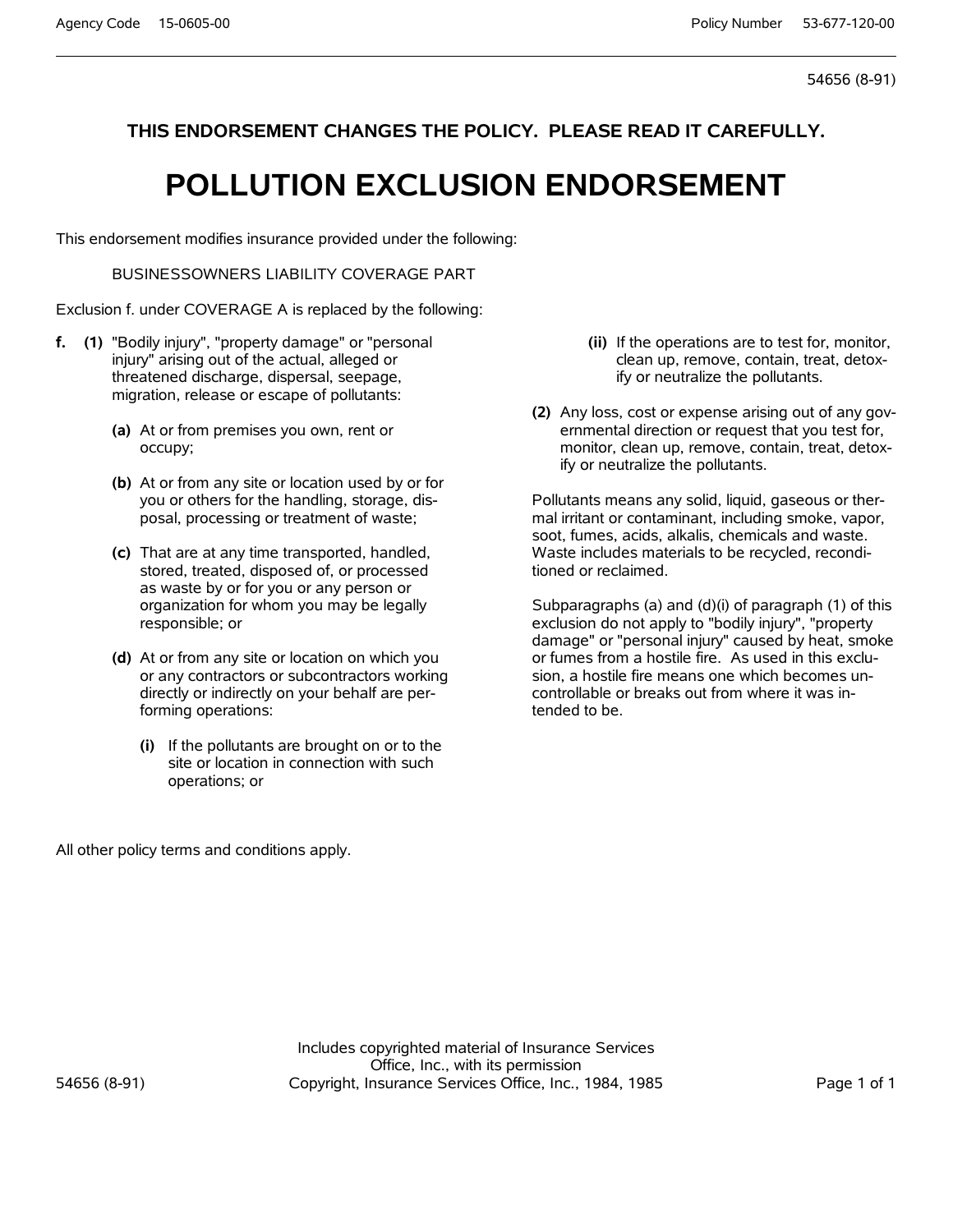54658 (4-07)

## **THIS ENDORSEMENT CHANGES THE POLICY. PLEASE READ IT CAREFULLY.**

# **BUILDING GLASS COVERAGE**

This endorsement modifies insurance provided under the following:

BUSINESSOWNERS SPECIAL PROPERTY COVERAGE FORM.

### **1. BUILDING GLASS COVERAGE**

- **a.** If the Declarations indicates Building Glass applies, we will pay for direct physical loss or damage to your interior and exterior building glass, including all lettering and ornamentation.
- **b.** We will also pay for necessary:
	- **(1)** Expenses incurred to put up temporary plates or board up openings;
	- **(2)** Repair or replacement of encasing frames; and
	- **(3)** Expenses incurred to remove or replace obstructions.
- **c. SECTION A.3.**, **Covered Causes of Loss** and **SECTION B.**, **EXCLUSIONS**, do not apply to this coverage, except for:
	- **(1)** Paragraph **B.1.c.**, **Governmental Action**;
	- **(2)** Paragraph **B.1.d.**, **Nuclear Hazard**; and
	- **(3)** Paragraph **B.1.f.**, **War and Military Action**.
- **d.** We will not pay for loss or damage:

Caused by or resulting from:

- **(1)** Wear and tear;
- **(2)** Hidden or latent defect;
- **(3)** Corrosion; or
- **(4)** Rust.
- **2. SECTION A.4.**, **LIMITATIONS**, paragraph b. does not apply to this coverage.
- **3. SECTION C.**, **LIMITS OF INSURANCE**, paragraph **1.** is deleted and replaced by:
	- **1.** The Limit of Insurance shown in the Declarations for:
		- **a.** The building is the most we will pay for all loss or damage to that building including interior and exterior glass, in any one occurrence; or
		- **b.** If no Limit of Insurance is shown for a building, the Limit of Insurance for business personal property is the most we will pay for all loss or damage to the business personal property, including interior and exterior glass, in any one occurrence.
- **4. SECTION D. DEDUCTIBLES** is revised as follows:
	- **a.** Paragraph **2.c.** is deleted.
	- **b.** Paragraph **4.** is added:
		- **4.** We will not pay for loss or damage to building glass in any one occurrence until the amount of loss or damage exceeds the glass deductible shown in the Declarations. We will then pay the amount of loss that exceeds the deductible. This deductible applies only once per occurrence regardless of the number of insured buildings or the amount business personal property sustaining covered loss or damage. The glass deductible will be used toward satisfying the requirements of the PROPERTY COVER-AGES deductible in the Declarations.
- **5. SECTION G. OPTIONAL COVERAGES**, paragraph **2. Exterior Grade Floor Glass** is deleted.

All other policy terms and conditions apply.

Includes copyrighted material of Insurance Services Office, Inc., with its permission. 54658 (4-07) Copyright, Insurance Services Office, Inc., 1984, 1985, 1986 Page 1 of 1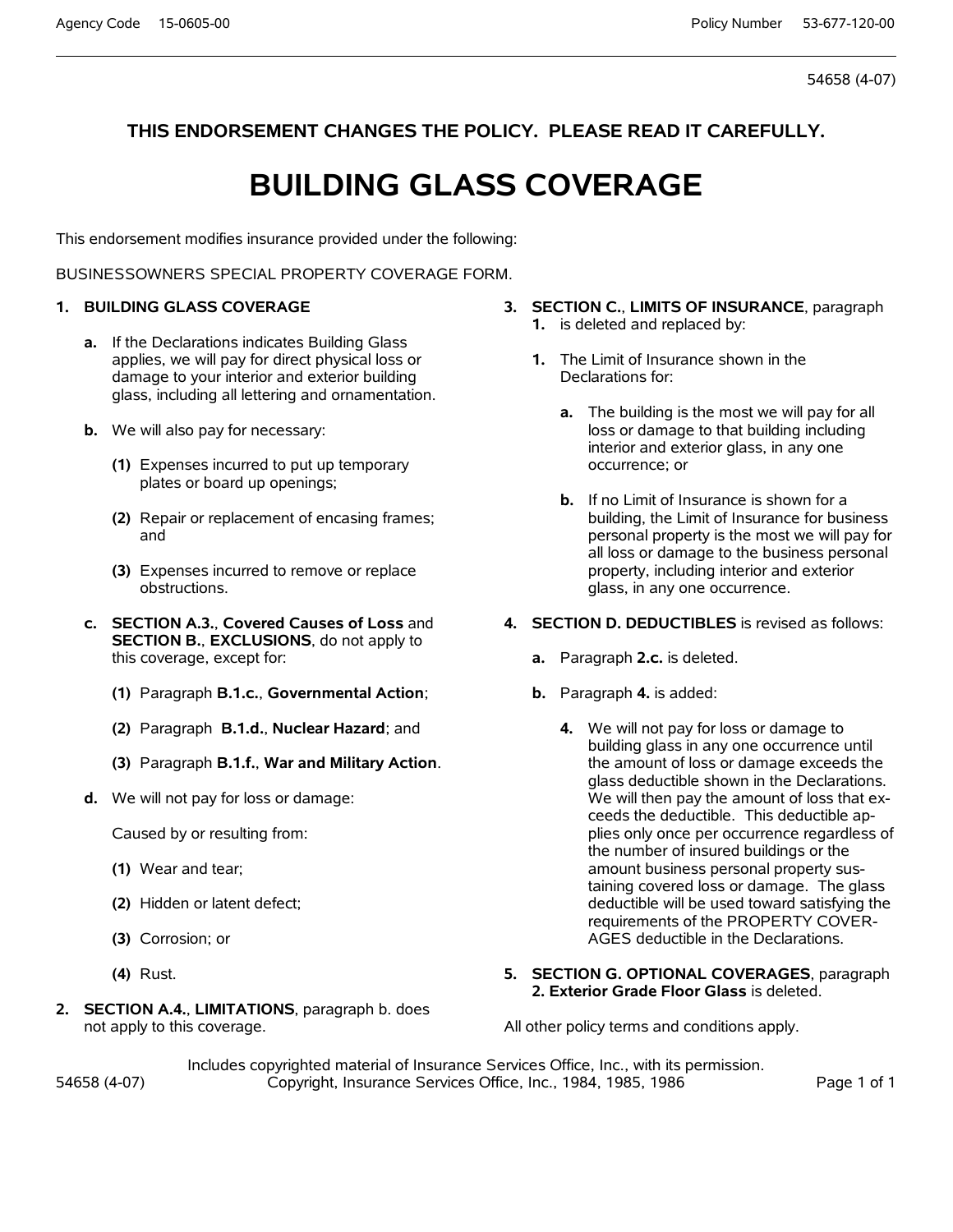54659 (12-20)

### **THIS ENDORSEMENT CHANGES THE POLICY. PLEASE READ IT CAREFULLY.**

# **GUARANTEED BUILDING REPLACEMENT COST**

This endorsement modifies insurance provided under the following:

BUSINESSOWNERS SPECIAL PROPERTY COVERAGE FORM

It is agreed:

When Guaranteed Replacement Cost is shown in the Declarations, **C. LIMITS OF INSURANCE** is amended to include the following:

## **Guaranteed Building Replacement Cost**

If you have:

- **a.** permitted us to adjust the Limit of Insurance for the Building to reflect:
	- **(1)** any increase due to inflation; and
	- **(2)** property valuation estimates made by us;
- **b.** paid any additional premium for adjustment of the Limit of Insurance for the Building;
- **c.** notified us within 90 days from the start of construction of any new building, addition to or remodeling of an existing insured building, which increases the replacement cost by \$10,000 or more; and

**d.** elected to repair or replace the damaged building then, at the time of loss to your building, we will adjust the Limit of Insurance for Building to equal the current replacement cost of the building if the amount of loss to the building exceeds the Limits of Insurance as determined by **4. Building Limit - Automatic Increase**. These provisions do not apply to any loss or damage to a covered building or structure resulting directly or indirectly from mine subsidence. In no event shall our payment under the Additional Coverage, Limited Coverage For "Fungi", Wet Rot or Dry Rot, be increased because of these provisions.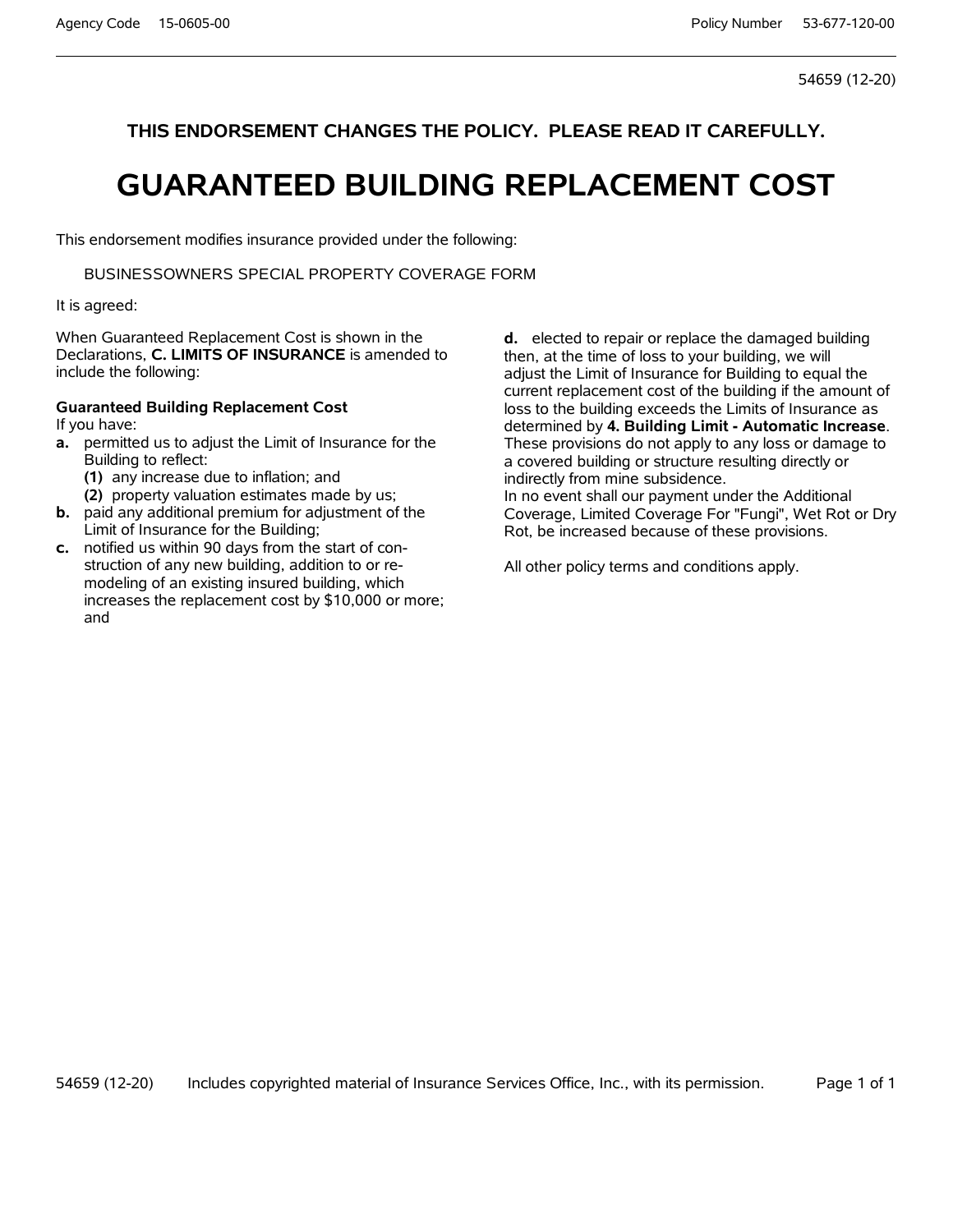54709 (4-10)

### **THIS ENDORSEMENT CHANGES THE POLICY. PLEASE READ IT CAREFULLY.**

# **EMPLOYMENT-RELATED PRACTICES EXCLUSION**

This endorsement modifies insurance provided under the following:

BUSINESSOWNERS LIABILITY COVERAGE FORM

The following exclusions apply in addition to those contained in **B. EXCLUSIONS**, **1. Applicable to Business Liability Coverage**.

"Bodily injury", "personal injury" or "advertising injury":

- **(1)** Arising out of any:
	- **(a)** Refusal to employ;
	- **(b)** Termination of employment;
	- **(c)** Employment-related practice, policy, act or omission, including but not limited to coercion, demotion, evaluation, reassignment, discipline, defamation, harassment, humiliation or discrimination directed at a person; or
	- **(d)** Criminal or civil action brought against a person by or at the direction of the insured directly or indirectly related to any offense described in **(a)**, **(b)** or **(c)** above; or
- **(2)** To anyone as a consequence of "bodily injury", "personal injury" or "advertising injury" to a person at whom any of the employment-related practices described in Paragraphs **(a)**, **(b)**, **(c)** or **(d)** above is directed.

This exclusion applies:

- **(1)** Whether the insured may be liable as an employer or in any other capacity;
- **(2)** Whether the offense is alleged to arise out of the employment during the course or scope of employment, outside the course or scope of employment or after termination of employment;
- **(3)** Whether directly or indirectly related to a person's prospective, current or past employment; or
- **(4)** To any obligation to share damages with or repay someone else who may pay damages because of the injury.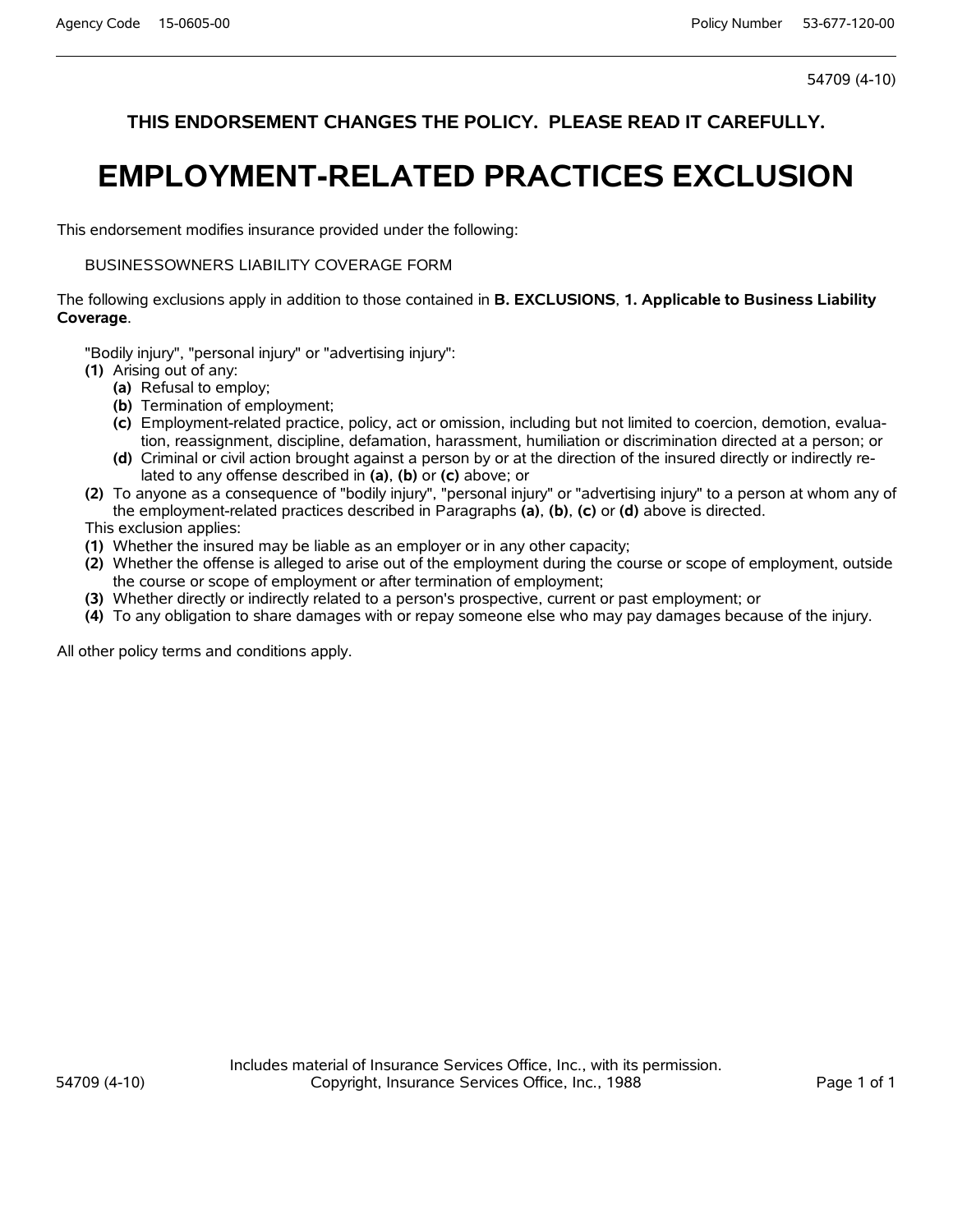### **THIS ENDORSEMENT CHANGES THE POLICY. PLEASE READ IT CAREFULLY.**

# **OUTDOOR PROPERTY**

This endorsement modifies insurance under the BUSINESSOWNERS SPECIAL PROPERTY COVERAGE FORM.

- **1.** Under **A. COVERAGE**, **6. Coverage Extensions**, **c. Outdoor Property** is deleted.
- **2.** Under **A. COVERAGE**, **5. Additional Coverages**, the following Additional Coverage is added:

#### **Outdoor Property**

We shall pay for direct physical loss or damage to your outdoor fences, radio and television antennas, trees, shrubs and plants (other than "stock" of trees, shrubs or plants), including debris removal expense, caused by or resulting from any of the following causes of loss:

- **(1)** Fire;
- **(2)** Lightning;
- **(3)** Explosion;
- **(4)** Riot or Civil Commotion; or
- **(5)** Aircraft.

The most we will pay for loss of or damage to:

- **(1)** all trees, shrubs or plants (other than "stock" of trees, shrubs or plants) and all covered outdoor property is the Limit of Insurance shown in the Declarations for OUTDOOR PROPERTY.
- **(2)** any one tree, shrub or plant (other than "stock" of trees, shrubs or plants) is the Limit of Insurance per item shown in the Declarations under TREES, SHRUBS OR PLANTS.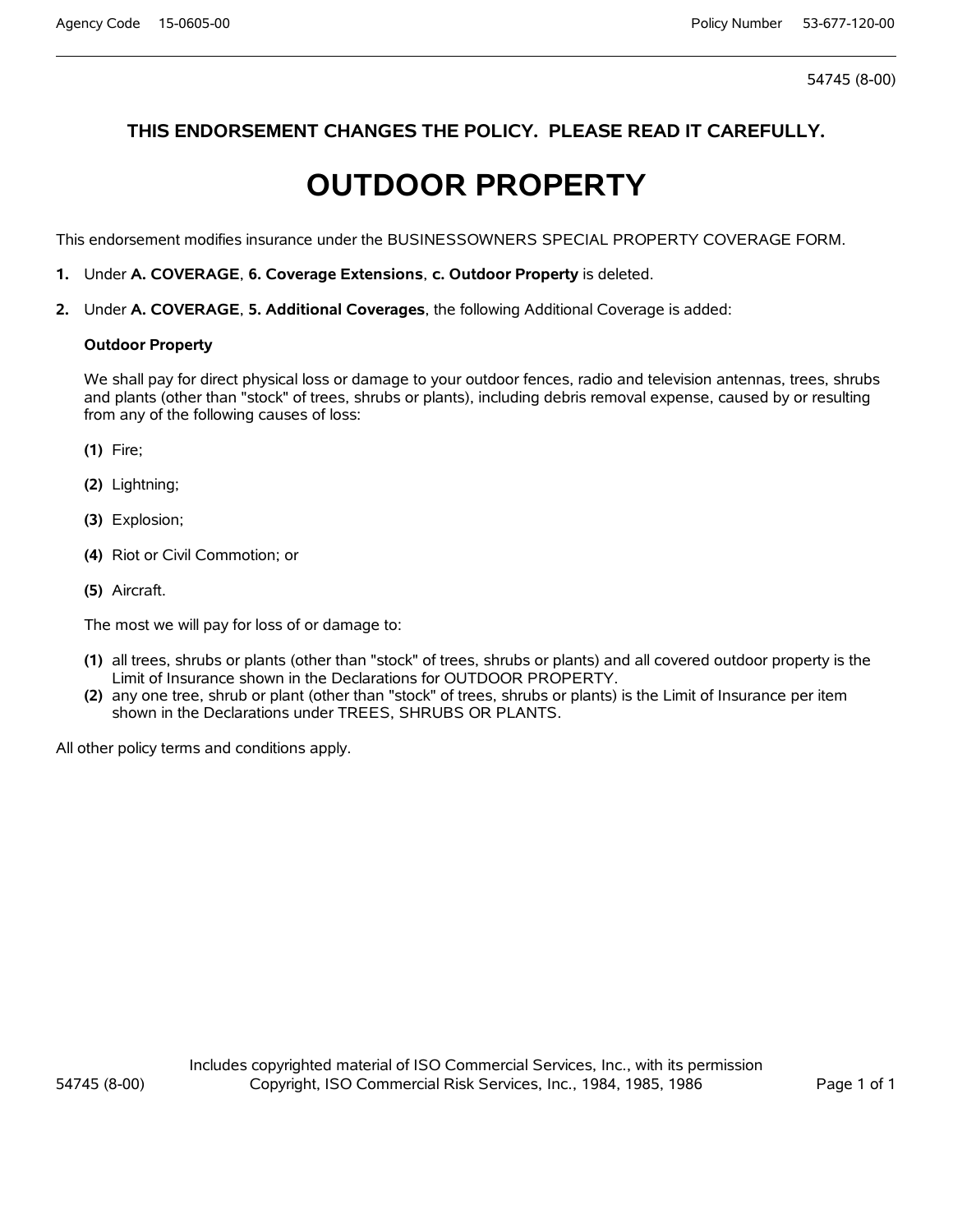54749 (8-10)

## **THIS ENDORSEMENT CHANGES THE POLICY. PLEASE READ IT CAREFULLY.**

# **REFRIGERATED PRODUCTS**

This endorsement modifies insurance under the following:

### BUSINESSOWNERS SPECIAL PROPERTY COVERAGE FORM.

- **1.** Under **A. COVERAGE**, **5. Additional Coverages**, **f. Business Income** and **g. Extra Expense** do not apply to the coverage provided by this Additional Coverage.
- **2.** Under **A. COVERAGE**, **5. Additional Coverages**, the following Additional Coverage is added: **Refrigerated Products**

We shall pay for loss of or damage to "perishable stock" caused directly by any of the following:

- **a.** Mechanical breakdown of the refrigeration system; or
- **b.** The interruption of electrical services to the refrigeration system caused by direct physical damage to the electrical generating or transmission equipment of your "local utility service". You must exercise diligence in inspecting and main-

taining refrigeration equipment. If interruption of electrical service or mechanical or electrical breakdown is known, you must use all reasonable means to protect the covered property from further damage.

**3.** Under **C. LIMITS OF INSURANCE**, the following limitation is added:

The most we shall pay for all loss or damage caused directly by mechanical or electrical breakdown of the refrigeration system or the interruption of electrical service to the refrigeration system caused by direct physical damage by a Covered Cause of Loss to the electrical generating or transmission equipment of your "local utility service" in any one loss is the Limit of Insurance shown in the Declarations for REFRIG-ERATED PRODUCTS. In the event the amount of loss of or damage to "perishable stock" does not exceed the Limit of Insurance shown in the Declarations for REFRIGERATED PRODUCTS, you may at your option, apply the remainder of such Limit of Insurance to your actual loss Business Income or necessary Extra Expense, if any, subject to the terms and conditions of the BUSINESS INCOME AND EXTRA EXPENSE endorsement.

**a.** exclusion **1.e. Power Failure** is deleted and replaced by the following exclusion.

### **e. Off-Premises Services**

We shall not pay for loss or damage caused by or resulting from the failure to supply "power supply services" from any regional or national grid.

- **b.** Exclusion **2.d.(6)** is deleted and replaced by the following exclusion for this Additional Coverage only:
	- **(6)** Mechanical breakdown, including rupture or bursting caused by centrifugal force. However, this does not apply to any resulting loss or damage caused by elevator collision or mechanical breakdown of refrigeration systems.

#### **5. Definitions**

The following definitions apply only to this Additional Coverage:

**"Local Utility Service"** means your billing entity, repair entity or service entity directly providing "power supply services" to the premises described in the Declarations.

**"Perishable stock"** means merchandise held in storage or for sale that is refrigerated for preservation and is susceptible to loss or damage if the refrigeration fails.

**"Power Supply Services"** means the following types of property supplying electricity to the described premises that are not located on a described premises and not rented, leased or owned by any insured:

- **(1)** Utility generating plants;
- **(2)** Switching stations;
- **(3)** Substations;
- **(4)** Transformers; and
- **(5)** Transmission lines.

All other policy terms and conditions apply.

**4.** Under **SECTION B. EXCLUSIONS**:

Includes copyrighted material of ISO Commercial Services, Inc., with its permission 54749 (8-10) Copyright, ISO Commercial Risk Services, Inc., 1984, 1985, 1986 Page 1 of 1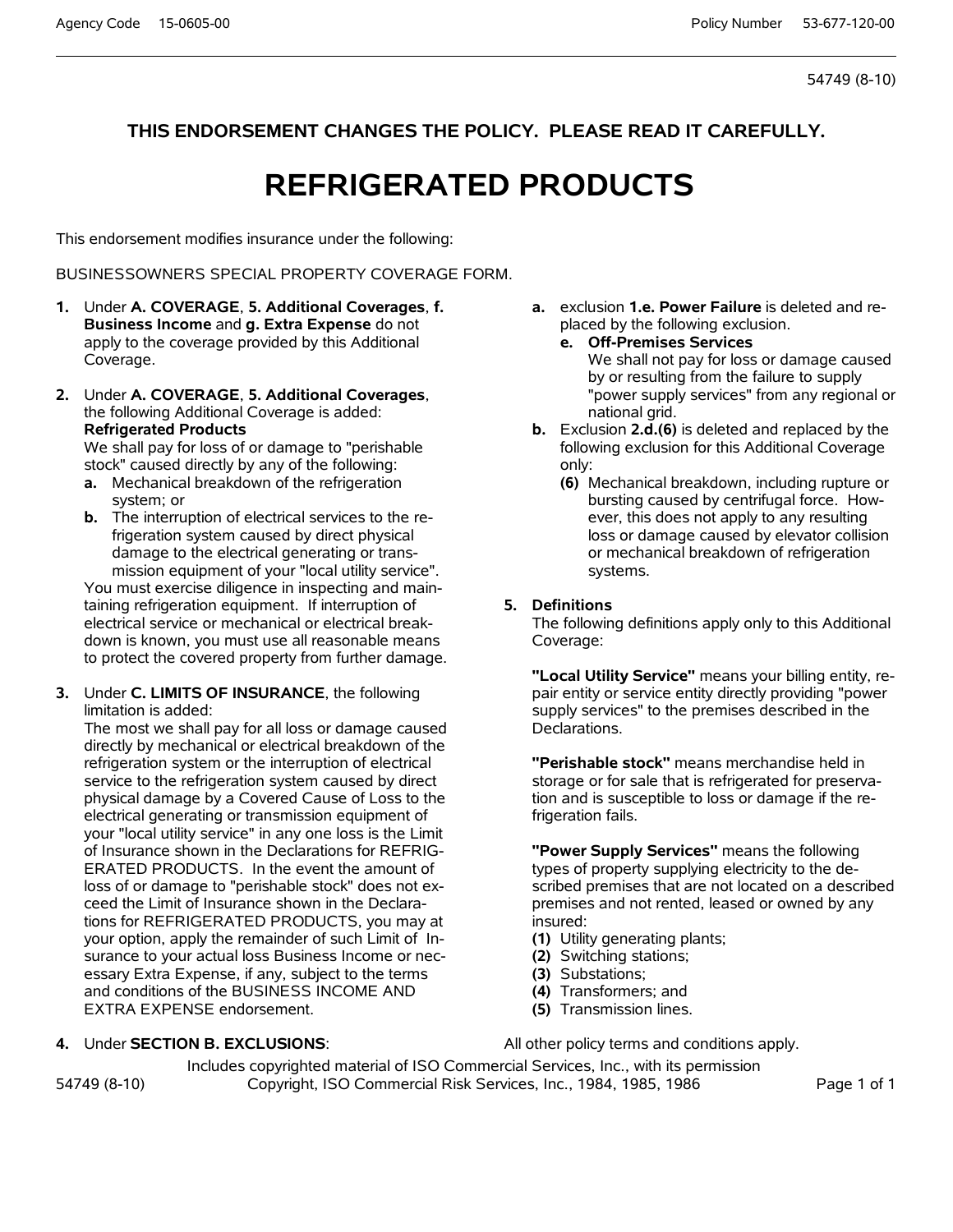54750 (8-00)

## **THIS ENDORSEMENT CHANGES THE POLICY. PLEASE READ IT CAREFULLY.**

# **NEWLY ACQUIRED OR CONSTRUCTED PROPERTY**

This endorsement modifies insurance under the BUSINESSOWNERS SPECIAL PROPERTY COVERAGE FORM.

- **1.** Under **A. COVERAGE**, **6. Coverage Extensions**, **a. Personal Property at Newly Acquired Premises**, is deleted.
- **2.** Under **A. COVERAGE**, **5. Additional Coverages**, the following Additional Coverage is added:

#### **Newly Acquired or Constructed Property**

- **a.** We will pay for direct physical loss or damage to:
	- **(1)** Your new buildings while being built on the described premises; and
	- **(2)** Buildings you acquire at locations, other than the described premises, intended for:
		- **(a)** Similar use as the building described in the Declarations; or
		- **(b)** Use as a warehouse.

The most we will pay for loss or damage is the Limit of Insurance shown in the Declarations for NEWLY ACQUIRED OR CONSTRUCTED PROPERTY.

**b.** We will pay for direct physical loss of or damage to Business Personal Property at any location you acquire other than at fairs or exhibitions.

The most we will pay for loss or damage is the Limit of Insurance shown in the Declarations for BUSINESS PERSONAL PROPERTY AT NEWLY ACQUIRED PREMISES at each building.

- **c.** Coverage for each newly acquired or constructed property will end when any of the following first occurs:
	- **(1)** This policy expires.
	- **(2)** The number of days shown in the Declarations under:
		- **(a)** NEWLY ACQUIRED OR CONSTRUCTED PROPERTY at new premises; or
		- **(b)** BUSINESS PERSONAL PROPERTY AT NEWLY ACQUIRED PREMISES;

expire after you acquire or begin to construct the property.

- **(3)** You report values to us.
- **(4)** You secure other insurance for such property.

We will charge you additional premium for values reported from the date construction begins or you acquire the property.

All other policy terms and conditions apply.

Includes copyrighted material of ISO Commercial Services, Inc., with its permission. 54750 (8-00) Copyright, ISO Commercial Risk Services, Inc., 1984, 1985, 1986 Page 1 of 1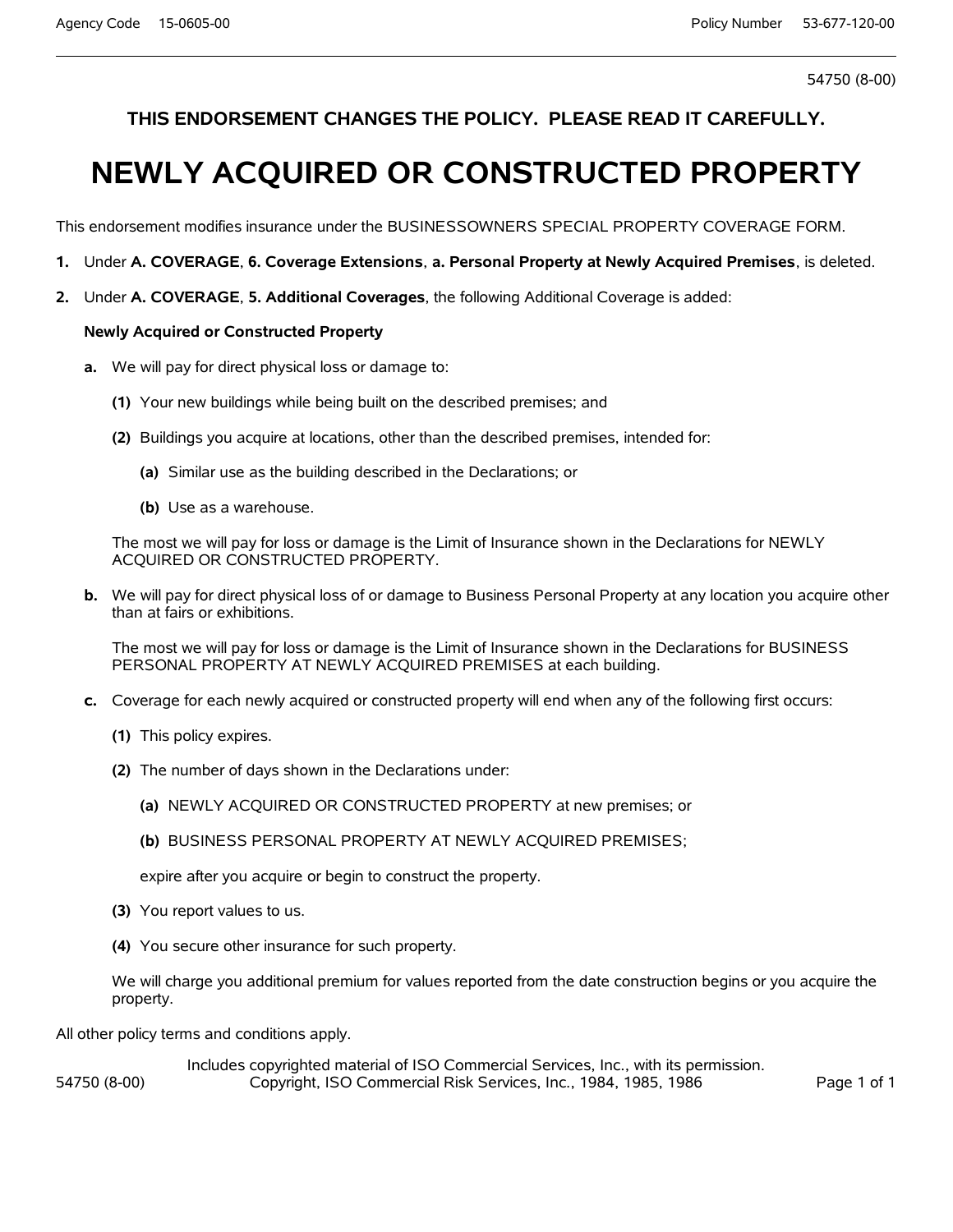### **THIS ENDORSEMENT CHANGES THE POLICY. PLEASE READ IT CAREFULLY.**

# **BUSINESS PERSONAL PROPERTY OFF PREMISES**

This endorsement modifies insurance under the BUSINESSOWNERS SPECIAL PROPERTY COVERAGE FORM.

- **1.** Under **A. COVERAGE**, **6. Coverage Extensions**, **b. Personal Property Off Premises** is deleted.
- **2.** Under **A. COVERAGE**, **5. Additional Coverages**, the following Additional Coverage is added:

#### **Business Personal Property Off Premises**

We shall pay for direct physical loss of or damage to your Business Personal Property:

- **a.** That is temporarily at a location you do not own, lease or operate; and
- **b.** Caused by or resulting from any Covered Cause of Loss.

This Coverage does not apply to Covered Property:

- **a.** In or on a vehicle;
- **b.** In the care, custody or control of your salespersons; or
- **c.** At any fair or exhibition.

Our payment for any one loss shall not exceed the Limit of Insurance shown in the Declarations for BUSINESS PERSONAL PROPERTY OFF PREMISES.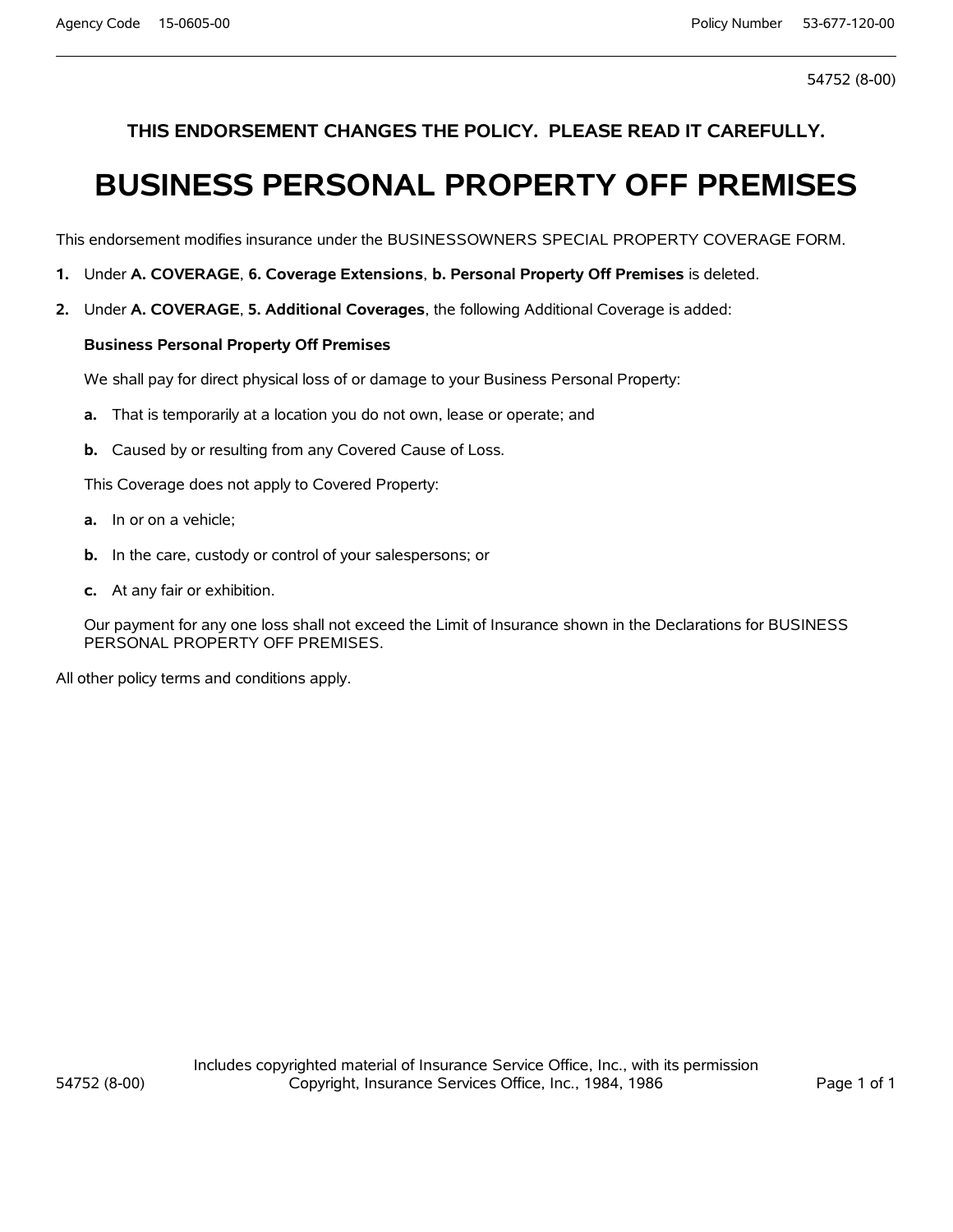54961 (11-11)

## **THIS ENDORSEMENT CHANGES THE POLICY. PLEASE READ IT CAREFULLY.**

# **EMPLOYER'S LIABILITY EXCLUSION**

This endorsement modifies insurance provided under the following:

BUSINESSOWNERS LIABILITY COVERAGE FORM

- **1.** Under **B. EXCLUSIONS**, **1. Applicable to Business Liability Coverage**, exclusion **e.** is deleted and replaced by the following exclusion.
	- **e.** "Bodily injury" to:
		- **(1)** An employee of any insured arising out of and in the course of employment by any insured; or
		- **(2)** The spouse, child, parent, brother or sister of that employee as a consequence of Paragraph (1) above.

This exclusion applies:

- **(1)** Whether any insured may be liable as an employer or in any other capacity; and
- **(2)** To any obligation to share damages with or repay someone else who must pay damages because of the injury.

This exclusion does not apply to liability assumed by any insured under an "insured contract".

- **2. C. WHO IS AN INSURED** is amended as follows. Paragraph **1.** is deleted and replaced by the following.
	- **1.** If you are designated in the Declarations as:
		- **a.** An individual, you and your spouse are insureds, but only with respect to the conduct of business which you are the sole owner.
		- **b.** A partnership or joint venture, you are an insured. Your members, your partner, and their spouses are also insureds, but only with respect to the conduct of your business.
		- **c.** A limited liability company, you are insured. Your members are also insureds, but only with respect to the conduct of your business.
		- **d.** An organization other than a partnership or joint venture, you are an insured. Your ex-

ecutive officers and directors are insureds, but only with respect to their duties as your officers or directors. Your stockholders are also insureds, but only with respect to their liability as stockholders.

However, with respect to paragraphs **1. a.** through **1. d.** above, no person is an insured for "bodily injury" or "personal injury":

- **a.** To:
	- **(1)** You and your spouse if the Named Insured is an individual;
	- **(2)** Your members, your partners, and their spouses if the Named Insured is a partnership or joint venture;
	- **(3)** Your members if the Named Insured is a Limited Liability Company; or
	- **(4)** Your executive officers and directors if the Named Insured is other than a partnership, joint venture or limited liability company.
- **b.** To an employee of any insured while in the course of his or her employment or performing duties related to the conduct of any insured's business.
- **c.** To the spouse, child, parent, brother or sister of any employee as a consequence of Paragraph **b.** immediately above.
- **d.** For which there is any obligation to share damages with or repay someone else who must pay damages because of the injury described in Paragraphs **a.** and **b.** immediately above.
- **e.** Arising out of his or her providing or failing to provide professional health care services.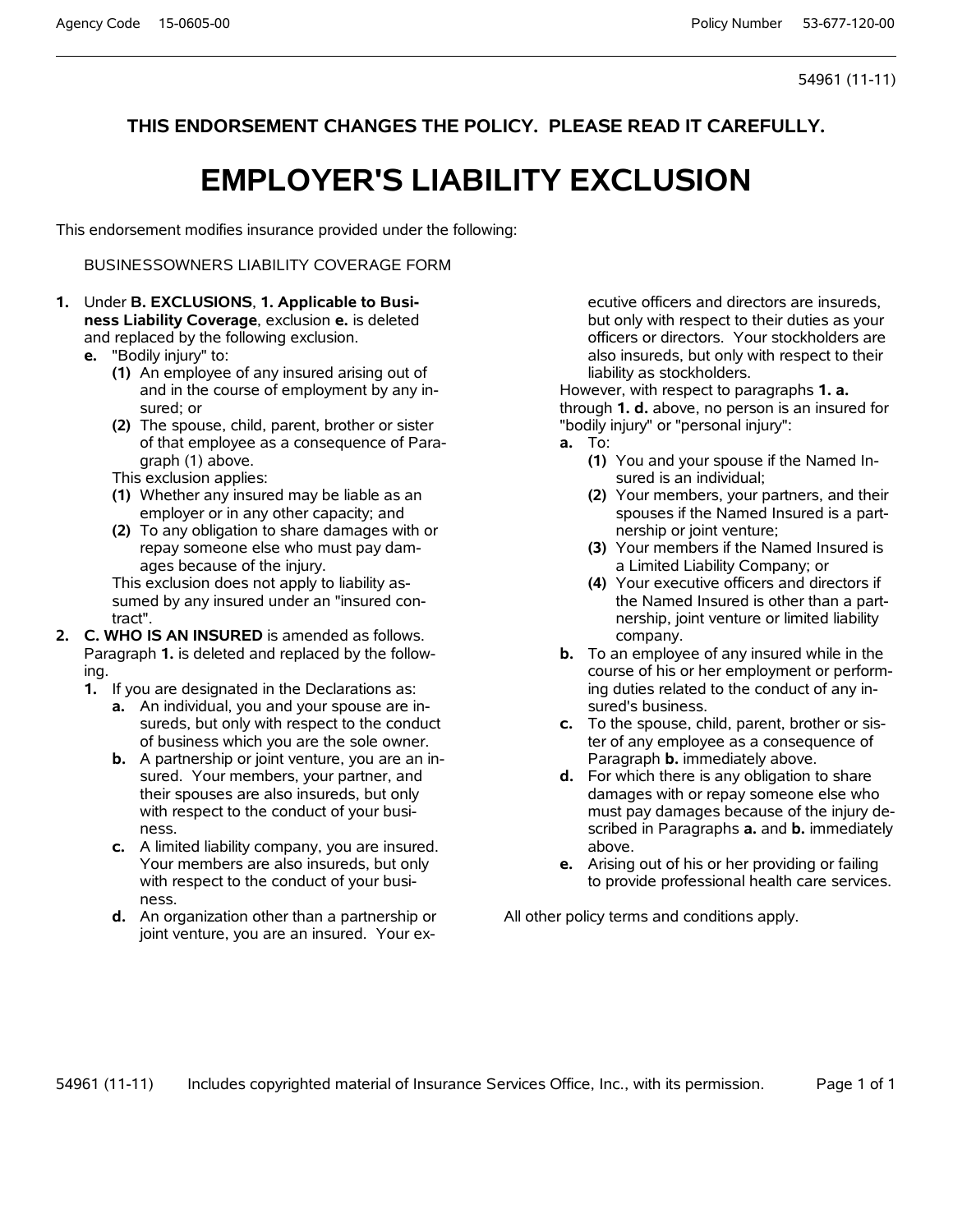### **THIS ENDORSEMENT CHANGES THE POLICY. PLEASE READ IT CAREFULLY.**

# **EXCLUSION - ACCESS OR DISCLOSURE OF CONFIDENTIAL OR PERSONAL INFORMATION AND DATA-RELATED LIABILITY - WITH LIMITED BODILY INJURY EXCEPTION**

This endorsement modifies insurance provided under the following:

#### BUSINESSOWNERS LIABILITY COVERAGE

- **A.** The following is added to Paragraph **1.** of **B EXCLUSIONS**:
	- **(1)** Damages, other than damages because of "personal injury" and "advertising injury", arising out of any access to or disclosure of any person's or organization's confidential or personal information, including patents, trade secrets, processing methods, customer lists, financial information, credit card information, health information or any other type of nonpublic information; or
	- **(2)** Damages arising out of the loss of, loss of use of, damage to, corruption of, inability to access, or inability to manipulate electronic data.

This exclusion applies even if damages are claimed for notification costs, credit monitoring expenses, forensic expenses, public relations expenses or any other loss, cost or expense incurred by you or others arising out of that which is described in Paragraph **(1)** or **(2)** above.

However, unless Paragraph **(1)** above applies, this exclusion does not apply to damages because of "bodily injury".

As used in this exclusion, electronic data means information, facts or computer programs stored as or on, created or used on, or transmitted to or from computer software (including systems and applications software), on hard or floppy disks, CD-ROMs, tapes, drives, cells, data processing devices or any other media which are used with electronically controlled equipment. The term computer programs, referred to in the foregoing description of electronic data, means a set of related electronic instructions which direct the operations and functions of a computer or device connected to it, which enable the computer or device to receive, process, store, retrieve or send data.

**B.** The following is added to Paragraph **p.** of **B EXCLUSIONS**:

**Personal Injury And Advertising Injury** "Personal injury" and "advertising injury": Arising out of any access to or disclosure of any person's or organization's confidential or personal information, including patents, trade secrets, processing methods, customer lists, financial information, credit card information, health information or any other type of nonpublic information. This exclusion applies even if damages are claimed for notification costs, credit monitoring expenses, forensic expenses, public relations expenses or any other loss, cost or expense incurred by you or others arising out of any access to or disclosure of any person's or organization's confidential or personal information.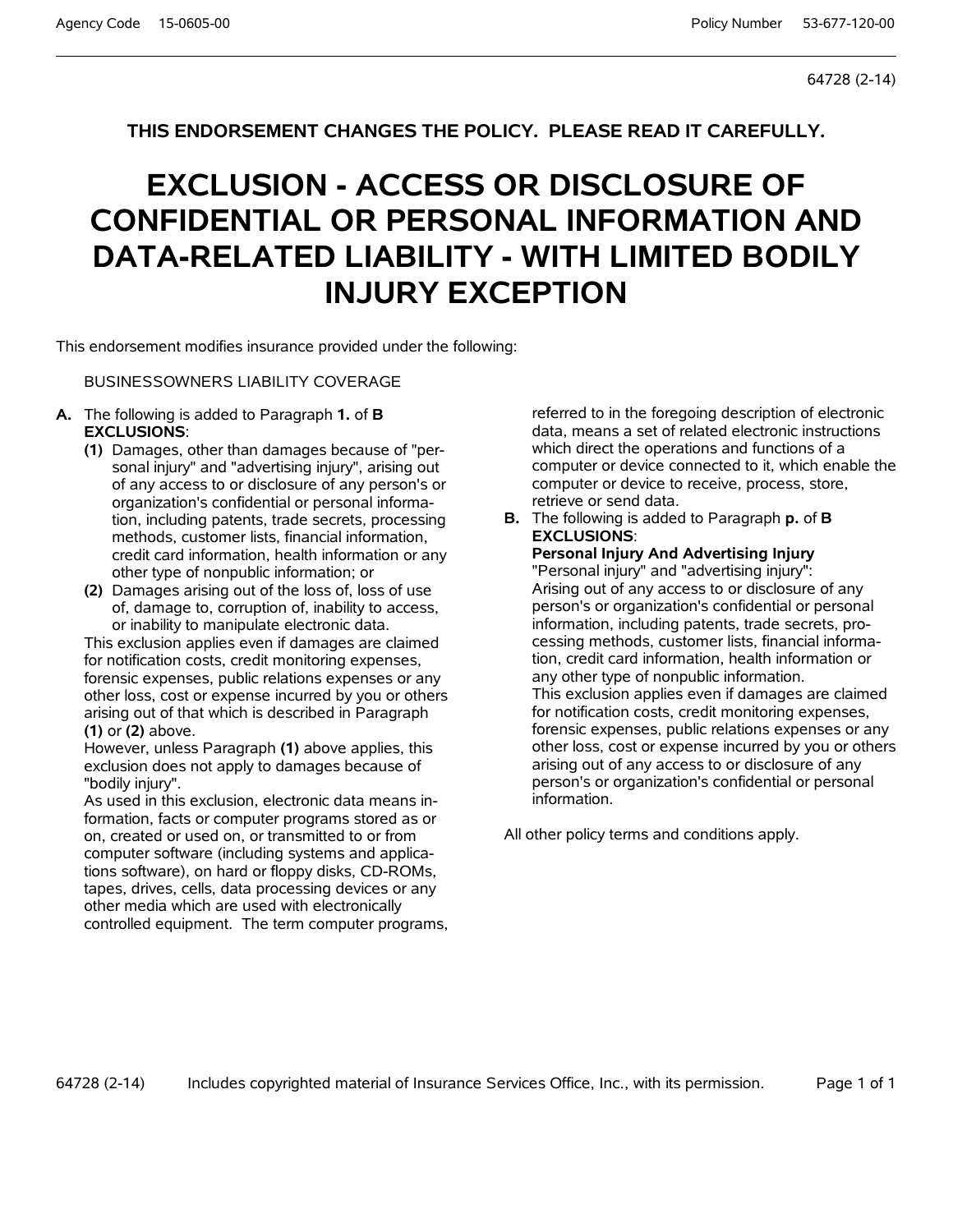**THIS ENDORSEMENT CHANGES THE POLICY. PLEASE READ IT CAREFULLY.**

# **CHANGES - ACTUAL CASH VALUE AND DEPRECIATION**

This endorsement modifies insurance provided under the following:

BUSINESSOWNERS STANDARD PROPERTY COVERAGE FORM BUSINESSOWNERS SPECIAL PROPERTY COVERAGE FORM

Wherever it appears in this Coverage Form and any endorsement attached to this Coverage Form:

- **1.** Actual cash value means the cost to repair or replace lost or damaged property with property of similar quality and features reduced by the amount of depreciation applicable to the lost or damaged property immediately prior to the loss.
- **2.** Depreciation means a decrease in value because of age, wear, obsolescence or market value and includes:
	- **a.** The cost of materials, labor and services;
- **b.** Any applicable taxes; and
- **c.** Profit and overhead

necessary to repair, rebuild or replace lost or damaged property.

The meanings of actual cash value and depreciation in this endorsement supersede any provision in this Coverage Form and any endorsement attached to the Coverage Form to the contrary.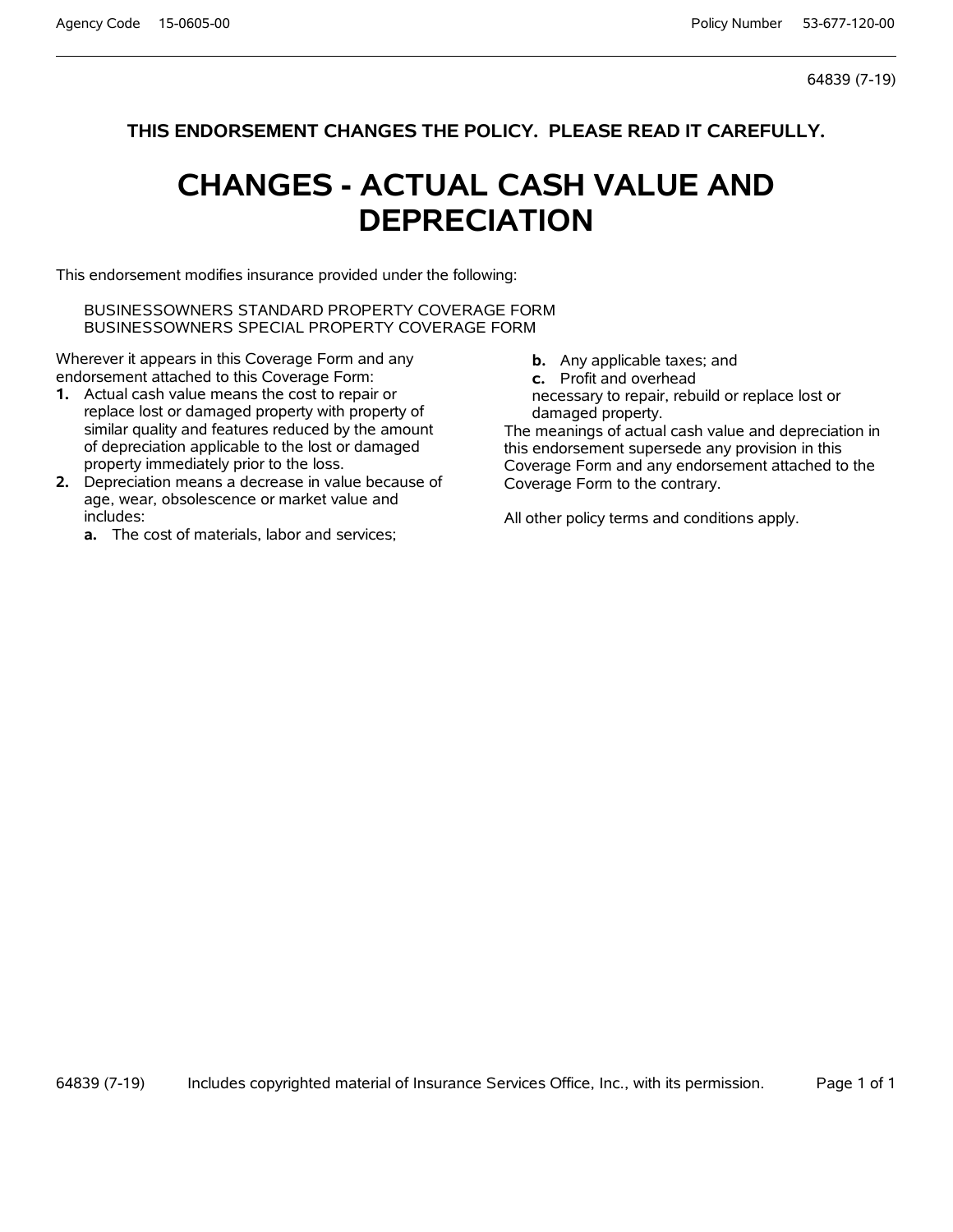BP 00 02 01 87

## **BUSINESSOWNERS SPECIAL PROPERTY COVERAGE FORM**

Various provisions in this policy restrict coverage. Read the entire policy carefully to determine rights, duties and what is and is not covered.

Throughout this policy the words "you" and "your" refer to the Named Insured shown in the Declarations. The words "we", "us" and "our" refer to the Company providing this insurance.

Other words and phrases that appear in quotation marks have special meaning. Refer to SECTION H - PROPERTY DEFINITIONS.

#### **A. COVERAGE**

We will pay for direct physical loss of or damage to Covered Property at the premises described in the Declarations caused by or resulting from any Covered Cause of Loss.

#### **1. Covered Property**

Covered Property, as used in this policy, means the following types of property for which a Limit of Insurance is shown in the Declarations:

- **a. Buildings**, meaning the buildings and structures at the premises described in the Declarations, including:
	- **(1)** Completed additions;
	- **(2)** Permanently installed fixtures, machinery and equipment;
	- **(3)** Your personal property in apartments or rooms furnished by you as landlord;
	- **(4)** Outdoor fixtures;
	- **(5)** Personal property owned by you that is used to maintain or service the buildings or structures or the premises, including:
		- **(a)** Fire extinguishing equipment;
		- **(b)** Outdoor furniture;
		- **(c)** Floor coverings; and
		- **(d)** Appliances used for refrigerating, ventilating, cooking, dishwashing or laundering;
- **(6)** If not covered by other insurance:
	- **(a)** Additions under construction, alterations and repairs to the buildings or structures;
	- **(b)** Materials, equipment, supplies and temporary structures, on or within 100 feet of the described premises, used for making additions, alterations or repairs to the buildings or structures.
- **b. Business Personal Property** located in or on the buildings at the described premises or in the open (or in a vehicle) within 100 feet of the described premises, including:
	- **(1)** Property you own that is used in your business;
	- **(2)** Property of others that is in your care, custody or control; but this property is not covered for more than the amount for which you are legally liable, plus the cost of labor, materials or services furnished or arranged by you on personal property of others; and
	- **(3)** Tenant's improvements and betterments. Improvements and betterments are fixtures, alterations, installations or additions:
		- **(a)** Made a part of the building or structure you occupy but do not own; and
		- **(b)** You acquired or made at your expense but cannot legally remove.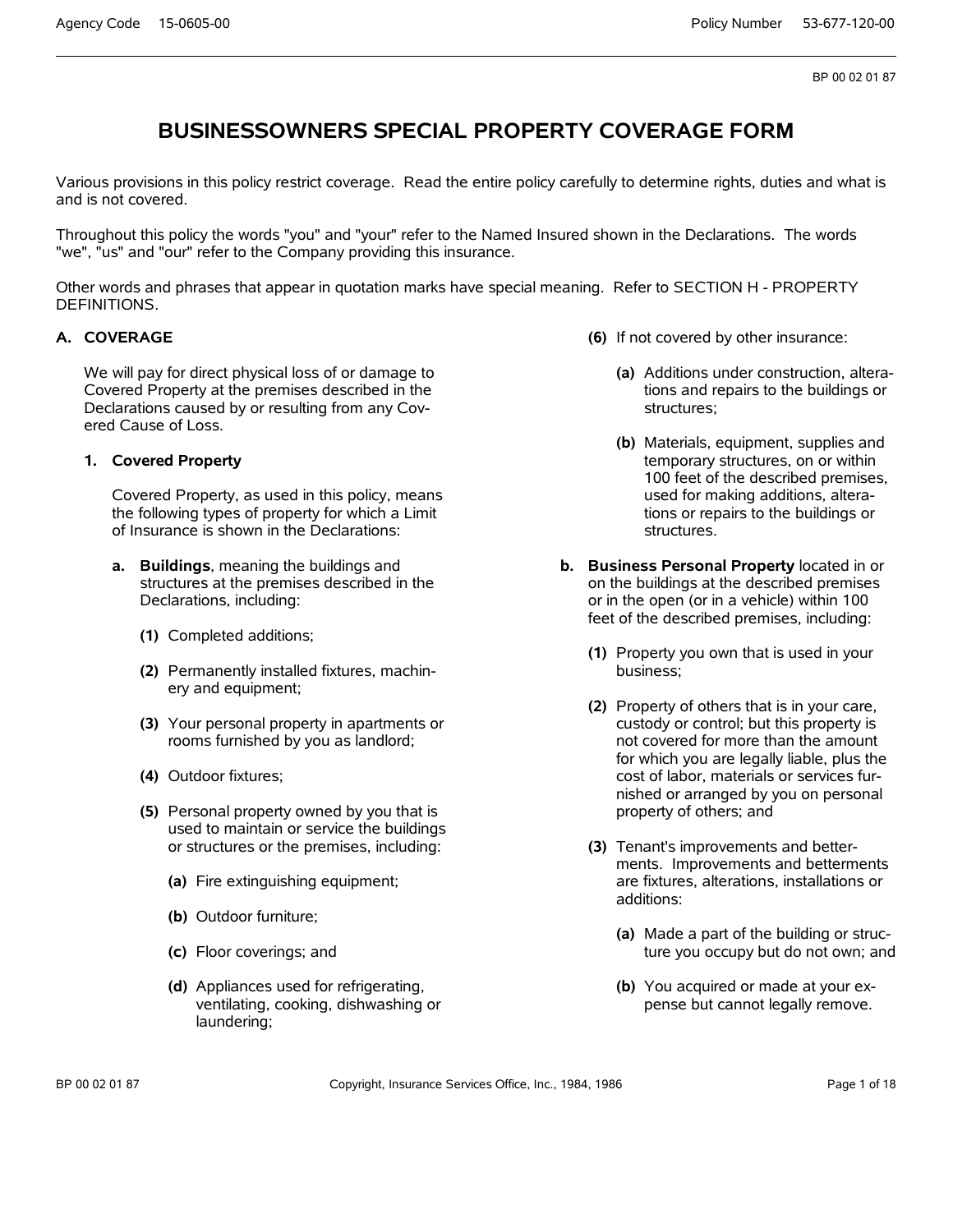#### **2. Property Not Covered**

Covered Property does not include:

- **a.** Aircraft, automobiles, motortrucks and other vehicles subject to motor vehicle registration;
- **b.** Bullion, money or securities;
- **c.** Contraband, or property in the course of illegal transportation or trade;
- **d.** Land (including land on which the property is located), water, growing crops or lawns;
- **e.** Outdoor fences, radio or television antennas, including their lead-in wiring, masts or towers, signs (other than signs attached to buildings), trees, shrubs or plants, all except as provided in the:
	- **(1)** Outdoor Property Coverage Extension; or
	- **(2)** Outdoor Signs Optional Coverage;
- **f.** Watercraft (including motors, equipment and accessories) while afloat.

#### **3. Covered Causes of Loss**

RISKS OF DIRECT PHYSICAL LOSS unless the loss is:

- **a.** Excluded in Section B., Exclusions; or
- **b.** Limited in Paragraph A.4., Limitations;

that follow.

#### **4. Limitations**

- **a.** We will not pay for loss of or damage to:
	- **(1)** Steam boilers, steam pipes, steam engines or steam turbines caused by or resulting from any condition or event inside such equipment. But we will pay for loss of or damage to such equipment caused by or resulting from an explosion of gases or fuel within the furnace of any fired vessel or within the flues or passages through which the gases of combustion pass.
- **(2)** Hot water boilers or other water heating equipment caused by or resulting from any condition or event inside such boilers or equipment, other than an explosion.
- **(3)** Property that is missing, but there is no physical evidence to show what happened to it, such as shortage disclosed on taking inventory. This limitation does not apply to the Optional Coverage for Money and Securities.
- **(4)** Property that has been transferred to a person or to a place outside the described premises on the basis of unauthorized instructions.
- **b.** We will not pay more for loss of or damage to glass that is part of a building or structure than \$100 for each plate, pane, multiple plate insulating unit, radiant or solar heating panel, jalousie, louver, or shutter. We will not pay more than \$500 for all loss of or damage to building glass that occurs at any one time.

This Limitation does not apply to loss or damage by the "specified causes of loss", except vandalism.

- **c.** We will not pay for loss of or damage to fragile articles such as glassware, statuary, marbles, chinaware and porcelains, if broken, unless caused by the "specified causes of loss" or building glass breakage. This restriction does not apply to:
	- **(1)** Glass that is part of a building or structure;
	- **(2)** Containers of property held for sale; or
	- **(3)** Photographic or scientific instrument lenses.
- **d.** For loss or damage by theft, the following types of property are covered only up to the limits shown:
	- **(1)** \$2,500 for furs, fur garments and garments trimmed with fur.
	- **(2)** \$2,500 for jewelry, watches, watch movements, jewels, pearls, precious and semi-precious stones, bullion, gold,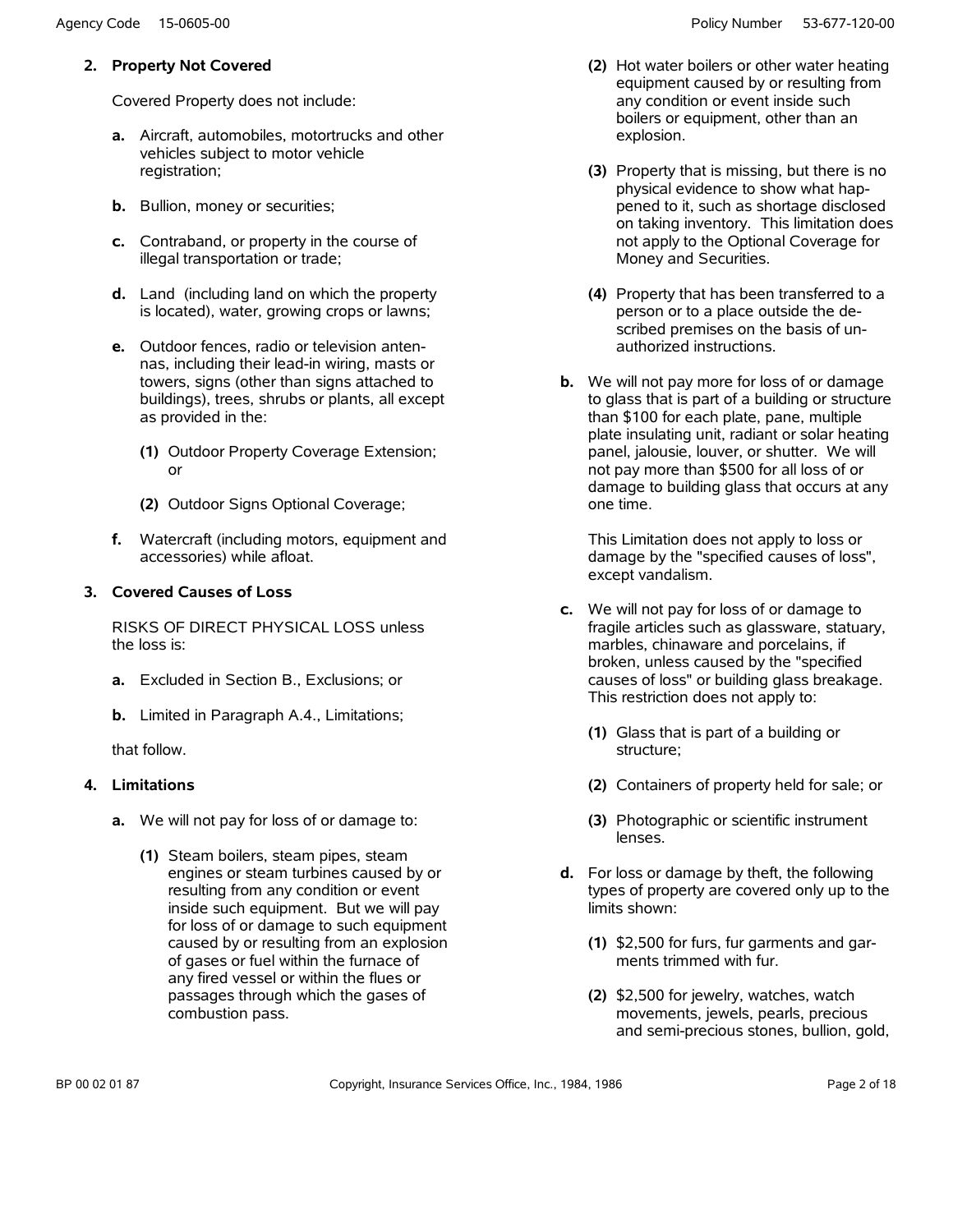silver, platinum and other precious alloys or metals. This limit does not apply to jewelry and watches worth \$100 or less per item.

**(3)** \$2,500 for patterns, dies, molds and forms.

#### **5. Additional Coverages**

- **a. Debris Removal**
	- **(1)** We will pay your expense to remove debris of Covered Property caused by or resulting from a Covered Cause of Loss that occurs during the policy period. The expenses will be paid only if they are reported to us in writing within 180 days of the earliest of:
		- **(a)** The date of direct physical loss or damage; or
		- **(b)** The end of the policy period.
	- **(2)** The most we will pay under this Additional Coverage is 25% of:
		- **(a)** The amount we pay for the direct loss or damage; plus
		- **(b)** The deductible in this policy applicable to that loss or damage.

But this limitation does not apply to any additional debris removal limit provided in paragraph (4) below.

- **(3)** This Additional Coverage does not apply to costs to:
	- **(a)** Extract "pollutants" from land or water; or
	- **(b)** Remove, restore or replace polluted land or water.
- **(4)** If:
	- **(a)** The sum of loss or damage and debris removal expense exceeds the Limit of Insurance; or
	- **(b)** The debris removal expense exceeds the amount payable under

the 25% Debris Removal coverage limitation in paragraph (2) above;

we will pay up to an additional \$5,000 for each location in any one occurrence under the Debris Removal Additional Coverage.

#### **b. Preservation of Property**

If it is necessary to move Covered Property from the described premises to preserve it from loss or damage by a Covered Cause of Loss, we will pay for any direct physical loss of or damage to that property:

- **(1)** While it is being moved or while temporarily stored at another location; and
- **(2)** Only if the loss or damage occurs within 10 days after the property is first moved.

#### **c. Fire Department Service Charge**

When the fire department is called to save or protect Covered Property from a Covered Cause of Loss, we will pay up to \$1,000 for your liability for fire department service charges:

- **(1)** Assumed by contract or agreement prior to loss; or
- **(2)** Required by local ordinance.

#### **d. Collapse**

We will pay for loss or damage caused by or resulting from risks of direct physical loss involving collapse of a building or any part of a building caused only by one or more of the following:

- **(1)** The "special causes of loss" or breakage of building glass, all only as insured against in this policy;
- **(2)** Hidden decay;
- **(3)** Hidden insect or vermin damage;
- **(4)** Weight of people or personal property;
- **(5)** Weight of rain that collects on a roof;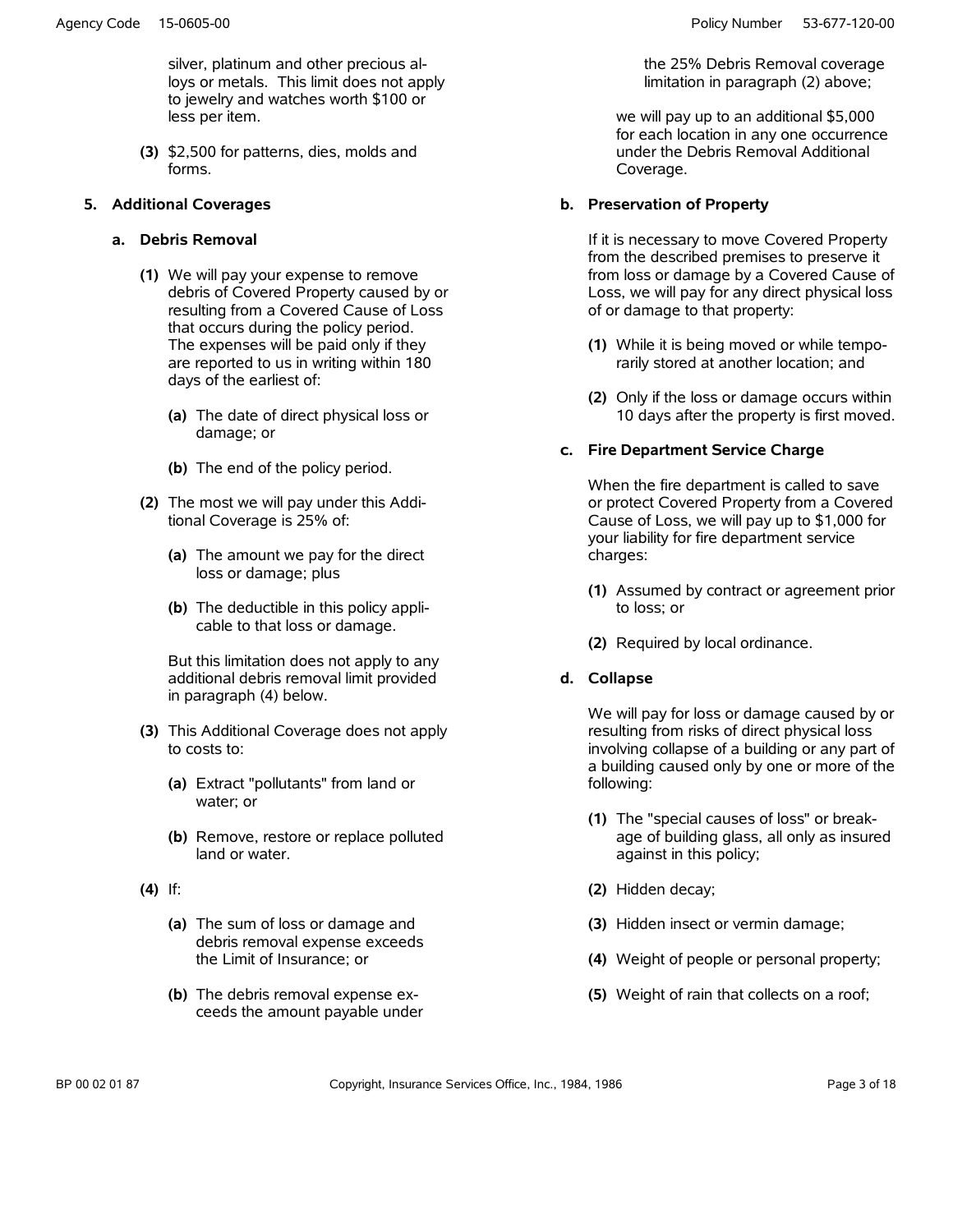**(6)** Use of defective material or methods in construction, remodeling or renovation if the collapse occurs during the course of the construction, remodeling or renovation.

We will not pay for loss of or damage to the following types of property, if otherwise covered in this policy, under items (2), (3), (4), (5) and (6) unless the loss or damage is a direct result of the collapse of a building:

awnings; gutters and downspouts; yard fixtures; outdoor swimming pools; piers, wharves and docks; beach or diving platforms or appurtenances; retaining walls; walks, roadways and other paved surfaces.

Collapse does not include settling, cracking, shrinkage, bulging or expansion.

#### **e. Water damage**

If loss or damage caused by or resulting from a covered water damage loss occurs, we will also pay the cost to tear out and replace any part of the building or structure to repair damage to the system or appliance from which the water or steam escapes.

We will not pay the cost of repairing or replacing the system or appliance itself; but we will pay the cost to repair or replace damaged parts of fire extinguishing equipment if the damage:

- **(1)** Results in sprinkler leakage; or
- **(2)** Is directly caused by freezing.

#### **f. Business Income**

We will pay for the actual loss of Business Income you sustained due to the necessary suspension of your "operations" during the "period of restoration". The suspension must be caused by direct physical loss of or damage to property at the described premises, including personal property in the open (or in a vehicle) within 100 feet, caused by or resulting from any Covered Cause of Loss.

We will only pay for loss of Business Income that occurs within 12 consecutive months after the date of direct physical loss or damage. This Additional Coverage is not subject to the Limits of Insurance.

Business Income means the:

- **(1)** Net Income (Net Profit or Loss before income taxes) that would have been earned or incurred; and
- **(2)** Continuing normal operating expenses incurred, including payroll.

#### **g. Extra Expense**

We will pay necessary Extra Expense you incur during the "period of restoration" that you would not have incurred if there had been no direct physical loss or damage to property at the described premises, including personal property in the open (or in a vehicle) within 100 feet, caused by or resulting from a Covered Cause of Loss.

Extra Expense means expense incurred:

- **(1)** To avoid or minimize the suspension of business and to continue "operations":
	- **(a)** At the described premises; or
	- **(b)** At replacement premises or at temporary locations, including:
		- **(i)** Relocation expenses; and
		- **(ii)** Costs to equip and operate the replacement or temporary locations.
- **(2)** To minimize the suspension of business if you cannot continue "operations".
- **(3) (a)** To repair or replace any property; or
	- **(b)** To research, replace or restore the lost information on damaged valuable papers and records;

to the extent it reduces the amount of loss that otherwise would have been payable under this Additional Coverage or Additional Coverage f., Business Income.

We will only pay for Extra Expense that occurs within 12 consecutive months after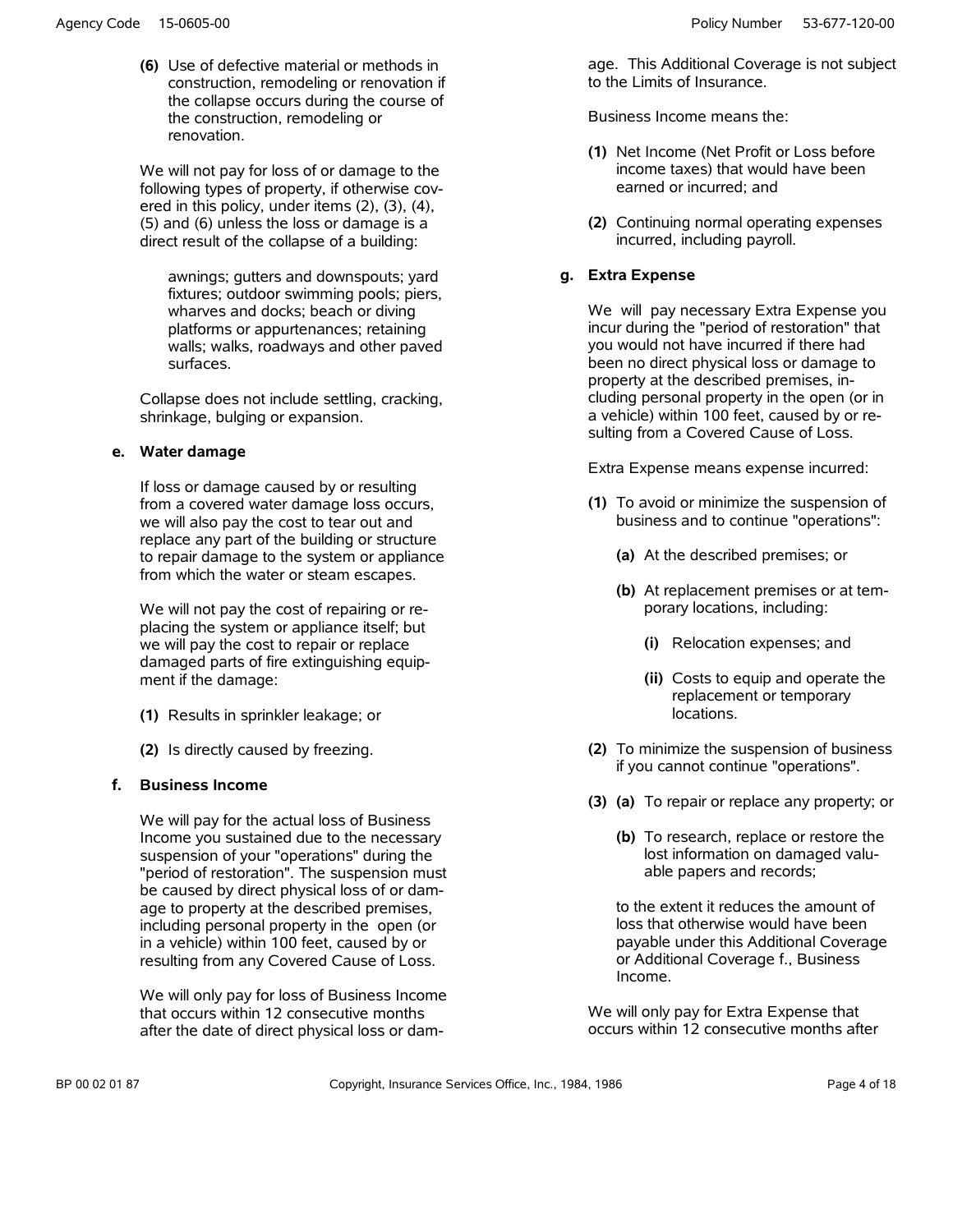the date of direct physical loss or damage. This Additional Coverage is not subject to the Limits of Insurance.

#### **h. Pollutant Clean Up and Removal**

We will pay your expense to extract "pollutants" from land or water at the described premises if the release, discharge or dispersal of the "pollutants" is caused by or results from a Covered Cause of Loss that occurs during the policy period. The expenses will be paid only if they are reported to us in writing within 180 days of the earlier of:

- **(1)** The date of direct physical loss or damage; or
- **(2)** The end of the policy period.

The most we will pay for each location under this Additional Coverage is \$10,000 for the sum of all such expenses arising out of Covered Causes of Loss occurring during each separate 12 month period of this policy.

#### **6. Coverage Extensions**

In addition to the Limits of Insurance, you may extend the insurance provided by this policy as follows:

#### **a. Personal Property at Newly Acquired Premises**

**(1)** You may extend the insurance that applies to Business Personal Property to apply to that property at any premises you acquire.

The most we will pay for loss or damage under this Extension is \$10,000 at each premises.

- **(2)** Insurance under this Extension for each newly acquired premises will end when any of the following first occurs:
	- **(a)** This policy expires.
	- **(b)** 30 days expire after you acquire or begin construction at the new premises; or
	- **(c)** You report values to us.

We will charge you additional premium for values reported from the date you acquire the premises.

#### **b. Personal Property Off Premises**

You may extend the insurance that applies to Business Personal Property to apply to covered Business Personal Property, other than money and securities, while it is in course of transit or temporarily at a premises you do not own, lease or operate. The most we will pay for loss or damage under this Extension is \$1,000.

#### **c. Outdoor Property**

You may extend the insurance provided by this policy to apply to your outdoor fences, radio and television antennas, signs (other than signs attached to buildings), trees, shrubs and plants, including debris removal expense, caused by or resulting from any of the following causes of loss:

- **(1)** Fire;
- **(2)** Lightning;
- **(3)** Explosion;
- **(4)** Riot or Civil Commotion; or
- **(5)** Aircraft.

The most we will pay for loss or damage under this Extension is \$1,000, but not more than \$250 for any one tree, shrub or plant.

#### **d. Valuable Papers and Records - Cost of Research**

You may extend the insurance that applies to Business Personal Property to apply to your costs to research, replace or restore the lost information on lost or damaged valuable papers and records, including those which exist on electronic or magnetic media, for which duplicates do not exist. The most we will pay under this Extension is \$1,000 at each described premises.

#### **B. EXCLUSIONS**

**1.** We will not pay for loss or damage caused directly or indirectly by any of the following. Such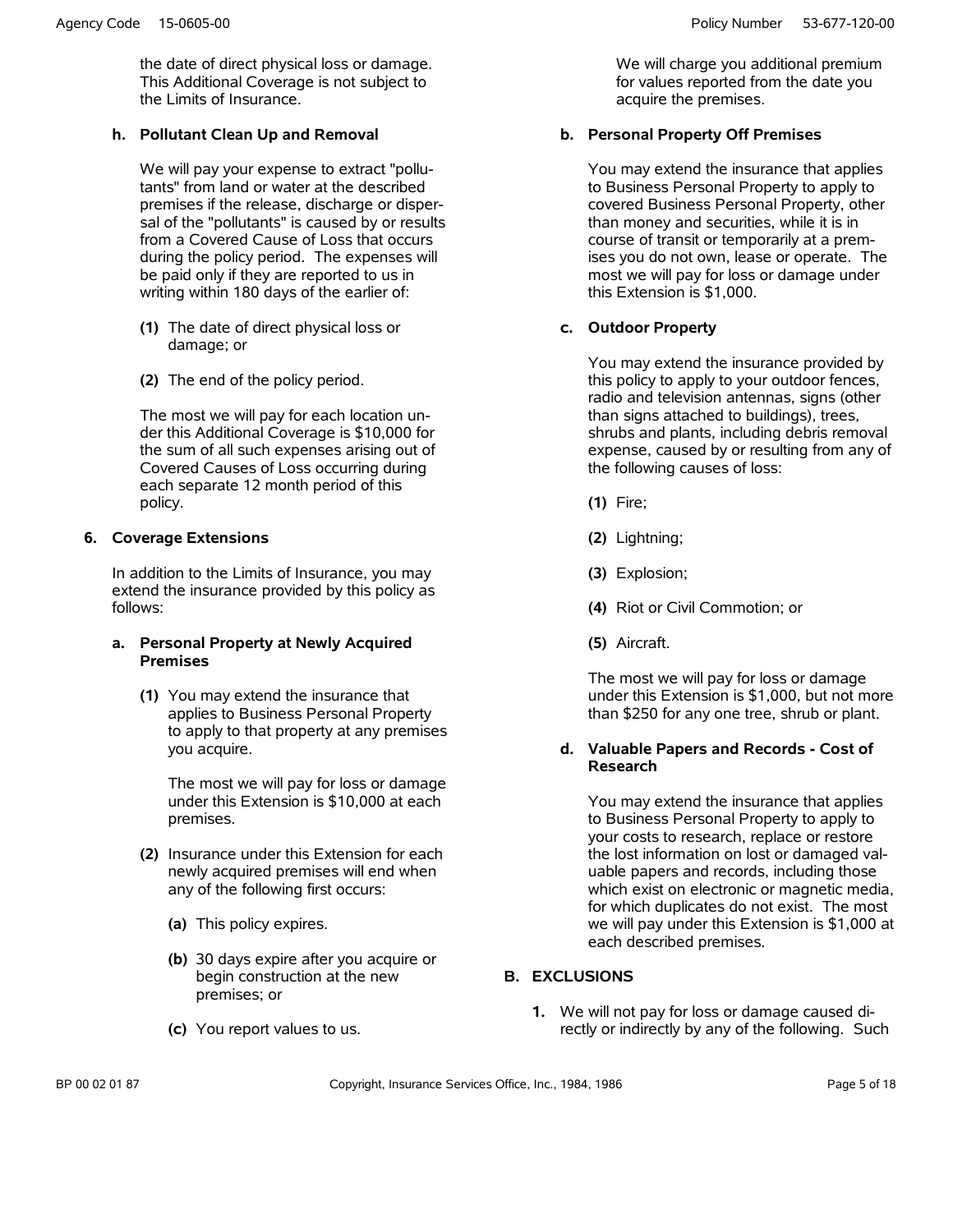loss or damage is excluded regardless of any other cause or event that contributes concurrently or in any sequence to the loss.

#### **a. Building Ordinance**

The enforcement of any ordinance or law:

- **(1)** Regulating the construction, use or repair of any property; or
- **(2)** Requiring the tearing down of any property, including the cost of removing its debris.

#### **b. Earth Movement**

- **(1)** Any earth movement (other than sinkhole collapse), such as an earthquake, landslide or earth sinking, rising or shifting. But if loss or damage by fire or explosion results, we will pay for that resulting loss or damage.
- **(2)** Volcanic eruption, explosion or effusion. But if loss or damage by fire, building glass breakage or volcanic action results, we will pay for that resulting loss or damage.

Volcanic action means direct loss or damage resulting from the eruption of a volcano when the loss or damage is caused by:

- **(a)** Airborne volcanic blast or airborne shock waves;
- **(b)** Ash, dust, or particulate matter; or
- **(c)** Lava flow.

All volcanic eruptions that occur within any 72-hour period will constitute a single occurrence.

Volcanic action does not include the cost to remove ash, dust or particulate matter that does not cause direct physical loss of or damage to Covered Property.

#### **c. Governmental Action**

Seizure or destruction of property by order of governmental authority.

But we will pay for acts of destruction ordered by governmental authority and taken at the time of a fire to prevent its spread, if the fire would be covered under this policy.

#### **d. Nuclear Hazard**

Nuclear reaction or radiation, or radioactive contamination, however caused.

But if loss or damage by fire results, we will pay for that resulting loss or damage.

#### **e. Power Failure**

The failure of power or other utility service supplied to the described premises, however caused, if the failure occurs away from the described premises.

But if loss or damage by a Covered Cause of Loss results, we will pay for that resulting loss or damage.

#### **f. War and Military Action**

- **(1)** War, including undeclared or civil war;
- **(2)** Warlike action by a military force, including action in hindering or defending against an actual or expected attack, by any government, sovereign or other authority using military personnel or other agents; or
- **(3)** Insurrection, rebellion, revolution, u-surped power, or action taken by governmental authority in hindering or defending against any of these
- **g. Water**
	- **(1)** Flood, surface water, waves, tides, tidal waves, overflow of any body of water, or their spray, all whether driven by wind or not;
	- **(2)** Mudslide or mudflow;
	- **(3)** Water that backs up from a sewer or drain; or
	- **(4)** Water under the ground surface pressing on, or flowing or seeping through: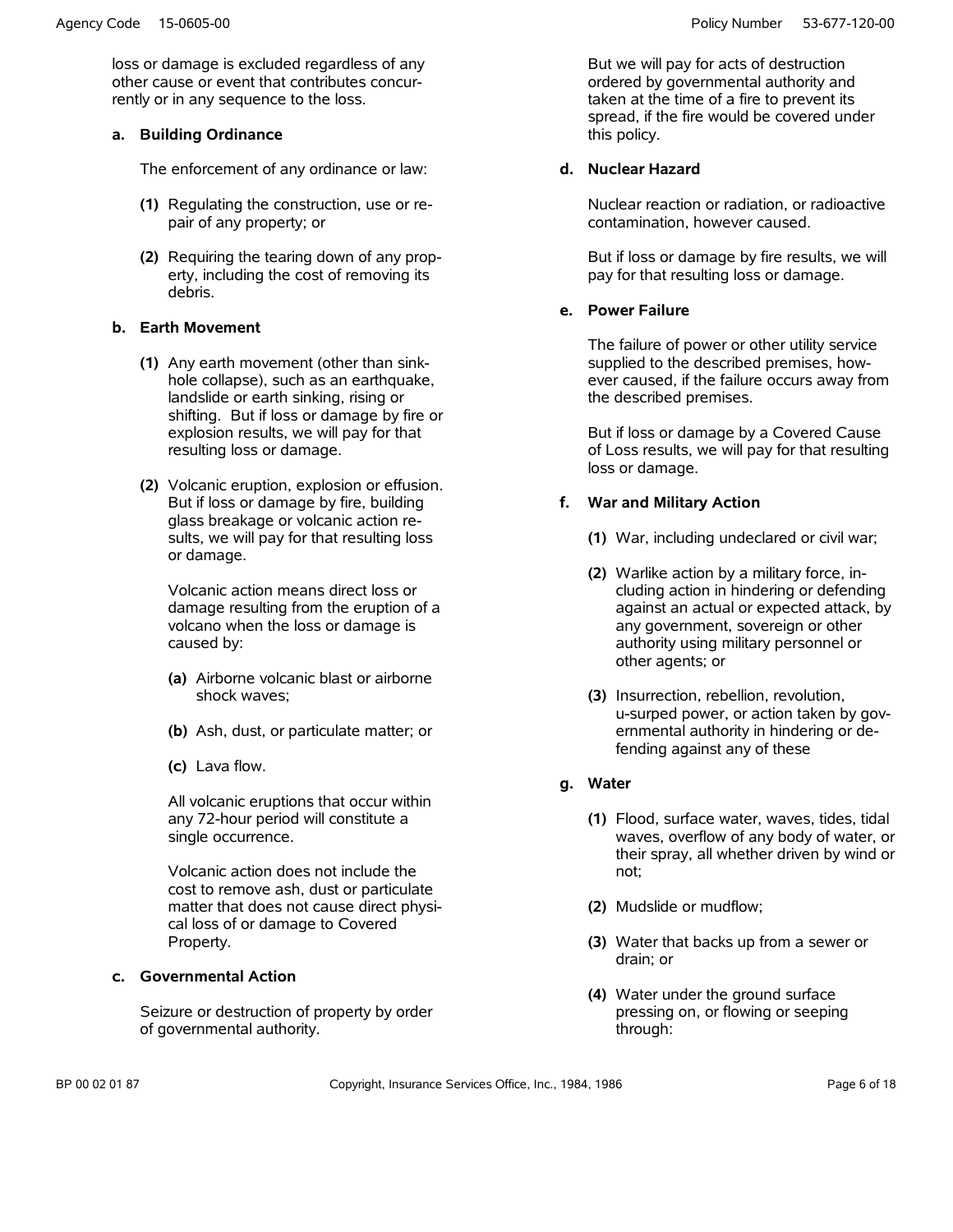- **(a)** Foundations, walls, floors or paved surfaces;
- **(b)** Basements, whether paved or not; or
- **(c)** Doors, windows or other openings.

But if loss or damage by fire, explosion or sprinkler leakage results, we will pay for that resulting loss or damage.

- **2.** We will not pay for loss or damage caused by or resulting from any of the following:
	- **a. Electrical Apparatus:** Artificially generated electric current, including electric arcing, that disturbs electrical devices, appliances or wires.

But if loss or damage by fire results, we will pay for that resulting loss or damage.

- **b. Consequential Losses:** Delay, loss of use or loss of market.
- **c. Smoke, Vapor, Gas:** Smoke, vapor or gas from agricultural smudging or industrial operations.
- **d. Maintenance Types of Loss:**
	- **(1)** Wear and tear;
	- **(2)** Rust, corrosion, fungus, decay, deterioration, hidden or latent defect or any quality in property that causes it to damage or destroy itself;
	- **(3)** Smog;
	- **(4)** Settling, cracking, shrinking or expansion;
	- **(5)** Insects, birds, rodents or other animals;
	- **(6)** Mechanical breakdown, including rupture or bursting caused by centrifugal force; or
	- **(7)** The following causes of loss to personal property:
		- **(a)** Dampness or dryness of atmosphere;
- **(b)** Changes in or extremes of temperature; or
- **(c)** Marring or scratching.

But if loss or damage by the "specified causes of loss" or building glass breakage results, we will pay for that resulting loss or damage.

- **e. Steam Apparatus:** Explosion of steam boilers, steam pipes, steam engines or steam turbines owned or leased by you, or operated under your control. But if loss or damage by fire or combustion explosion results, we will pay for that resulting loss or damage. We will also pay for loss or damage caused by or resulting from the explosion of gases or fuel within the furnace of any fire vessel or within the flues or passages through which the gases of combustion pass.
- **f. Frozen Plumbing:** Water that leaks or flows from plumbing, heating, air conditioning or other equipment (except fire protective systems) caused by or resulting from freezing, unless:
	- **(1)** You do your best to maintain heat in the building or structure; or
	- **(2)** You drain the equipment and shut off the water supply if the heat is not maintained.
- **g. Dishonesty:** Dishonest or criminal act by you, any of your partners, employees, directors, trustees, authorized representatives or anyone to whom you entrust the property for any purpose:
	- **(1)** Acting alone or in collusion with others; or
	- **(2)** Whether or not occurring during the hours of employment.

This exclusion does not apply to acts of destruction by your employees; but theft by employees is not covered.

**h. False Pretense:** Voluntary parting with any property by you or anyone else to whom you have entrusted the property if induced to do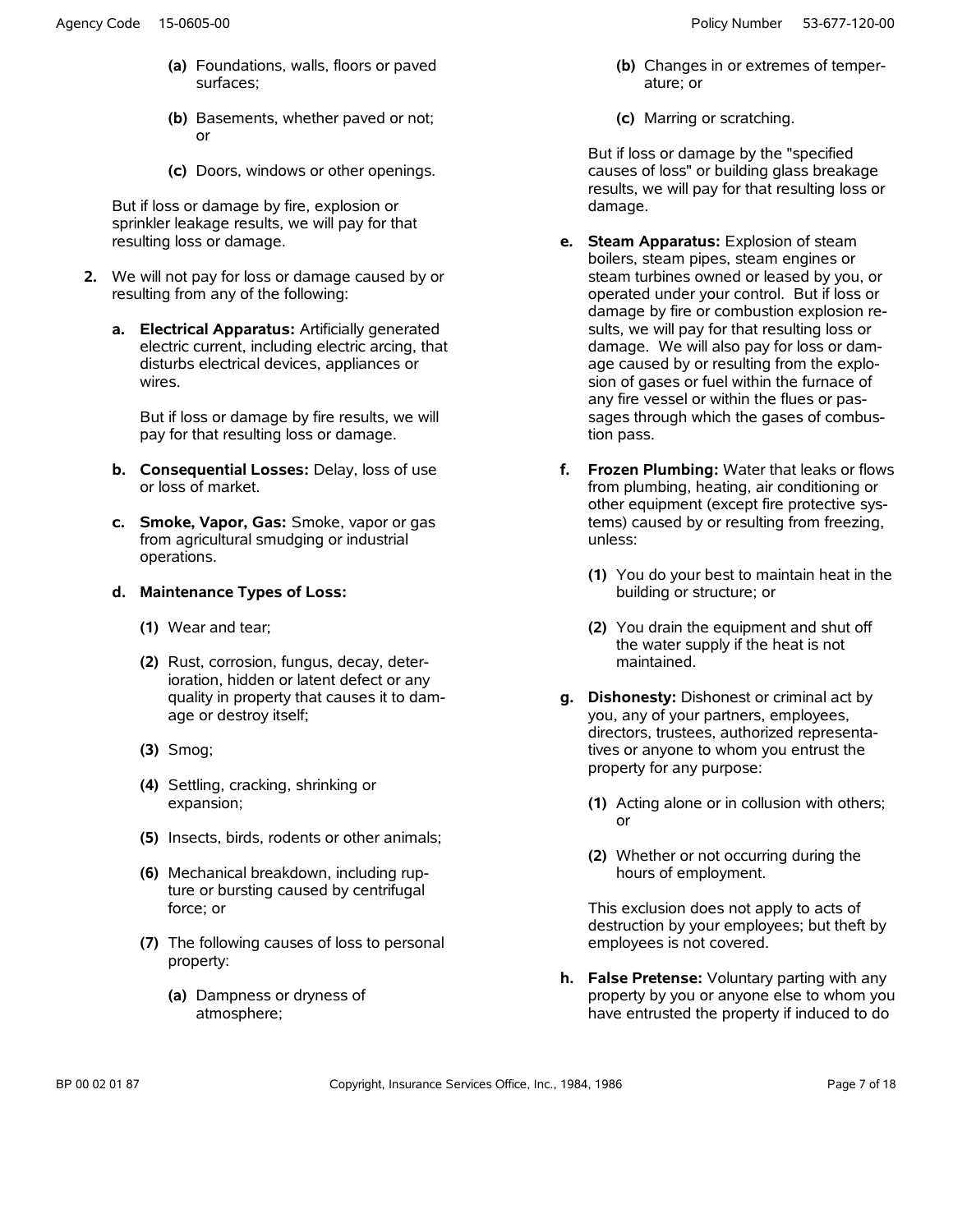so by any fraudulent scheme, trick, device or false pretense.

- **i. Exposed Property:** Rain, snow, ice or sleet to personal property in the open.
- **j. Collapse:** Collapse, except as provided in the Additional Coverage for Collapse. But if loss or damage by a Covered Cause of Loss results at the described premises, we will pay for that resulting loss or damage.
- **k. Pollution:** We will not pay for loss or damage caused by or resulting from the release, discharge or dispersal of "pollutants" unless the release, discharge or dispersal is itself caused by any of the "specified causes of loss". But if loss or damage by the "specified causes of loss" results, we will pay for the resulting damage caused by the "specified causes of loss".
- **3.** We will not pay for loss or damage caused by or resulting from any of the following. But if loss or damage by a Covered Cause of Loss results, we will pay for that resulting loss or damage.
	- **a. Weather Conditions:** Weather conditions. But this exclusion only applies if weather conditions contribute in any way with a cause or event excluded in paragraph 1. above to produce the loss or damage.
	- **b. Acts or Decisions:** Acts or decisions, including the failure to act or decide, of any person, group, organization or governmental body.
	- **c. Negligent Work:** Faulty, inadequate or defective:
		- **(1)** Planning, zoning, development, surveying, siting;
		- **(2)** Design, specifications, workmanship, repair, construction, renovation, remodeling, grading, compaction;
		- **(3)** Materials used in repair, construction, renovation or remodeling; or
		- **(4)** Maintenance;

of part or all of any property on or off the described premises.

- **4. Business Income and Extra Expense Exclusions.** We will not pay for:
	- **a.** Any Extra Expense, or increase of Business Income loss, caused by or resulting from:
		- **(1)** Delay in rebuilding, repairing or replacing the property or resuming "operations", due to interference at the location of the rebuilding, repair or replacement by strikers or other persons; or
		- **(2)** Suspension, lapse or cancellation of any license, lease or contract. But if the suspension, lapse or cancellation is directly caused by the suspension of "operations", we will cover such loss that affects your Business Income during the "period of restoration".
	- **b.** Any other consequential loss.

#### **C. LIMITS OF INSURANCE**

- **1.** The most we will pay for loss or damage in any one occurrence is the applicable Limit of Insurance shown in the Declarations.
- **2.** The most we will pay for loss of or damage to outdoor signs attached to buildings is \$1,000 per sign in any one occurrence.
- **3.** The limits applicable to the Coverage Extensions and the Fire Department Service Charge and Pollutant Clean Up and Removal Additional Coverages are in addition to the Limits of Insurance.

#### **4. Building Limit - Automatic Increase**

- **a.** The Limit of Insurance for Buildings will automatically increase by the annual percentage shown in the Declarations.
- **b.** The amount of increase will be:
	- **(1)** The Building limit that applied on the most recent of the policy inception date, the policy anniversary date, or any other policy change amending the Building limit, times
	- **(2)** The percentage of annual increase shown in the Declarations, expressed as a decimal (example: 8% is .08), times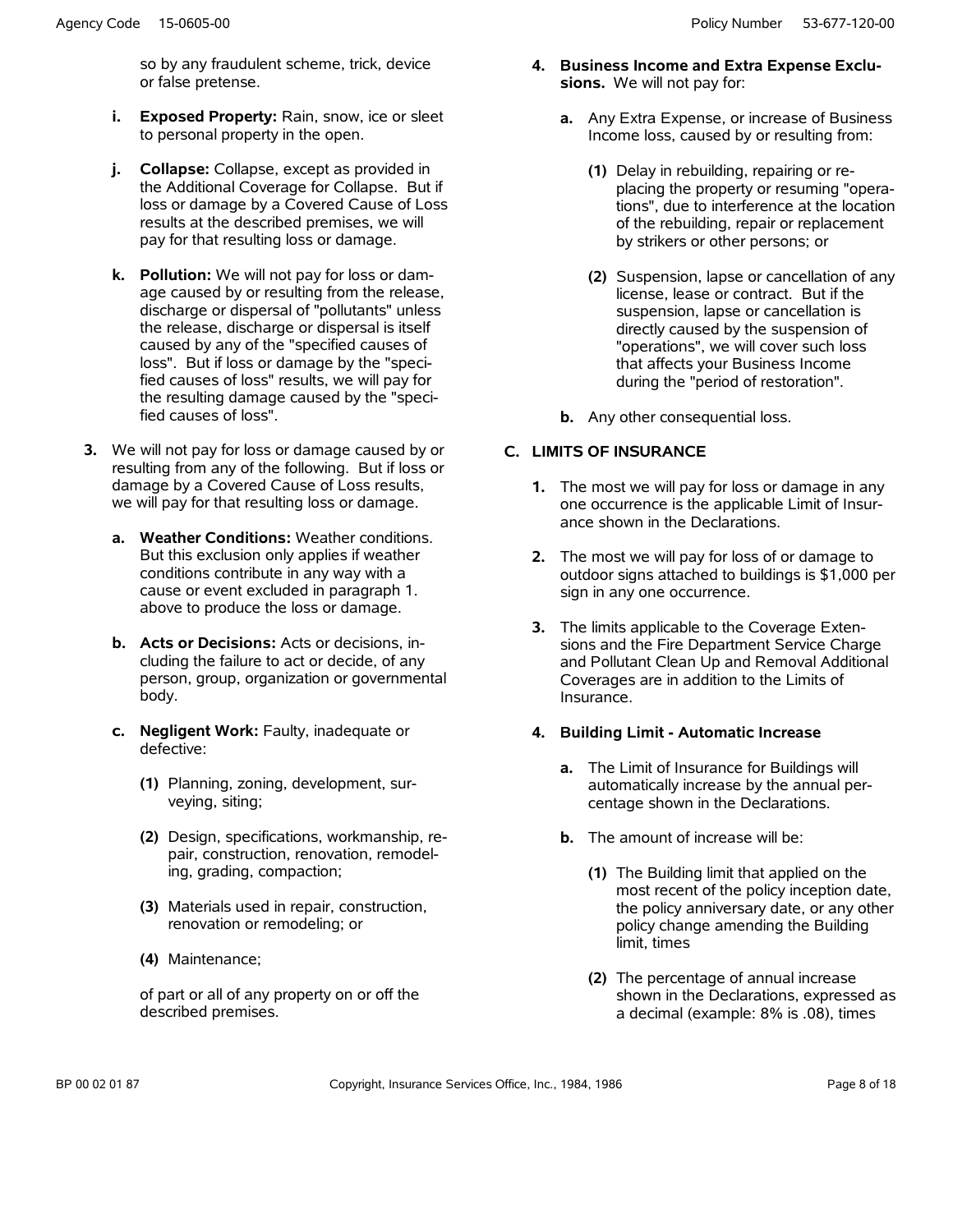**(3)** The number of days since the beginning of the current policy year or the effective date of the most recent policy change amending the Building limit, divided by 365.

#### Example:

If: The applicable Building limit is \$100,000. The annual percentage increase is 8%. The number of days since the beginning of the policy year (or last policy change) is 146.

The amount of increase is  $$100,000 \times .08 \times 146 \div 365 = $3,200.$ 

#### **5. Business Personal Property Limit - Seasonal Increase**

- **a.** The Limit of Insurance for Business Personal Property will automatically increase by 25% to provide for seasonal variations.
- **b.** This increase will apply only if the Limit of Insurance shown for Business Personal Property in the Declarations is at least 100% of your average monthly values during the lesser of:
	- **(1)** The 12 months immediately preceding the date the loss or damage occurs; or
	- **(2)** The period of time you have been in business as of the date the loss or damage occurs.

#### **D. DEDUCTIBLES**

- **1.** We will not pay for loss or damage in any one occurrence until the amount of loss or damage exceeds the Deductible shown in the Declarations. We will then pay the amount of loss or damage in excess of the Deductible up to the applicable Limit of Insurance.
- **2.** Regardless of the amount of the Deductible, the most we will deduct from any loss or damage under all of the following Optional Coverages in any one occurrence is \$250:
	- **a.** Money and Securities;
	- **b.** Employee Dishonesty;
	- **c.** Exterior Grade Floor Glass; and
	- **d.** Outdoor Signs.

But this \$250 deductible will not increase the deductible shown in the Declarations. This deductible will be used to satisfy the requirements of the deductible in the Declarations.

- **3.** No deductible applies to the following Additional Coverages:
	- **a.** Fire Department Service Charge;
	- **b.** Business Income; and
	- **c.** Extra Expense.

#### **E. PROPERTY LOSS CONDITIONS**

#### **1. Abandonment**

There can be no abandonment of any property to us.

#### **2. Appraisal**

If we and you disagree on the amount of loss, either may make written demand for an appraisal of the loss. In this event, each party will select a competent and impartial appraiser. The two appraisers will select an umpire. If they cannot agree, either may request that selection be made by a judge of a court having jurisdiction. The appraisers will state separately the amount of loss. If they fail to agree, they will submit their differences to the umpire. A decision agreed to by any two will be binding. Each party will:

- **a.** Pay its chosen appraiser; and
- **b.** Bear the other expenses of the appraisal and umpire equally.

If we submit to an appraisal, we will still retain our right to deny the claim.

#### **3. Duties In The Event Of Loss Or Damage**

You must see that the following are done in the event of loss or damage to Covered Property:

- **a.** Notify the police if a law may have been broken.
- **b.** Give us prompt notice of the loss or damage. Include a description of the property involved.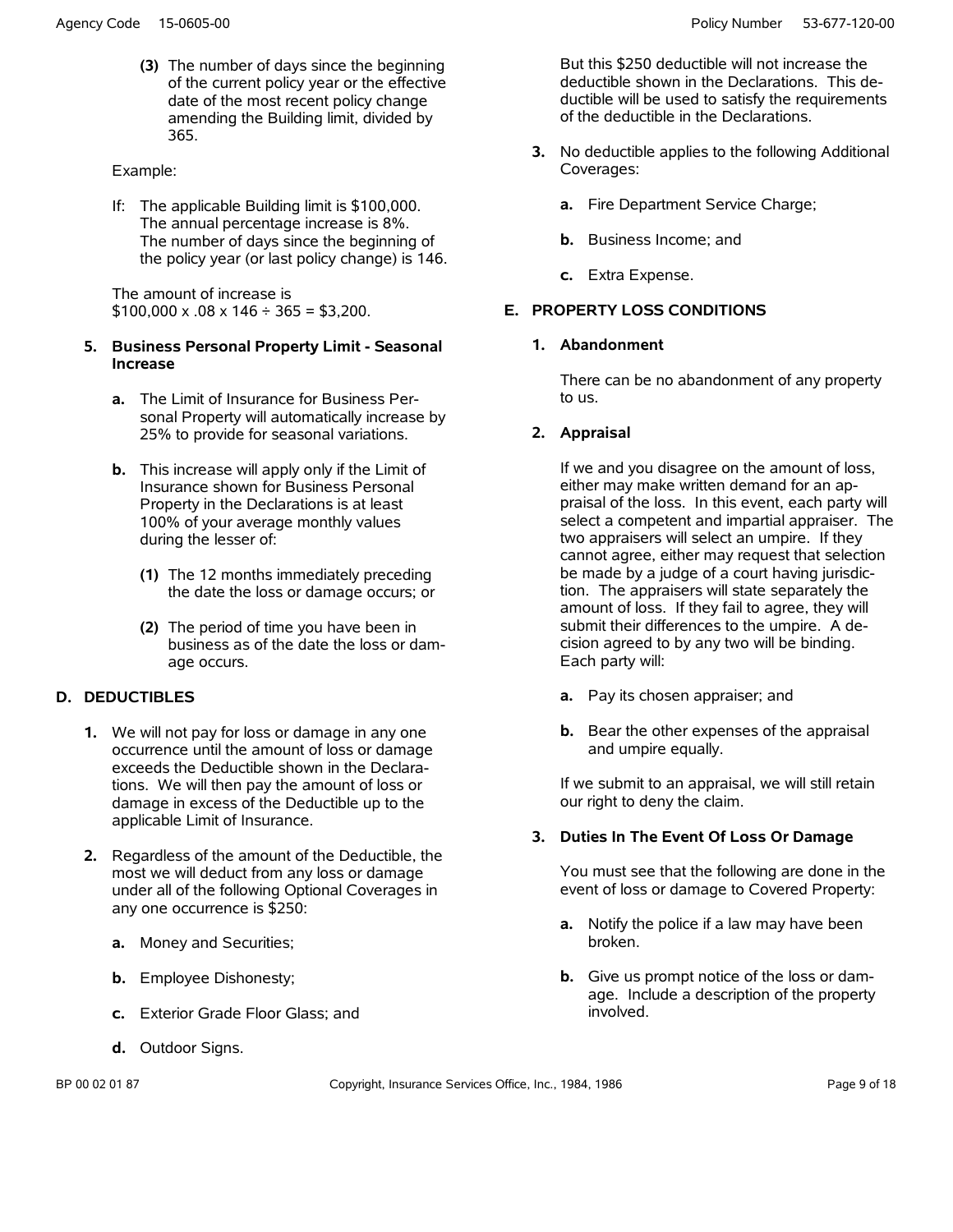- **c.** As soon as possible, give us a description of how, when and where the loss or damage occurred.
- **d.** Take all reasonable steps to protect the Covered Property from further damage by a Covered Cause of Loss. If feasible, set the damaged property aside and in the best possible order for examination. Also keep a record of your expenses for emergency and temporary repairs, for consideration in the settlement of the claim. This will not increase the limit of insurance.
- **e.** At our request, give us complete inventories of the damaged and undamaged property. Include quantities, costs, values and amount of loss claimed.
- **f.** Permit us to inspect the property and records proving the loss or damage.
- **g.** If requested, permit us to question you under oath at such times as may be reasonably required about any matter relating to this insurance of your claim, including your books and records. In such event, your answers must be signed.
- **h.** Send us a signed, sworn statement of loss containing the information we request to settle the claim. You must do this within 60 days after our request. We will supply you with the necessary forms.
- **i.** Cooperate with us in the investigation or settlement of the claim.
- **j.** Resume all or part of your "operations" as quickly as possible.

#### **4. Legal Action Against Us**

No one may bring a legal action against us under this insurance unless:

- **a.** There has been full compliance with all of the terms of this insurance; and
- **b.** The action is brought within 2 years after the date on which the direct physical loss or damage occurred.

#### **5. Limitation - Electronic Media and Records**

We will not pay for any loss of Business Income caused by direct physical loss of or damage to Electronic Media and Records after the longer of:

- **a.** 60 consecutive days from the date of direct physical loss or damage; or
- **b.** The period, beginning with the date of direct physical loss or damage, necessary to repair, rebuild or replace with reasonable speed and similar quality, other property at the described premises due to loss or damage caused by the same occurrence.

Electronic Media and Records are:

- **(1)** Electronic data processing, recording or storage media such as films, tapes, discs, drums or cells;
- **(2)** Data stored on such media; or
- **(3)** Programming records used for electronic data processing or electronically controlled equipment.

Example No. **1**:

A Covered Cause of Loss damages a computer on June 1. It takes until September 1 to replace the computer, and until October 1 to restore the data that was lost when the damage occurred. We will only pay for the Business Income Loss sustained during the period June 1 - September 1. Loss during the period September 2 - October 1 is not covered.

#### Example No. **2**:

A Covered Cause of Loss results in the loss of data processing programming records on August 1. The records are replaced on October 15. We will only pay for the Business Income loss sustained during the period August 1 - September 29 (60 consecutive days). Loss during the period September 30 - October 15 is not covered.

#### **6. Loss Payment**

In the event of loss or damage covered by this policy:

**a.** We will not pay you more than your financial interest in the Covered Property.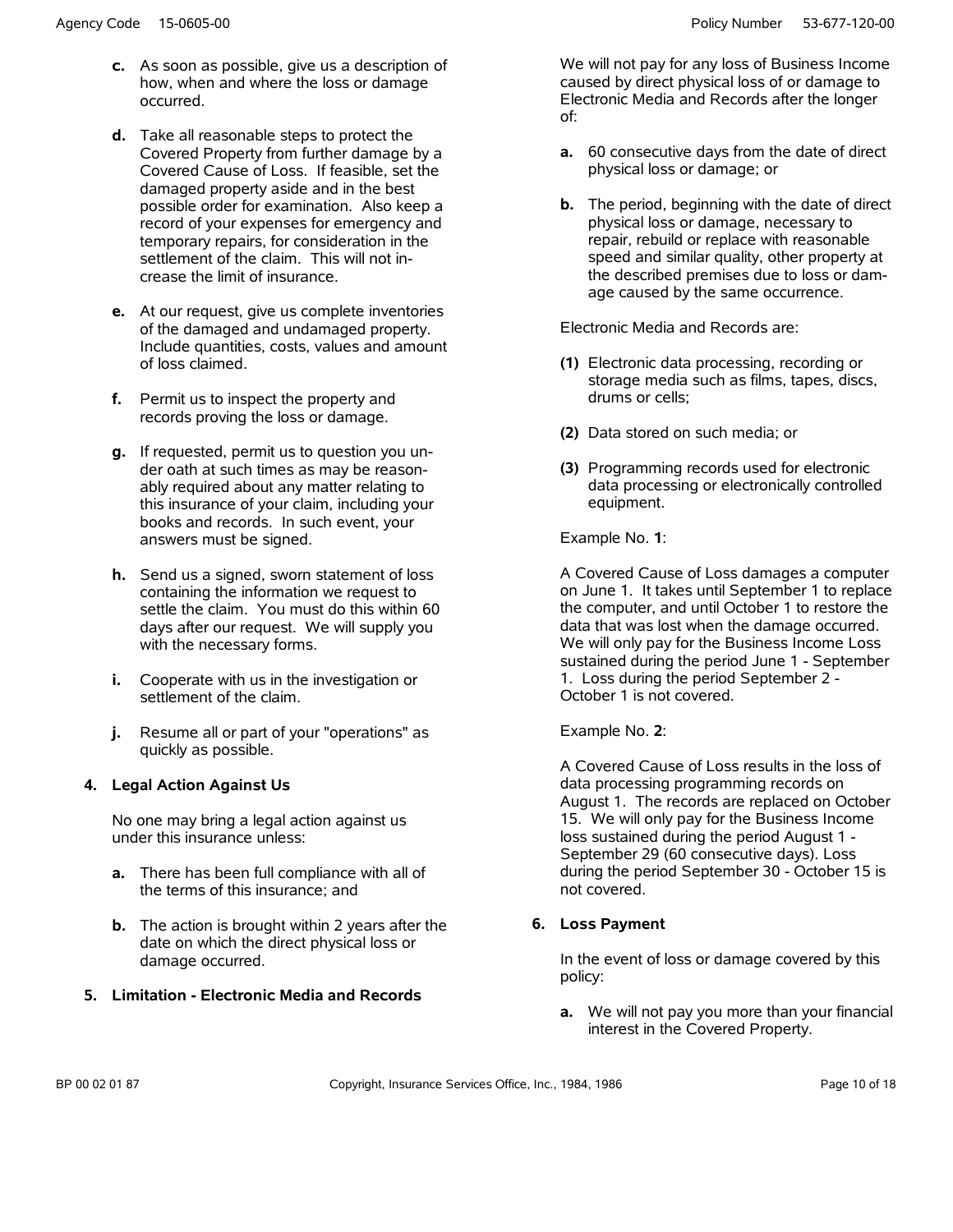- **b.** We will either:
	- **(1)** Pay the value of lost or damaged property, as described in paragraph d. below;
	- **(2)** Pay the cost of repairing or replacing the lost or damaged property, plus any reduction in value of repaired items;
	- **(3)** Take all or any part of the property at an agreed or appraised value; or
	- **(4)** Repair, rebuild or replace the property with other property of like kind and quality.
- **c.** We will give notice of our intentions within 30 days after we receive the sworn statement of loss.
- **d.** We will determine the value of Covered Property as follows:
	- **(1)** At replacement cost (without deduction for depreciation), except as provided in (2) through (7) below.
		- **(a)** You may make a claim for loss or damage covered by this insurance on an actual cash value basis instead of on a replacement cost basis. In the event you elect to have loss or damage settled on an actual cash value basis, you may still make a claim on a replacement cost basis if you notify us of your intent to do so within 180 days after the loss or damage.
		- **(b)** We will not pay on a replacement cost basis for any loss or damage:
			- **(i)** Until the lost or damaged property is actually repaired or replaced; and
			- **(ii)** Unless the repairs or replacement are made as soon as reasonably possible after the loss or damage.
		- **(c)** We will not pay more for loss or damage on a replacement cost basis than the least of:
- **(i)** The cost to replace, on the same premises, the lost or damaged property with other property:
	- **i.** Of comparable material and quality; and
	- **ii.** Used for the same purpose; or
- **(ii)** The amount you actually spend that is necessary to repair or replace the lost or damaged property.
- **(2)** If the "Actual Cash Value Buildings" option applies, as shown in the Declarations, paragraph (1) above does not apply to Buildings. Instead, we will determine the value of Buildings at actual cash value.
- **(3)** The following property at actual cash value:
	- **(a)** Used or second-hand merchandise held in storage or for sale;
	- **(b)** Property of others;
	- **(c)** Household contents, except personal property in apartments or rooms furnished by you as landlord,
	- **(d)** Manuscripts;
	- **(e)** Works of art, antiques or rare articles, including etchings, pictures, statuary, marbles, bronzes, porcelains and bric-a-brac.
- **(4)** Glass at the cost of replacement with safety glazing material if required by law.
- **(5)** Tenants' Improvements and Betterments at:
	- **(a)** Replacement cost if you make repairs promptly.
	- **(b)** A proportion of your original cost if you do not make repairs promptly. We will determine the proportionate value as follows:

BP 00 02 01 87 Copyright, Insurance Services Office, Inc., 1984, 1986 Page 11 of 18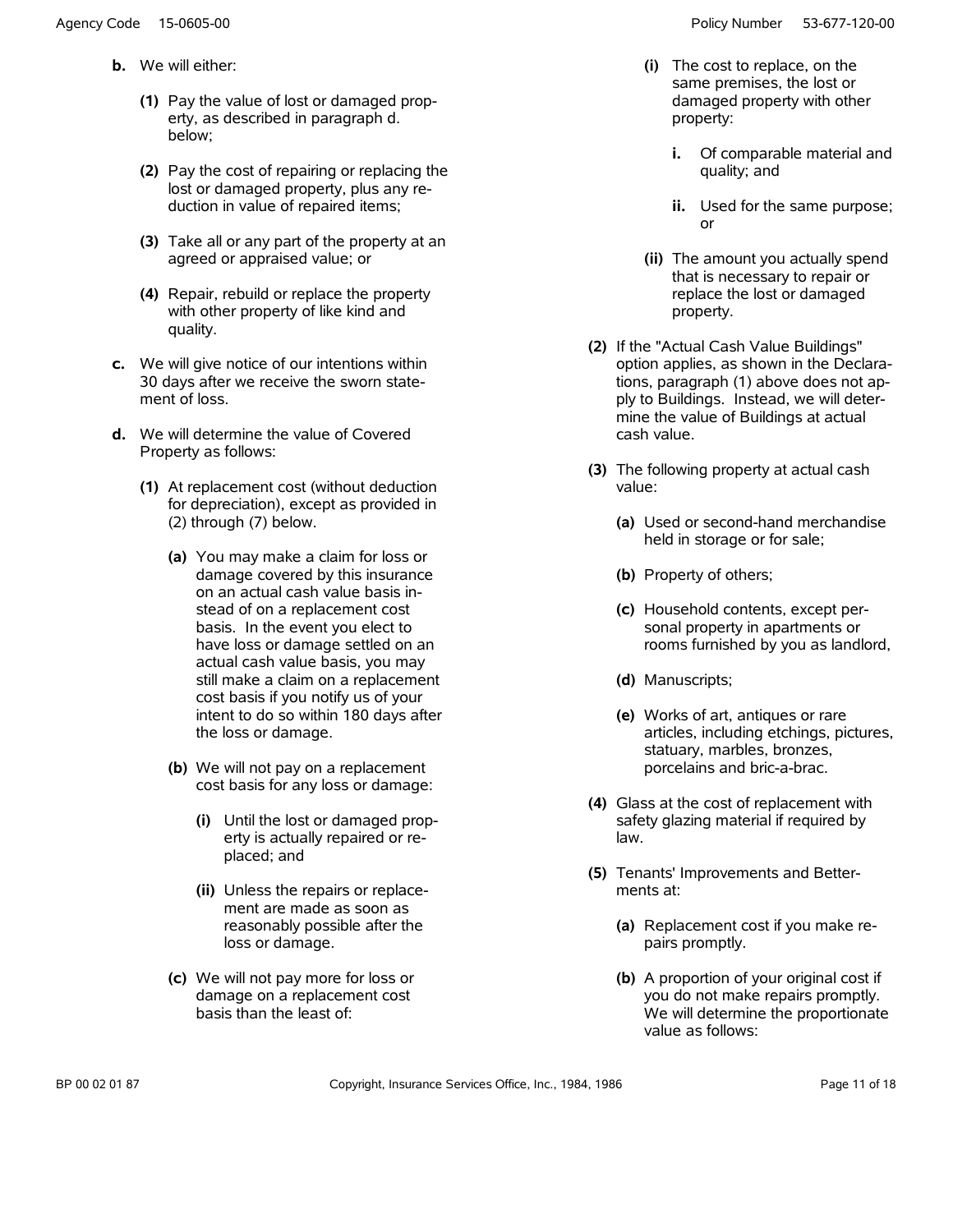**(ii)** Divide the amount determined in (i) above by the number of days from the installation of improvements to the expiration of the lease.

If your lease contains a renewal option, the expiration of the renewal option period will replace the expiration of the lease in this procedure.

- **(c)** Nothing if others pay for repairs or replacement.
- **(6)** Valuable Papers and Records, including those which exist on electronic or magnetic media (other than prepackaged software programs), at the cost of:
	- **(a)** Blank materials for reproducing the records; and
	- **(b)** Labor to transcribe or copy the records.
- **(7)** Applicable only to the Optional Coverages:
	- **(a)** Money at its face value; and
	- **(b)** Securities at their value at the close of business on the day the loss is discovered.
- **e.** Our payment for loss of or damage to personal property of others will only be for the account of the owners of the property. We may adjust losses with the owners of lost or damaged property if other than you. If we pay the owners, such payments will satisfy your claims against us for the owners' property. We will not pay the owners more than their financial interest in the Covered Property.
- **f.** We may elect to defend you against suits arising from claims of owners of property. We will do this at our expense.
- **g.** We will pay for covered loss or damage within 30 days after we receive the sworn statement of loss, if:
- **(1)** You have complied with all of the terms of this policy; and
- **(2) (a)** We have reached agreement with you on the amount of loss; or
	- **(b)** An appraisal award has been made.

#### **7. Recovered Property**

If either you or we recover any property after loss settlement, that party must give the other prompt notice. At your option, you may retain the property. But then you must return to us the amount we paid to you for the property. We will pay recovery expenses and the expenses to repair the recovered property, subject to the Limit of Insurance.

#### **8. Resumption of Operations**

We will reduce the amount of your:

- **a.** Business Income loss, other than Extra Expense, to the extent you can resume your "operations", in whole or in part, by using damaged or undamaged property (including merchandise or stock) at the described premises or elsewhere.
- **b.** Extra Expense loss to the extent you can return "operations" to normal and discontinue such Extra Expense.
- **9. Vacancy**

If the building where loss or damage occurs has been vacant for more than 60 consecutive days before that loss or damage, we will:

- **a.** Not pay for any loss or damage caused by:
	- **(1)** Vandalism;
	- **(2)** Sprinkler leakage, unless you have protected the system against freezing;
	- **(3)** Building glass breakage;
	- **(4)** Water damage;
	- **(5)** Theft; or
	- **(6)** Attempted Theft.
- **b.** Reduce the amount we would otherwise pay for the loss or damage by 15%.

BP 00 02 01 87 Page 12 of 18 Copyright, Insurance Services Office, Inc., 1984, 1986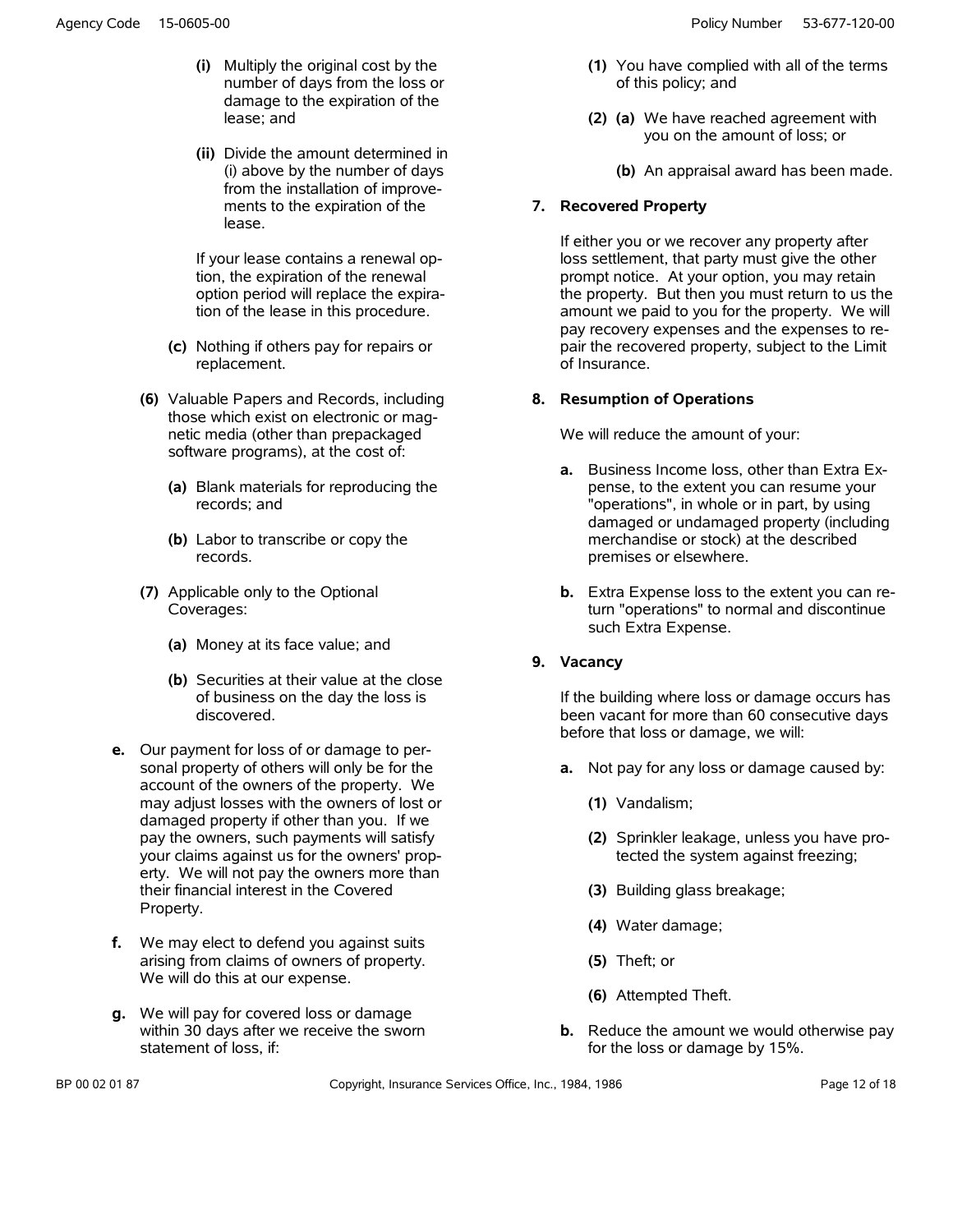Buildings under construction are not considered vacant.

#### **F. PROPERTY GENERAL CONDITIONS**

#### **1. Control of Property**

Any act or neglect of any person other than you beyond your direction or control will not affect this insurance.

If you violate a condition of this policy, we will not pay for loss or damage at the involved location. But your coverage will continue for other locations at which the violation does not apply.

#### **2. Mortgage Holders**

- **a.** The term "mortgage holder" includes trustee.
- **b.** We will pay for covered loss of or damage to buildings or structures to each mortgage holder shown in the Declarations in their order of precedence, as interests may appear.
- **c.** The mortgage holder has the right to receive loss payment even if the mortgage holder has started foreclosure or similar action on the building or structure.
- **d.** If we deny your claim because of your acts or because you have failed to comply with the terms of this policy, the mortgage holder will still have the right to receive loss payment if the mortgage holder:
	- **(1)** Pays any premium due under this policy at our request if you have failed to do so;
	- **(2)** Submits a signed, sworn statement of loss within 60 days after receiving notice from us of your failure to do so; and
	- **(3)** Has notified us of any change in ownership, occupancy or substantial change in risk known to the mortgage holder.

All of the terms of this policy will then apply directly to the mortgage holder.

**e.** If we pay the mortgage holder for any loss or damage and deny payment to you because of your acts or because you have failed to comply with the terms of this policy:

- **(1)** The mortgage holder's rights under the mortgage will be transferred to us to the extent of the amount we pay; and
- **(2)** The mortgage holder's right to recover the full amount of the mortgage holder's claim will not be impaired.

At our option, we may pay to the mortgage holder the whole principal on the mortgage plus any accrued interest. In this event, your mortgage and note will be transferred to us and you will pay your remaining mortgage debt to us.

- **f.** If we cancel this policy, we will give written notice to the mortgage holder at least:
	- **(1)** 10 days before the effective date of cancellation if we cancel for your nonpayment of premium; or
	- **(2)** 30 days before the effective date of cancellation if we cancel for any other reason.
- **g.** If we do not renew this policy, we will give written notice to the mortgage holder at least 10 days before the expiration date of this policy.

#### **3. No Benefit to Bailee**

No person or organization, other than you, having custody of Covered Property will benefit from this insurance.

#### **4. Policy Period, Coverage Territory**

Under this form:

- **a.** We cover loss or damage commencing:
	- **(1)** During the policy period shown in the Declarations; and
	- **(2)** Within the coverage territory or, with respect to property in transit, while it is between points in the coverage territory.
- **b.** The coverage territory is:
	- **(1)** The United States of America (including its territories and possessions);
	- **(2)** Puerto Rico; and

BP 00 02 01 87 Copyright, Insurance Services Office, Inc., 1984, 1986 Page 13 of 18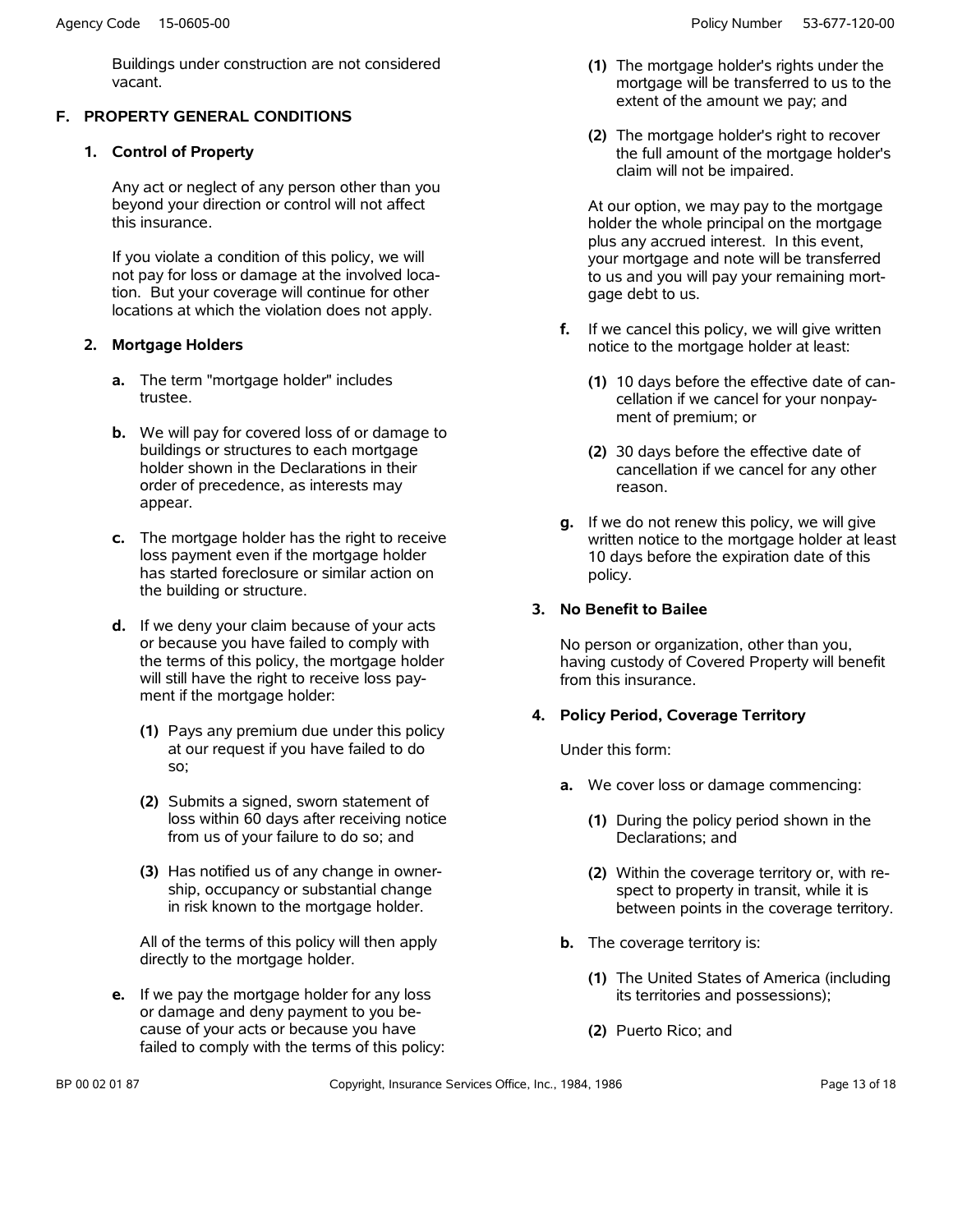**(3)** Canada.

#### **G. OPTIONAL COVERAGES**

If shown as applicable in the Declarations, the following Optional Coverages also apply. These coverages are subject to the terms and conditions applicable to property coverage in this policy, except as provided below.

#### **1. Outdoor Signs**

- **a.** We will pay for direct physical loss of or damage to all outdoor signs at the described premises:
	- **(1)** Owned by you; or
	- **(2)** Owned by others but in your care, custody or control.
- **b.** Paragraph A.3., Covered Causes of Loss, and Section B., Exclusions, do not apply to this Optional Coverage, except for:
	- **(1)** Paragraph B.1.c., Governmental Action;
	- **(2)** Paragraph B.1.d., Nuclear Hazard; and
	- **(3)** Paragraph B.1.f., War and Military Action.
- **c.** We will not pay for loss or damage caused by or resulting from:
	- **(1)** Wear and tear;
	- **(2)** Hidden or latent defect;
	- **(3)** Rust;
	- **(4)** Corrosion; or
	- **(5)** Mechanical breakdown.
- **d.** The most we will pay for loss or damage in any one occurrence is the Limit of Insurance for Outdoor Signs shown in the Declarations.
- **e.** The provisions of this Optional Coverage supersede all other references to outdoor signs in this policy.
- **2. Exterior Grade Floor Glass**
- **a.** We will pay for direct physical loss of or damage to all exterior grade floor and basement glass, including all lettering and ornamentation, located at the described premises and:
	- **(1)** Owned by you; or
	- **(2)** Owned by others but in your care, custody or control.
- **b.** We will also pay for necessary:
	- **(1)** Expenses incurred to put up temporary plates or board up openings;
	- **(2)** Repair or replacement of encasing frames; and
	- **(3)** Expenses incurred to remove or replace obstructions.
- **c.** Paragraph A.3., Covered Causes of Loss, and Section B., Exclusions, do not apply to this Optional Coverage, except for:
	- **(1)** Paragraph B.1.c., Governmental Action;
	- **(2)** Paragraph B.1.d., Nuclear Hazard; and
	- **(3)** Paragraph B.1.f., War and Military Action.
- **d.** We will not pay for loss or damage caused by or resulting from:
	- **(1)** Wear and tear;
	- **(2)** Hidden or latent defect;
	- **(3)** Corrosion; or
	- **(4)** Rust.
- **e.** This Optional Coverage supersedes all limitations in this policy that apply to exterior grade floor glass.

#### **3. Money and Securities**

**a.** We will pay for loss of money and securities used in your business while at a bank or savings institution, within your living quarters or the living quarters of your partners or any employee having use and custody of the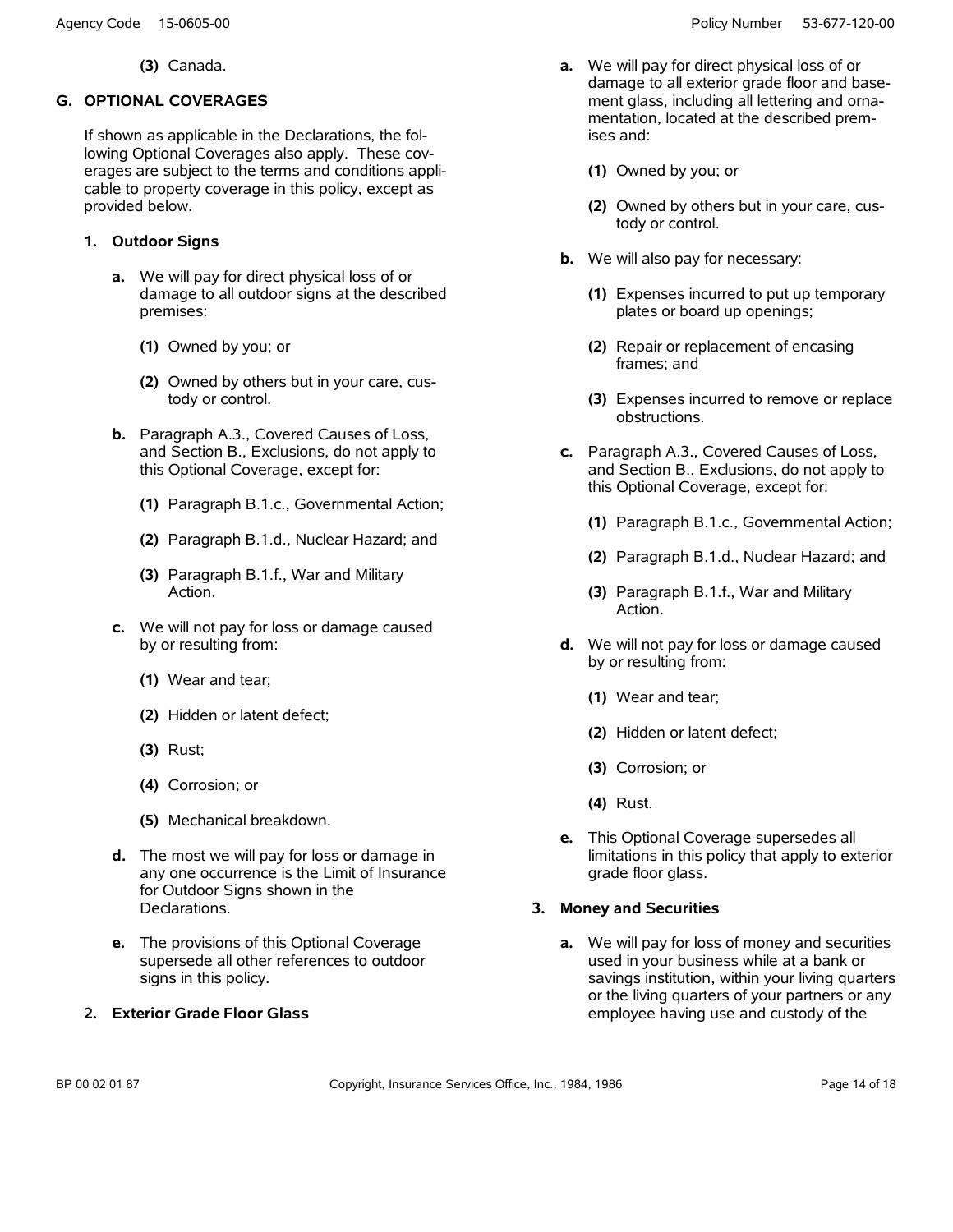property, at the described premises, or in transit between any of these places, resulting directly from:

- **(1)** Theft, meaning any act of stealing;
- **(2)** Disappearance; or
- **(3)** Destruction.
- **b.** In addition to the Limitations and Exclusions applicable to property coverage, we will not pay for loss:
	- **(1)** Resulting from accounting or arithmetical errors or omissions;
	- **(2)** Due to the giving or surrendering of property in any exchange or purchase; or
	- **(3)** Of property contained in any moneyoperated device unless the amount of money deposited in it is recorded by a continuous recording instrument in the device.
- **c.** The most we will pay for loss in any one occurrence is:
	- **(1)** The limit shown in the Declarations for Inside the Premises for money and securities while:
		- **(a)** In or on the described premises; or
		- **(b)** Within a bank or savings institution; and
	- **(2)** The limit shown in the Declarations for Outside the Premises for money and securities while anywhere else.
- **d.** All loss:
	- **(1)** Caused by one or more persons; or
	- **(2)** Involving a single act or series of related acts;

is considered one occurrence.

**e.** You must keep records of all money and securities so we can verify the amount of any loss or damage.

#### **4. Employee Dishonesty**

- **a.** We will pay for direct loss of or damage to Business Personal Property, including money and securities, resulting from dishonest acts committed by any of your employees acting alone or in collusion with other persons (except you and your partner) with the manifest intent to:
	- **(1)** Cause you to sustain loss or damage; and also
	- **(2)** Obtain financial benefit (other than salaries, commissions, fees, bonuses, promotions, awards, profit sharing, pensions or other employee benefits earned in the normal course of employment) for:
		- **(a)** Any employee; or
		- **(b)** Any other person or organization.
- **b.** We will not pay for loss or damage:
	- **(1)** Resulting from any dishonest or criminal act that you or any of your partners commit whether acting alone or in collusion with other persons.
	- **(2)** The only proof of which as to its existence or amount is:
		- **(a)** An inventory computation; or
		- **(b)** A profit and loss computation.
- **c.** The most we will pay for loss or damage in any one occurrence is the Limit of Insurance for Employee Dishonesty shown in the Declarations.
- **d.** All loss or damage:
	- **(1)** Caused by one or more persons; or
	- **(2)** Involving a single act or series of related acts;

is considered one occurrence.

**e.** We will pay only for loss or damage you sustain through acts committed or events occurring during the Policy Period.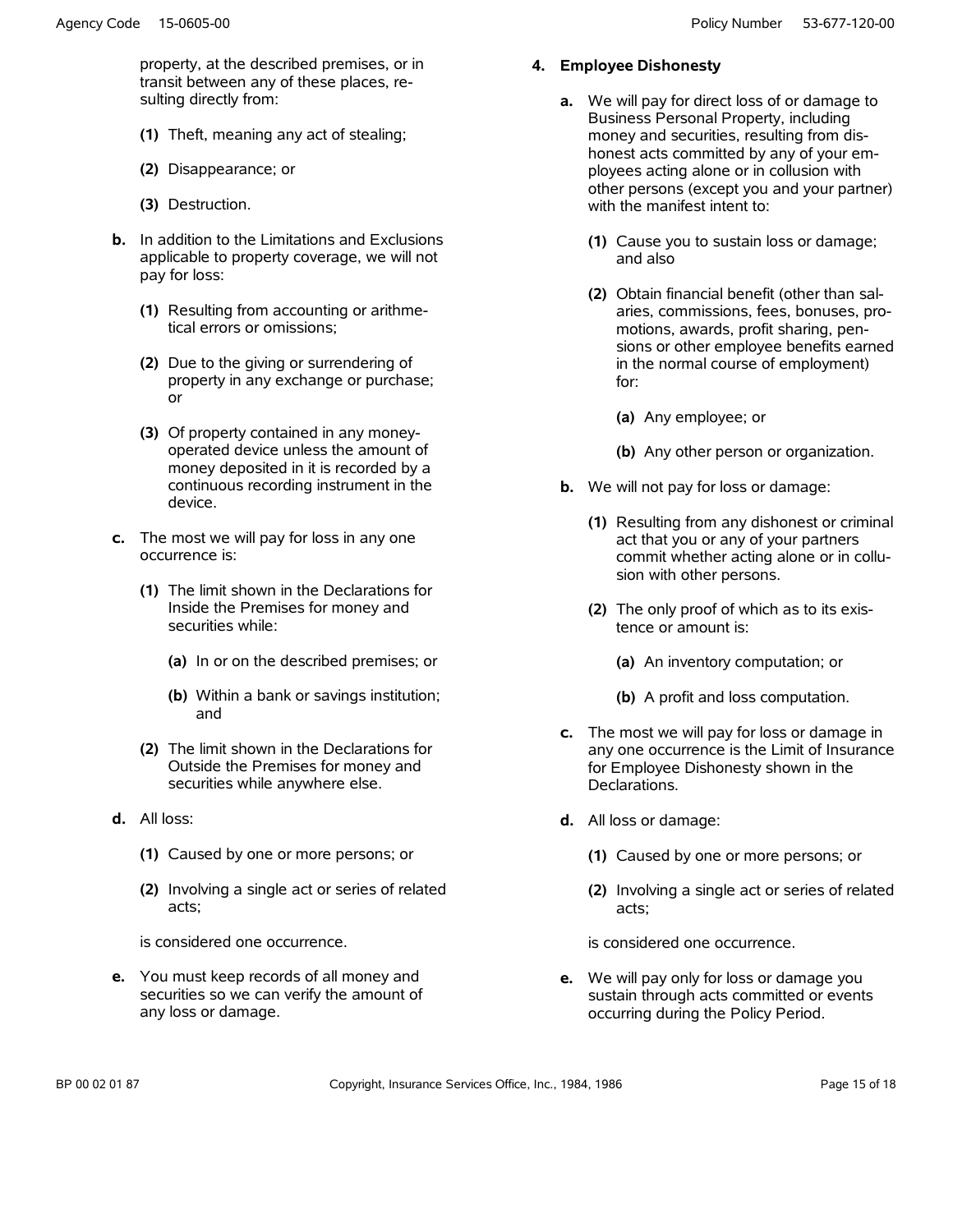Regardless of the number of years this policy remains in force or the number of premiums paid, no Limit of Insurance cumulates from year to year or period to period.

- **f.** This Optional Coverage does not apply to any employee immediately upon discovery by:
	- **(1)** You; or
	- **(2)** Any of your partners, officers or directors not in collusion with the employee;

of any dishonest act committed by that employee before or after being hired by you.

- **g.** We will pay only for covered loss or damage discovered no later than one year from the end of the Policy Period.
- **h.** If you (or any predecessor in interest) sustained loss or damage during the period of any prior insurance that you could have recovered under that insurance except that the time within which to discover loss or damage had expired, we will pay for it under this Optional Coverage, provided:
	- **(1)** This Optional Coverage became effective at the time of cancellation or termination of the prior insurance; and
	- **(2)** The loss or damage would have been covered by this Optional Coverage had it been in effect when the acts or events causing the loss or damage were committed or occurred.
- **i.** The insurance under paragraph h. above is part of, not in addition to, the Limit of Insurance applying to this Optional Coverage and is limited to the lesser of the amount recoverable under:
	- **(1)** This Optional Coverage as of its effective date; or
	- **(2)** The prior insurance had it remained in effect.

#### **5. Mechanical Breakdown**

**a.** We will pay for direct damage to Covered Property caused by an Accident to an Object. The Object must be:

- **(1)** Owned by you or in your care, custody or control; and
- **(2)** At the described premises.
- **b.** Accident means a sudden and accidental breakdown of the Object or a part of the Object. At the time the breakdown occurs, it must manifest itself by physical damage to the Object that necessitates repair or replacement.
- **c.** None of the following is an Accident:
	- **(1)** Depletion, deterioration, corrosion or erosion;
	- **(2)** Wear and tear;
	- **(3)** Leakage at any valve, fitting, shaft seal, gland packing, joint or connection;
	- **(4)** Breakdown of any vacuum tube, gas tube or brush;
	- **(5)** Breakdown of any electronic computer or electronic data processing equipment;
	- **(6)** Breakdown of any structure or foundation supporting the Object or any of its parts;
	- **(7)** The functioning of any safety or protective device; or
	- **(8)** The explosion of gases or fuel within the furnace of any Object or within the flues or passages through which the gases of combustion pass.
- **d.** Object means any of the following equipment:
	- **(1)** Boiler and Pressure Vessels:
		- **(a)** Steam heating boilers and condensate return tanks used with them;
		- **(b)** Hot water heating boilers and expansion tanks used with them;
		- **(c)** Hot water supply boilers;
		- **(d)** Other fired or unfired vessels used for maintenance or service of the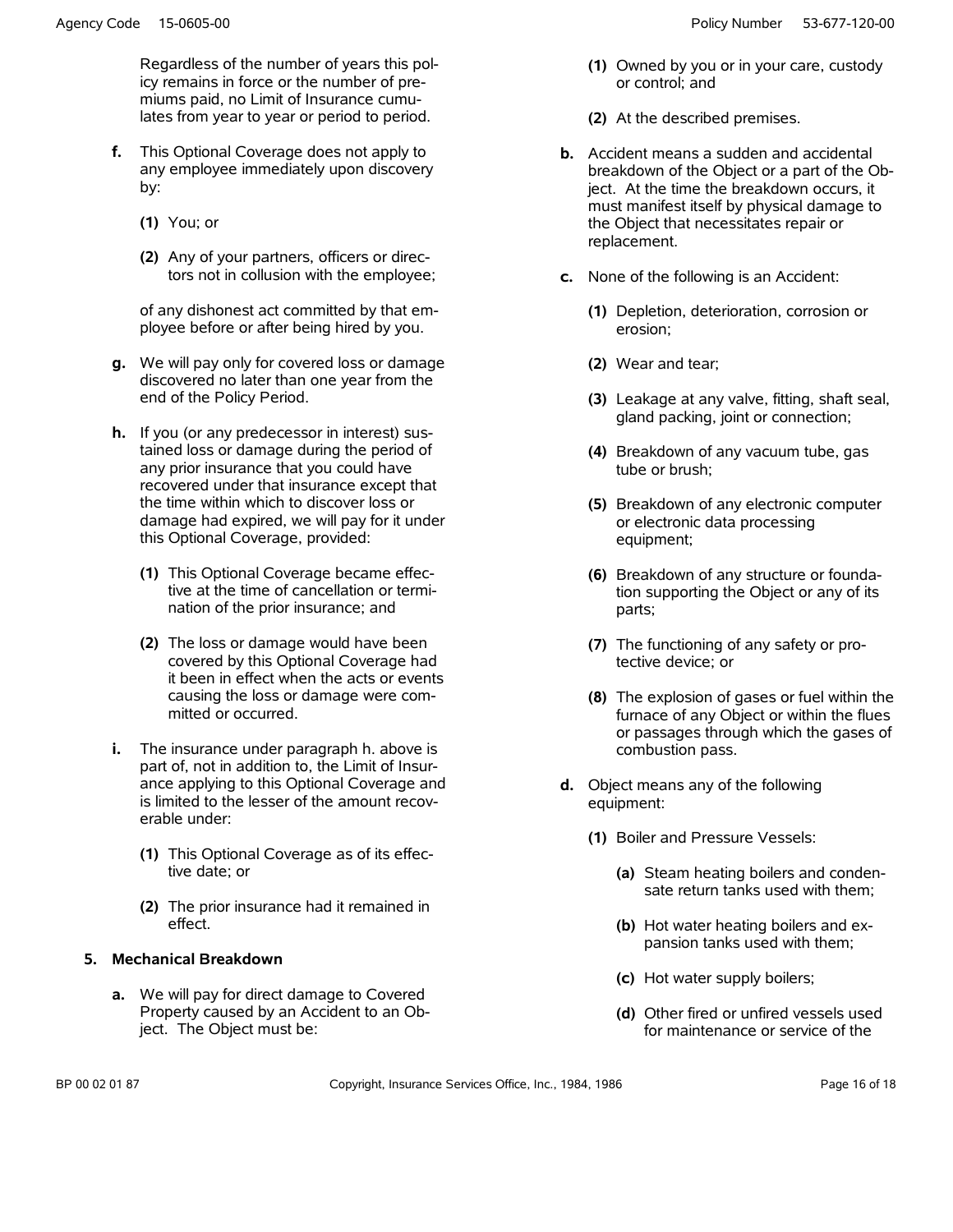discarded premises but not used for processing or manufacturing;

- **(e)** Steam boiler piping, valves, fittings, traps and separators, but only if they:
	- **(i)** Are on your premises or between parts of your premises;
	- **(ii)** Contain steam or condensate of steam; and
	- **(iii)** Are not part of any other vessel or apparatus;
- **(f)** Feed water piping between any steam boiler and a feed pump or injector.
- **(2)** Air Conditioning Units Any air conditioning unit that has a capacity of 60,000 Btu or more, including:
	- **(a)** Inductors, converters and coils that make use of a refrigerant and form part of a cooling, humidity control or space heating system;
	- **(b)** Interconnecting piping, valves and fittings containing only a refrigerant, water, brine or other solution;
	- **(c)** Vessels heated directly or indirectly that:
		- **(i)** Form part of an absorption type system; and
		- **(ii)** Function as a generator, refrigerator or concentrator;
	- **(d)** Compressors, pumps, fans and blowers used solely with the system together with their driving electric motors; and
	- **(e)** Control equipment used solely with the system.
- **e.** Object does not mean:
	- **(1)** As Boiler and Pressure Vessels:
		- **(a)** Equipment that is not under internal vacuum or internal pressure other than weight of contents;
- **(b)** Boiler settings;
- **(c)** Insulating or refractory material; or
- **(d)** Electrical, reciprocating or rotating apparatus within or forming a part of the boiler or vessel.
- **(2)** As Air Conditioning Units, any:
	- **(a)** Vessel, cooling tower, reservoir or other source of cooling water for a condenser or compressor, or any water piping leading to or from that source; or
	- **(b)** Wiring or piping leading to or from the unit.
- **f.** We will not pay for an Accident to any Object while being tested.
- **g. Suspension**

Whenever an Object is found to be in, or exposed to, a dangerous condition, any of our representatives may immediately suspend the insurance against loss from an Accident to that Object. This can be done by delivering or mailing a written notice of suspension to:

- **(1)** Your last known address; or
- **(2)** The address where the object is located.

If we suspend your insurance, you will get a pro rata refund of premium. But the suspension will be effective even if we have not yet made or offered a refund.

#### **H. PROPERTY DEFINITIONS**

- **1. "Operations"** means your business activities occurring at the described premises.
- **2. "Period of Restoration"** means the period of time that:
	- **a.** Begins with the date of direct physical loss or damage caused by or resulting from any Covered Cause of Loss at the described premises; and
	- **b.** Ends on the date when the property at the described premises should be repaired,

BP 00 02 01 87 Page 17 of 18 Copyright, Insurance Services Office, Inc., 1984, 1986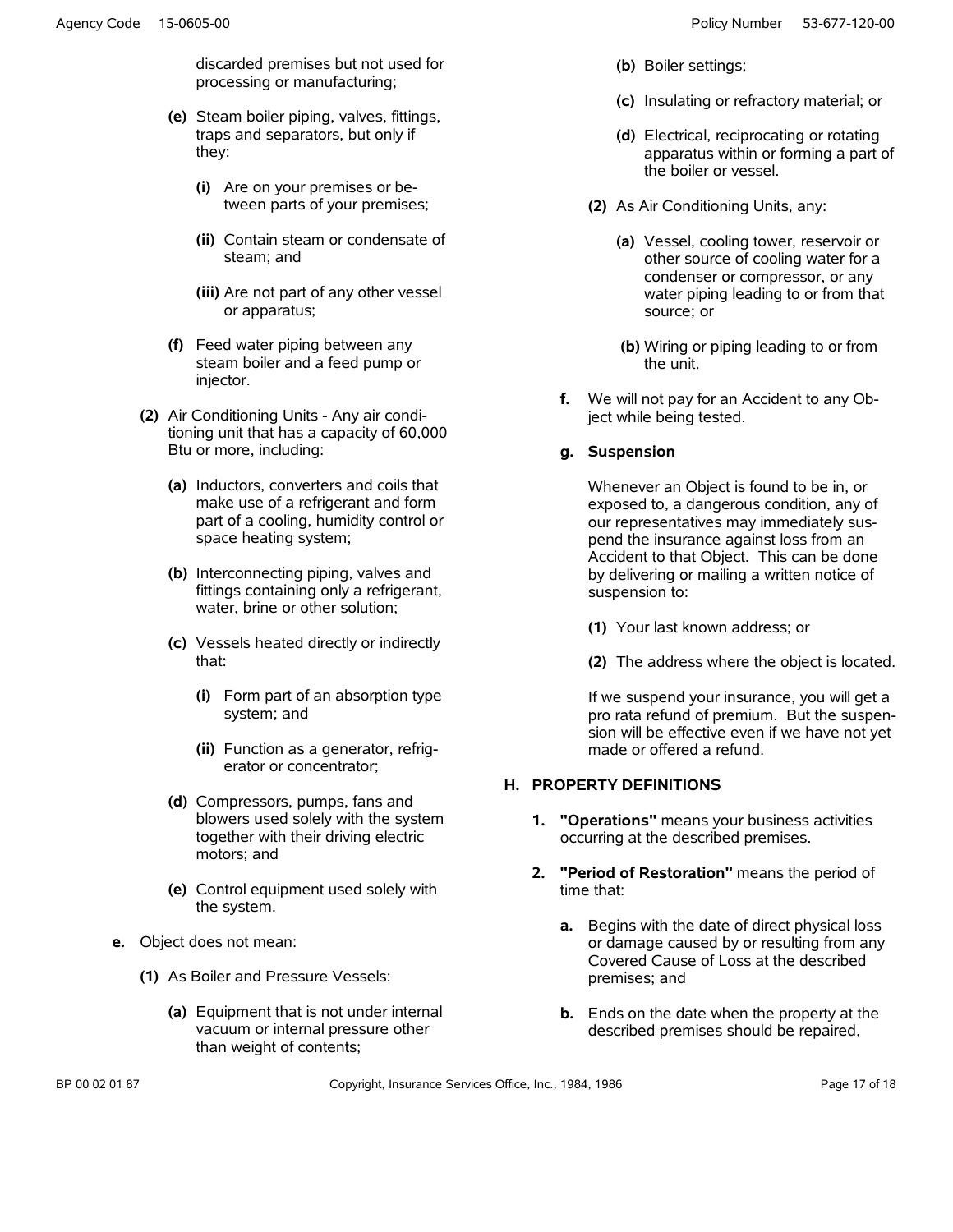rebuilt or replaced with reasonable speed and similar quality.

"Period of restoration" does not include any increased period required due to the enforcement of any law that:

- **(1)** Regulates the construction, use or repair, or requires the tearing down of any property; or
- **(2)** Regulates the prevention, control, repair, clean-up or restoration of environmental damage.

The expiration date of this policy will not cut short the "period of restoration".

- **3. "Pollutants"** means any solid, liquid, gaseous or thermal irritant or contaminant, including smoke, vapor, soot, fumes, acids, alkalis, chemicals and waste. Waste includes materials to be recycled, reconditioned or reclaimed.
- **4. "Specified Causes of Loss"** means the following:

Fire; lightning; explosion; windstorm or hail; smoke; aircraft or vehicles; riot or civil commotion; vandalism; leakage from fire extinguishing equipment; sinkhole collapse; volcanic action; falling objects; weight of snow, ice or sleet; water damage.

- **a.** Sinkhole collapse means the sudden sinking or collapse of land into underground empty spaces created by the action of water on limestone or similar rock formations. It does not include the cost of filling sinkholes.
- **b.** Falling objects does not include loss of or damage to:
	- **(1)** Personal property in the open; or
	- **(2)** The interior of a building or structure, or property inside a building or structure, unless the roof or an outside wall of the building or structure is first damaged by a falling object.
- **c.** Water damage means accidental discharge or leakage of water or steam as the direct result of the breaking or cracking of any part of a system or appliance containing water or steam.

BP 00 02 01 87 Copyright, Insurance Services Office, Inc., 1984, 1986 Page 18 of 18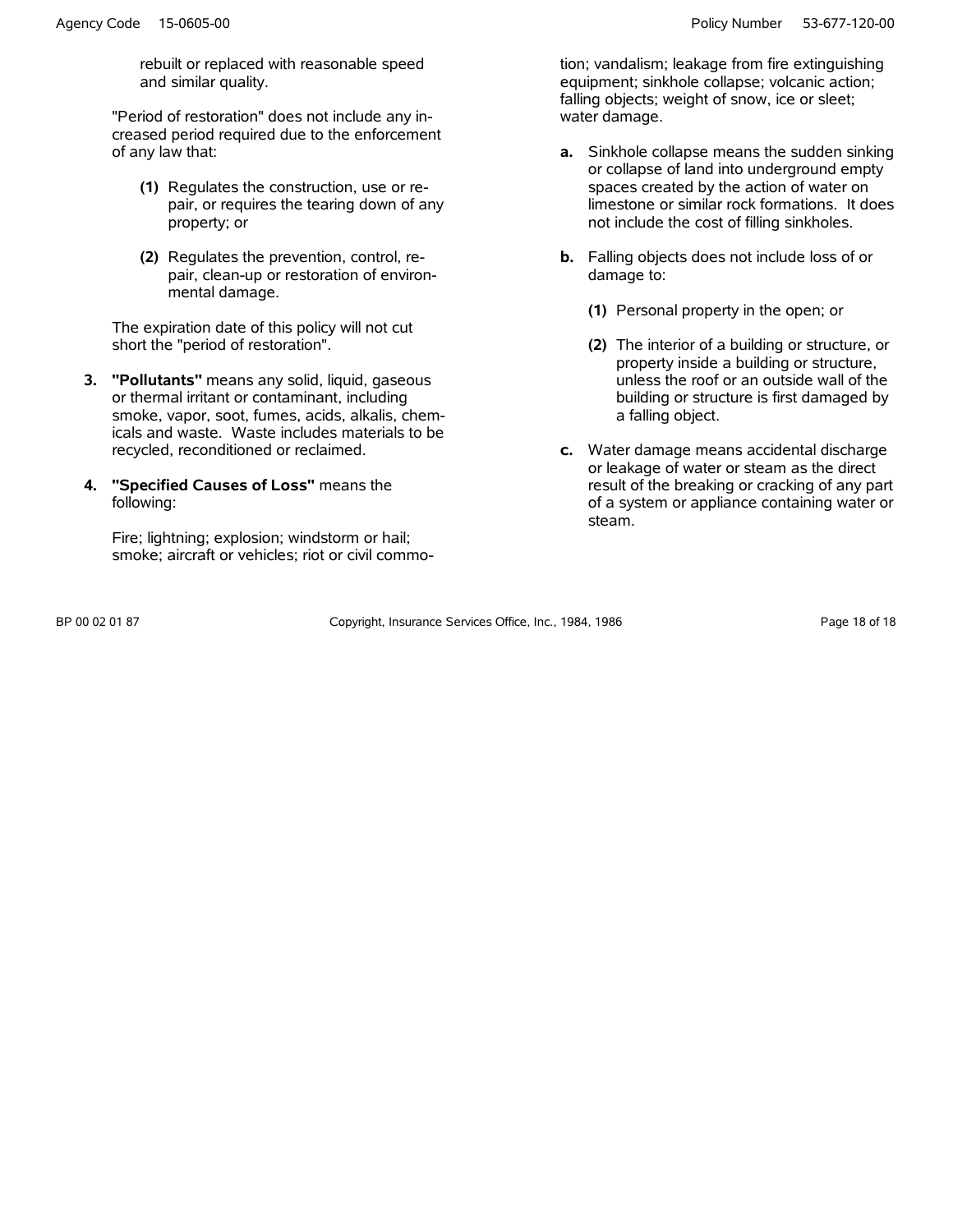BP 00 06 01 87

## **BUSINESSOWNERS LIABILITY COVERAGE FORM**

Various provisions in this policy restrict coverage. Read the entire policy carefully to determine rights, duties and what is and is not covered.

Throughout this policy the words "you" and "your" refer to the Named Insured shown in the Declarations. The words "we", "us" and "our" refer to the Company providing this insurance.

The word "insured" means any person or organization qualifying as such under SECTION C - WHO IS AN INSURED.

Other words and phrases that appear in quotation marks have special meaning. Refer to SECTION F - LIABILITY AND MEDICAL EXPENSES DEFINITIONS.

#### **A. COVERAGES**

- **1. Business Liability** We will pay those sums that the insured becomes legally obligated to pay as damages because of "bodily injury", "property damage", "personal injury" or "advertising injury" to which this insurance applies. No other obligation or liability to pay sums or perform acts or services is covered unless explicitly provided for under COVERAGE EXTENSION SUPPLEMEN-TARY PAYMENTS.
	- **a.** This insurance applies only:
		- **(1)** To "bodily injury" or "property damage":
			- **(a)** That occurs during the policy period; and
			- **(b)** That is caused by an "occurrence". The "occurrence" must take place in the "coverage territory".
		- **(2)** To "personal injury" caused by an offense:
			- **(a)** Committed in the "coverage territory" during the policy period; and
			- **(b)** Arising out of the conduct of your business, excluding advertising, publishing, broadcasting or telecasting done by or for you.
		- **(3)** To "advertising injury" caused by an offense committed:
			- **(a)** In the "coverage territory" during the policy period; and
- **(b)** In the course of advertising your goods, products or services.
- **b.** We will have the right and duty to defend any "suit" seeking those damages. But
	- **(1)** The amount we will pay for damages is limited as described in Section D - Limits of Insurance;
	- **(2)** We may investigate and settle any claim or "suit" at our discretion; and
	- **(3)** Our right and duty to defend will end when we have used up the applicable limit of insurance in the payment of judgment or settlements or medical expenses.
- **c.** Damages because of "bodily injury" include damages claimed by any person or organization for care, loss of services or death resulting at any time from the "bodily injury".
- **d.** "Property damage" that is loss of use of tangible property that is not physically injured will be deemed to occur at the time of the "occurrence" that caused it.
- **e. Coverage Extension Supplementary Payments**

In addition to the Limit of Insurance, we will pay, with respect to any claim or "suit" we defend:

**(1)** All expenses we incur.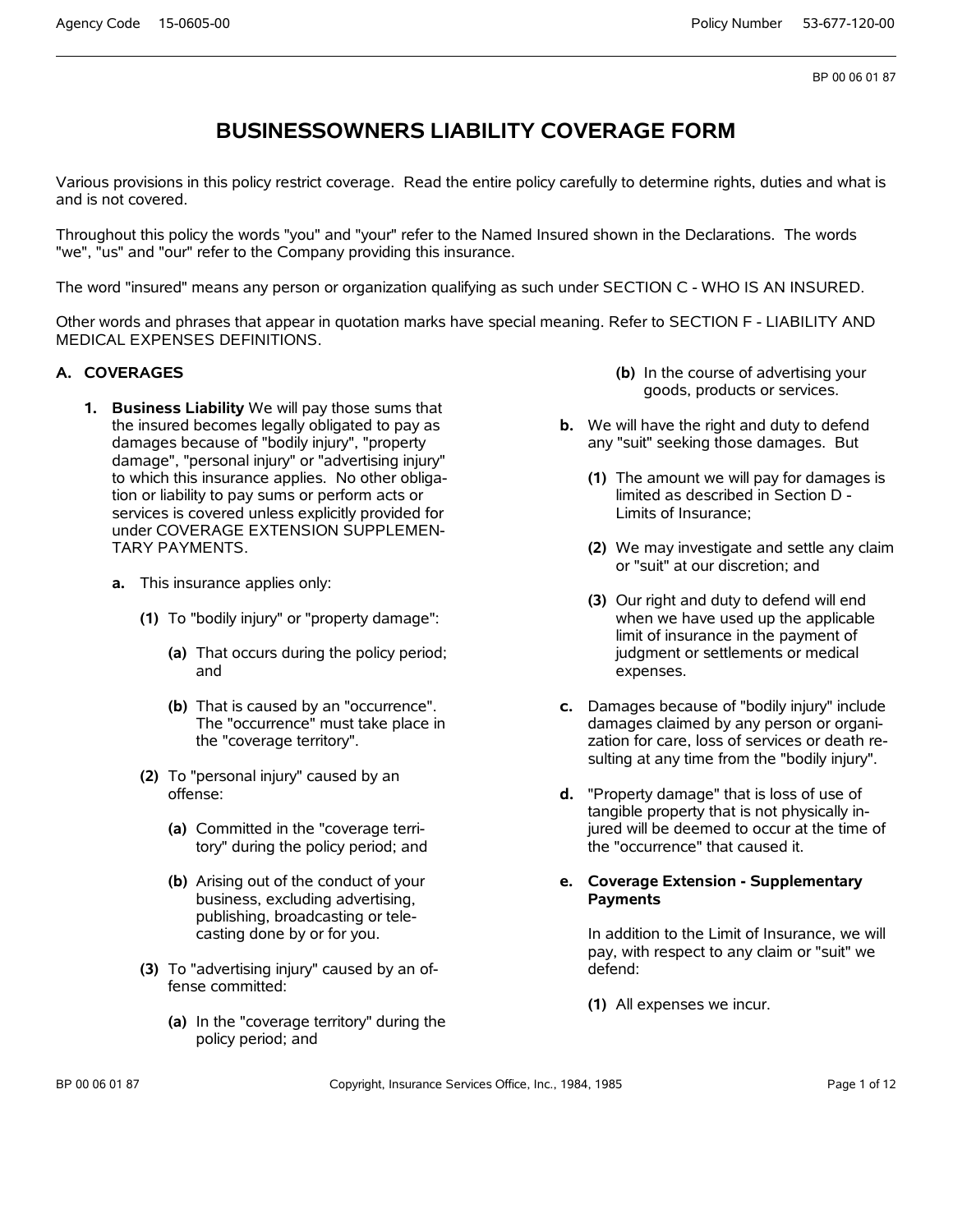- **(2)** Up to \$250 for cost of bail bonds required because of accidents or traffic law violations arising out of the use of any vehicle to which Business Liability Coverage for "bodily injury" applies. We do not have to furnish these bonds.
- **(3)** The cost of bonds to release attachments, but only for bond amounts within our Limit of Insurance. We do not have to furnish these bonds.
- **(4)** All reasonable expenses incurred by the insured at our request to assist us in the investigation or defense of the claim or "suit", including actual loss of earnings up to \$100 a day because of time off from work.
- **(5)** All costs taxed against the insured in the "suit".
- **(6)** Prejudgment interest awarded against the insured on that part of the judgment we pay. If we make an offer to pay the Limit of Insurance, we will not pay any prejudgment interest based on that period of time after the offer.
- **(7)** All interest on the full amount of any judgment that accrues after entry of the judgment and before we have paid, offered to pay, or deposited in court the part of the judgment that is within our Limit of Insurance.

#### **2. Medical Expenses**

- **a.** We will pay medical expenses as described below for "bodily injury" caused by an accident:
	- **(1)** On premises you own or rent;
	- **(2)** On ways next to premises you own or rent; or
	- **(3)** Because of your operations;

provided that:

**(a)** The accident takes place in the "coverage territory" and during the policy period;

- **(b)** The expenses are incurred and reported to us, within one year of the date of the accident; and
- **(c)** The injured person submits to examination, at our expense, by physicians of our choice as often as we reasonably require.
- **b.** We will make these payments regardless of fault. These payments will not exceed the Limit of Insurance. We will pay reasonable expenses for:
	- **(1)** First aid at the time of an accident;
	- **(2)** Necessary medical, surgical, x-ray and dental services, including prosthetic devices; and
	- **(3)** Necessary ambulance, hospital, professional nursing and funeral services.

### **B. EXCLUSIONS**

#### **1. Applicable to Business Liability Coverage -**

This insurance does not apply to:

- **a.** "Bodily injury" or "property damage" expected or intended from the standpoint of the insured. This exclusion does not apply to "bodily injury" resulting from the use of reasonable force to protect persons or property.
- **b.** "Bodily injury" or "property damage" for which the insured is obligated to pay damages by reason of the assumption of liability in a contract or agreement. This exclusion does not apply to liability for damages:
	- **(1)** Assumed in a contract or agreement that is an "insured contract", or
	- **(2)** That the insured would have in the absence of the contract or agreement.
- **c.** "Bodily injury" or "property damage" for which any insured may be held liable by reason of:
	- **(1)** Causing or contributing to the intoxication of any person;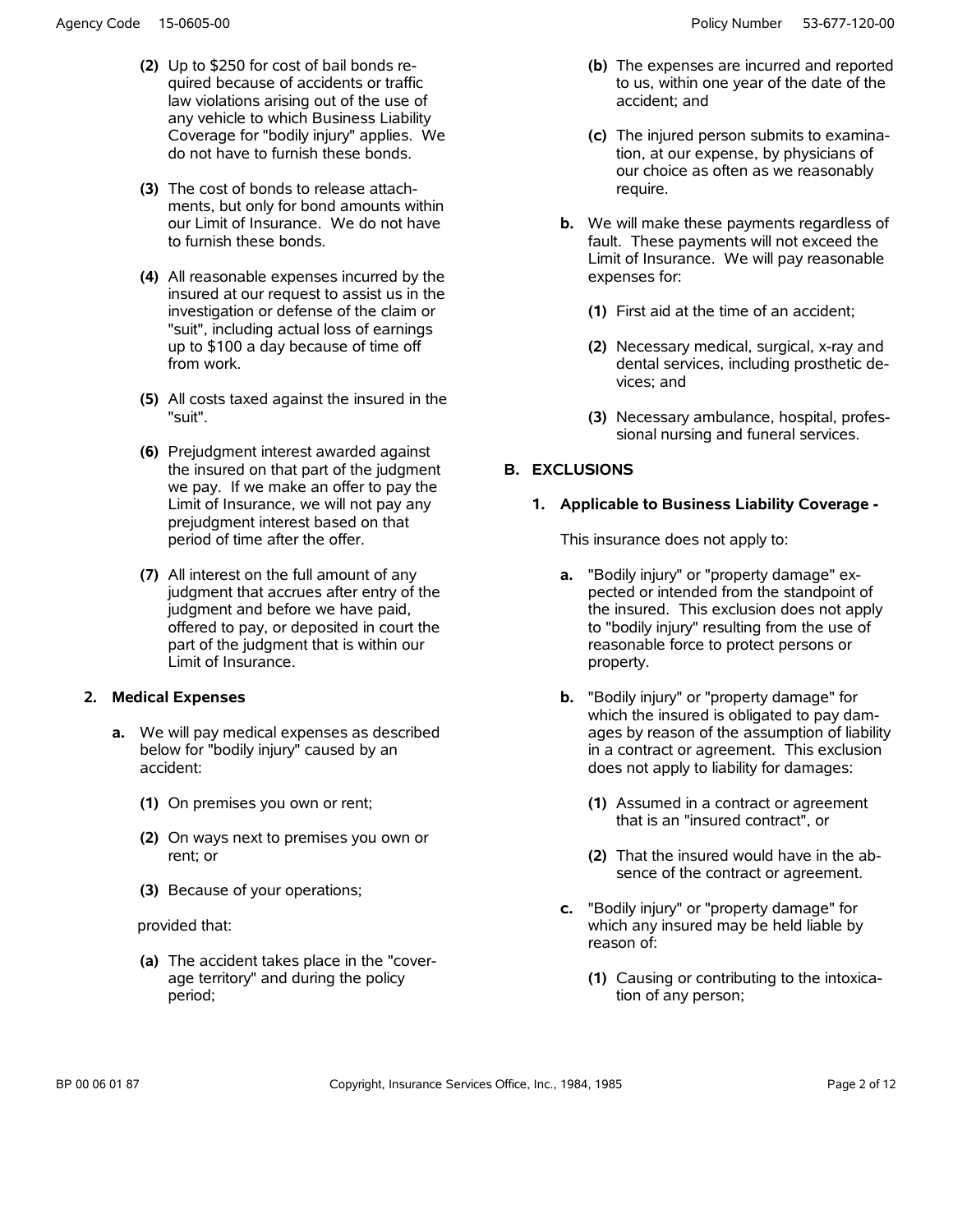- **(2)** the furnishing of alcoholic beverages to a person under the legal drinking age or under the influence of alcohol; or
- **(3)** Any statute, ordinance or regulation relating to the sale, gift, distribution or use of alcoholic beverages.

This exclusion applies only if you are in the business of manufacturing, distributing, selling, serving or furnishing alcoholic beverages.

- **d.** Any obligation of the insured under a workers compensation, disability benefits or unemployment compensation law or any similar law.
- **e.** "Bodily injury" to:
	- **(1)** An employee of the insured arising out of and in the course of employment by the insured; or
	- **(2)** The spouse, child, parent, brother or sister of that employee as a consequence of (1) above.

This exclusion applies:

- **(a)** Whether the insured may be liable as an employer or in any other capacity; and
- **(b)** to any obligation to share damages with or repay someone else who must pay damages because of the injury.

This exclusion does not apply to liability assumed by the insured under an "insured contract".

- **f. (1)** "bodily injury" or "property damage" arising out of the actual, alleged or threatened discharge, dispersal, release or escape of pollutants:
	- **(a)** At or from premises you own, rent or occupy;
	- **(b)** At or from any site or location used by or for you or others for the handling, storage, disposal, processing or treatment of waste;
	- **(c)** That are at any time transported, handled, stored, treated, disposed of, or processed as waste by or for

you or any person or organization for whom you may be legally responsible; or

- **(d)** At or from any site or location on which you or any contractors or subcontractors working directly or indirectly on your behalf are performing operations:
	- **(i)** If the pollutants are brought on or to the site or location in connection with such operations; or
	- **(ii)** If the operations are to test for, monitor, clean up, remove, contain, treat, detoxify or neutralize the pollutants.
- **(2)** Any loss, cost or expense arising out of any governmental direction or request that you test for, monitor, clean up, remove, contain, treat, detoxify or neutralize the pollutants.

Pollutants means any solid, liquid, gaseous or thermal irritant or contaminant, including smoke, vapor, soot, fumes, acids, alkalis, chemicals and waste. Waste includes materials to be recycled, reconditioned or reclaimed.

Subparagraphs (a) and (d)(i) of paragraph (1) of this exclusion do not apply to "bodily injury" or "property damage" caused by heat, smoke or fumes from a hostile fire. As used in this exclusion, a hostile fire means one which becomes uncontrollable or breaks out from where it was intended to be.

**g.** "Bodily injury" or "property damage" arising out of the ownership, maintenance, use or entrustment to others of any aircraft, "auto" or watercraft owned or operated by or rented or loaned to any insured. Use includes operation and "loading or unloading".

This exclusion does not apply to:

- **(1)** A watercraft while ashore on premises you own or rent;
- **(2)** A watercraft you do not own that is
	- **(a)** Less than 26 feet long; and

BP 00 06 01 87 Page 3 of 12<br>
Copyright, Insurance Services Office, Inc., 1984, 1985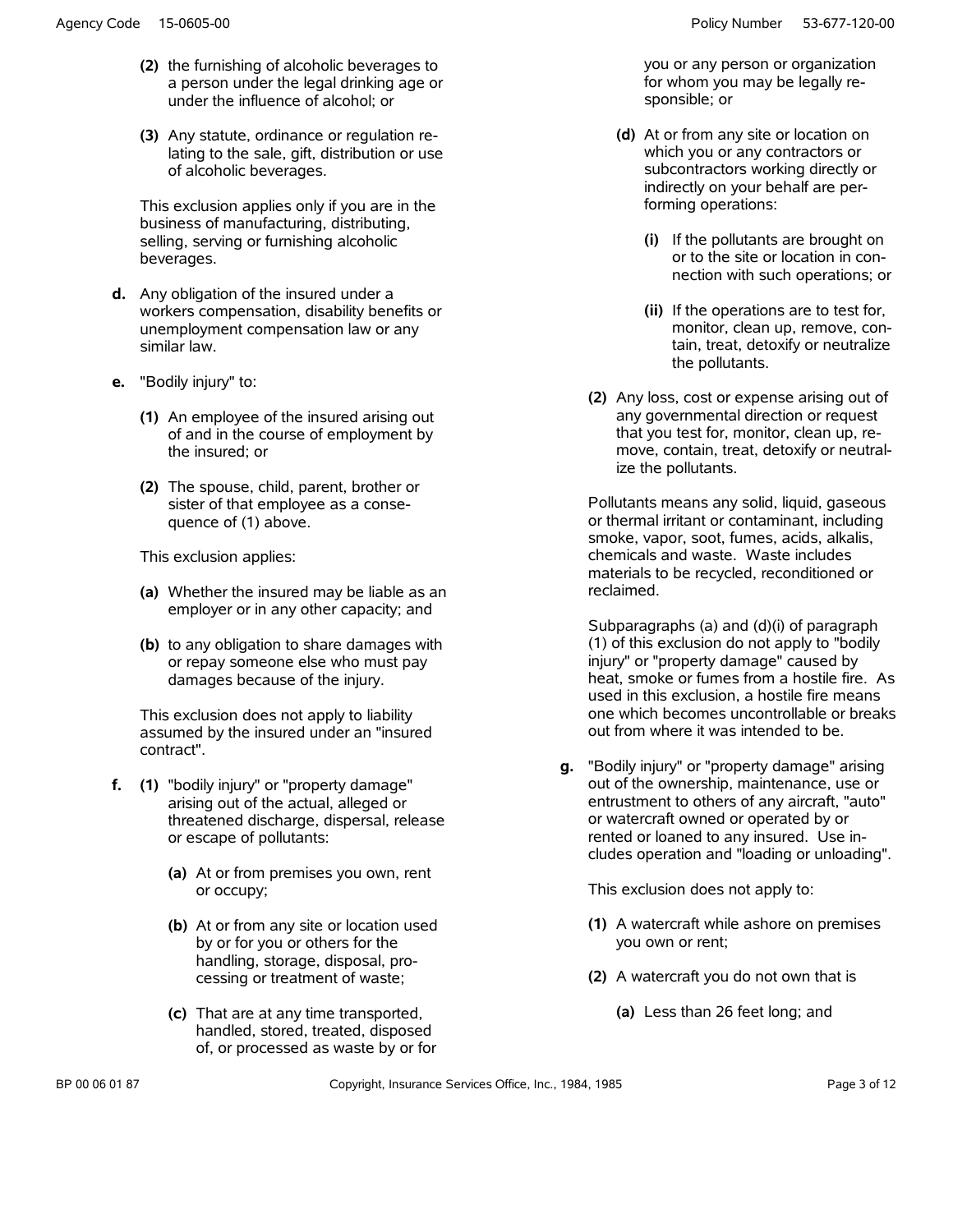- **(b)** Not being used to carry persons or property for a charge;
- **(3)** Parking an "auto" on, or on the ways next to, premises you own or rent, provided the "auto" is not owned by or rented or loaned to you or the insured;
- **(4)** Liability assumed under any "insured contract" for the ownership, maintenance or use of aircraft or watercraft; or
- **(5)** "Bodily injury" or "property damage" arising out of the operation of any of the following equipment:
	- **(a)** Cherry pickers and similar devices mounted on automobile or truck chassis and used to raise or lower workers; and
	- **(b)** Air compressors, pumps and generators, including spraying, welding, building cleaning, geophysical exploration, lighting and well servicing equipment.
- **h.** "Bodily injury" or "property damage" arising out of:
	- **(1)** The transportation of "mobile equipment" by an "auto" owned or operated by or rented or loaned to any insured; or
	- **(2)** The use of "mobile equipment" in, or while in practice or preparation for, a prearranged racing, speed or demolition contest or in any stunting activity.
- **i.** "Bodily injury" or "property damage" due to war, whether or not declared, or any act or condition incident to war. War includes civil war, insurrection, rebellion or revolution. This exclusion applies only to liability assumed under a contract or agreement.
- **j.** "Bodily injury" or "property damage" due to rendering or failure to render any professional service. This includes but is not limited to:
	- **(1)** Legal, accounting or advertising services;
	- **(2)** Preparing, approving, or failing to prepare or approve maps, drawings,

opinions, reports, surveys, change orders, designs or specifications;

- **(3)** Supervisory, inspection or engineering services;
- **(4)** Medical, surgical, dental, x-ray or nursing services or treatment;
- **(5)** Any health service or treatment;
- **(6)** Any cosmetic or tonsorial service or treatment;
- **(7)** Optometry or optical or hearing aid services including the prescribing, preparation, fitting, demonstration or distribution of ophthalmic lenses and similar products or hearing aid devices;
- **(8)** Ear piercing services; and
- **(9)** Services in the practice of pharmacy; but this exclusion does not apply to an insured whose operations include those of a retail druggist or drugstore.
- **k.** "Property damage" to:
	- **(1)** Property you own, rent or occupy;
	- **(2)** Premises you sell, give away or abandon, if the "property damage" arises out of any part of those premises;
	- **(3)** Property loaned to you;
	- **(4)** Personal property in your care, custody or control;
	- **(5)** That particular part of real property on which you or any contractor or subcontractor working directly or indirectly on your behalf is performing operations, if the "property damage" arises out of those operations; or
	- **(6)** That particular part of any property that must be restored, repaired or replaced because "your work" was incorrectly performed on it.

Paragraph (2) of this exclusion does not apply if the premises are "your work" and were never occupied, rented or held for rental by you.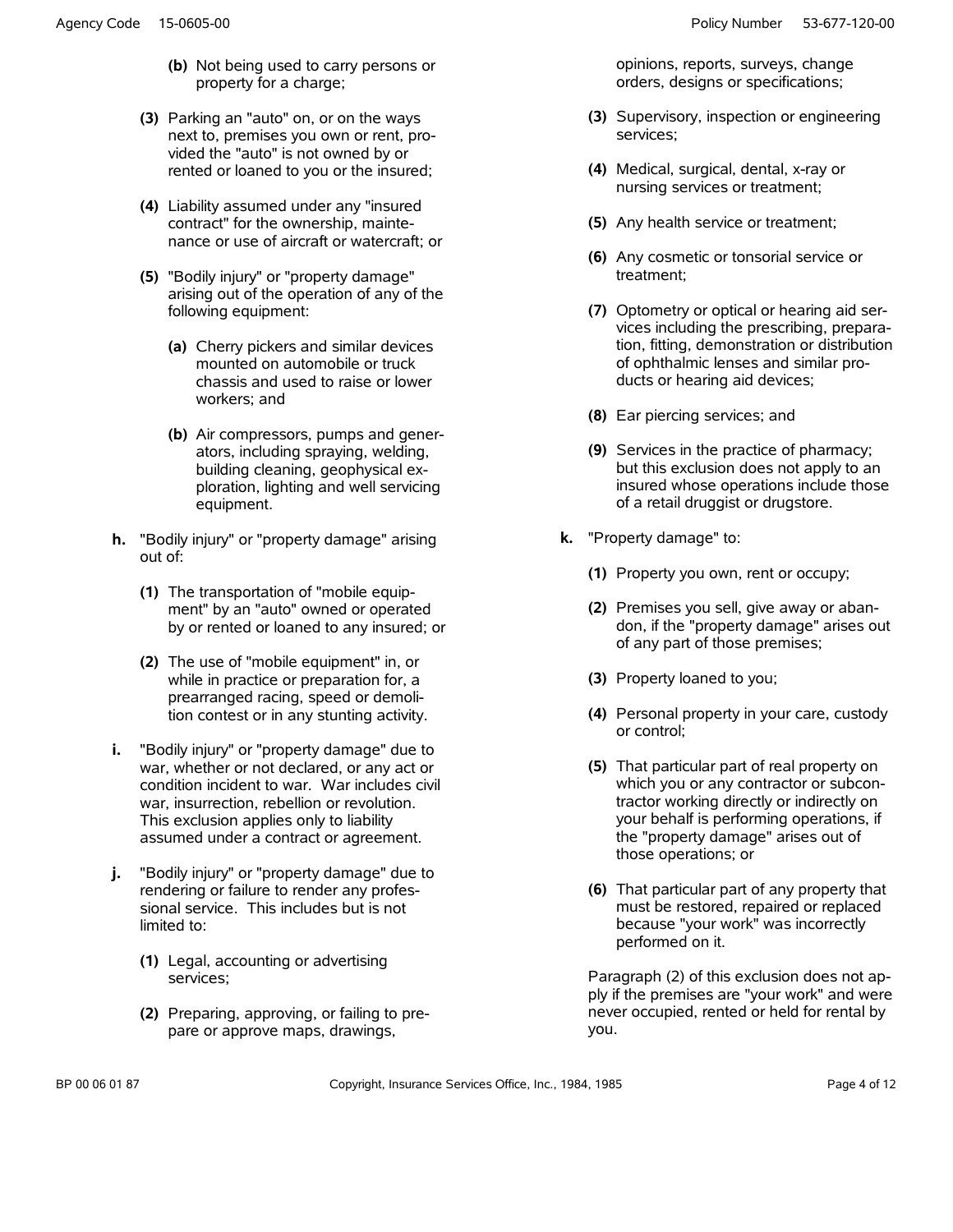Paragraphs (3), (4), (5) and (6) of this exclusion do not apply to liability assumed under a sidetrack agreement.

Paragraph (6) of this exclusion does not apply to "property damage" included in the "products-completed operations hazard."

- **l.** "Property damage" to "your product" arising out of it or any part of it.
- **m.** "Property damage" to "your work" arising out of it or any part of it and included in the "products-completed operations hazard."

This exclusion does not apply if the damaged work or the work out of which the damage arises was performed on your behalf by a subcontractor.

- **n.** "Property damage" to "impaired property" or property that has not been physically injured, arising out of:
	- **(1)** A defect, deficiency, inadequacy or dangerous condition in "your product" or "your work", or
	- **(2)** A delay or failure by you or anyone acting on your behalf to perform a contract or agreement in accordance with its terms.

This exclusion does not apply to the loss of use of other property arising out of sudden and accidental physical injury to "your product" or "your work" after it has been put to its intended use.

- **o.** Damages claimed for any loss, cost or expense incurred by you or others for the loss of use, withdrawal, recall, inspection, repair, replacement, adjustment, removal or disposal of:
	- **(1)** "Your product;"
	- **(2)** "Your work;" or
	- **(3)** "Impaired property;"

if such product, work or property is withdrawn or recalled from the market or from use by any person or organization because of a known or suspected defect, deficiency, inadequacy or dangerous condition in it.

- **p.** "Personal injury" or "advertising injury:"
	- **(1)** Arising out of oral or written publication of material, if done by or at the direction of the insured with knowledge of its falsity;
	- **(2)** Arising out of oral or written publication of material whose first publication took place before the beginning of the policy period;
	- **(3)** Arising out of the willful violation of a penal statute or ordinance committed by or with the consent of the insured; or
	- **(4)** For which the insured has assumed liability in a contract or agreement. This exclusion does not apply to liability for damages that the insured would have in the absence of the contract or agreement.
- **q.** "Advertising injury" arising out of:
	- **(1)** Breach of contract, other than misapropriation of advertising ideas under an implied contract;
	- **(2)** The failure of goods, products or services to conform with advertised quality or performance;
	- **(3)** The wrong description of the price of goods, products or services; or
	- **(4)** An offense committed by an insured whose business is advertising, broadcasting, publishing or telecasting.

Exclusions c., d., e., f., g., h., i., k., l., m., n. and o. do not apply to damage by fire or explosion to premises rented to you. A separate Limit of Insurance applies to this coverage as described in Section D., Limits of Insurance.

#### **2. Applicable to Medical Expenses Coverage -**

We will not pay expenses for "bodily injury":

- **a.** To any insured.
- **b.** To a person hired to do work for or on behalf of any insured or a tenant of any insured.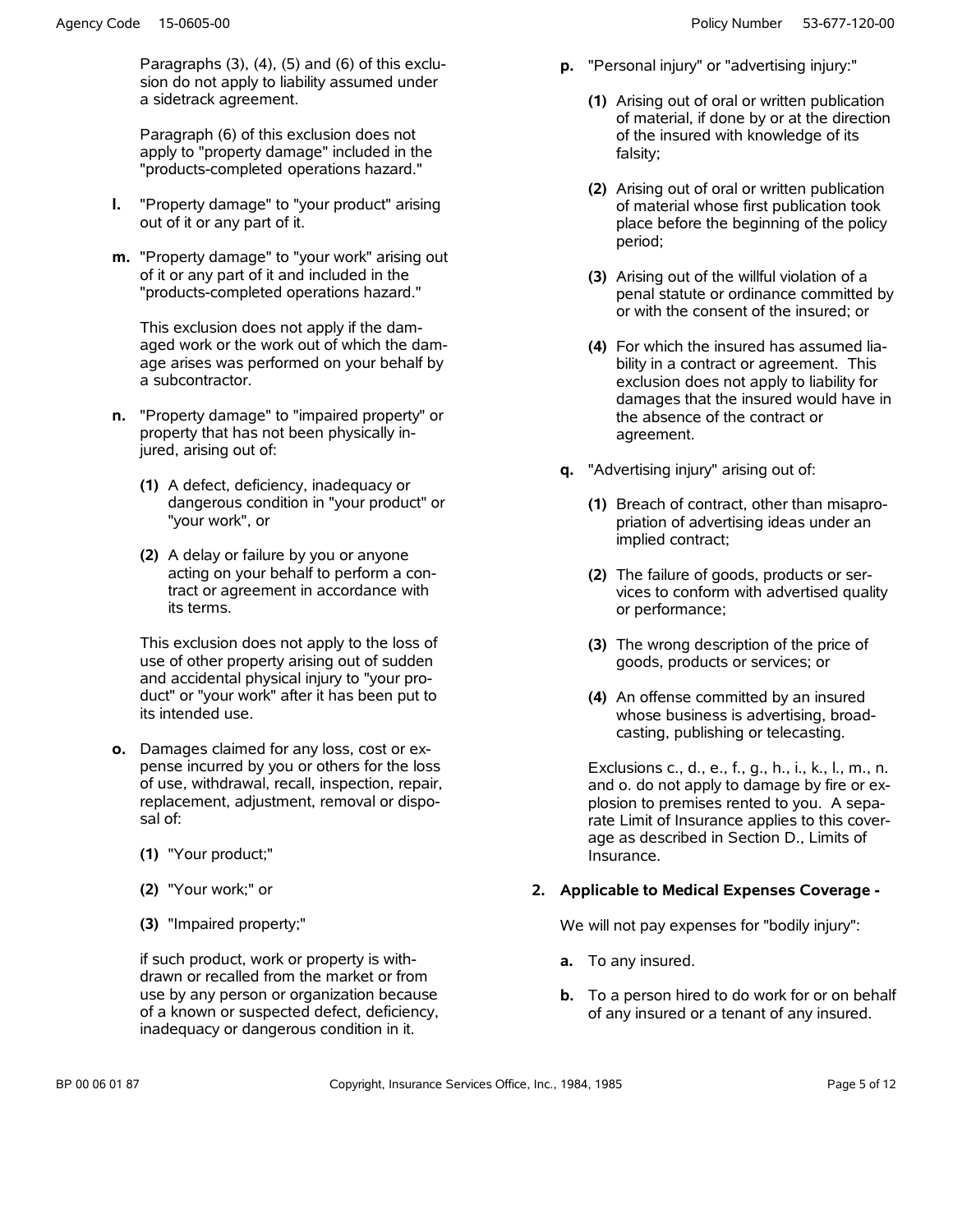- **c.** To a person injured on that part of premises you own or rent that the person normally occupies.
- **d.** To a person, whether or not an employee of any insured, if benefits for the "bodily injury" are payable or must be provided under a workers compensation or disability benefits law or a similar law.
- **e.** To a person injured while taking part in athletics.
- **f.** Included within the "products-completed operations hazard".
- **g.** Excluded under Business Liability Coverage.
- **h.** Due to war, whether or not declared, or any act or condition incident to war. War includes civil war, insurrection, rebellion or revolution.
- **3. Applicable to both Business Liability Coverage and Medical Expenses Coverage - Nuclear Energy Liability Exclusion.**

This insurance does not apply:

- **a.** Under Business Liability Coverage to "bodily injury" or "property damage":
	- **(1)** With respect to which an insured under the policy is also an insured under a nuclear energy liability policy issued by Nuclear Energy Liability Insurance Association, Mutual Atomic Energy Liability Underwriters or Nuclear Insurance Association of Canada, or would be an insured under any such policy but for its termination upon exhaustion of its limit of liability; or
	- **(2)** Resulting from the "hazardous properties" of "nuclear material" and with respect to which:
		- **(a)** Any person or organization is required to maintain financial protection pursuant to the Atomic Energy Act of 1954, or any law amendatory thereof; or
		- **(b)** The insured is, or had this policy not been issued would be, entitled to indemnity from the United States of

America, or any agency thereof, under any agreement entered into by the United States of America, or any agency thereof, with any person or organization.

- **b.** Under Medical Expenses Coverage, to expenses incurred with respect to "bodily injury" resulting from the "hazardous properties" of "nuclear material" and arising out of the operation of a "nuclear facility" by any person or organization.
- **c.** Under Business Liability Coverage, to "bodily injury" or "property damage" resulting from the "hazardous properties" of the "nuclear material", if:
	- **(1)** The "nuclear material":
		- **(a)** Is at any "nuclear facility" owned by, or operated by or on behalf of, an insured; or
		- **(b)** Has been discharged or dispersed therefrom;
	- **(2)** The "nuclear material" is contained in "spent fuel" or "waste" at any time possessed, handled, used, processed, stored, transported or disposed of by or on behalf of an insured; or
	- **(3)** The "bodily injury" or "property damage" arises out of the furnishing by an insured of services, materials, parts or equipment in connection with the planning, construction, maintenance, operation or use of any "nuclear facility"; but if such facility is located within the United States of America, its territories or possessions or Canada, this exclusion (3) applies only to "property damage" to such "nuclear facility" and any property thereat.

As used in this exclusion:

*"byproduct material"* has the meaning given it in the Atomic Energy Act of 1954 or in any law amendatory thereof;

*"hazardous properties"* include radioactive, toxic or explosive properties;

*"nuclear facility"* means;: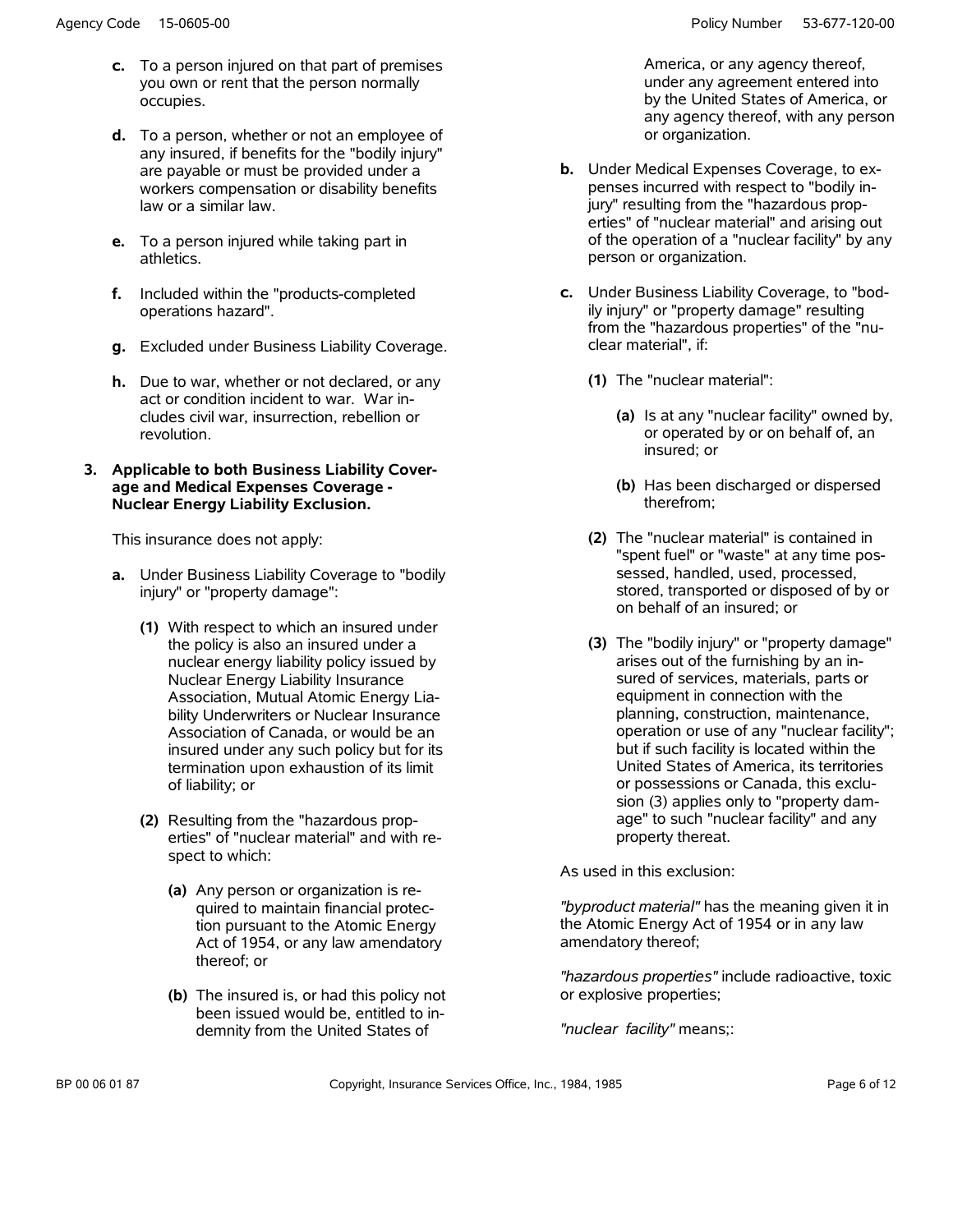- **(b)** Any equipment or device designed or used for:
	- **(1)** Separating the isotopes of uranium or plutonium;
	- **(2)** Processing or utilizing "spent fuel"; or
	- **(3)** Handling, processing or packaging "waste";
- **(c)** Any equipment or device used for the processing, fabricating or alloying of "special nuclear material" if at any time the total amount of such material in the custody of the insured at the premises where such equipment or device is located consists of or contains more than 25 grams of plutonium or uranium 233 or any combination thereof, or more than 250 grams of uranium 235;
- **(d)** Any structure, basin, excavation, premises or place prepared or used for the storage or disposal of "waste";

and includes the site on which any of the foregoing is located, all operations conducted on such site and all premises used for such operations;

*"nuclear material"* means "source material", "special nuclear material" or "byproduct material";

*"nuclear reactor"* means any apparatus designed or used to sustain nuclear fission in a self-supporting chain reaction or to contain a critical mass of fissionable material;

*"property damage"* includes all forms of radioactive contamination of property.

*"source material"* has the meaning given it in the Atomic Energy Act of 1954 or in any law amendatory thereof;

*"special nuclear material"* has the meaning given it in the Atomic Energy Act of 1954 or in any law amendatory thereof; "*spent fuel*" means any fuel element or fuel component, solid or liquid, which has been used or exposed to radiation in a "nuclear reactor"; "*waste*" means any waste material:

- **(a)** Containing "by-product material" other than the tailings or wastes produced by the extraction or concentration of uranium or thorium from any ore processed primarily for its "source material" content; and
- **(b)** Resulting from the operation by any person or organization of any "nuclear facility" included under paragraphs (a) and (b) of the definition of "nuclear facility"

### **C. WHO IS AN INSURED**

- **1.** If you are designated in the Declarations as:
	- **a.** An individual, you and your spouse are insureds, but only with respect to the conduct of a business of which you are the sole owner.
	- **b.** A partnership or joint venture, you are an insured. Your members, your partners and their spouses are also insureds, but only with respect to the conduct of your business.
	- **c.** An organization other than a partnership or joint venture, you are an insured. Your executive officers and directors are insureds, but only with respect to their duties as your officers or directors. Your stockholders are also insureds, but only with respect to their liability as stockholders.
- **2.** Each of the following is also an insured:
	- **a.** Your employees, other than your executive officers, but only for acts within the scope of their employment by you. However, none of these employees is an insured for:
		- **(1)** "Bodily injury" or "property damage" to you or to a co-employee while in the course of his or her employment;
		- **(2)** "Bodily Injury" or "personal injury" arising out of his or her providing or failing to provide professional health care services; or
		- **(3)** "Property damage" to property owned or occupied by or rented or loaned to that employee, any of your other employees, or any of your partners or members (if you are a partnership or joint venture).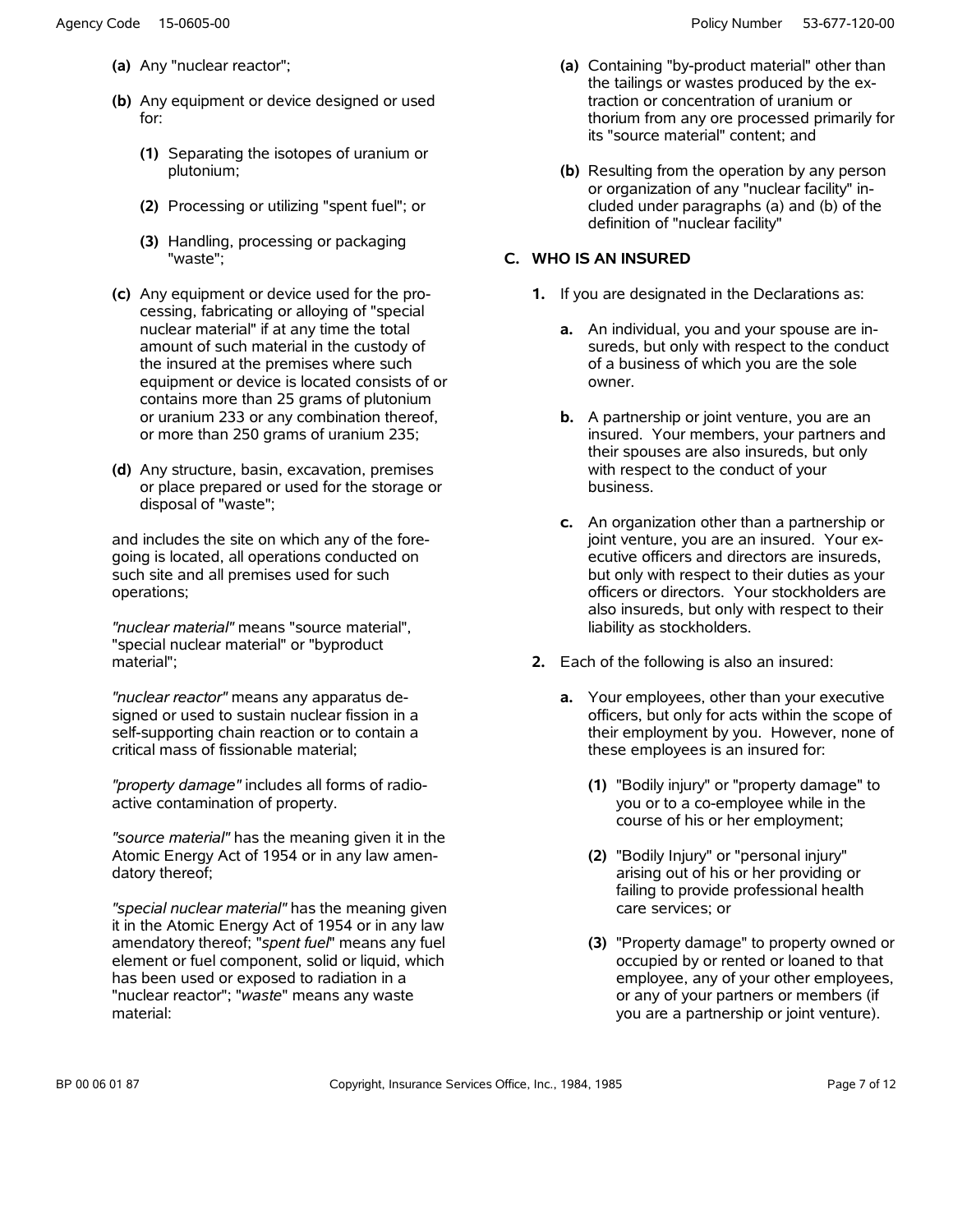- **b.** Any person (other than your employee), or any organization while acting as your real estate manager.
- **c.** Any person or organization having proper temporary custody of your property if you die, but only:
	- **(1)** With respect to liability arising out of the maintenance or use of that property; and
	- **(2)** Until your legal representative has been appointed.
- **d.** Your legal representative if you die, but only with respect to duties as such. That representative will have all your rights and duties under this policy.
- **3.** With respect to "mobile equipment" registered in your name under any motor vehicle registration law, any person is an insured while driving such equipment along a public highway with your permission. Any other person or organization responsible for the conduct of such person is also an insured, but only with respect to liability arising out of the operation of the equipment, and only if no other insurance of any kind is available to that person or organization for this liability. However, no person or organization is an insured with respect to:
	- **a.** "Bodily injury" to a co-employee of the person driving the equipment; or
	- **b.** "Property damage" to property owned by, rented to, in the charge of or occupied by you or the employer of any person who is an insured under this provision.

No person or organization is an insured with respect to the conduct of any current or past partnership or joint venture that is not shown as a Named Insured in the Declarations.

#### **D. LIABILITY AND MEDICAL EXPENSES LIMITS OF INSURANCE**

- **1.** The limits of Insurance shown in the Declarations and the rules below fix the most we will pay regardless of the number of:
	- **a.** Insureds;
	- **b.** Claims made or "suits" brought; or
- **c.** Persons or organizations making claims or bringing "suits".
- **2.** The most we will pay for the sum of all damages because of all:
	- **a.** "Bodily injury", "property damage" and medical expenses arising out of any one "occurrence"; and
	- **b.** "Personal injury" and "advertising injury" sustained by any one person or organization;

is the Liability and Medical Expenses limit shown in the Declarations. But the most we will pay for all medical expenses because of "bodily injury" sustained by any one person is the Medical Ex- penses limit shown in the Declarations.

**3.** The most we will pay under Business Liability Coverage for damages because of "property damage" to premises rented to you arising out of any one fire or explosion is the Fire Legal Liability limit shown in the Declarations.

### **4. Aggregate Limits**

The most we will pay for:

- **a.** Injury or damage under the "productscompleted operations hazard" arising from all "occurrences" during the policy period is the Liability and Medical Expenses limit; and
- **b.** All other injury or damage, including medical expenses, arising from all "occurrences" during the policy period is twice the Liability and Medical Expenses limit. This limitation does not apply to "property damage" to premises rented to you arising out of fire or explosion.

The limits of this policy apply separately to each consecutive annual period and to any remaining period of less than 12 months, starting with the beginning of the policy period shown in the Declarations, unless the policy period is extended after issuance for an additional period of less than 12 months. In that case, the additional period will be deemed part of the last preceding period for purposes of determining the Limits of Insurance.

#### **E. LIABILITY AND MEDICAL EXPENSES GENERAL CONDITIONS**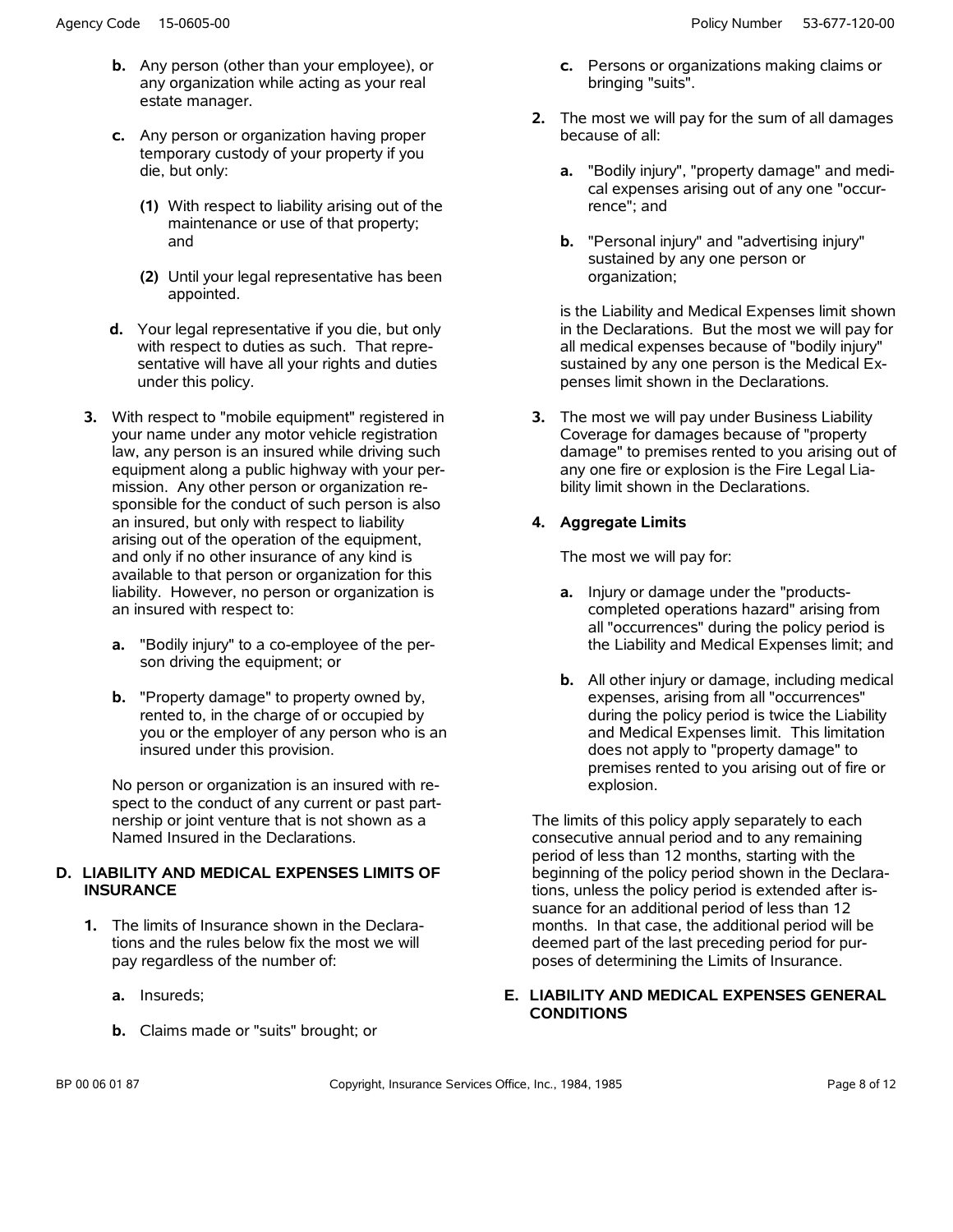Bankruptcy or insolvency of the insured or of the insured's estate will not relieve us of our obligations under this policy

# **2. Duties in The Event Of Occurrence, Claim Or Suit**

- **a.** You must see to it that we are notified promptly of an "occurrence" that may result in a claim. Notice should include:
	- **(1)** How, when and where the "occurrence" took place; and
	- **(2)** The names and addresses of any injured persons and witnesses.
- **b.** If a claim is made or "suit" is brought against any insured, you must see to it that we receive prompt written notice of the claim or "suit".
- **c.** You and any other involved insured must:
	- **(1)** Immediately send us copies of any demands, notices, summonses or legal papers received in connection with the claim or "suit";
	- **(2)** Authorize us to obtain records and other information;
	- **(3)** Cooperate with us in the investigation, settlement or defense of the claim or "suit"; and
	- **(4)** Assist us, upon our request, in the enforcement of any right against any person or organization that may be liable to the insured because of injury or damage to which this insurance may also apply.
- **d.** No insureds will, except at their own cost, voluntarily make a payment, assume any obligation, or incur any expense, other than for first aid, without our consent.

# **3. Financial Responsibility Laws**

**a.** When this policy is certified as proof of financial responsibility for the future under the provisions of any motor vehicle financial responsibility law, the insurance provided by the policy for "bodily injury" liability and

"property damage" liability will comply with the provisions of the law to the extent of the coverage and limits of insurance required by that law.

**b.** With respect to "mobile equipment" to which this insurance applies, we will provide any liability, uninsured motorists, underinsured motorists, no-fault or other coverage required by any motor vehicle law. We will provide the required limits for those coverages.

# **4. Legal Action Against Us**

No person or organization has a right under this policy:

- **a.** To join us as a party or otherwise bring us into a "suit" asking for damages from an insured; or
- **b.** To sue us on this policy unless all of its terms have been fully complied with.

A person or organization may sue us to recover on an agreed settlement or on a final judgment against an insured obtained after an actual trial; but we will not be liable for damages that are not payable under the terms of this policy or that are in excess of the applicable limit of insurance. An agreed settlement means a settlement and release of liability signed by us, the insured and the claimant or the claimant's legal representative.

# **5. Separation Of Insureds**

Except with respect to the Limits of Insurance, and any rights or duties specifically assigned in this policy to the first Named Insured, this insurance applies:

- **a.** As if each named Insured were the only Named Insured; and
- **b.** Separately to each insured against whom claim is made or "suit" is brought.

#### **F. LIABILITY AND MEDICAL EXPENSES DEFINITIONS**

- **1. "Advertising Injury"** means injury arising out of one or more of the following offenses:
	- **a.** Oral or written publication of material that slanders or libels a person or organization or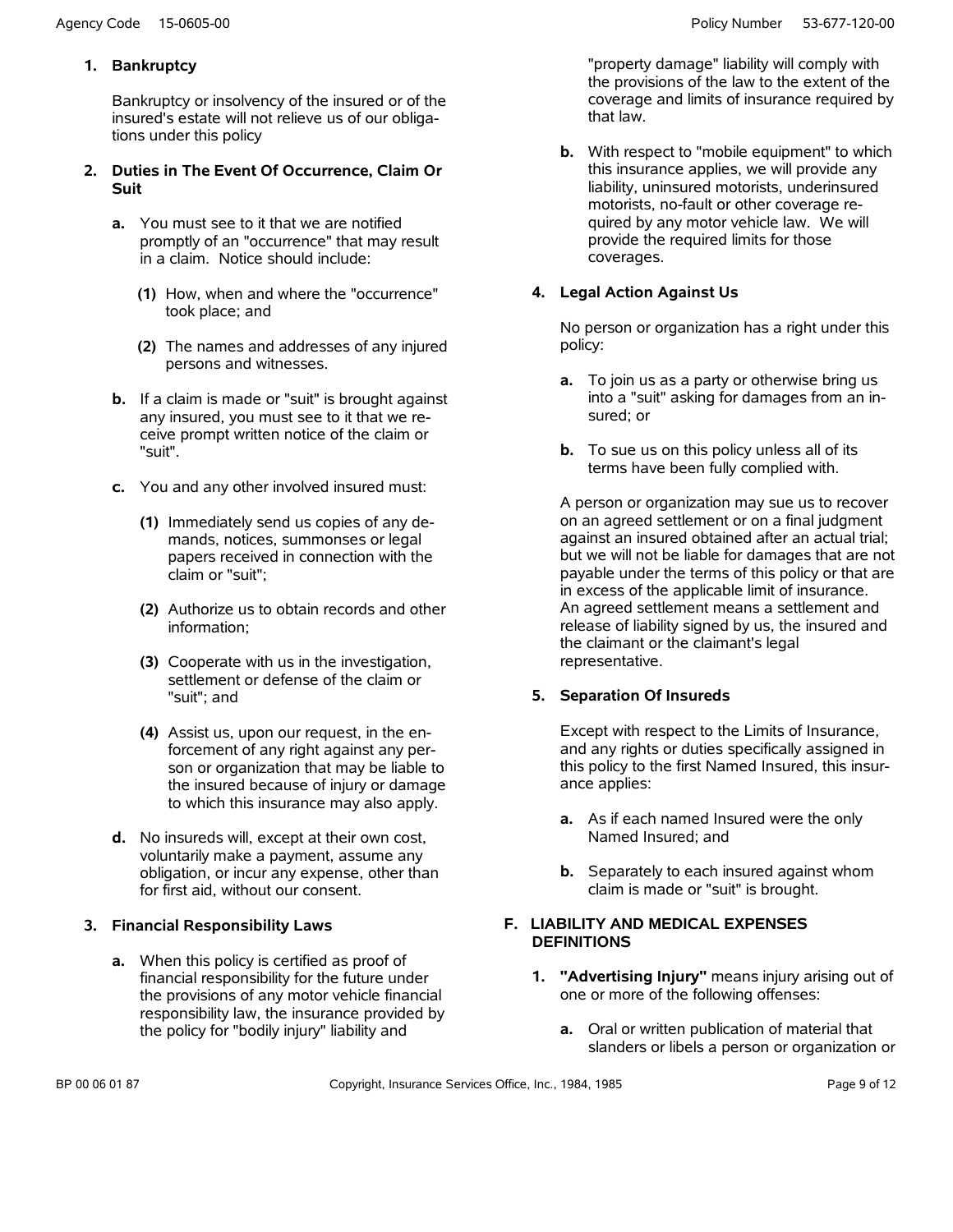disparages a person's or organization's goods, products or services;

- **b.** Oral or written publication of material that violates a person's right of privacy;
- **c.** Misappropriation of advertising ideas or style of doing business; or
- **d.** Infringement of copyright, title or slogan.
- **2. "Auto"** means a land motor vehicle, trailer or semitrailer designed for travel on public roads, including any attached machinery or equipment. But "auto" does not include "mobile equipment".
- **3. "Bodily injury"** means bodily injury, sickness or disease sustained by a person, including death resulting from any of these at any time.
- **4. "Coverage Territory"** means:
	- **a.** The United States of America (including its territories and possessions), Puerto Rico and Canada;
	- **b.** International waters or airspace, provided the injury or damage does not occur in the course of travel or transportation to or from any place not included in a. above; or
	- **c.** All parts of the world if:
		- **(1)** The injury or damage arises out of:
			- **(a)** Goods or products made or sold by you in the territory described in a. above; or
			- **(b)** The activities of a person whose home is in the territory described in a. above, but is away for a short time on your business; and
		- **(2)** The insured's responsibility to pay damages is determined in a "suit" on the merits in the territory described in a. above or in a settlement we agree to.
- **5. "Impaired Property"** means tangible property, other than "your product" or "your work", that cannot be used or is less useful because:
	- **a.** It incorporates "your product" or "your work" that is known or thought to be defective, deficient, inadequate or dangerous; or

**b.** You have failed to fulfill the terms of a contract or agreement;

if such property can be restored to use by:

- **(1)** The repair, replacement, adjustment or removal of "your product" or "your work"; or
- **(2)** Your fulfilling the terms of the contract or agreement.
- **6. "Insured Contract"** means:
	- **(a)** A lease of premises;
	- **(b)** A sidetrack agreement;
	- **(c)** An easement or license agreement in connection with vehicle or pedestrian private railroad crossings at grade;
	- **(d)** Any other easement agreement, except in connection with construction or demolition operations on or within 50 feet of a railroad;
	- **(e)** An indemnification of a municipality as required by ordinance, except in connection with work for a municipality;
	- **(f)** An elevator maintenance agreement; or
	- **(g)** That part of any other contract or agreement pertaining to your business under which you assume the tort liability of another to pay damages because of "bodily injury" or "property damage" to a third person or organization, if the contract or agreement is made prior to the "bodily injury" or "property damage". Tort liability means a liability that would be imposed by law in the absence of any contract or agreement.

An "insured contract" does not include that part of any contract or agreement:

- **(a)** That indemnifies an architect, engineer or surveyor for injury or damage arising out of:
	- **(1)** Preparing, approving or failing to prepare or approve maps, drawings, opinions, reports, surveys, change orders, designs or specifications; or
	- **(2)** Giving directions or instructions, or failing to give them, if that is the primary cause of injury or damage;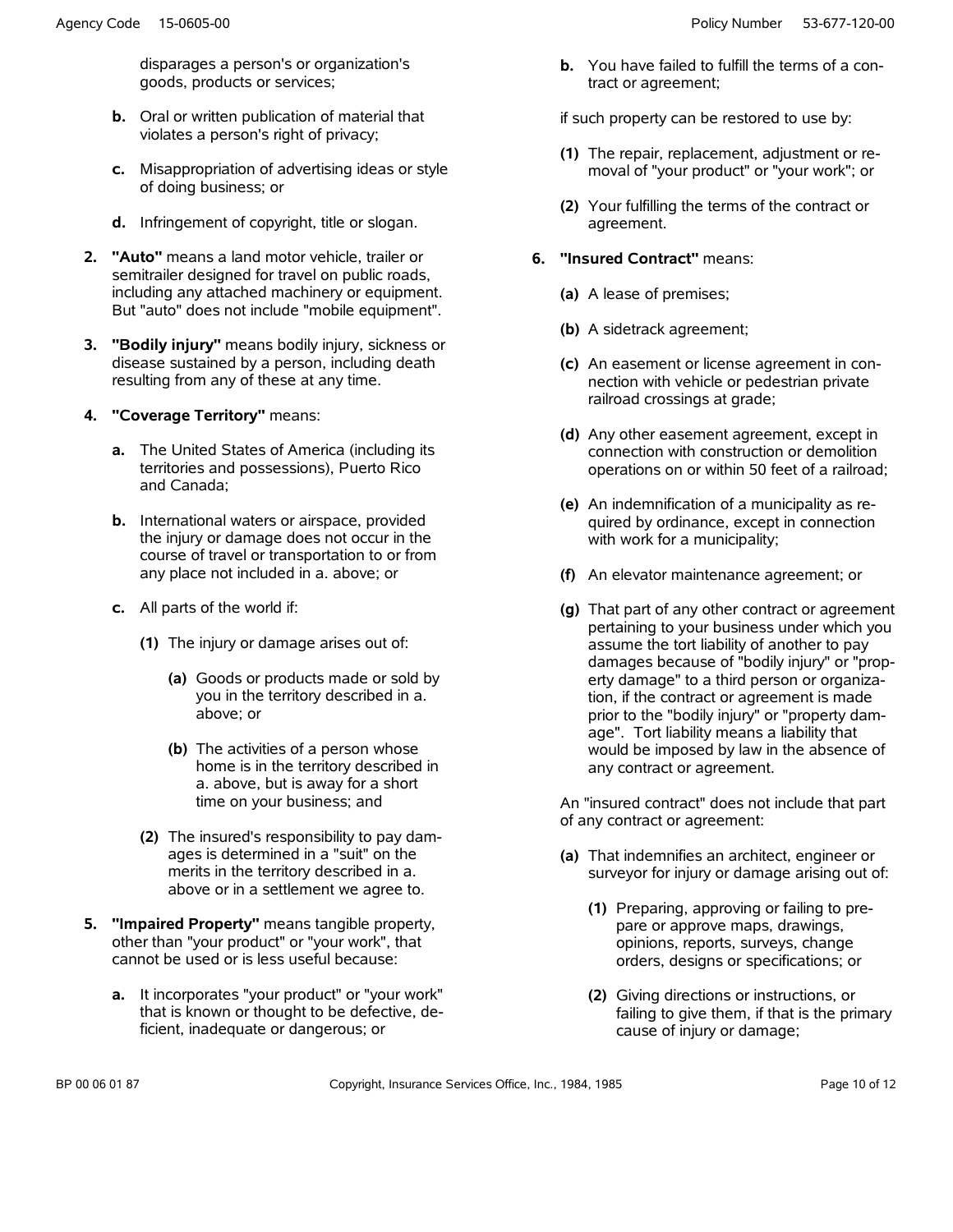- **(b)** Under which the insured, if an architect, engineer or surveyor, assumes liability for injury or damage arising out of the insured's rendering or failing to render professional services, including those listed in (a) above and supervisory, inspection or engineering services; or
- **(c)** That indemnifies any person or organization for damage by fire or explosion to premises rented or loaned to you.
- **7. "Loading or Unloading"** means the handling of property:
	- **a.** After it is moved from the place where it is accepted for movement into or onto an aircraft, watercraft or "auto";
	- **b.** While it is in or on an aircraft, watercraft or "auto"; or
	- **c.** While it is being moved from an aircraft, watercraft or "auto" to the place where it is finally delivered;

but "loading or unloading" does not include the movement of property by means of a mechanical device, other than a hand truck, that is not attached to the aircraft, watercraft or "auto".

- **8. "Mobile Equipment"** means any of the following types of land vehicles, including any attached machinery or equipment:
	- **a.** Bulldozers, farm machinery, forklifts and other vehicles designed for use principally off public roads;
	- **b.** Vehicles maintained for use solely on or next to premises you own or rent;
	- **c.** Vehicles that travel on crawler treads;
	- **d.** Vehicles, whether self-propelled or not, on which are permanently mounted:
		- **(1)** Power cranes, shovels, loaders, diggers or drills; or
		- **(2)** Road construction or resurfacing equipment such as graders, scrapers or rollers;
	- **e.** Vehicles not described in a., b., c. or d. above that are not self-propelled and are maintained primarily to provide mobility to

permanently attached equipment of the following types:

- **(1)** Air compressors, pumps and generators, including spraying, welding, building cleaning, geophysical exploration, lighting and well servicing equipment; or
- **(2)** Cherry pickers and similar devices used to raise or lower workers;
- **f.** Vehicles not described in a., b., c. or d. above maintained primarily for purposes other than the transportation of persons or cargo. However, self-propelled vehicles with the following types of permanently attached equipment are not "mobile equipment" but will be considered "autos":
	- **(1)** Equipment designed primarily for:
		- **(a)** Snow removal;
		- **(b)** Road maintenance, but not construction or resurfacing;
		- **(c)** Street cleaning;
	- **(2)** Cherry pickers and similar devices mounted on automobile or truck chassis and used to raise or lower workers; and
	- **(3)** Air compressors, pumps and generators, including spraying, welding, building cleaning, geophysical exploration, lighting and well servicing equpiment.
- **9. "Occurrence"** means an accident, including continuous or repeated exposure to substantially the same general harmful conditions.
- **10. "Personal Injury"** means injury, other than "bodily injury", arising out of one or more of the following offenses:
	- **a.** False arrest, detention or imprisonment;
	- **b.** Malicious prosecution;
	- **c.** Wrongful entry into, or eviction of a person from, a room, dwelling or premises that the person occupies;
	- **d.** Oral or written publication of material that slanders or libels a person or organization or

BP 00 06 01 87 Page 11 of 12 Copyright, Insurance Services Office, Inc., 1984, 1985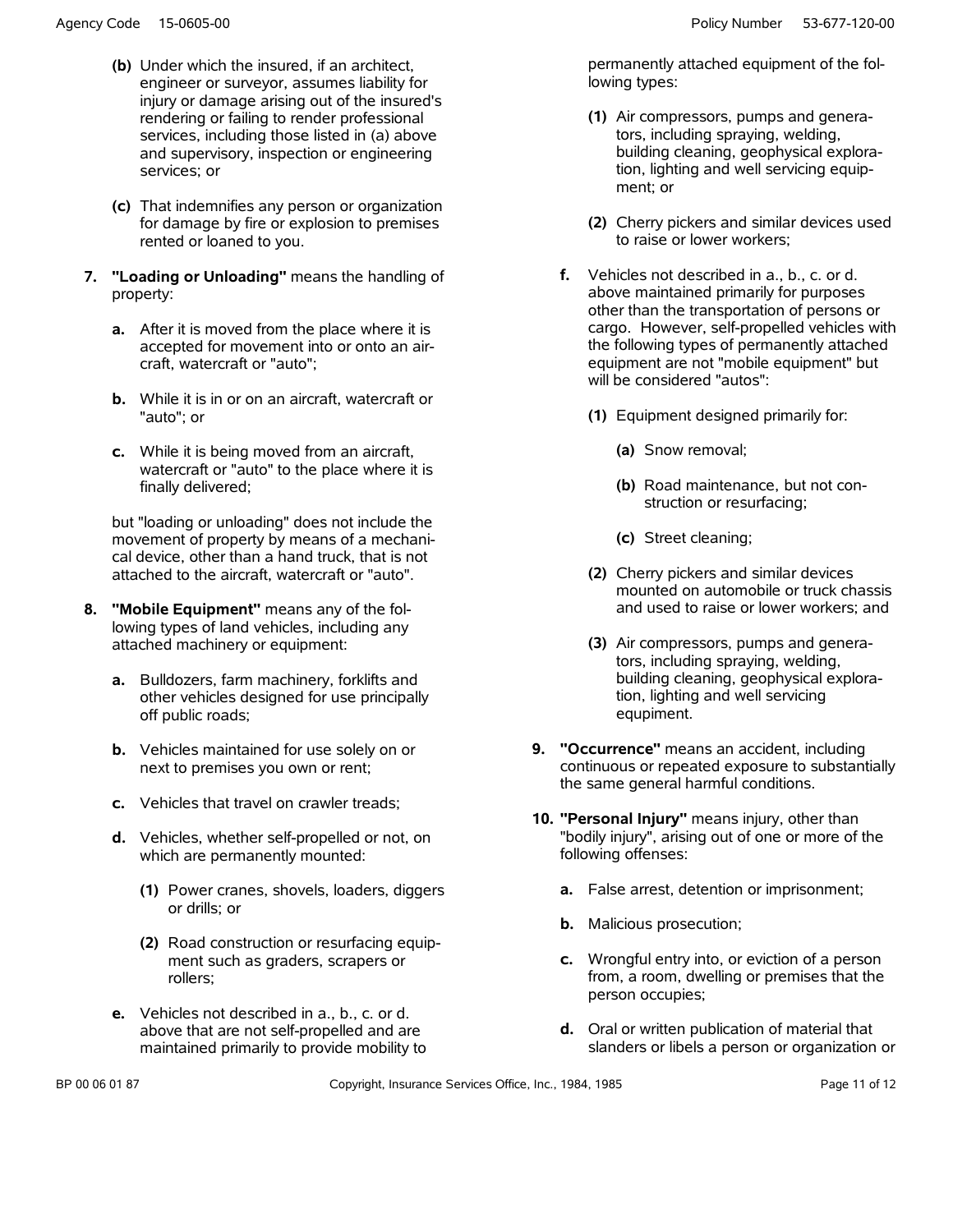disparages a person's or organization's goods, products or services; or

- **e.** Oral or written publication of material that violates a person's right of privacy.
- **11. a. "Products Completed Operations Hazard"** includes all "bodily injury" and "property damage" arising out of "your product" or "your work" except:
	- **(1)** Products that are still in your physical possession; or
	- **(2)** Work that has not yet been completed or abandoned.

The "bodily injury" or "property damage" must occur away from premises you own or rent, unless your business includes the selling, handling or distribution of "your product" for consumption on premises you own or rent.

- **b.** "Your work" will be deemed completed at the earliest of the following times:
	- **(1)** When all of the work called for in your contract has been completed.
	- **(2)** When all of the work to be done at the site has been completed if your contract calls for work at more than one site.
	- **(3)** When that part of the work done at a job site has been put to its intended use by any person or organization other than another contractor or subcontractor working on the same project.

Work that may need service, maintenance, correction, repair or replacement, but which is otherwise complete, will be treated as completed.

- **c.** This hazard does not include "bodily injury" or "property damage" arising out of:
	- **(1)** The transportation of property, unless the injury or damage arises out of a condition in or on a vehicle created by the "loading or unloading" of it; or
	- **(2)** The existence of tools, uninstalled equipment or abandoned or unused materials.
- **12. "Property Damage"** means:
	- **a.** Physical injury to tangible property, including all resulting loss of use of that property; or
	- **b.** Loss of use of tangible property that is not physically injured.
- **13. "Suit"** means a civil proceeding in which damages because of "bodily injury", "property damage", "personal injury" or "advertising injury" to which this insurance applies are alleged. "Suit" includes an arbitration proceeding alleging such damages to which you must submit or submit with our consent.
- **14. "Your Product"** means:
	- **a.** Any goods or products, other than real property, manufactured, sold, handled, distributed or disposed of by:
		- **(1)** You;
		- **(2)** Others trading under your name; or
		- **(3)** A person or organization whose business or assets you have acquired; and
	- **b.** Containers (other than vehicles), materials, parts or equipment furnished in connection with such goods or products.

"Your product" includes warranties or representations made at any time with respect to the fitness, quality, durability or performance of any of the items included in a. and b. above.

"Your product" does not include vending machines or other property rented to or located for the use of others but not sold.

- **15. "Your Work"** means:
	- **a.** Work or operations performed by you or on your behalf; and
	- **b.** Materials, parts or equipment furnished in connection with such work or operations.

"Your work" includes warranties or representations made at any time with respect to the fitness, quality, durability or performance of any of the items included in a. or b. above.

BP 00 06 01 87 Page 12 of 12 Copyright, Insurance Services Office, Inc., 1984, 1985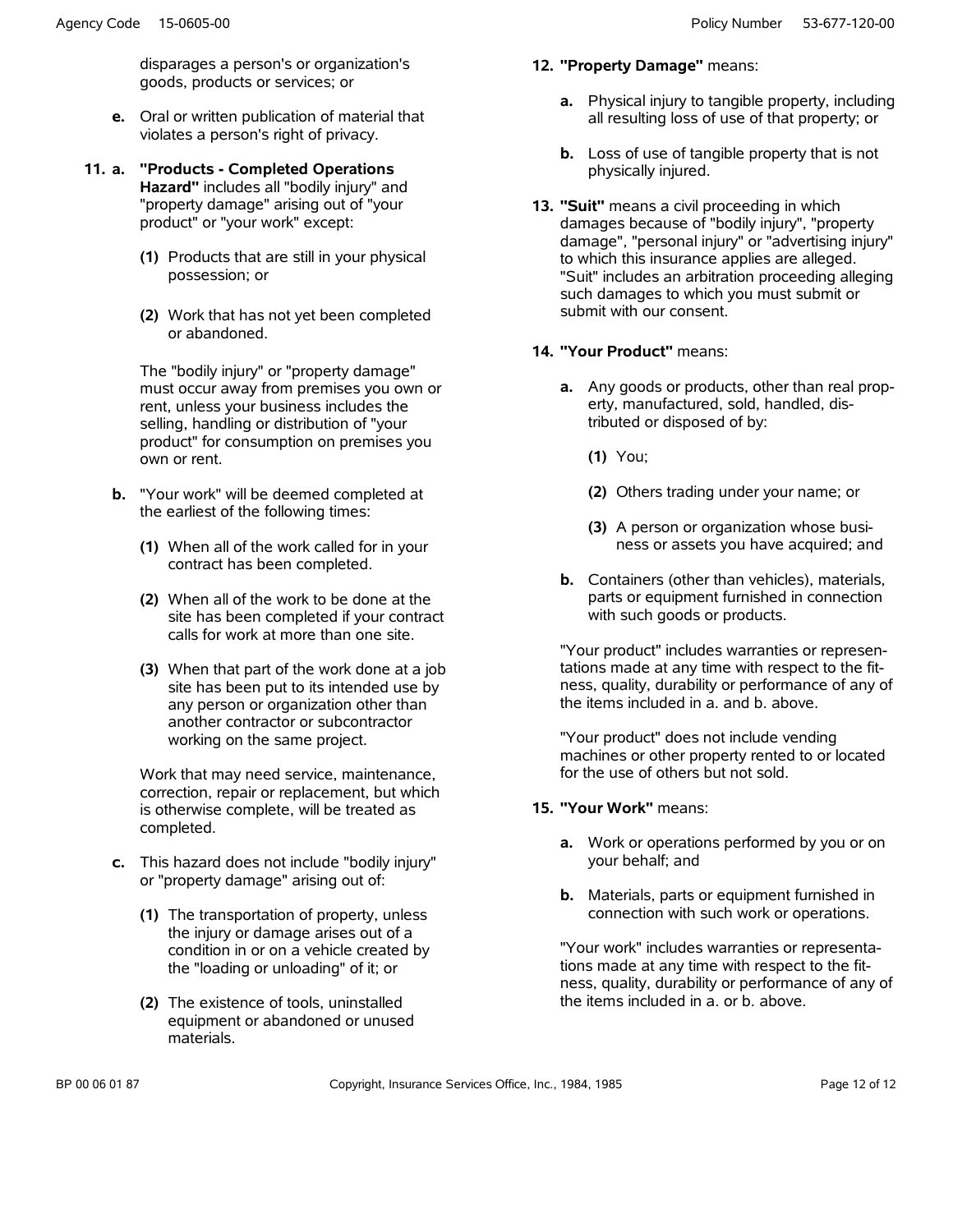BP 00 09 01 87

# **BUSINESSOWNERS COMMON POLICY CONDITIONS**

All coverages of this policy are subject to the following conditions.

### **A. CANCELLATION**

- **1.** The first Named Insured shown in the Declarations may cancel this policy by mailing or delivering to us advance written notice of cancellation.
- **2.** We may cancel this policy by mailing or delivering to the first Named Insured written notice of cancellation at least:
	- **a.** 5 days before the effective date of cancellation if any one of the following conditions exists at any building that is Covered Property in this policy.
		- **(1)** The building has been vacant or unoccupied 60 or more consecutive days. This does not apply to:
			- **(a)** Seasonal unoccupancy; or
			- **(b)** Buildings in the course of construction, renovation or addition.

Buildings with 65% or more of the rental units or floor area vacant or unoccupied are considered unoccupied under this provision.

- **(2)** After damage by a covered cause of loss, permanent repairs to the building:
	- **(a)** Have not started, and
	- **(b)** Have not been contracted for,

within 30 days of initial payment of loss.

- **(3)** The building has:
	- **(a)** An outstanding order to vacate;
	- **(b)** An outstanding demolition order; or
	- **(c)** Been declared unsafe by governmental authority.
- **(4)** Fixed and salvageable items have been or are being removed from the building and are not being replaced. This does not apply to such removal that is necessary or incidental to any renovation or remodeling.
- **(5)** Failure to:
	- **(a)** Furnish necessary heat, water sewer service or electricity for 30 consecutive days or more, except during a period of seasonal unoccupancy; or
	- **(b)** Pay property taxes that are owing and have been outstanding for more than one year following the date due, except that this provision will not apply where you are in a bona fide dispute with the taxing authority regarding payment of such taxes.
- **b.** 10 days before the effective date of cancellation if we cancel for nonpayment of premium.
- **c.** 30 days before the effective date of cancellation if we cancel for any other reason.
- **3.** We will mail or deliver our notice to the first Named Insured's last mailing address known to us.
- **4.** Notice of cancellation will state the effective date of cancellation. The policy period will end on that date.
- **5.** If this policy is cancelled, we will send the first Named Insured any premium refund due. If we cancel, the refund will be pro rata. If the first Named Insured cancels, the refund may be less than pro rata. The cancellation will be effective even if we have not made or offered a refund.
- **6.** If notice is mailed, proof of mailing will be sufficient proof of notice.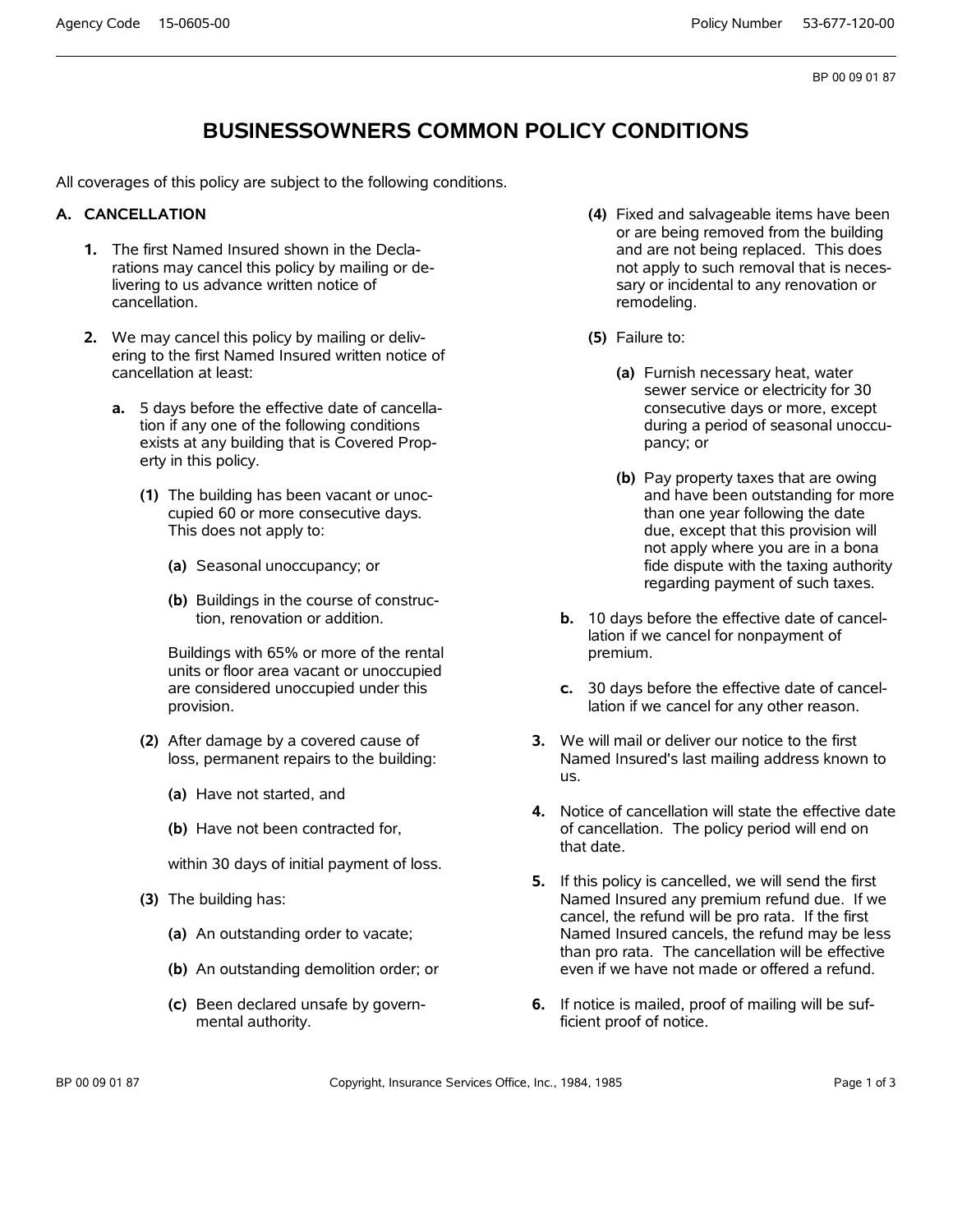### **B. CHANGES**

This policy contains all the agreements between you and us concerning the insurance afforded. The first Named Insured shown in the Declarations is authorized to make changes in the terms of this policy with our consent. This policy's terms can be amended or waived only by endorsement issued by us and made a part of this policy.

### **C. CONCEALMENT, MISREPRESENTATION OR FRAUD**

This policy is void in any case of fraud by you at any time as it relates to this policy. It is also void if you or any other insured, at any time, intentionally conceal or misrepresent a material fact concerning:

- **1.** This policy;
- **2.** The Covered Property;
- **3.** Your interest in the Covered Property; or
- **4.** A claim under this policy.

### **D. EXAMINATION OF YOUR BOOKS AND RECORDS**

We may examine and audit your books and records as they relate to this policy at any time during the policy period and up to three years afterward.

### **E. INSPECTIONS AND SURVEYS**

We have the right but are not obligated to:

- **1.** Make inspections and surveys at any time;
- **2.** Give you reports on the conditions we find; and
- **3.** Recommend changes.

Any inspections, surveys, reports or recommendations relate only to insurability and the premiums to be charged. We do not make safety inspections. We do not undertake to perform the duty of any person or organization to provide for the health or safety of workers or the public. And we do not warrant that condition:

- **1.** Are safe or healthful; or
- **2.** Comply with laws, regulations, codes or standards.

This condition applies not only to us, but also to any rating, advisory, rate service or similar organization, which makes insurance inspections, surveys, reports or recommendations.

### **F. INSURANCE UNDER TWO OR MORE COVERAGES**

If two or more of this policy's coverages apply to the same loss or damage, we will not pay more than the actual amount of the loss or damage.

### **G. LIBERALIZATION**

If we adopt any revision that would broaden the coverage under this policy without additional premium within 45 days prior to or during the policy period, the broadened coverage will immediately apply to this policy.

### **H. OTHER INSURANCE**

- **1.** If there is other insurance covering the same loss or damage, we will pay only for the amount of covered loss or damage in excess of the amount due from that other insurance, whether you can collect on it or not. But we will not pay more than the applicable Limit of Insurance.
- **2.** Business Liability Coverage is excess over any other insurance that insures for direct physical loss or damage.
- **3.** When this insurance is excess, we will have no duty under Business Liability Coverage to defend any claim or "suit" that any other insurer has a duty to defend. If no other insurer defends, we will undertake to do so, but we will be entitled to the insured's rights against all those other insurers.

### **I. PREMIUMS**

- **1.** The first named Insured shown in the Declarations:
	- **a.** Is responsible for the payment of all premiums; and
	- **b.** Will be the payee for any return premiums we pay.
- **2.** The premium shown in the Declarations was computed based on rates in effect at the time the policy was issued. On each renewal, continuation or anniversary of the effective date of this policy, we will compute the premium in accordance with our rates and rules then in effect.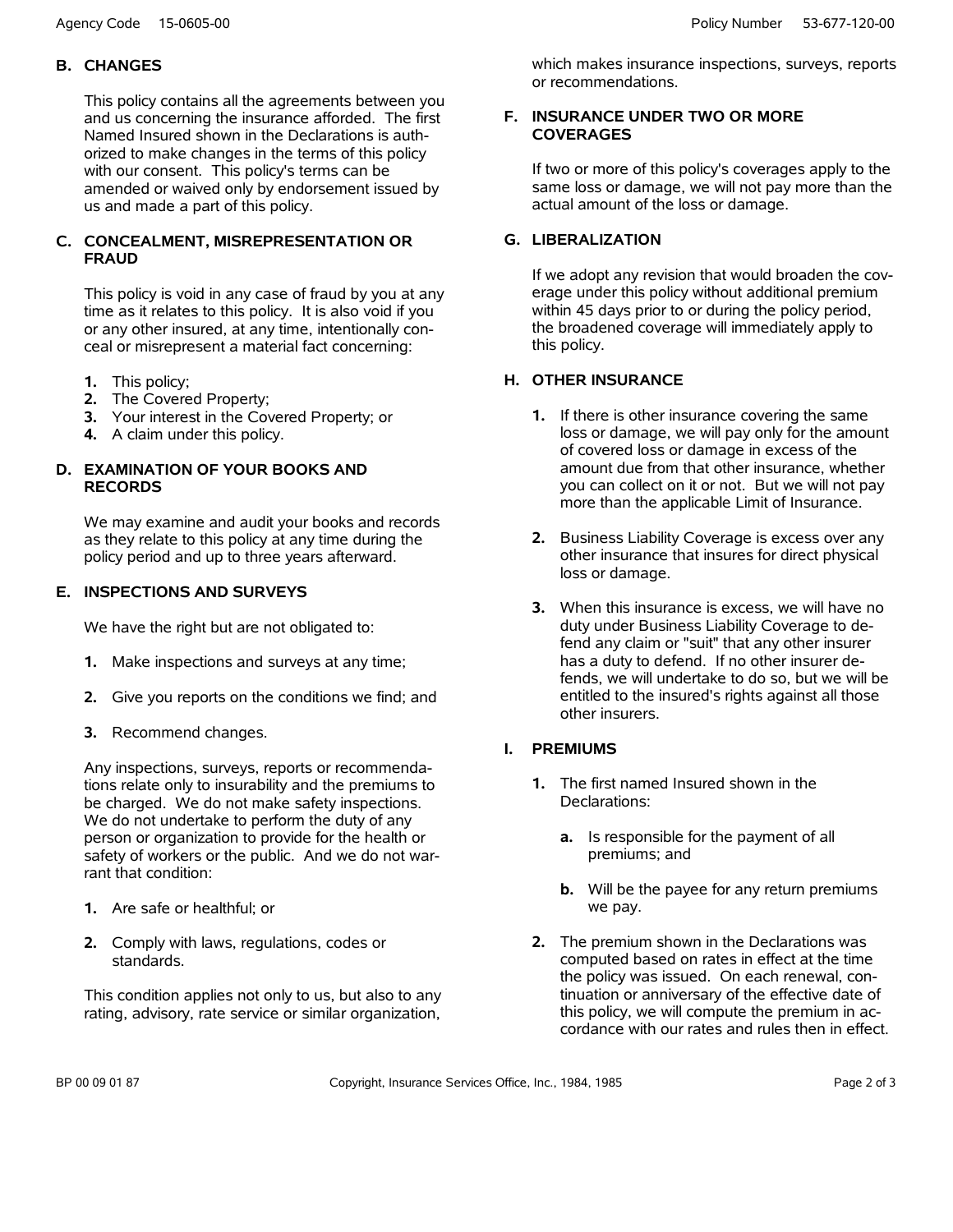- **3.** With our consent, you may continue this policy in force by paying a continuation premium for each successive one-year period. The premium must be:
	- **a.** Paid to us prior to the anniversary date; and
	- **b.** Determined in accordance with paragraph 2. above.

Our forms then in effect will apply. If you do not pay the continuation premium, this policy will expire on the first anniversary date that we have not received the premium.

**4.** Undeclared exposures or change in your business operation, acquisition or use of locations may occur during the policy period that are not shown in the Declarations. If so, we may require an additional premium. That premium will be determined in accordance with our rates and rules then in effect.

#### **J. TRANSFER OF RIGHTS OF RECOVERY AGAINST OTHERS TO US**

**1.** Applicable to Businessowners Property coverage:

If any person or organization to or for whom we make payment under this policy has rights to recover damages from another, those rights are transferred to us to the extent of our payment. That person or organization must do everything necessary to secure our rights and must do nothing after loss to impair them. But you may waive your rights against another party in writing:

- **a.** Prior to a loss to your Covered Property.
- **b.** After a loss to your Covered Property only if, at time of loss, that party is one of the following:
- **(1)** Someone insured by this insurance;
- **(2)** A business firm:
	- **(a)** Owned or controlled by you; or
	- **(b)** That owns or controls you; or
- **(3)** Your tenant.

You may also accept the usual bills of lading or shipping receipts limiting the liability of carriers.

This will not restrict your insurance.

**2.** Applicable to Businessowners Liability coverage:

If the insured has rights to recover all or part of any payment we have made under this policy, those rights are transferred to us. The insured must do nothing after loss to impair them. At our request, the insured will bring "suit" or transfer those rights to us and help us enforce them. This condition does not apply to Medical Expenses Coverage.

### **K. TRANSFER OF YOUR RIGHTS AND DUTIES UNDER THIS POLICY**

Your rights and duties under this policy may not be transferred without our written consent except in the case of death of an individual Named Insured.

If you die, your rights and duties will be transferred to your legal representative but only while acting within the scope of duties as your legal representative. Until your legal representative is appointed, anyone having proper temporary custody of your property will have your rights and duties but only with respect to that property.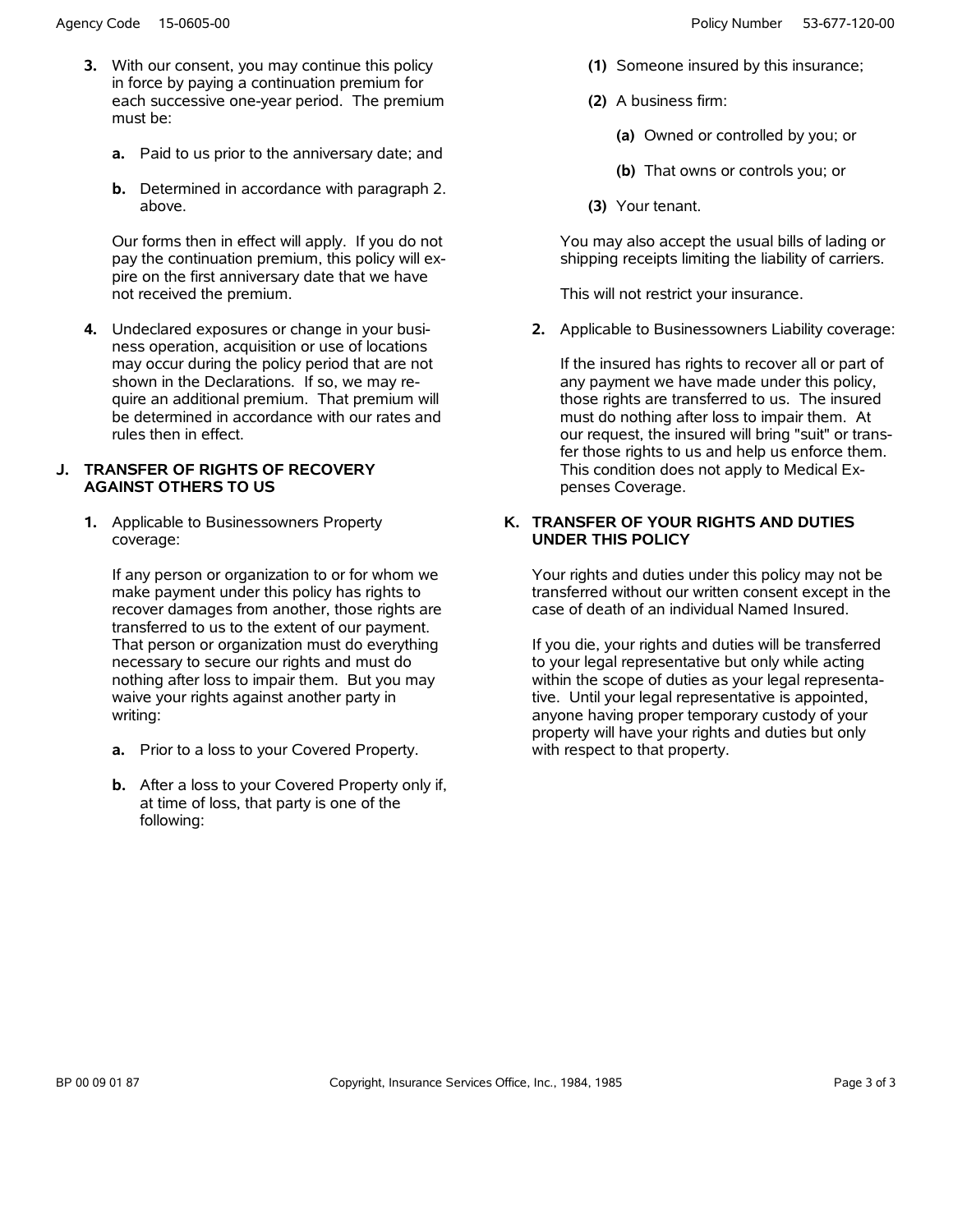54070 (2-05)

# **THIS ENDORSEMENT CHANGES THE POLICY. PLEASE READ IT CAREFULLY.**

# **ORDINANCE OR LAW**

This endorsement modifies insurance under the following:

BUSINESSOWNERS STANDARD PROPERTY COVERAGE FORM BUSINESSOWNERS SPECIAL PROPERTY COVERAGE FORM

Under **A. COVERAGE, 5. Additional Coverages**, the following Additional Coverage is added:

### **Ordinance or Law**

### **A. Coverage**

**1. Coverage A - Coverage For Loss to the Undamaged Portion of the Building.**

If a Covered Cause of Loss occurs to Covered Building Property and a Limit of Insurance is shown in the Declarations under:

- **a.** ORDINANCE OR LAW COVERAGE A, B AND C COMBINED; or
- **b.** ORDINANCE OR LAW COVERAGE A

we will pay for loss to the undamaged portion of the building caused by enforcement of any ordinance or law that:

- **a.** Requires the demolition of parts of the same property not damaged by a Covered Cause of Loss;
- **b.** Regulates the construction or repair of buildings, or establishes zoning or land use requirements at the described premises; and
- **c.** Is in force at the time of loss.

When ORDINANCE OR LAW - COVERAGE A is shown in the Declarations, Coverage A is included within the Limit of Insurance applicable to the Covered Building Property shown in the Declarations.

This is not an additional amount of insurance.

**2. Coverage B - Demolition Cost Coverage.**

If a Covered Cause of Loss occurs to Covered Building Property and a Limit of Insurance is shown in the Declarations under:

- **a.** ORDINANCE OR LAW COVERAGE A, B AND C COMBINED; or
- **b.** ORDINANCE OR LAW COVERAGE B

we will pay the cost to demolish and clear the site of undamaged parts of the property caused by enforcement of building, zoning or land use ordinance or law in force at the time of the loss.

#### **3. Coverage C - Increased Cost of Construction Coverage.**

If a Covered Cause of Loss occurs to Covered Building Property and a Limit of Insurance is shown in the Declarations under:

- **a.** ORDINANCE OR LAW COVERAGE A, B AND C COMBINED; or
- **b.** ORDINANCE OR LAW COVERAGE C

we will pay for the increased cost to repair, rebuild or construct the property caused by enforcement of building, zoning or land use ordinance or law in force at the time of the loss. If the property is repaired or rebuilt, it must be intended for similar occupancy as the current property, unless otherwise required by zoning or land use ordinance or law in force at the time of the loss.

Includes copyrighted material of ISO Commercial Services, Inc., with its permission. Copyright, ISO Commercial Risk Services, Inc., 1983, 1984, 1985, 1986, 1989 54070 (2-05) Copyright, ISO Properties, Inc., 2002 Page 1 of 4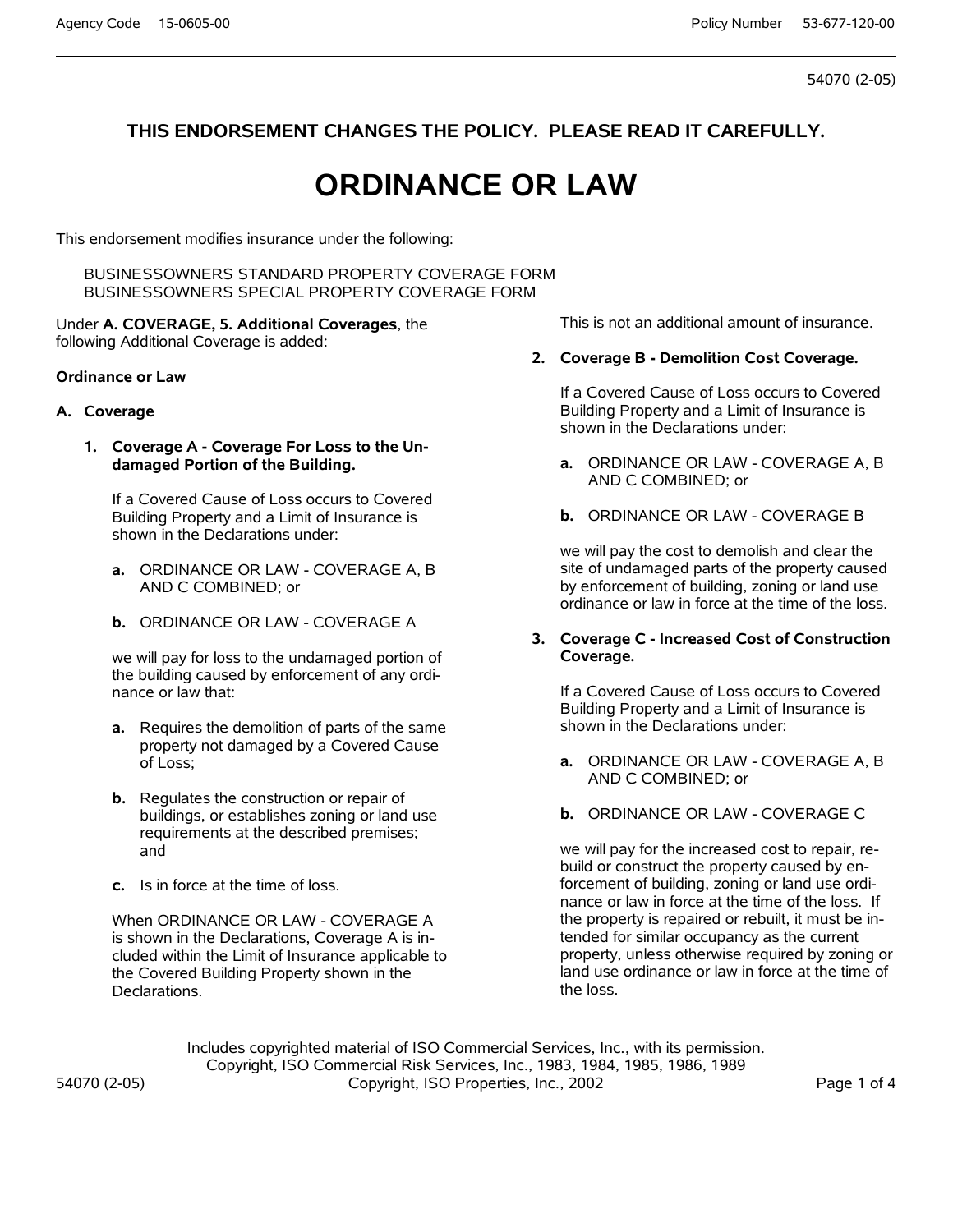However, we will not pay for the increased cost of construction if the building is not repaired or replaced.

# **B. Exclusion**

The following exclusion applies only to the coverage provided by this endorsement.

We will not pay, under this endorsement for:

- **a.** Enforcement of any ordinance or law which requires the demolition, repair, replacement, reconstruction, remodeling or remediation of property due to contamination by "pollutants" or due to the presence, growth, proliferation, spread of any activity of "fungi", wet rot, dry rot or bacteria; or
- **b.** The costs associated with the enforcement of any ordinance or law which requires any insured or others to test for, monitor, clean up, remove, contain, treat, detoxify or neutralize, or in any way respond to, or assess the effects of "pollutants", "fungi", wet rot, dry rot or bacteria.

# **C. Limit of Insurance**

When a Limit of Insurance is shown in the Declarations for:

- **1.** ORDINANCE OR LAW COVERAGE A, B AND C COMBINED, the most we shall pay for the total of all covered loss caused by the enforcement of any ordinance or law under Coverage A, Coverage B and Coverage C combined, is such limit.
- **2. a.** ORDINANCE OR LAW COVERAGE A;
	- **b.** ORDINANCE OR LAW COVERAGE B; or
	- **c.** ORDINANCE OR LAW COVERAGE C

the most we shall pay for covered loss caused by the enforcement of any ordinance or law under each coverage is the applicable limit shown.

Subject to **C.1** and **C.2** above the following loss payment provisions apply.

**1. Under Coverage A - Coverage for Loss to the Undamaged Portion of the Building:**

- **a.** If the Replacement Cost option applies and the property is repaired or replaced, on the same or another premises, we will not pay more for loss or damage to Covered Building Property caused by enforcement of an ordinance or law, than the lesser of:
	- **(1)** The amount you actually spend to repair, rebuild or reconstruct the building, but not for more than the amount it would cost to restore the building on the same premises and to the same height, floor area, style and comparable quality of the original property insured; or
	- **(2)** The Limit of Insurance applicable to the Covered Building Property.
- **b.** If the Replacement Cost option applies and the property is not repaired or replaced or if the Replacement Cost option does not apply, we will not pay more for loss or damage to Covered Building Property caused by enforcement of an ordinance or law, than the lesser of:
	- **(1)** The actual cash value of the building at the time of loss;
	- **(2)** The Limit of Insurance shown in the Declarations under:
		- **(a)** ORDINANCE OR LAW COVERAGE A;
		- **(b)** ORDINANCE OR LAW COVERAGE A, B AND C COMBINED; or
		- **(c)** ORDINANCE OR LAW COVERAGE A and ORDINANCE OR LAW - COVERAGE A, B AND C COMBINED;
	- **(3)** The Limit of Insurance applicable to the Covered Building Property.

# **2. Coverage B - Demolition Cost Coverage**

We will not pay more under Coverage B - Demolition Cost Coverage than the lesser of the following:

Includes copyrighted material of ISO Commercial Services, Inc., with its permission. Copyright, ISO Commercial Risk Services, Inc., 1983, 1984, 1985, 1986, 1989 54070 (2-05) Copyright, ISO Properties, Inc., 2002 Page 2 of 4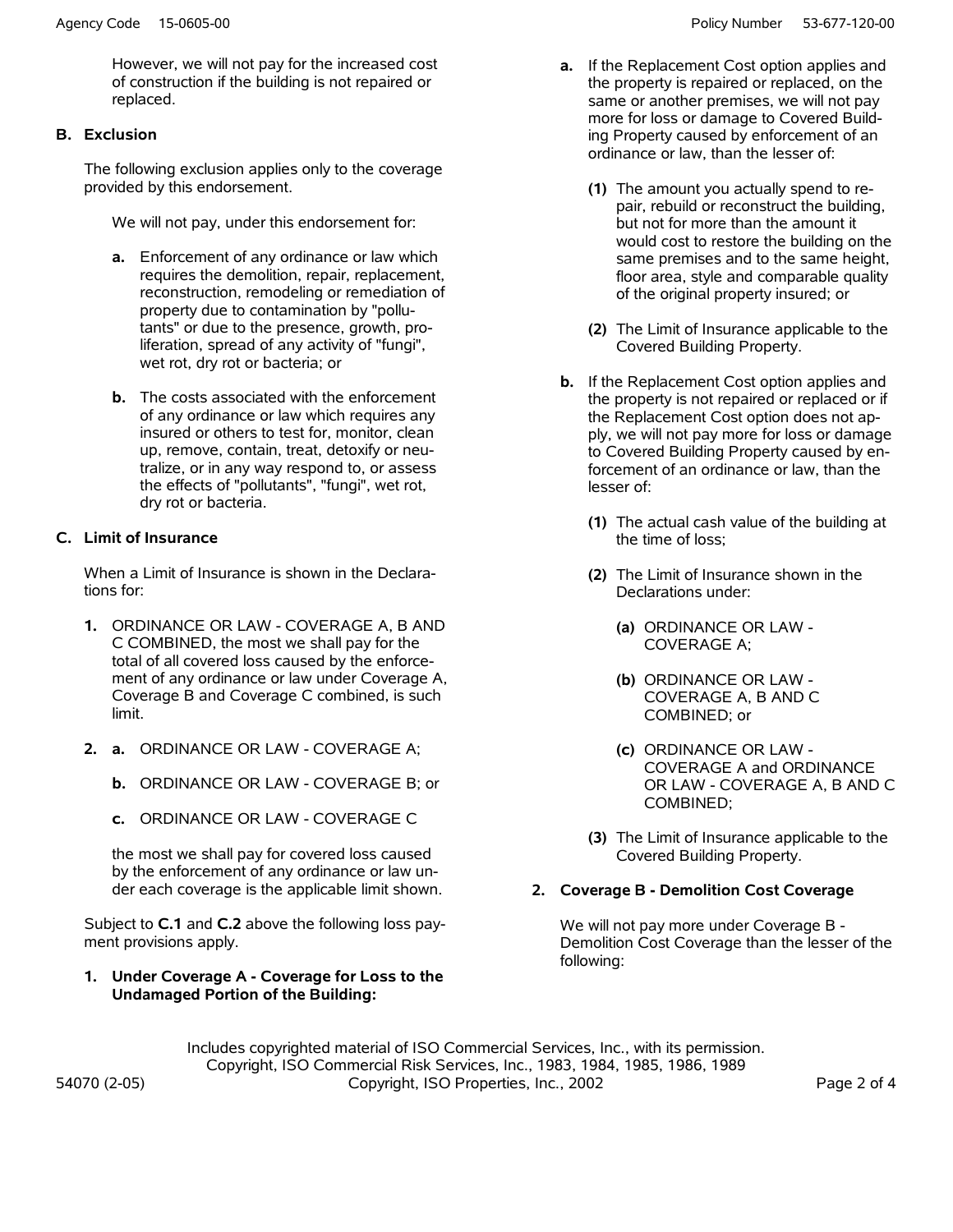- **a.** The amount you actually spend to demolish and clear the site of the described premises; or
- **b.** The Limit of Insurance shown in the Declarations under:
	- **(a)** ORDINANCE OR LAW COVERAGE B;
	- **(b)** ORDINANCE OR LAW COVERAGE A, B AND C COMBINED; or
	- **(c)** ORDINANCE OR LAW COVERAGE B and ORDINANCE OR LAW - COVERAGE A, B AND C COMBINED.

### **3. Coverage C - Increased Cost of Construction Coverage**

- **a.** We will not pay under Coverage C Increased Cost of Construction Coverage:
	- **(1)** Until the property is actually repaired or replaced, at the same or another premises; and
	- **(2)** Unless the repairs or replacement are made as soon as reasonably possible after the loss or damage, not to exceed two years. We may, at our option, extend this period in writing during the two years.
- **b.** If the building is repaired or replaced at the same premises, or if you elect to rebuild at another premises, the most we will pay under Coverage C is the lesser of:
	- **(1)** The increased cost of construction at the same premises; or
	- **(2)** The Limit of Insurance shown in the Declarations under:
		- **(a)** ORDINANCE OR LAW COVERAGE C;
		- **(b)** ORDINANCE OR LAW COVERAGE A, B AND C COMBINED; or
- **(c)** ORDINANCE OR LAW COVERAGE C and ORDINANCE OR LAW - COVERAGE A, B AND C COMBINED.
- **c.** If the ordinance or law requires relocation to another premises, the most we will pay under Coverage C is the lesser of:
	- **(1)** The increased cost of construction at the new premises; or
	- **(2)** The Limit of Insurance shown in the Declarations under:
		- **(a)** ORDINANCE OR LAW COVERAGE C;
		- **(b)** ORDINANCE OR LAW COVERAGE A, B AND C COMBINED; or
		- **(c)** ORDINANCE OR LAW COVERAGE C and ORDINANCE OR LAW - COVERAGE A, B AND C COMBINED.
- **4.** When a Limit of Insurance is shown in the Declarations for ORDINANCE OR LAW - COVER-AGE A, B AND C COMBINED and in the event the total amount paid under Coverage A, Coverage B and Coverage C combined does not exceed such Limit of Insurance, you may at your option, apply the remainder of such Limit of Insurance to your actual loss of Business Income or necessary Extra Expense, if any, subject to the terms and conditions of the BUSINESS IN-COME AND EXTRA EXPENSE endorsement.
- **D.** Under SECTION B., EXCLUSIONS, 1. a. does not apply to the coverage provided by this endorsement only.
- **E.** When a covered Cause of Loss occurs to Covered Building Property shown in the Declarations and coverage is subsequently provided by this endorsement, the definition of "Period of Restoration" contained in SECTION H. PROPERTY DEFINITIONS is deleted and replaced by the following:

"Period of Restoration" means the period of time that:

Includes copyrighted material of ISO Commercial Services, Inc., with its permission. Copyright, ISO Commercial Risk Services, Inc., 1983, 1984, 1985, 1986, 1989 54070 (2-05) Copyright, ISO Properties, Inc., 2002 Page 3 of 4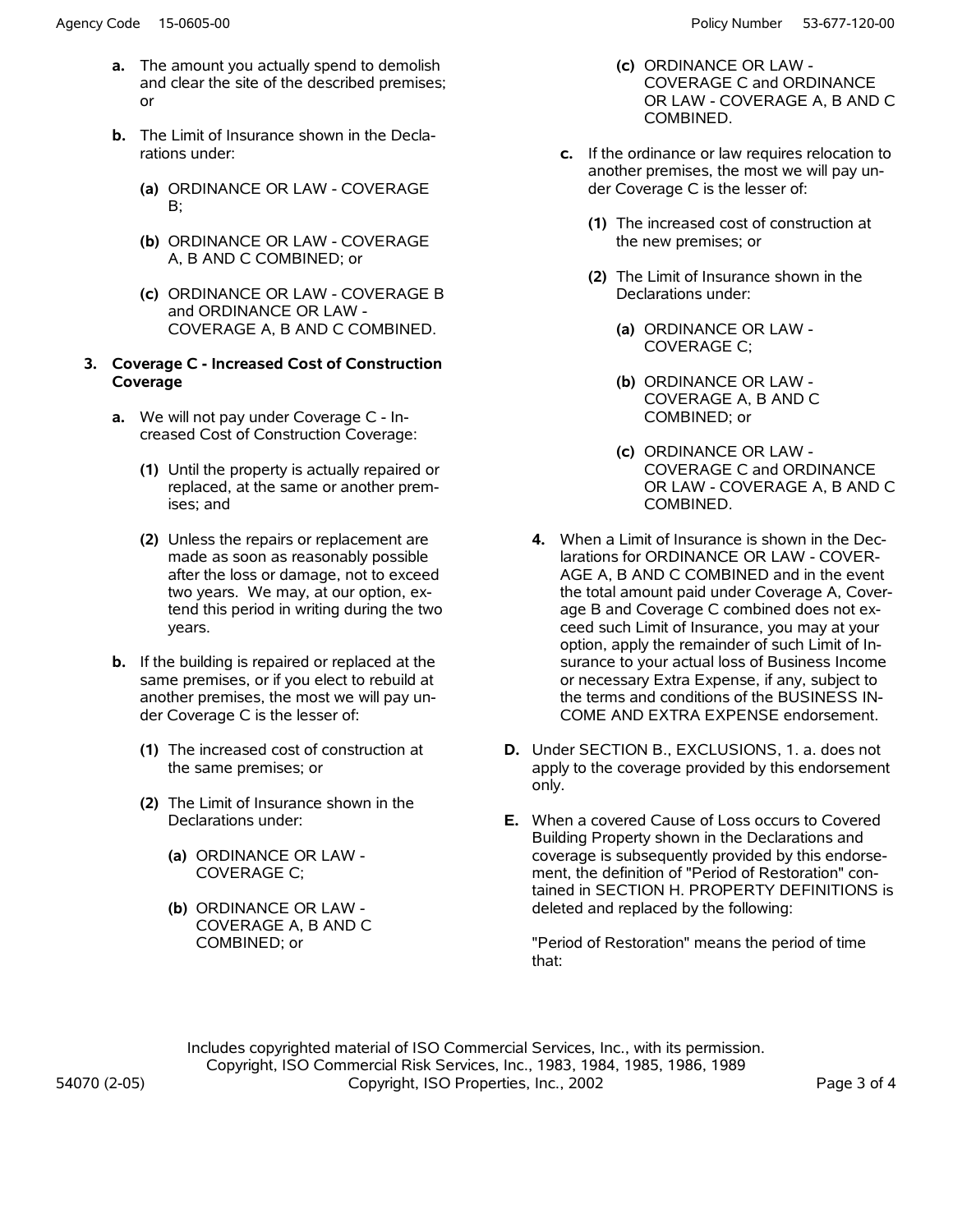- **1.** Begins with the date of direct physical loss or damage caused by or resulting from any Covered Cause of Loss at the described premises; and
- **2.** Ends on the date when the property at the described premises should be repaired, rebuilt or replaced with reasonable speed and similar quality.

"Period of restoration" does not include any increased period required due to the enforcement of any law that regulates the prevention, control, repair, clean-up or restoration of environmental damage.

The expiration date of this policy will not cut short the "period of restoration".

- **F.** The terms of this endorsement apply separately to each building to which this endorsement applies.
- **G.** Under **H. PROPERTY DEFINITIONS**, the following definition is added:

"Fungi" means any type or form of fungus, including but not limited to mold, mildew, mycotoxins, spores, scents or byproducts produced or released by any type or form of fungus.

Includes copyrighted material of ISO Commercial Services, Inc., with its permission. Copyright, ISO Commercial Risk Services, Inc., 1983, 1984, 1985, 1986, 1989 54070 (2-05) Copyright, ISO Properties, Inc., 2002 Page 4 of 4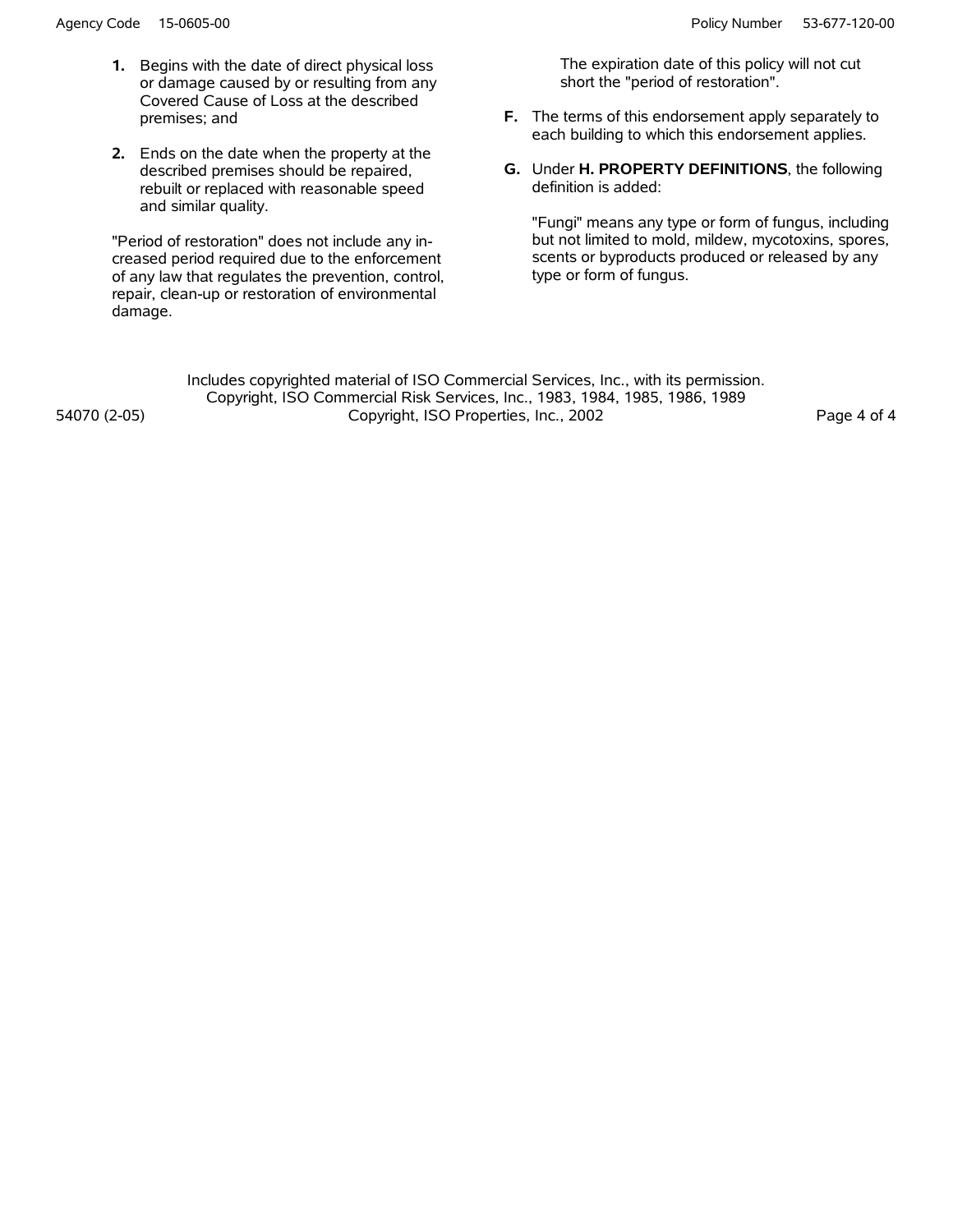# **THIS ENDORSEMENT CHANGES THE POLICY. PLEASE READ IT CAREFULLY.**

# **BUSINESS INCOME AND EXTRA EXPENSE**

This endorsement modifies insurance provided under the BUSINESSOWNERS SPECIAL PROPERTY COVERAGE FORM.

**1.** Under **A. COVERAGE, 5. Additional Coverages, f. Business Income and g. Extra Expense** are deleted and replaced by the following:

# **f. Business Income**

Subject to the Limit of Insurance provisions of this endorsement, we will pay for the actual loss of Business Income you sustain due to the necessary suspension of your "operations" during the "period of restoration". The suspension must be caused by direct physical loss of or damage to property at the described premises, including personal property in the open (or in a vehicle) within the distance shown in the Declarations under BUSINESS PERSONAL PROP-ERTY - EXPANDED COVERAGE, caused by or resulting from any Covered Cause of Loss.

Business Income means the:

- **(1)** Net Income (Net Profit or Loss before income taxes) that would have been earned or incurred; and
- **(2)** Continuing normal operating expenses incurred, including payroll.

# **g. Extra Expense**

Subject to the Limit of Insurance provisions of this endorsement, we will pay necessary Extra Expense you incur during the "period of restoration" that you would not have incurred if there had been no direct physical loss or damage to property at the described premises, including personal property in the open (or in a vehicle) within the distance shown in the Declarations under BUSINESS PERSONAL PROPERTY - EXPANDED COVERAGE, caused by or resulting from a Covered Cause of Loss.

Extra Expense means expense incurred:

- **(1)** To avoid or minimize the suspension of business and to continue "operations":
	- **(a)** At the described premises; or
	- **(b)** At replacement premises or at temporary locations, including:
		- **1)** Relocation expenses; and
		- **2)** Costs to equip and operate the replacement or temporary locations.
- **(2)** To minimize the suspension of business if you cannot continue "operations".
- **(3) (a)** To repair or replace any property; or
	- **(b)** To research, replace or restore the lost information on damaged valuable papers and records:

to the extent it reduces the amount of loss that otherwise would have been payable under this Additional Coverage or the Additional Coverage, f. Business Income.

# **2. Limit of Insurance**

Under **C. LIMITS OF INSURANCE**, the following provisions are added and apply only to the Additional Coverages, Business Income and Extra Expense.

- **a.** In the event of loss or damage to Covered Property which is covered by the following Additional Coverages:
	- **(1)** WATER BACK-UP FROM SEWERS OR DRAINS;

Includes copyrighted material of Insurance Services Office, Inc., with its permission. 54227 (8-00) Copyright, Insurance Services Office, Inc., 1984, 1986 Page 1 of 2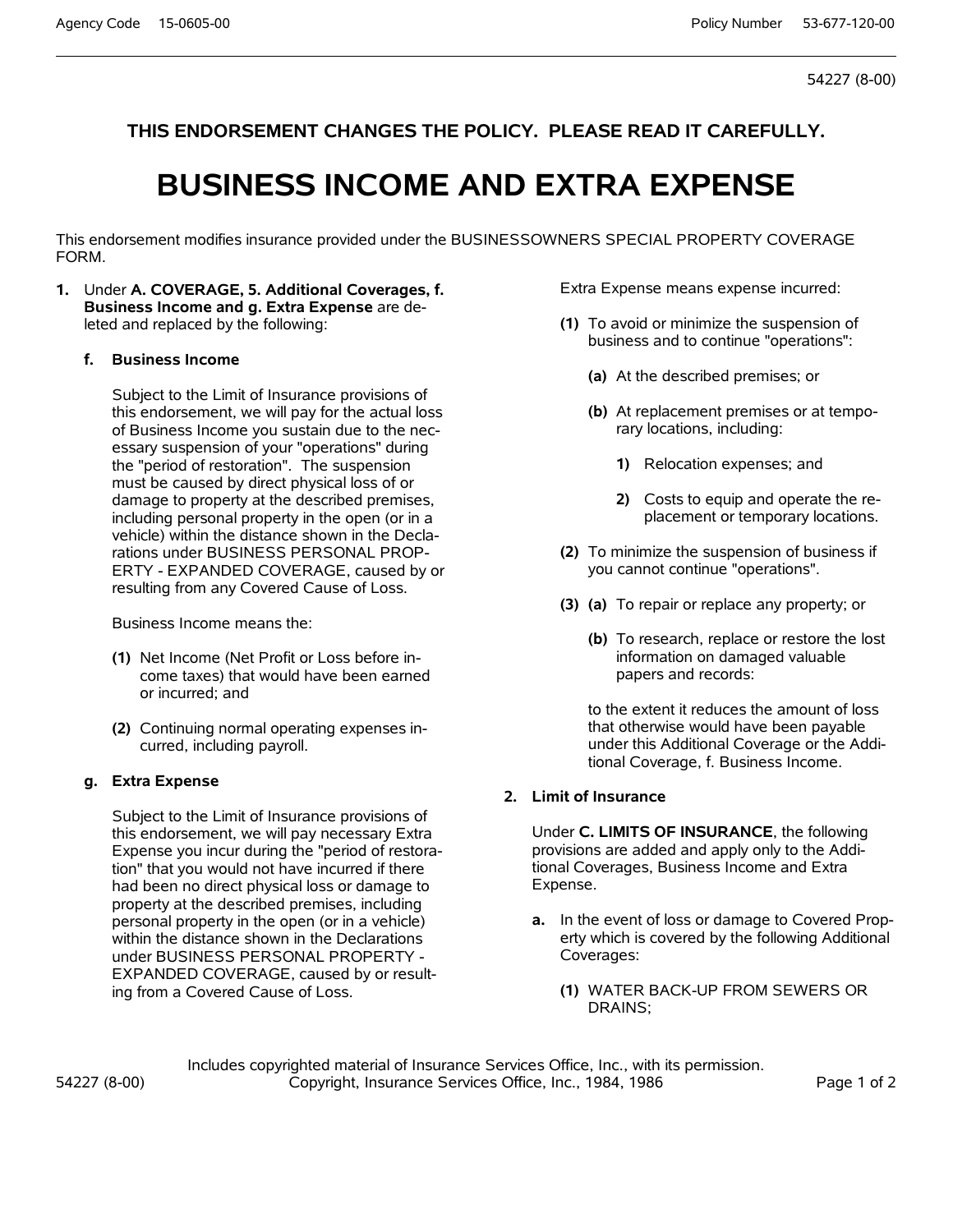- **(3)** OFF-PREMISES UTILITY SERVICE FAILURE; or
- **(4)** ORDINANCE OR LAW;

and you sustain actual loss of Business Income due to the necessary suspension of your "operations" during the "period of restoration" or incur necessary Extra Expense during the "period of restoration", we shall not pay more than the applicable Limit of Insurance shown in the Declarations for:

- **(1)** WATER BACK-UP FROM SEWERS OR DRAINS;
- **(2)** REFRIGERATED PRODUCTS;
- **(3)** OFF-PREMISES UTILITY SERVICE FAILURE; or
- **(4)** ORDINANCE OR LAW;

for all loss or damage including Business Income and Extra Expense.

This provision does not apply to the Additional Coverage, ORDINANCE OR LAW, only when a Limit of Insurance is shown in the Declarations for one or more of the following:

- **(1)** ORDINANCE OR LAW COVERAGE A;
- **(2)** ORDINANCE OR LAW COVERAGE B; or
- **(3)** ORDINANCE OR LAW COVERAGE C.
- **b.** In the event loss of or damage to Covered Property is not covered by the following Additional Coverages:
	- **(1)** WATER BACK-UP FROM SEWERS OR DRAINS;
	- **(2)** REFRIGERATED PRODUCTS;
	- **(3)** OFF-PREMISES UTILITY SERVICE FAILURE; or
	- **(4)** ORDINANCE OR LAW;

we will only pay for loss of Business Income and Extra Expense that occurs within 12 consecutive months after the date of direct physical loss of or damage. This Additional Coverage is not subject to the Limits of Insurance.

All other policy terms and conditions apply.

Includes copyrighted material of Insurance Services Office, Inc., with its permission. 54227 (8-00) Copyright, Insurance Services Office, Inc., 1984, 1986 Page 2 of 2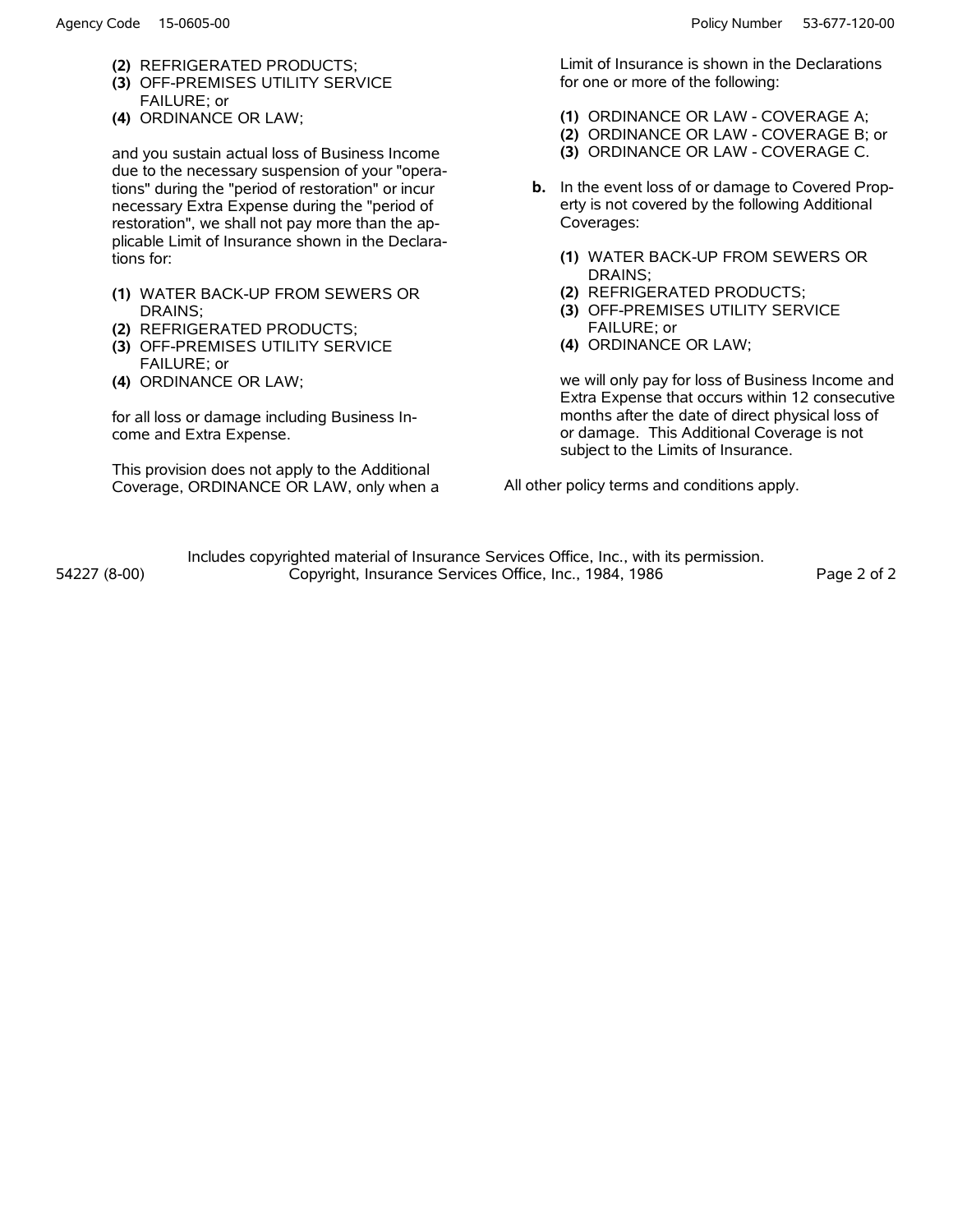54228 (4-13)

# **THIS ENDORSEMENT CHANGES THE POLICY. PLEASE READ IT CAREFULLY**

# **ELECTRONIC EQUIPMENT**

This endorsement modifies insurance under the following:

BUSINESSOWNERS STANDARD PROPERTY COVERAGE FORM BUSINESSOWNERS SPECIAL PROPERTY COVERAGE FORM

# It is agreed:

Under **A. COVERAGE**, **5. Additional Coverages**, the following Additional Coverage is added:

# **Electronic Equipment**

# **1. COVERAGE**

# **Covered Property**

# **(1) Scheduled Equipment**

- When scheduled in the Declarations, we will pay for direct physical loss of or damage to:
- **(a)** Electronic equipment, component parts of such equipment and air conditioning equipment necessary for the operation of the electronic equipment which you own, which is leased or rented to you, or which is in your care, custody or control while located at the premises described in the Declarations.
- **(b)** "Laptop computers", component parts of such equipment and "media" designated for use with a covered "laptop computer" which you own, which is leased or rented to you or which is in your care, custody or control.

Direct physical loss of or damage to Covered Property must be caused by a Covered Cause of Loss.

# **(2) Unscheduled Equipment**

**(a)** When a limit of insurance is shown in the Declarations under ELECTRONIC EQUIPMENT, EQUIPMENT-UNSCHEDULED, for unscheduled equipment, we will pay for direct physical loss of or damage to electronic equipment, component parts of such equipment and air conditioning equipment necessary for the operation of the electronic equipment which you own, which is leased or rented to you or which is in your care, custody or control while located at the premises described in the Declarations.

We do not cover unscheduled laptop computers.

**(b)** When a limit of insurance is shown in the Declarations under ELECTRONIC EQUIPMENT, MEDIA, we will pay for direct physical loss of or damage to "media" which you own, which is leased or rented to you or which is in your care, custody or control while located at the premises described in the Declarations. We will pay for your costs to research, replace or restore information on "media" which has incurred direct physical loss or damage by a Covered Cause of Loss.

Direct physical loss of or damage to Covered Property must be caused by a Covered Cause of Loss.

# **2. EXCLUSIONS**

Under B. EXCLUSIONS, of the COVERAGE FORM, the following exclusions are added to apply to this Additional Coverage.

- **a.** Wear and tear, inherent vice, hidden or latent defect, gradual deterioration, insects, vermin, rodents, depreciation, or by processing or any work on the property. We will cover accidental direct physical loss from fire or explosion which is caused by any of these.
- **b.** Loss or damage caused by:
	- **(1)** Corrosion or rusting;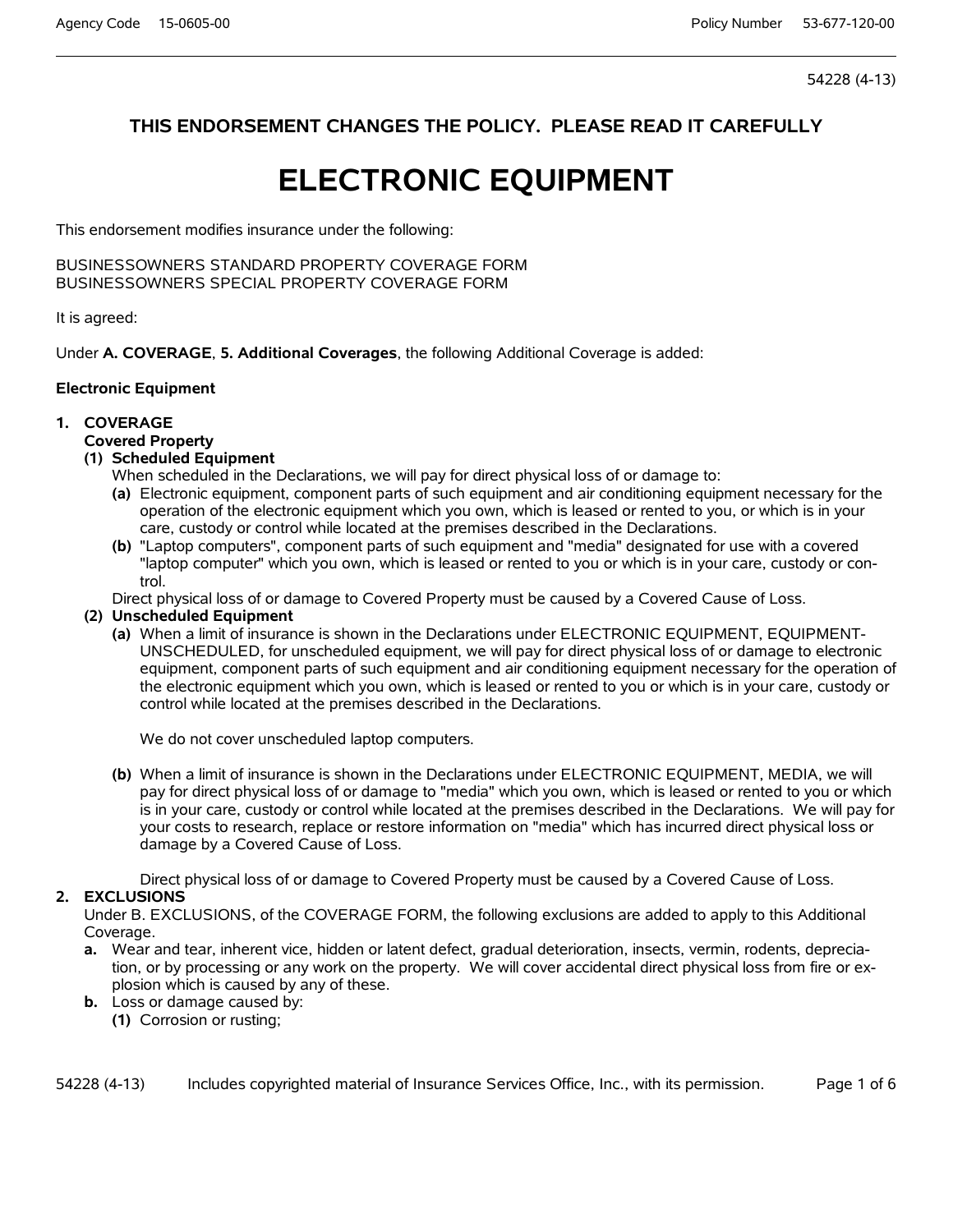- **(2)** Dryness or dampness of atmosphere; or
- **(3)** Extremes of temperature

unless directly resulting from accidental direct physical damage to the electronic equipment system's air conditioning equipment caused by a peril not excluded by this endorsement.

- **c.** Any dishonest, fraudulent or criminal act by:
	- **(1)** You;
	- **(2)** Your partners; or
	- **(3)** Any of your officers, directors or trustees
	- whether acting alone or in collusion with others.
- **d.** "Electrical disturbance" unless caused by lightning.
- **e.** Loss or damage caused by:
	- **(1)** Data processing "media" failure; or

**(2)** Breakdown or malfunction of the data processing equipment and component parts

while the "media" is being run through the system. We will cover loss, damage or expense caused directly by ensuing fire or explosion.

- **f.** Actual work upon, installation or testing of Covered Property. We will cover loss caused by ensuing fire or explosion.
- **g.** Faulty construction or error in the design of the Covered Property. We will cover loss, damage or expense caused directly by ensuing fire or explosion.
- **h.** Delay or loss of market.
- **i.** Loss or damage caused by or resulting from improper operation of Covered Property.
- **j.** Breakage, marring, scratching, tearing or denting of any "laptop computer" unless caused by: fire or lightning; aircraft; theft and/or attempted theft; earthquake; flood; explosion; malicious damage or collision, derailment or overturn of a transporting conveyance.
- **k.** Loss or damage to any "laptop computer" not scheduled in the Declarations.

# **3. LIMIT OF INSURANCE**

Accidental direct physical loss of or damage to Covered Property shall be adjusted on the basis of:

- **a.** Actual cash value; or
- **b.** Replacement cost

whichever is indicated in the Declarations as applying to the damaged Covered Property. Actual cash value includes deduction for depreciation.

- **a.** When loss to Covered Property is settled at the actual cash value of the property at the time of loss, we shall pay no more than the lesser of the following:
	- **(1)** The cost to repair or replace the damaged Covered Property with property of like kind and quality; or
	- **(2)** The Limit of Insurance shown in the Declarations for the Covered Property.
- **b.** When loss to Covered Property is settled at replacement cost of the Covered Property at the time of loss, we shall pay no more than the lesser of the following:
	- **(1)** The full cost to repair the Covered Property;
	- **(2)** The full cost to replace the Covered Property with property of like kind and quality even if the property has technological advantages, provided such Covered Property is capable of performing the same function as the equipment being replaced; or
	- **(3)** The Limit of Insurance shown in the Declarations for the Covered Property.
- **c.** We shall pay no more for "media" than the lesser of the following:
	- **(1)** The actual cost to repair, replace or reproduce the "media";
	- **(2)** If the "media" is not repaired, replaced or reproduced, the value of blank "media" of the same type; or
	- **(3)** The Limit of Insurance shown in the Declarations for "media".

The Limit of Insurance shown in the Declarations for Covered Property is the total limit of our liability for loss or damage to all Covered Property in any one occurrence at one location. With respect to Covered Property you do not own, we will pay no more than the amount for which you are legally liable.

# **4. COVERAGE EXTENSIONS**

# **a. Property At Newly Acquired Or Temporary Locations**

We will pay for accidental direct physical loss or damage to Covered Property caused by a Covered Cause of Loss at:

**(1)** Any location you acquire for similar occupancy or warehousing purposes; or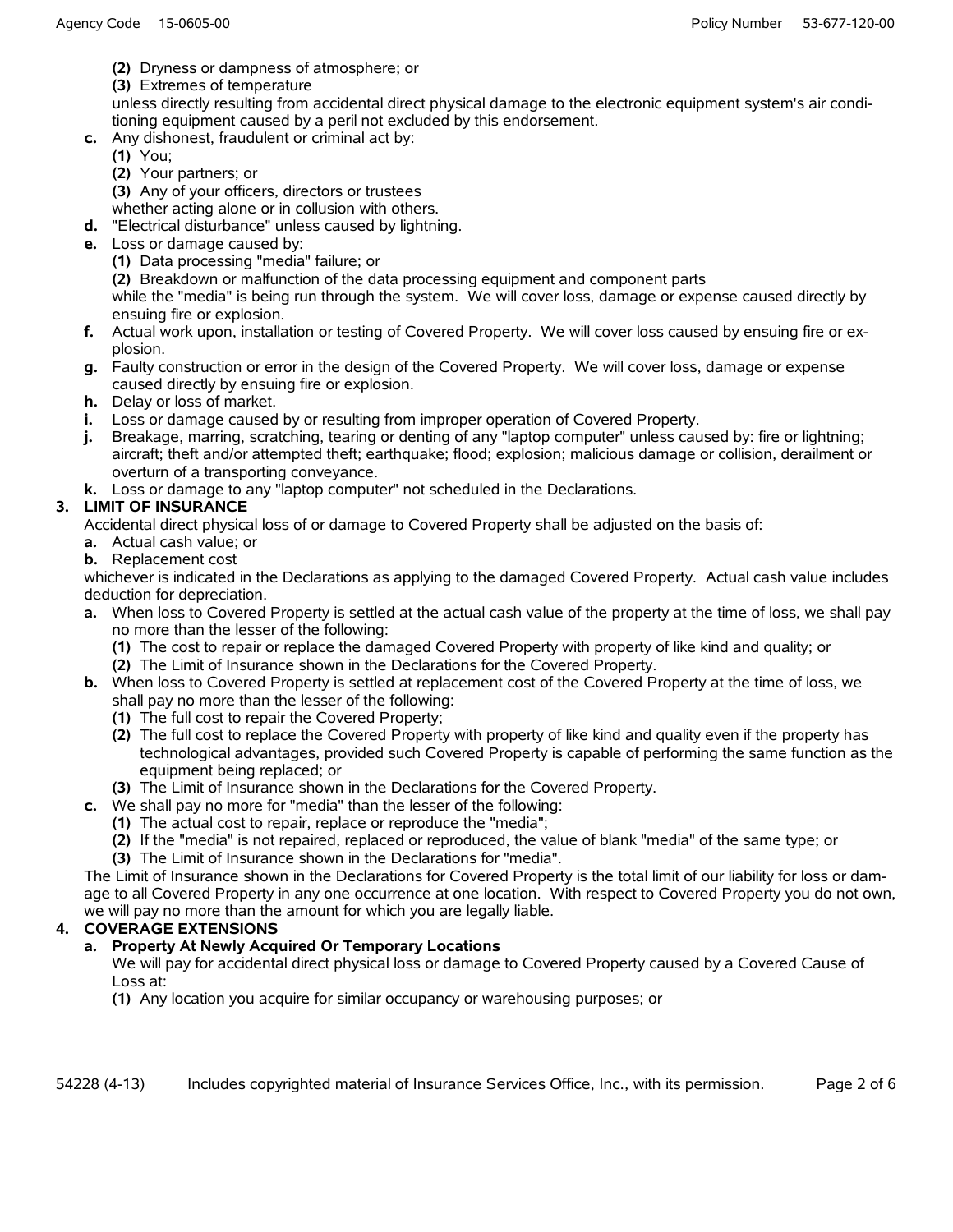**(2)** Any temporary location, other than fairs or exhibitions, you acquire for similar occupancy or warehousing purposes

other than at the premises shown in the Declarations, but within territorial limits.

The most we will pay for loss or damage under this extension is the Limit of Insurance shown in the Declarations under ELECTRONIC EQUIPMENT, EQUIPMENT - UNSCHEDULED.

This coverage extension will stop:

- **(1)** 60 days from your acquisition of such property; or
- **(2)** On the date values of Covered Property at such locations are reported to us; or
- **(3)** On the expiration date of the policy
- whichever comes first.

Additional premium for the values reported shall be due and payable from the date the property arrives at such locations.

### **b. Newly Acquired Property**

We will pay for accidental direct physical loss or damage, caused by a Covered Cause of Loss, to additional property you acquire of the same type as the Covered Property described in a. COVERED PROPERTY above while at any one location.

The most we will pay for loss or damage under this extension is the Limit of Insurance shown in the Declarations under ELECTRONIC EQUIPMENT, EQUIPMENT - UNSCHEDULED.

This coverage extension will stop:

- **(1)** 60 days from your acquisition of such property; or
- **(2)** On the date values of such property are reported to us; or
- **(3)** On the expiration date of the policy

whichever comes first.

Additional premium for the values reported shall be due and payable from the date the property is acquired.

# **5. ADDITIONAL COVERAGES**

### **a. Transportation**

- We will pay for accidental direct physical loss of or damage to Covered Property caused by:
- **(1)** Fire, lightning, explosion, smoke, riot and civil commotion, and vandalism and malicious mischief;
- **(2)** The overturning, upset or collision of the vehicle, transporting the covered property, with another vehicle or object other than the road bed; or
- **(3)** Theft of an entire case or package from a vehicle:
	- **(a)** While such property is in a fully enclosed and securely locked body or compartment; and
	- **(b)** Theft results from forcible entry, evidenced by visible marks

that occurs during transportation by motor vehicles you own, lease or operate.

We do not cover property held as samples, held for rental or sale, or that you rent to others while in the care, custody or control of salespersons.

Our liability in any one occurrence shall not exceed the Limit of Insurance shown in the Declarations under ELECTRONIC EQUIPMENT, TRANSPORTATION.

# **b. Business Income and Extra Expense**

### **(1) Business Income**

- **(a)** We will pay for the actual loss of Business Income you sustain due to the necessary, suspension of your "operations" during the "period of restoration". The suspension must be the direct result of interruption of your business caused by accidental direct physical loss of or damage to:
	- **1)** The electronic equipment or "media" covered by this Additional Coverage;
	- **2)** The building housing the electronic equipment or "media" that prevents access to and use of the electronic equipment or "media"; or

54228 (4-13) Includes copyrighted material of Insurance Services Office, Inc., with its permission. Page 3 of 6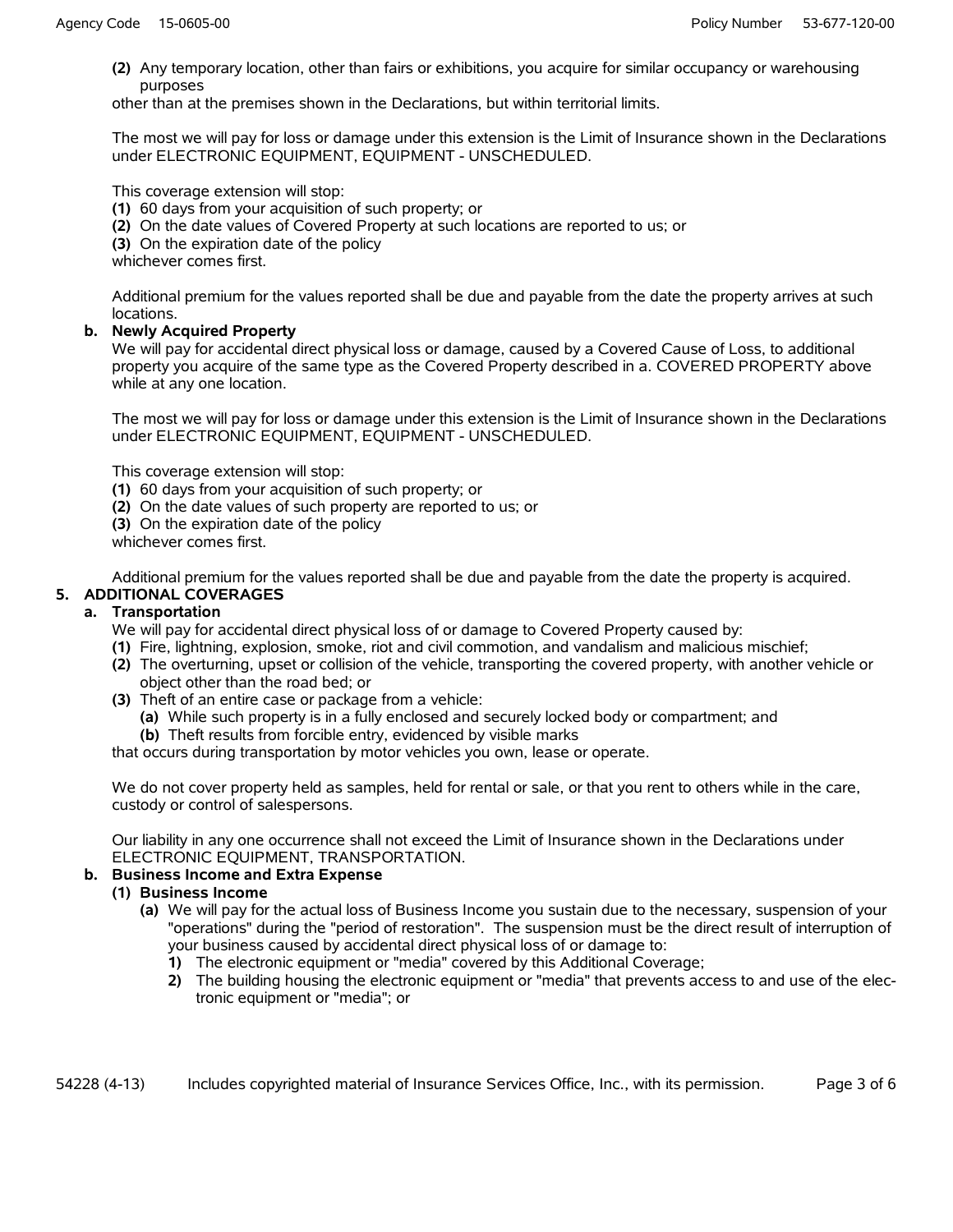- **3)** The air conditioning or electrical systems that are required to operate the electronic equipment, provided such damage or destruction is inside the building or outside within 100 feet of the building caused by the perils insured against and subject to (4) EXCLUSIONS below.
- **(b)** We will also pay expenses you incur to reduce the covered loss. We will not pay for expenses:
	- **1)** You incur to extinguish a fire; or
	- **2)** Expenses that exceed the amount by which the covered loss is reduced.
- Business Income means the:
- **(a)** Net Income (Net Profit or Loss before income taxes) that would have been earned or incurred; and
- **(b)** Continuing normal operating expenses incurred, including payroll.
- **(2) Extra Expense**
	- **(a)** We will pay necessary Extra Expense, other than loss of Business Income, you incur during the "period of restoration" that you would not have incurred following accidental direct physical loss of or damage to:
		- **1)** The electronic equipment or "media" covered by this Additional Coverage;
		- **2)** The building housing the electronic equipment or "media" that prevents access to and use of the equipment or "media"; or
		- **3)** The air conditioning or electrical systems that are required to operate the electronic equipment, provided such damage or destruction is inside the building or outside within 100 feet of the building caused by the perils insured against and subject to (4) EXCLUSIONS below.
	- **(b)** We will also cover the cost to repair, replace or restore:
		- **1)** Books of accounts, abstracts, drawings;
		- **2)** Card index systems; or
		- **3)** Other records or data such as film, tape, disks, drum, cell or other magnetic storage or recording "media" for electronic data processing

that have been damaged or destroyed by perils we insure against, if such cost:

- **1)** Exceeds the normal cost for such repair, replacement or restoration; and
- **2)** Was incurred to reduce loss under this Additional Coverage.

However, we will cover no more of such excess cost than the amount by which the total extra expense payable under this coverage was reduced.

Extra Expense means expense incurred to avoid or minimize the suspension of business and continue "operations":

- **(a)** At the described premises; or
- **(b)** At replacement premises or at temporary locations, including:
	- **1)** Relocation expenses.
	- **2)** Costs to equip and operate the replacement or temporary locations.
	- **3)** Costs to minimize the suspension of business if you cannot continue "operations".
	- **4) (a)** Costs to expedite repair or replace any Covered Property; or
		- **(b)** Costs to expedite research, replace or restore the lost information on damaged valuable papers and records:

to the extent it reduces the amount of loss that otherwise would have been payable under the Additional Coverage, Business Income, of this endorsement.

### **(3) Coverage Extension**

We extend Business Income and Extra Expense to include the actual loss or damage sustained by you which is a direct result of an interruption of the business covered by this policy because access to the described business premises is prohibited by order of civil authority because of damage or destruction of property adjacent to the described premises by the perils insured against. Coverage applies while access is denied, but no longer than two consecutive weeks.

# **(4) Exclusions**

The following exclusions apply only to the Business Income and Extra Expense provisions of this Additional Coverage above, in addition to those contained in B. EXCLUSIONS:

- **(a)** We will not pay for any Extra Expense or increase of Business Income loss, caused by any of the following, whether or not any other cause or happening contributes concurrently or in any sequence to the loss or damage:
	- **1)** Enforcement of any local or state ordinance or law regulating construction, repair or demolition of buildings or structures;
- 54228 (4-13) Includes copyrighted material of Insurance Services Office, Inc., with its permission. Page 4 of 6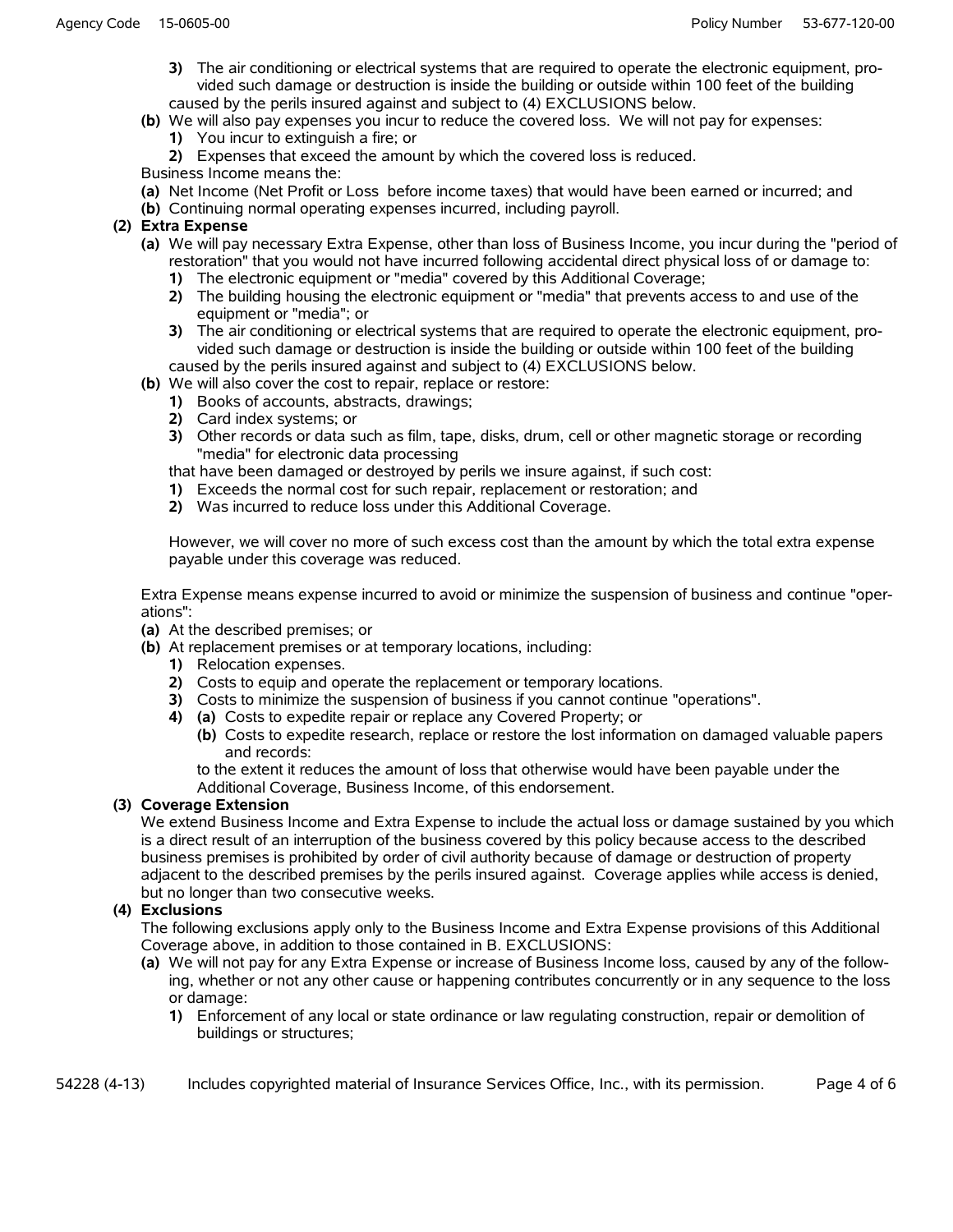- **2)** Interference at the described premises by strikers or other persons with:
	- **a)** Rebuilding, repairing or replacing the property; or
	- **b)** Resumption or continuation of business; or
- **3)** The suspension, lapse, or cancellation of any lease, license, contract or order beyond the "period of restoration".
- **(b)** We will not cover loss or damage caused directly or indirectly by any of the following, whether or not any other cause or happening contributes concurrently or in any sequence to the loss or damage:
	- **1)** Theft of any property, which is not an integral part of a building or structure at the time of loss. We will cover direct loss that ensues from a peril not excluded in this policy. We will cover direct loss by pillage and looting which occurs during and at the immediate place of riot or civil commotion.
	- **2)** Any other consequential or remote loss.

# **(5) Limit of Insurance**

**(a)** Business Income

Subject to (c) below, we will pay only for loss of your business income that occurs during the "period of restoration", but not exceeding 12 consecutive months after the date of accidental direct physical loss of or damage to Covered Property, resulting from a Covered Cause of Loss.

**(b)** Extra Expense

Subject to (c) below, we will pay only for necessary extra expense during the "period of restoration" starting with the date of damage or destruction. Payments under this coverage shall not be limited by the expiration of the policy.

**(c)** Our total payment for both Business Income and Extra Expense for any one occurrence shall not exceed the Limit of Insurance shown in the Declarations under ELECTRONIC EQUIPMENT, BUSINESS IN-COME and EXTRA EXPENSE.

# **(6) Loss Determination**

- **(a)** The amount of Business Income loss will be determined based on:
	- **1)** The Net Income of the business if no loss or damage occurred;
	- **2)** The continuing normal operating expenses, including payroll expenses, necessary to resume "operations" with the same quality of service that existed just before the direct physical loss or damage; and
	- **3)** Other relevant sources of information, including:
		- **a)** Your financial records and accounting procedures;
		- **b)** Bills, invoices and other vouchers; and
		- **c)** Deeds, liens or contracts.
- **(b)** The amount of Extra Expense will be determined based on:
	- **1)** All expenses that exceed the normal operating expenses that would have been incurred by "operations" during the "period of restoration" if no direct physical loss or damage had occurred. We will deduct from the total of such expenses:
		- **a)** The salvage value that remains of any property bought for temporary use during the "period of restoration" once "operations" are resumed; and
		- **b)** Any Extra Expense that is paid for by other insurance, except for insurance that is written subject to the same plan, terms, conditions and provisions as this insurance; and
	- **2)** All necessary expenses that reduce the Business Income loss that otherwise would have been incurred.
- **(c)** Resumption Of Operations
	- We will reduce the amount of your:
	- **1)** Business Income loss, other than Extra Expense, to the extent you can resume your "operations," in whole or in part, by using damaged or undamaged property (including merchandise or stock) at the described premises or elsewhere.
	- **2)** Extra Expense loss to the extent you can return "operations" to normal and discontinue such Extra Expense.
- **(d)** If you do not resume "operations" , or do not resume "operations" as quickly as possible, we will pay based on the length of time it would have taken to resume "operations" as quickly as possible.

# **(7) Loss Payment - Business Income and Extra Expense**

We will pay for covered loss within 30 days after we receive the sworn proof of loss, if:

- **(1)** You have complied with all of the terms of this policy; and
- **(2) (a)** We have reached agreement with you on the amount of loss; or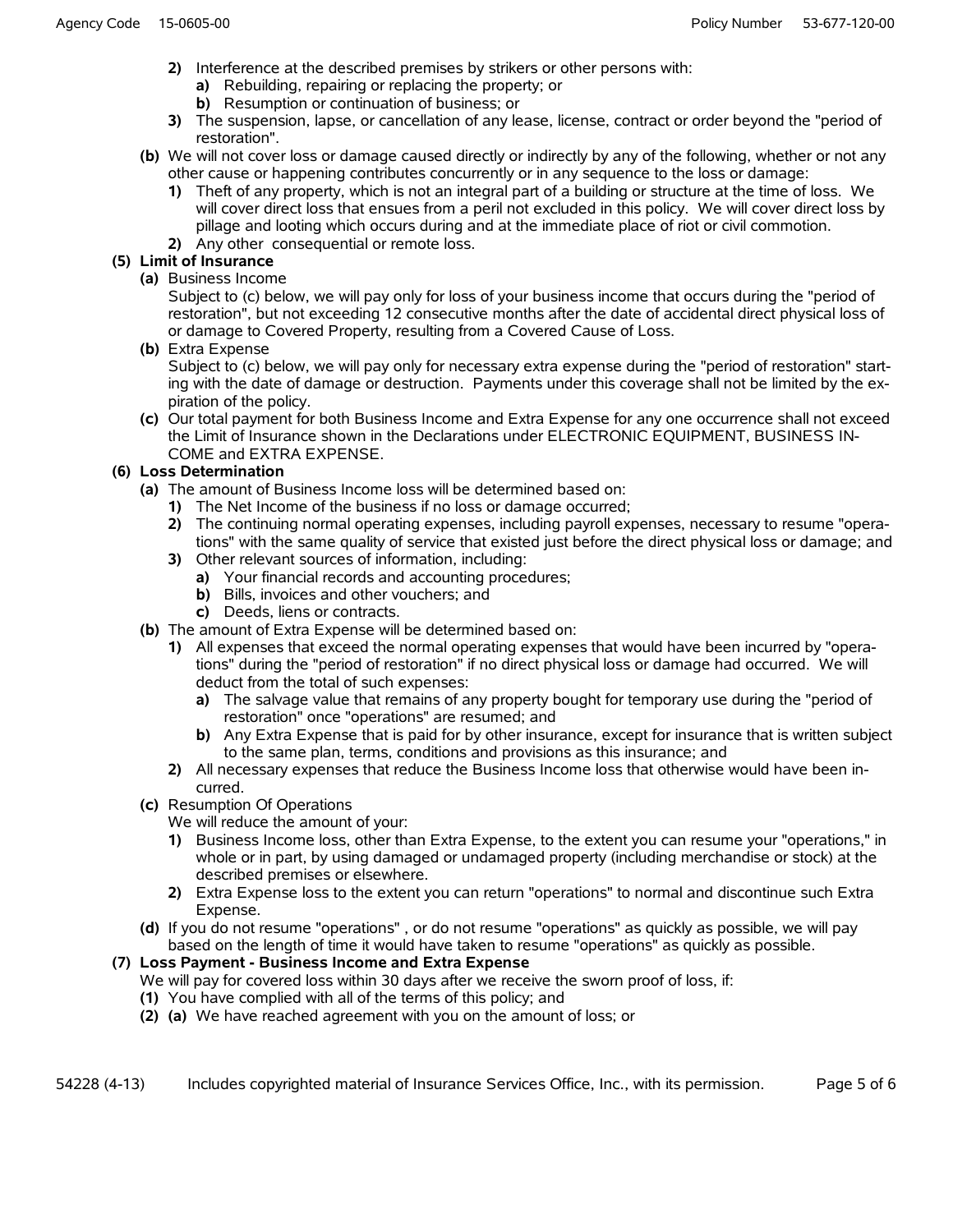**(b)** An appraisal award has been made.

### **6. DEDUCTIBLE**

We will not pay for loss or damage to Covered Property in any one occurrence until the loss or damage exceeds the deductible shown in the Declarations. We will then pay the amount of loss that exceeds the deductible. This deductible applies only once per occurrence regardless of the number of buildings in which covered property is located.

# **7. OTHER INSURANCE**

The insurance provided by this endorsement is primary. If there is other insurance provided on a primary basis, we will pay only our share. Our share will be the ratio of the amount of this insurance to the total amount of insurance.

# **8. OPTIONAL COVERAGES**

- **a.** Mechanical Breakdown Coverage
	- **(1)** When a Limit of Insurance for MECHANICAL BREAKDOWN is shown in the Declarations under Electronic Equipment, we will pay loss or damage to covered property caused by "mechanical breakdown". This provision supersedes any other policy provision that may exclude loss or damage caused by or resulting from "mechanical breakdown".
	- **(2)** Under 2. EXCLUSIONS above exclusion e. is deleted and replaced by the following:
		- **e.** Loss or damage caused by data processing "media" failure while the "media" is being run through the system. We will cover loss, damage or expense caused directly by ensuing fire or explosion.
	- **(3)** We will not pay for loss or damage to Covered Property in any one occurrence until the loss or damage exceeds the deductible shown in the Declarations. We will then pay the amount of loss that exceeds the deductible. This deductible applies only once per occurrence.
- **b.** Electrical Disturbance Coverage
	- **(1)** When a limit of insurance for ELECTRICAL DISTURBANCE is shown in the Declarations under Electronic Equipment, we will pay for loss or damage to Covered Property caused by:
		- **(a)** "Electrical disturbance"; or
		- **(b** "Power supply disturbance".
	- **(2)** Under 2. EXCLUSIONS above, exclusion d. does not apply.
	- **(3)** The deductible for this coverage shall be:
		- **(a)** \$1,000; or

**(b)** 5% of the combined unscheduled equipment and scheduled equipment limits shown in the Declarations whichever is greater.

### **9. DEFINITIONS**

- **a.** "Electrical disturbance" means electrical or magnetic damage, disturbance or erasure of electronic recordings.
- **b.** "Laptop computer" means portable data collectors, notebook (laptop) computers, subnote book computers, palmtop computers, handheld computers and portable or any similar computer. "Laptop computer" does not mean cellular phone, wireless phone or pager.
- **c.** "Mechanical breakdown" means component failure or mechanical malfunction, breakdown or failure.
- **d.** "Media" means materials on which information is recorded such as film, magnetic tape, paper tape, disks, drums, and cards. "Media" includes computer software and reproduction of data contained on covered media.
- **e.** "Power Supply Disturbance" means blackout, brownout, power surge or interruption of power supply.

All other policy terms and conditions apply.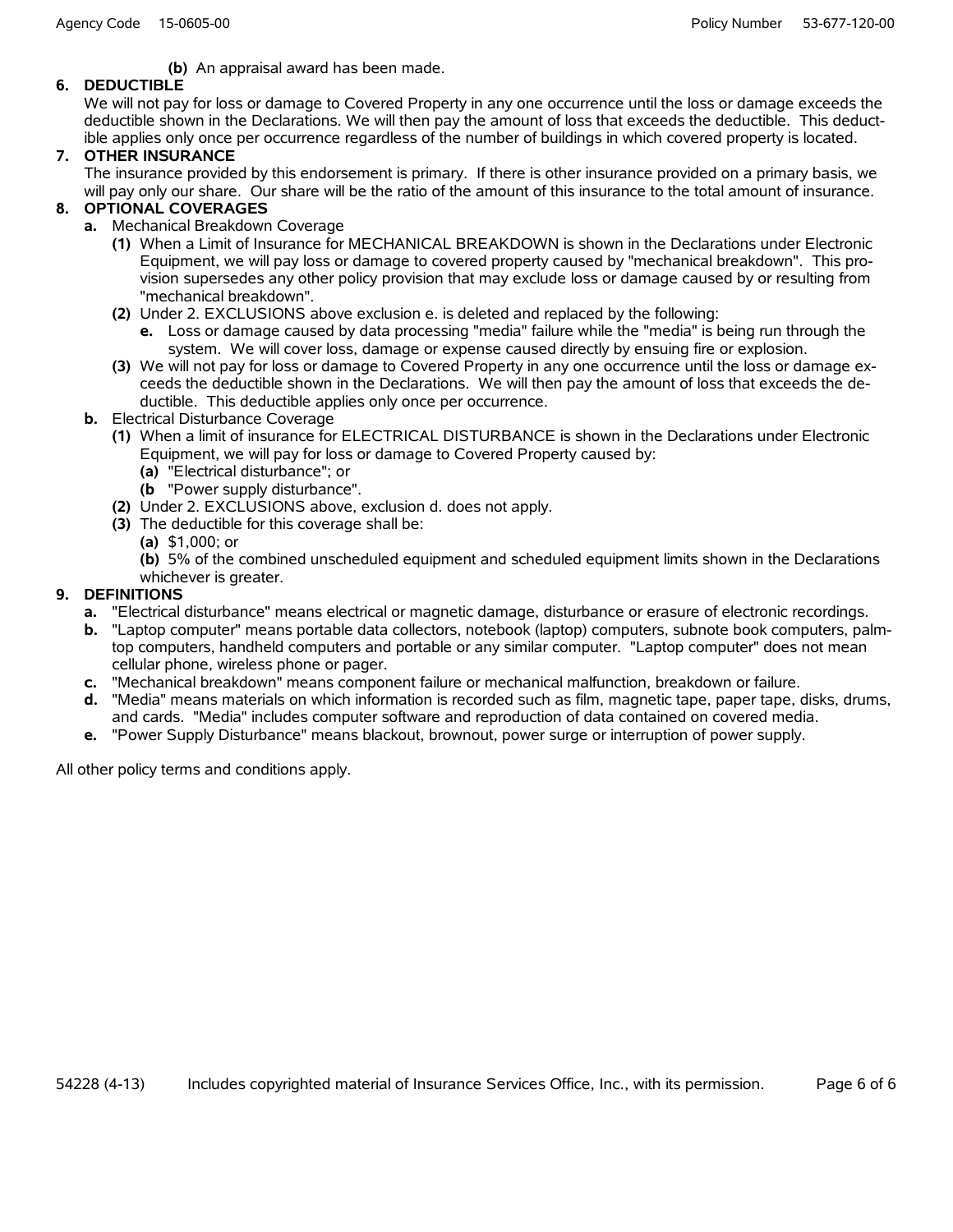# **THIS ENDORSEMENT CHANGES THE POLICY. PLEASE READ IT CAREFULLY.**

# **AMENDMENT OF LIABILITY INSURING AGREEMENT - KNOWN INJURY OR DAMAGE**

This endorsement modifies insurance provided under the following:

BUSINESSOWNERS LIABILITY COVERAGE FORM

# It is agreed:

Under **A. COVERAGES**, **1. Business Liability**, is deleted and replaced by the following:

# **1. Business Liability.**

- **a.** We will pay those sums that the insured becomes legally obligated to pay as damages because of "bodily injury", "property damage", "personal injury" or "advertising injury" to which this insurance applies. We will have the right and duty to defend the insured against any "suit" seeking those damages. We may, at our discretion, investigate any "occurrence" and settle any claim or "suit" that may result. But:
	- **(1)** The amount we will pay for damages is limited as described in D. LIABILITY AND MEDICAL EXPENSES LIMITS OF INSURANCE; and
	- **(2)** Our right and duty to defend end when we have used up the applicable limit of insurance in the payment of judgments or settlements or medical expenses.

No other obligation or liability to pay sums or perform acts or services is covered unless explicitly provided for under COVERAGE EXTENSION - SUPPLEMENTARY PAYMENTS.

- **b.** This insurance applies:
	- **(1)** To "bodily injury" and "property damage" only if:
		- **(a)** The "bodily injury" or "property damage" is caused by an "occurrence" that takes place in the "coverage territory";
		- **(b)** The "bodily injury" or "property damage" occurs during the policy period; and
		- **(c)** Prior to the policy period, no insured listed under Paragraph 1. of C. WHO IS AN INSURED and no employee authorized by you to give or receive notice of an "occurrence" or claim, knew that the "bodily injury" or "property damage" had occurred, in whole or in part. If such a listed insured or authorized employee knew prior to the policy period, that the "bodily injury" or "property damage" occurred, then any continuation, change or resumption of such "bodily injury" or "property damage" during or after the policy period will be deemed to have been known prior to the policy period.
	- **(2)** To "personal injury" and "advertising injury" caused by an offense arising out of your business, but only if the offense was committed in the "coverage territory" during the policy period.

Includes copyrighted material of Insurance Services Office, Inc., with its permission. 54244 (5-07) Copyright, Insurance Services Office, Inc., 1984, 1985, 2001 Page 1 of 2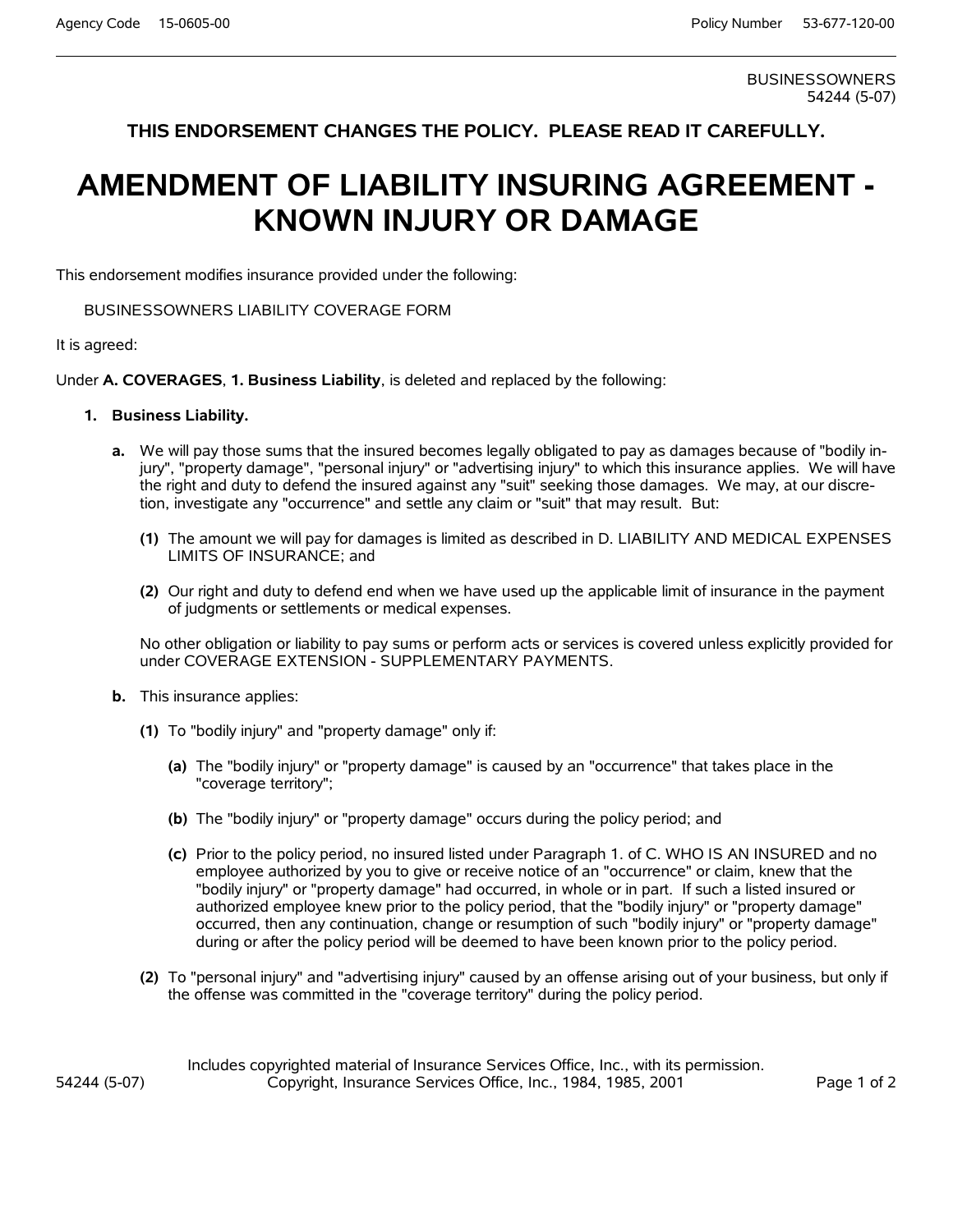- **c.** "Bodily injury" or "property damage" will be deemed to have been known to have occurred at the earliest time when any insured listed under Paragraph 1. of C. WHO IS AN INSURED or any employee authorized by you to give or receive notice of an "occurrence" or claim:
	- **(1)** Reports all, or any part, of the "bodily injury" or "property damage" to us or any other insurer;
	- **(2)** Receives a written or verbal demand or claim for damages because of the "bodily injury" or "property damage"; or
	- **(3)** Becomes aware by any other means that "bodily injury" or "property damage" has occurred or has begun to occur.
- **d.** Damages because of "bodily injury" include damages claimed by any person or organization for care, loss of services or death resulting at any time from the "bodily injury".

### **e. Coverage Extension - Supplementary Payments**

In addition to the Limit of Insurance, we will pay, with respect to any claim or "suit" we defend:

- **(1)** All expenses we incur.
- **(2)** Up to \$250 for cost of bail bonds required because of accidents or traffic law violations arising out of the use of any vehicle to which Business Liability Coverage for "bodily injury" applies. We do not have to furnish these bonds.
- **(3)** The cost of bonds to release attachments, but only for bond amounts within our Limit of Insurance. We do not have to furnish these bonds.
- **(4)** All reasonable expenses incurred by the insured at our request to assist us in the investigation or defense of the claim or "suit", including actual loss of earnings up to \$100 a day because of time off from work.
- **(5)** All costs taxed against the insured in the "suit".
- **(6)** Prejudgment interest awarded against the insured on that part of the judgment we pay. If we make an offer to pay the Limit of Insurance, we will not pay any prejudgment interest based on that period of time after the offer.
- **(7)** All interest on the full amount of any judgment that accrues after entry of the judgment and before we have paid, offered to pay, or deposited in court the part of the judgment that is within our Limit of Insurance.

All other policy terms and conditions apply.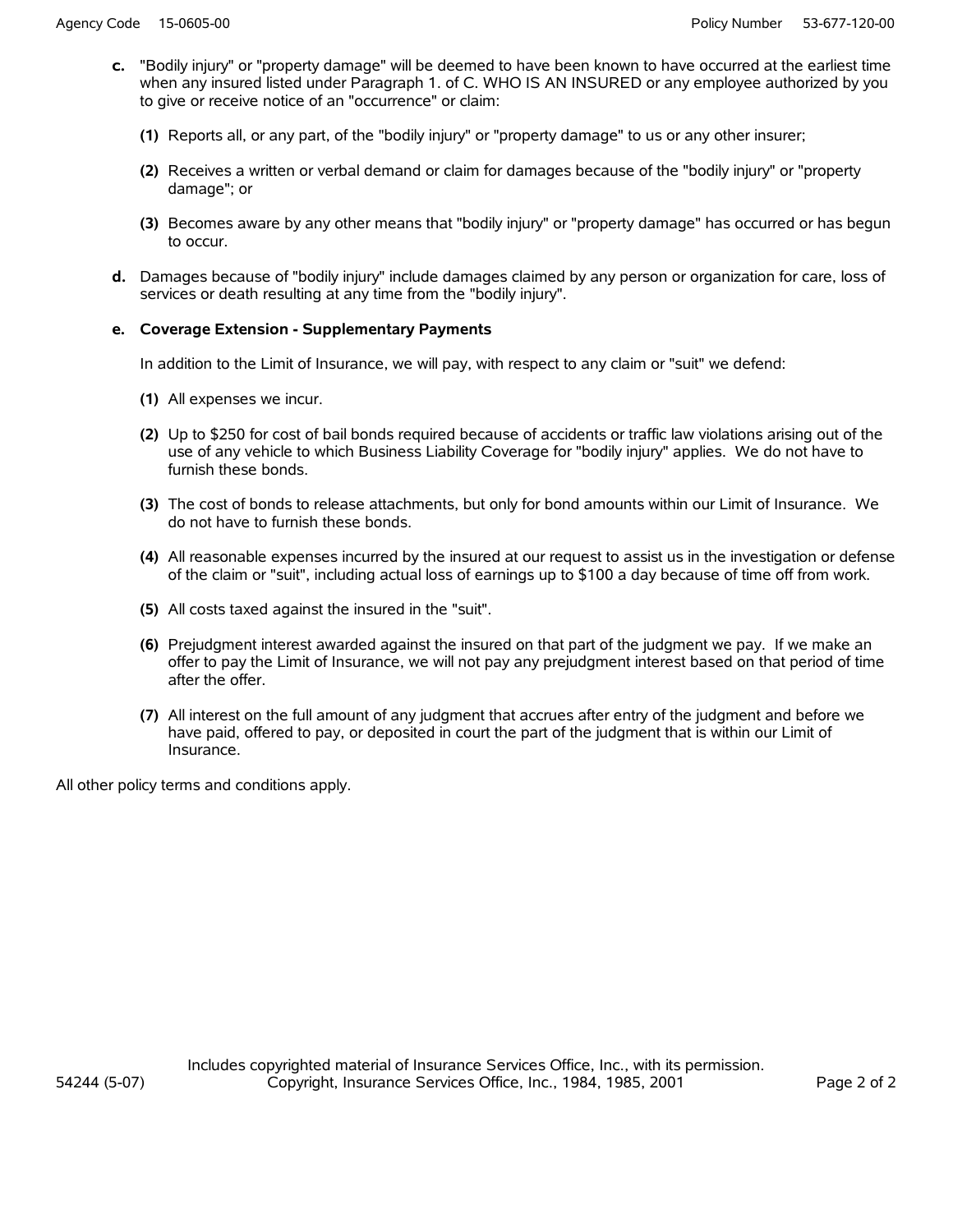# **THIS ENDORSEMENT CHANGES THE POLICY. PLEASE READ IT CAREFULLY.**

# **CONDITIONAL EXCLUSION OF TERRORISM INVOLVING NUCLEAR, BIOLOGICAL OR CHEMICAL TERRORISM (RELATING TO DISPOSITION OF FEDERAL TERRORISM RISK INSURANCE ACT)**

This endorsement modifies insurance provided under the following:

BUSINESSOWNERS POLICY

# **A. Applicability Of This Endorsement**

- **1. The provisions of this endorsement will apply if and when one of the following situations occurs:**
	- **a. The federal Terrorism Risk Insurance Program ("Program"), established by the Terrorism Risk Insurance Act of 2002 (including ensuing Congressional actions pursuant to the Act), terminates; or**
	- **b. The Program is renewed, extended or otherwise continued in effect without a requirement by the Program to make terrorism coverage available to you and with revisions that increase insurers' statutory percentage deductible or decrease the federal government's statutory percentage share in potential terrorism losses above such deductible, or that results in a change in the level or terms or conditions of coverage.**
- **2. When this endorsement becomes applicable in accordance with the terms of A.1.a. or A.1.b., above, it supersedes any terrorism endorsement already endorsed to this policy that addresses "certified acts of terrorism".**
- **3. If this endorsement does NOT become applicable, then any terrorism endorsement already endorsed to this policy, that addresses "certified acts of terrorism", will remain in effect. However, if the Program is renewed, extended or otherwise continued in effect with revisions that change the level or terms or conditions of coverage, and we are required to offer you the revised coverage or to provide revised coverage to those who previously accepted coverage under the**

### **Program, then we will take the appropriate steps in response to the federal requirements.**

**B.** The following definition is added and applies under this endorsement wherever the term terrorism is enclosed in quotation marks.

"Terrorism" means activities against persons, organizations or property of any nature:

- **1.** That involve the following or preparation for the following:
	- **a.** Use or threat of force or violence; or
	- **b.** Commission or threat of a dangerous act; or
	- **c.** Commission or threat of an act that interferes with or disrupts an electronic, communication, information, or mechanical system; and
- **2.** When one or both of the following applies:
	- **a.** The effect is to intimidate or coerce a government or the civilian population or any segments thereof, or to disrupt any segment of the economy; or
	- **b.** It appears that the intent is to intimidate or coerce a government or the civilian population, or to further political, ideological, religious, social or economic objectives or to express (or express opposition to) a philosophy or ideology.
- **C.** If the BUSINESSOWNERS STANDARD PROP-ERTY COVERAGE FORM or the BUSINESS-OWNERS SPECIAL PROPERTY COVERAGE FORM is included in this policy, then under **B. EX-CLUSIONS**, the following exclusion is added: **Exclusion Of "Terrorism"**

We will not pay for loss or damage caused directly or indirectly by "terrorism", including action in hindering or defending against an actual or expected

54309 (9-19) Includes copyrighted material of Insurance Services Office, Inc., with its permission. Page 1 of 2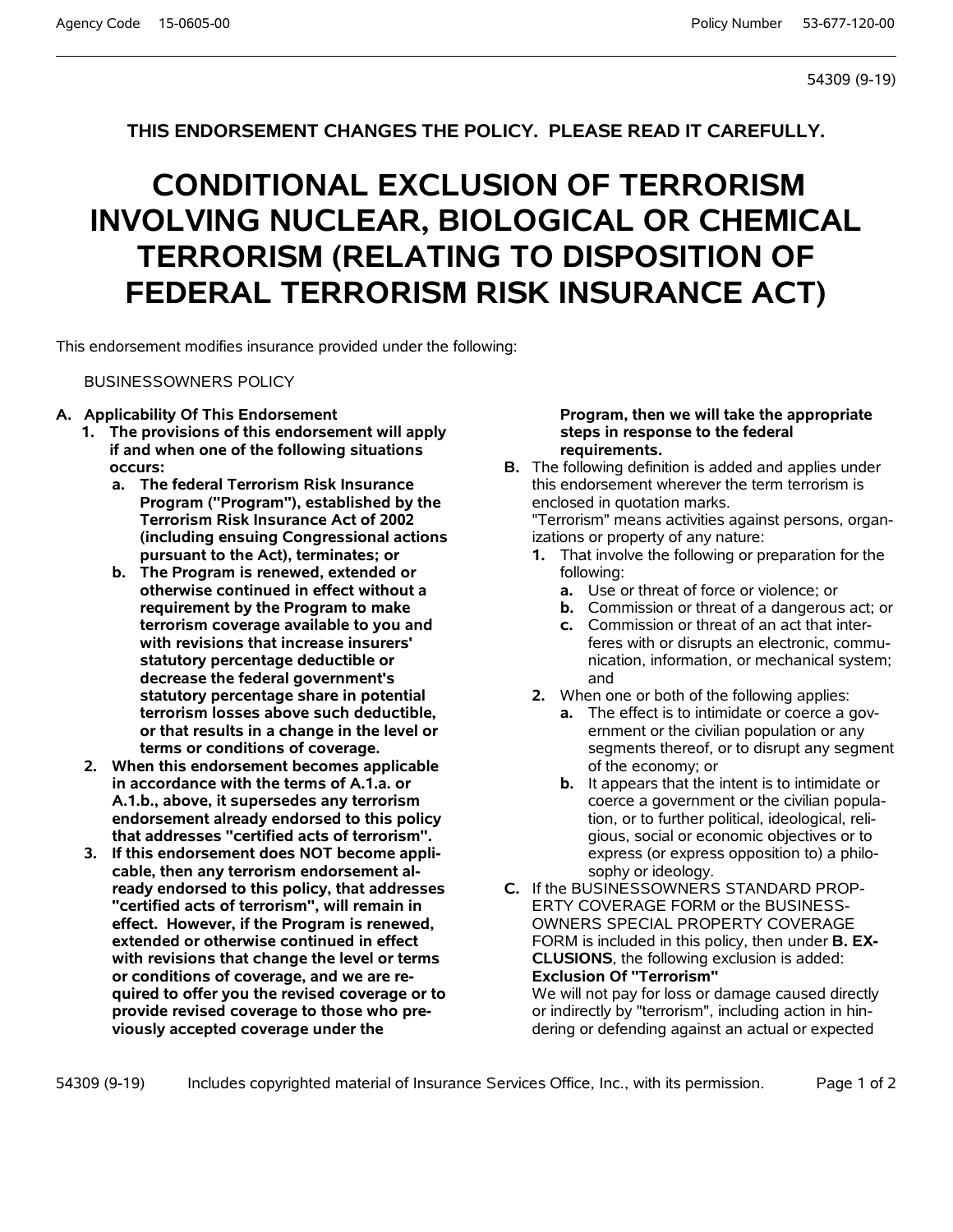incident of "terrorism". Such loss or damage is excluded regardless of any other cause or event that contributes concurrently or in any sequence to the loss. **But this exclusion applies only when one or more of the following are attributed to an incident of "terrorism"**:

- **1.** The "terrorism" is carried out by means of the dispersal or application of radioactive material, or through the use of a nuclear weapon or device that involves or produces a nuclear reaction, nuclear radiation or radioactive contamination;
- **2.** Radioactive material is released, and it appears that one purpose of the "terrorism" was to release such material;
- **3.** The "terrorism" is carried out by means of the dispersal or application of pathogenic or poisonous biological or chemical materials; or
- **4.** Pathogenic or poisonous biological or chemical materials are released, and it appears that one purpose of the "terrorism" was to release such materials.

### **D. Exception To Exclusion Of "Terrorism" For Certain Fire Losses**

If "terrorism" results in fire, we will pay for the loss or damage caused by that fire, subject to all applicable policy provisions including the Limit of Insurance on the affected property. Such coverage for fire applies only to direct loss or damage caused by fire to Covered Property. Therefore, for example, the coverage does not apply to insurance provided under the Additional Coverages Business Income and/or Extra Expense or endorsements that apply to those Additional Coverages.

**E.** Under the BUSINESSOWNERS LIABILITY COVER-AGE FORM, the following exclusion is added:

We will not pay for "bodily injury", "property damage", "personal injury", "advertising injury", or any loss or damage caused directly or indirectly by "terrorism", including action in hindering or defending against an actual or expected incident of "terrorism". All "bodily injury", "property damage", "personal injury", "advertising injury", or such loss or damage is excluded regardless of any other cause or event that contributes concurrently or in any sequence to such injury or damage. **But this exclusion applies only when one or more of the following are attributed to an incident of "terrorism":**

- **1.** The "terrorism" is carried out by means of the dispersal or application of radioactive material, or through the use of a nuclear weapon or device that involves or produces a nuclear reaction, nuclear radiation or radioactive contamination;
- **2.** Radioactive material is released, and it appears that one purpose of the "terrorism" was to release such material;
- **3.** The "terrorism" is carried out by means of the dispersal or application of pathogenic or poisonous biological or chemical materials; or
- **4.** Pathogenic or poisonous biological or chemical materials are released, and it appears that one purpose of the "terrorism" was to release such materials.
- **F.** The terms and limitations of any terrorism exclusion, or the inapplicability or omission of a terrorism exclusion, do not serve to create coverage for loss or damage that is otherwise excluded under this Policy.

All other policy terms and conditions apply.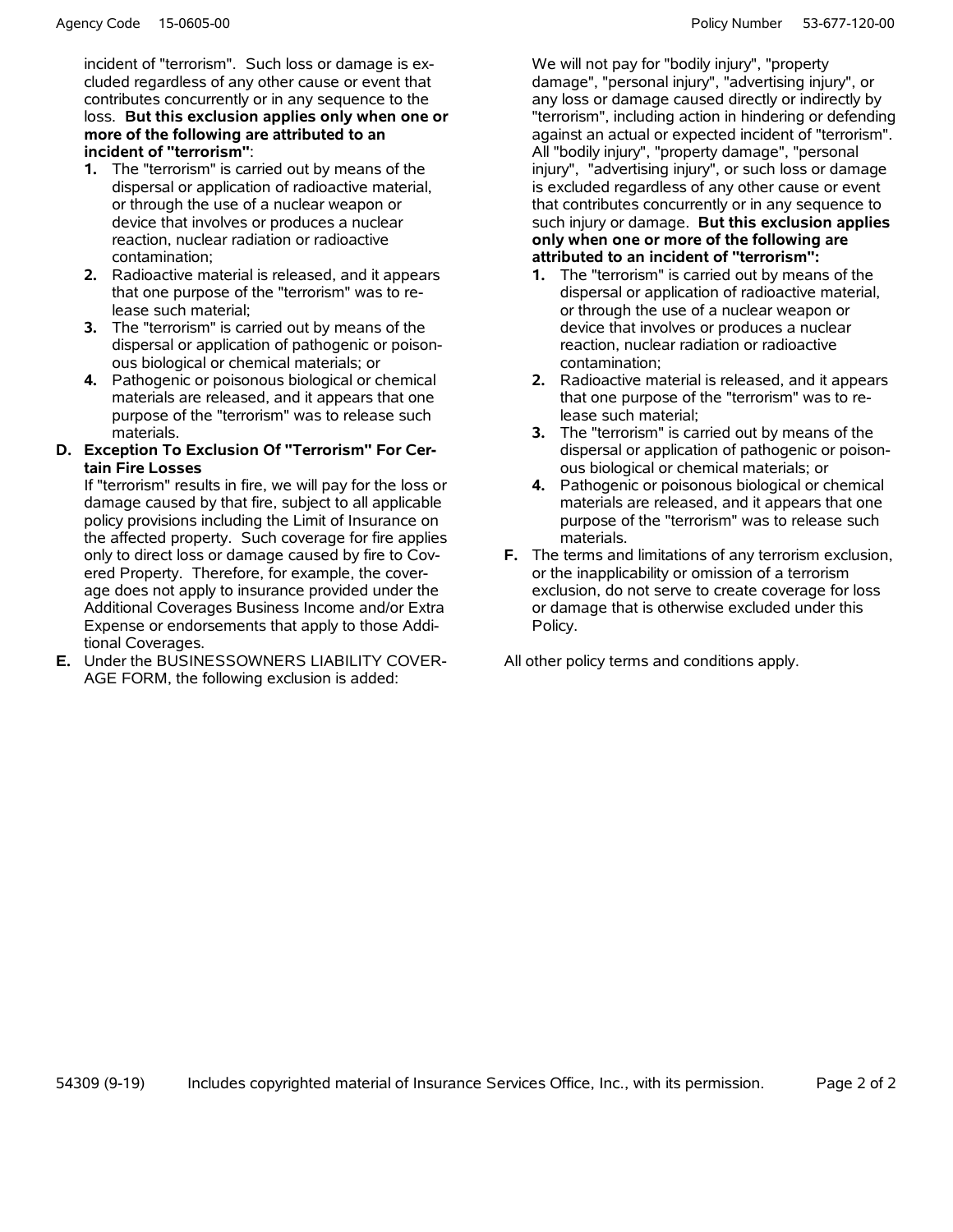54319 (4-20)

# **THIS ENDORSEMENT CHANGES THE POLICY. PLEASE READ IT CAREFULLY.**

# **LIMITED COVERAGE FOR FUNGI, WET ROT OR DRY ROT**

This endorsement modifies insurance provided under the following:

BUSINESSOWNERS SPECIAL PROPERTY COVERAGE FORM

# **A. A. COVERAGE**, **5. Additional Coverages** is

amended. The following additional coverage is added.

# **Limited Coverage For "Fungi", Wet Rot or Dry Rot**

- **(1)** The coverage described in paragraphs (2) and (6) immediately below, only applies when the "fungi", wet rot or dry rot are the result of a "specified cause of loss" other than fire or lightning that occurs during the policy period and only if all reasonable means were used to save and preserve the property from further damage at the time of and after that occurrence.
- **(2)** We will pay for loss or damage by "fungi", wet rot or dry rot. As used in this Limited Coverage, the term loss or damage means:
	- **(a)** Direct physical loss or damage to Covered Property caused by "fungi", wet rot or dry rot including the cost of removal of the "fungi", wet rot or dry rot;
	- **(b)** The cost to tear out and replace any part of the building or other property as needed to gain access to the "fungi", wet rot or dry rot; and
	- **(c)** The cost of testing performed after removal, repair, replacement or restoration of the damaged property is completed, provided there is a reason to believe that "fungi", wet rot or dry rot are present.
- **(3)** The coverage described under this Limited Coverage is limited to 10% of the building or business personal property limit of insurance, whichever is greater, subject to a maximum of \$100,000 and a minimum of \$15,000. This is the most we shall pay for the total of all loss or damage arising out of all occurrences of a "specified cause of loss" (other than fire or lightning) which take place in a 12-month period (starting with the beginning of the present

annual policy period) regardless of the number of locations covered by this policy or claims made. With respect to a particular occurrence of loss which results in "fungi", wet rot or dry rot, we will not pay more than this limit even if "fungi", wet rot or dry rot continue to be present or active, or recurs, in a later policy period.

- **(4)** The coverage provided under this Limited Coverage does not increase the applicable Limit of Insurance on any Covered Property. If a particular occurrence results in loss or damage by "fungi", wet rot or dry rot, and other loss or damage, we will not pay more, for the total of all loss or damage, than the applicable Limit of Insurance on the affected Covered Property. If there is covered loss or damage to Covered Property, not caused by "fungi", wet rot or dry rot, loss payment will not be limited by the terms of this Limited Coverage, except to the extent that "fungi", wet rot or dry rot causes an increase in the loss. Any such increase in the loss will be subject to the terms of this Limited Coverage.
- **(5)** The terms of this Limited Coverage do not increase or reduce the coverage provided under the Water Damage Additional Coverage.
- **(6)** The following applies only if Business Income and/or Extra Expense Coverage applies to the described premises and only if the suspension of "operations" satisfies all the terms and conditions of the applicable Business Income and/or Extra Expense Additional Coverage.
	- **(a)** If the loss which resulted in "fungi", wet rot or dry rot does not in itself necessitate a suspension of "operations", but such suspension is necessary due to loss or damage to property caused by "fungi", wet rot or dry rot, then our payment under the Business Income and/or Extra Expense is

54319 (4-20) Includes copyrighted material of Insurance Services Office, Inc., with its permission. Page 1 of 2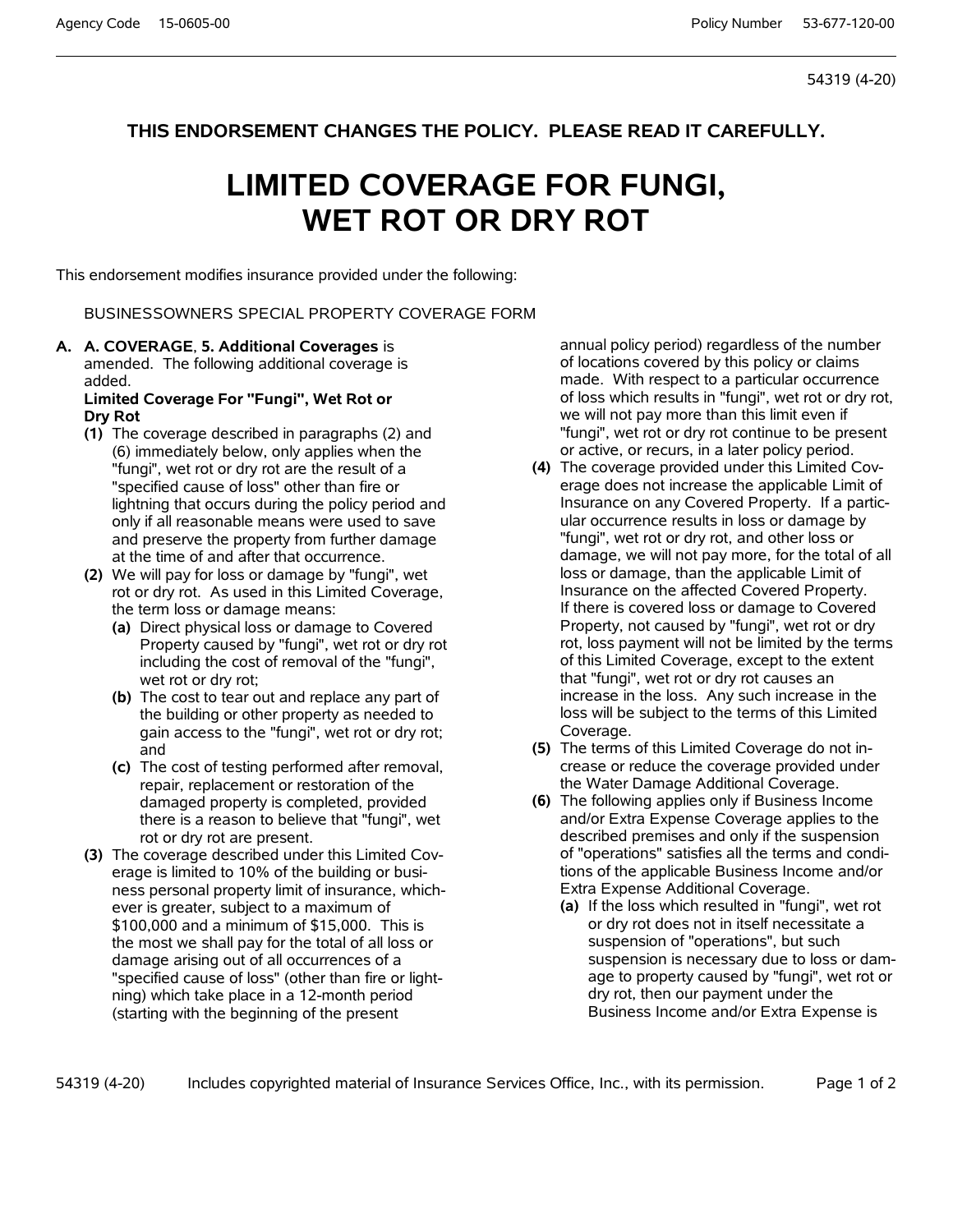limited to the amount of loss and/or expense sustained in a period of not more than 45 days. The days need not be consecutive.

- **(b)** If a covered suspension of "operations" was caused by loss or damage other than "fungi", wet rot or dry rot, but remediation of "fungi", wet rot or dry rot prolongs the "period of restoration", we will pay for loss and/or expense sustained during the delay (regardless of when such a delay occurs during the "period of restoration"), but such coverage is limited to 45 days. The days need not be consecutive.
- **B. B. EXCLUSIONS** is amended. **2.d.(2)** is deleted and replaced by the following exclusion.
	- **(2)** Rust, corrosion, decay, deterioration, hidden or latent defect or any quality in property that causes it to damage itself;
- **C. B. EXCLUSIONS** is amended. The following exclusion is added.

# **"Fungi"**

Presence, growth, proliferation, spread or any activity of "fungi", wet rot or dry rot. This exclusion does not apply to loss or damage to covered property:

- **(1)** If "fungi", wet rot or dry rot results from fire or lightning;
- **(2)** If the ensuing loss not otherwise excluded results directly or indirectly from "fungi", wet rot or dry rot; or
- **(3)** As provided under the Additional Coverage, **Limited Coverage For "Fungi", Wet Rot or Dry Rot**.
- **D. H. PROPERTY DEFINITIONS** is amended. The following definition is added. **"Fungi"** means any type or form of fungus, including but not limited to, any mold, mildew mycotoxins, spores, scents or byproducts produced or released by any type or form of fungus.

All other policy terms and conditions apply.

54319 (4-20) Includes copyrighted material of Insurance Services Office, Inc., with its permission. Page 2 of 2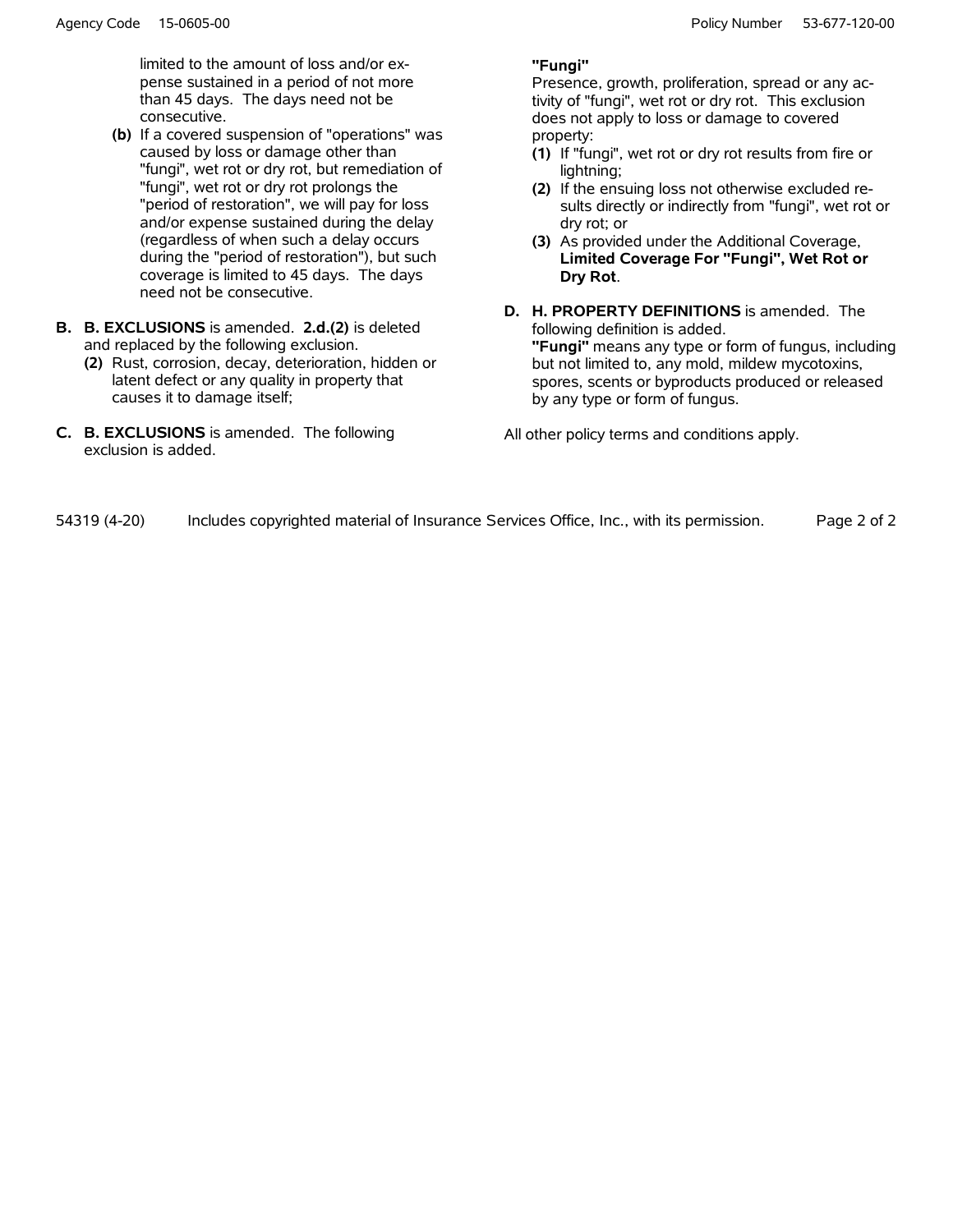# **THIS ENDORSEMENT CHANGES THE POLICY. PLEASE READ IT CAREFULLY.**

# **FINE ARTS, COLLECTIBLES AND MEMORABILIA - BLANKET COVERAGE**

This endorsement modifies insurance under the following:

BUSINESSOWNERS SPECIAL PROPERTY COVERAGE FORM

**1.** Under **A. COVERAGE**, **5. Additional Coverages**, the following Additional Coverage is added:

# **Fine Arts, Collectibles and Memorabilia - Blanket Coverage**

# **a. Coverage**

We will pay for direct physical loss or damage to fine arts, collectibles and memorabilia owned by you while located within the United States of America and Canada.

# **b. Exclusions**

Under **B. EXCLUSIONS**, the following exclusions are added to apply only to this Additional Coverage.

- **(1)** An action committed by you or at your direction with the intent to cause loss or damage.
- **(2)** Damage caused by any repairing, restoration or retouching process.

**(3)** Breakage of art glass windows, statuary, marble, glassware, bric-a-brac, porcelains and similar fragile articles unless caused by:

- **(a)** Fire or lightning;
- **(b)** Aircraft;
- **(c)** Theft or attempted theft;
- **(d)** Earthquake;
- **(e)** Flood or storm surge;
- **(f)** Malicious damage; or
- **(g)** Collision, derailment or overturn of conveyance;

except as we may state otherwise.

- **(4)** Loss to fine arts, collectibles or memorabilia on exhibition at any premises other than described in the Declarations.
- **(5)** Mysterious disappearance unless the loss is a direct result of a forcible entry of which there is visible evidence.

# **c. Limit Of Insurance**

We will pay no more than the smallest of either:

- **(1)** The cost to replace damaged property with new property of similar quality and features reduced by the amount of decrease in value because of age, wear, obsolescence or market value applicable to the damaged property immediately prior to the loss; or
- **(2)** The Limit of Insurance shown in the Declarations for FINE ARTS, COLLECTIBLES OR MEMORABILIA BLANKET INSURANCE.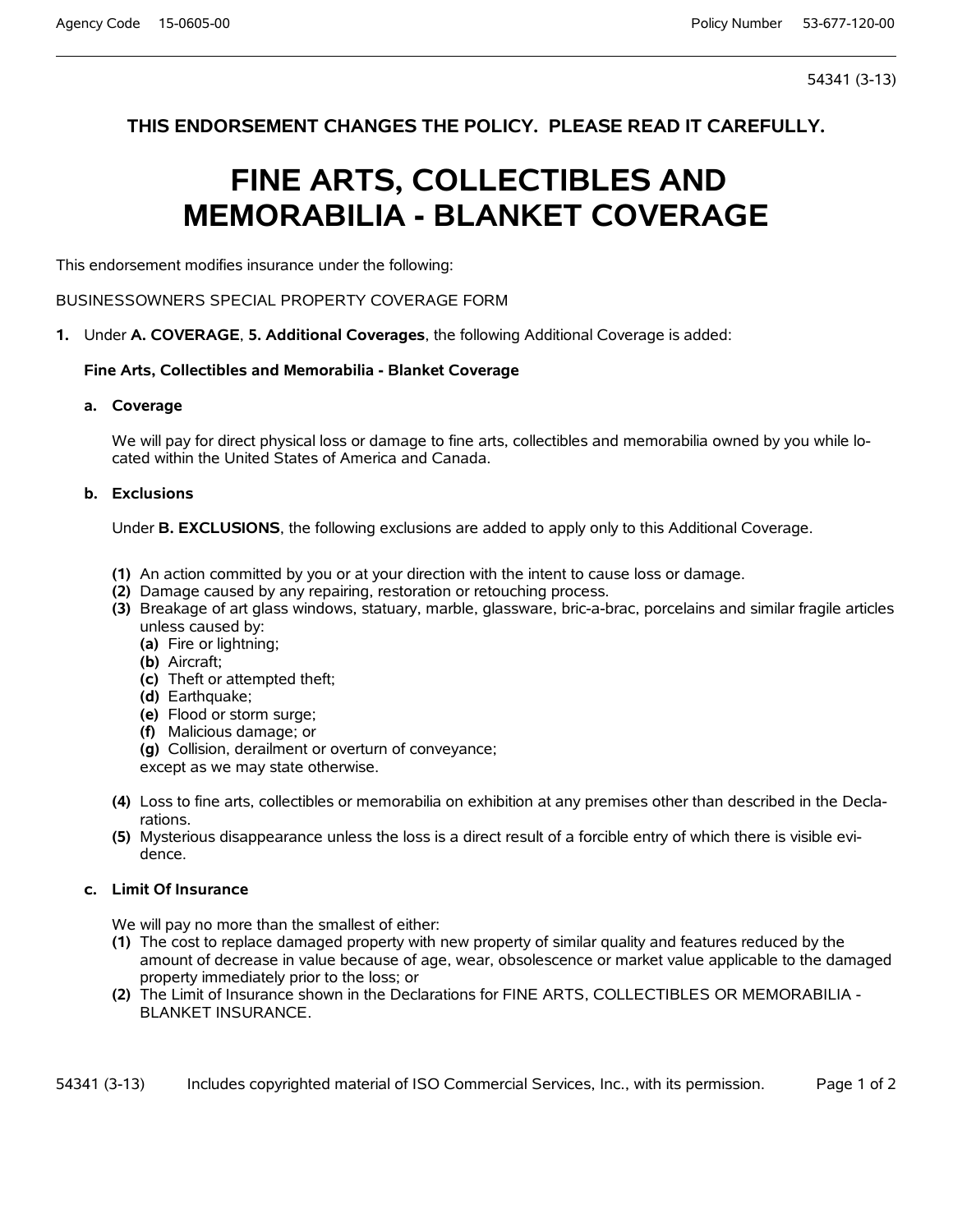In no event shall our payment for all items in any one loss exceed the Limit of Insurance shown in the Declarations for FINE ARTS, COLLECTIBLES OR MEMORABILIA - BLANKET INSURANCE.

This is an additional amount of insurance.

**d. Deductible**

No deductible applies to this Additional Coverage.

- **e. Conditions**
	- **(1)** In case of loss of or damage to any part of a pair or set, we may:
		- **(a)** repair or replace any part of the pair or set to restore it to its value before the loss; or
		- **(b)** pay the difference between the actual cash value of the property before and after the loss.
	- **(2)** In case of loss or damage to any part of property covered, consisting of several parts when complete, we shall pay only for the value of the part loss or damaged.
- **2.** Under **A. COVERAGE**, **b. Business Personal Property**, **2. Property Not Covered**, the following property is added:

Fine arts, collectibles and memorabilia.

- **3.** Under **4. LIMITATIONS**, paragraph **c.** does not apply to this Additional Coverage.
- **4.** The following **Definitions** apply to this endorsement only:
	- **a. Fine arts** mean paintings, etchings, pictures, tapestries, art glass windows and other bona fide works of art of rarity, historical value or artistic merit.
	- **b. Collectibles** mean objects collected as a hobby, for display or as an investment whose value may appreciate.
	- **c. Memorabilia** means objects valued for their connection to historical events, culture, entertainment or experiences worthy of remembrance.

All other policy terms and conditions apply.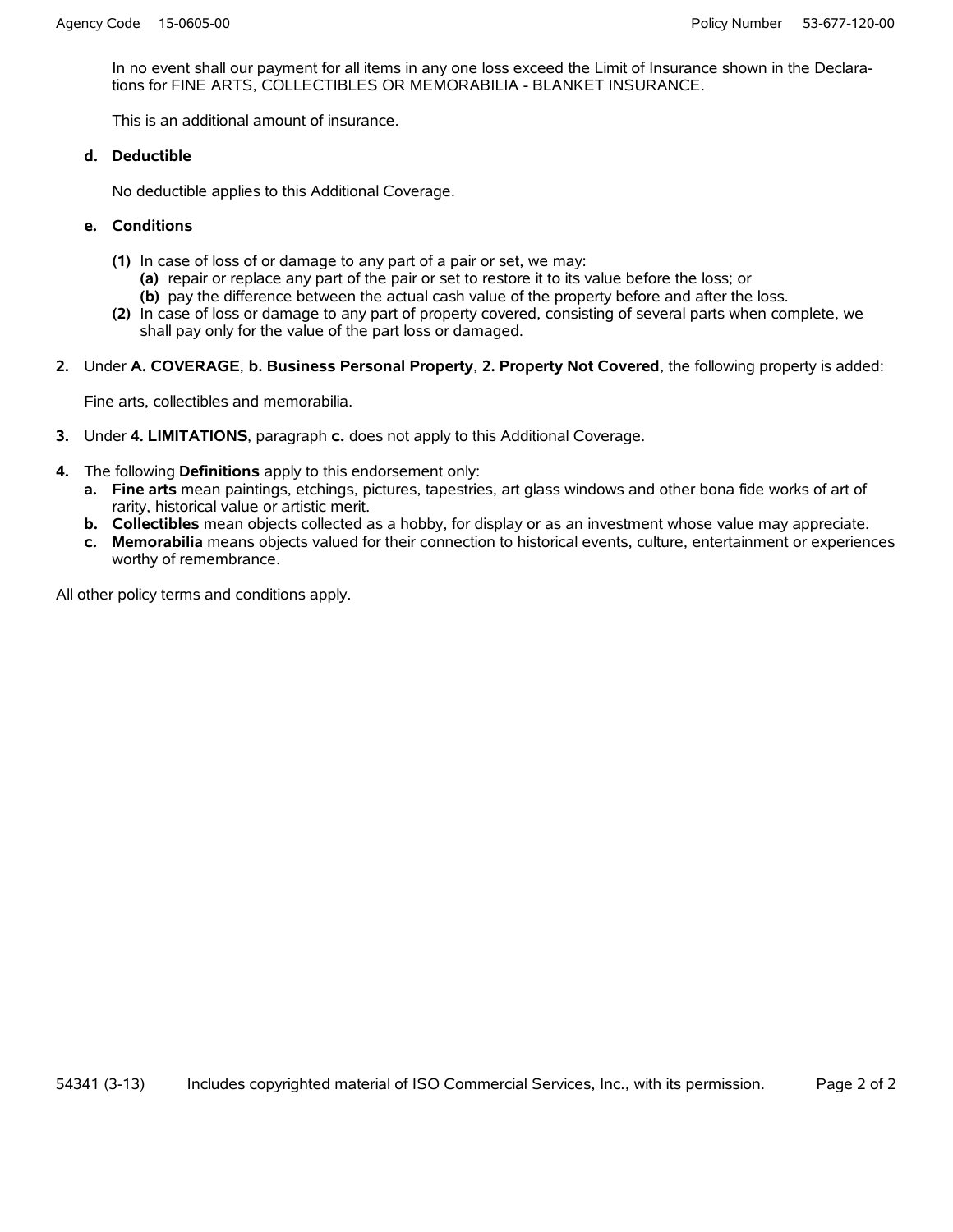BUSINESSOWNERS 54353 (10-08)

**THIS ENDORSEMENT CHANGES THE POLICY. PLEASE READ IT CAREFULLY.**

# **BUSINESSOWNERS LIABILITY PLUS ENDORSEMENT**

This endorsement modifies insurance provided under the following:

BUSINESSOWNERS LIABILITY COVERAGE FORM BUSINESSOWNERS COMMON POLICY CONDITIONS

### **1. EXTENDED WATERCRAFT COVERAGE**

Under **B. EXCLUSIONS**, **1. Applicable to Business Liability Coverage**, **g.** exclusion **(2)** is deleted and is replaced by the following:

- **(2)** A watercraft you do not own that is:
	- **(a)** Less than 50 feet long; and
	- **(b)** Not being used to carry persons or property for a charge;

#### **2. HIRED AUTO AND NON-OWNED AUTO LIA-BILITY COVERAGE**

Coverage for "bodily injury" and "property damage" liability provided under **A. COVERAGES**, **1. Business Liability**, is extended as follows under this item, but only if you do not have any other insurance available to you which affords the same or similar coverage.

### **Coverage**

We will pay those sums the insured becomes legally obligated to pay as damages because of "bodily injury" or "property damage" arising out of the maintenance or use of an "auto":

- **a.** You do not own;
- **b.** Which is not registered in your name; or
- **c.** Which is not leased or rented to you for more than ninety consecutive days

and which is used in your business.

### **Exclusions**

With respect to only **HIRED AUTO AND NON-OWNED AUTO LIABILITY COVERAGE**, the exclusions which apply to **A. COVERAGES**, **1. Business Liability**, other than exclusion **3. Nuclear Energy Liability Exclusion**, do not apply. The following exclusions apply to this coverage:

This coverage does not apply to:

- **a.** "Bodily injury" or "property damage" expected or intended from the standpoint of the insured. This exclusion does not apply to "bodily injury" resulting from the use of reasonable force to protect persons or property.
- **b.** Any obligation of the insured under a workers compensation, disability benefits or unemployment compensation law or any similar law.
- **c. (1)** "Bodily injury" or "property damage" arising out of the actual, alleged or threatened discharge, dispersal, seepage, migration, release or escape of "pollutants":
	- **(a)** That are, or are contained in any property that is:
		- **1)** Being transported or towed by, handled or prepared for placement into or upon, or taken from the "auto";
		- **2)** Otherwise in the course of transit by you or on your behalf; or
		- **3)** Being disposed of, stored, treated or processed into or upon the "auto";

Includes copyrighted material of Insurance Services Office, Inc., with its permission. 54353 (10-08) Copyright, Insurance Services Office, Inc., 1984, 1985 Page 1 of 8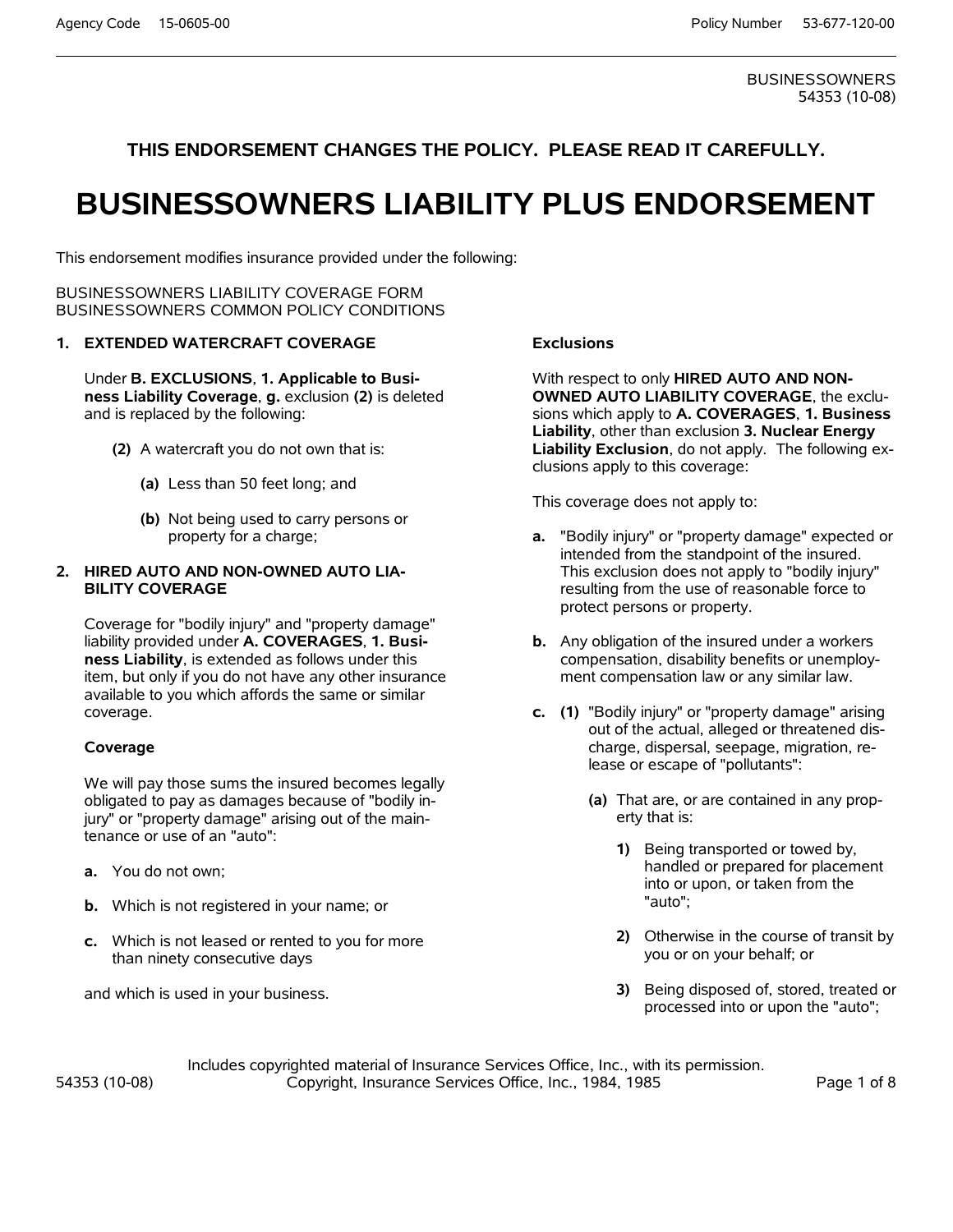- **(b)** Before such "pollutants" or property containing "pollutants" are moved from the place they are accepted by you or anyone acting on your behalf for placement into or onto the "auto"; or
- **(c)** After such "pollutants" or property containing "pollutants" are removed from the "auto" to where they are delivered, disposed of or abandoned by you or anyone acting in your behalf.

**c.(1)(a)** above does not apply to "pollutants" that are needed or result from the normal mechanical, electrical or hydraulic functioning of the "auto" or its parts, if the discharge, release, escape, seepage, migration or dispersal of such "pollutants" is directly from a part of the "auto" designed to hold, store, receive or dispose of such "pollutants" by the "auto" manufacturer.

**c.(1)(b)** and **c.(1)(c)** above do not apply, if as a direct result of maintenance or use of the "auto", "pollutants" or property containing "pollutants" which are not in or upon the "auto", are upset, overturned or damaged at any premises not owned by or leased to you. The discharge, release, escape, seepage, migration or dispersal of the "pollutants" must be directly caused by such upset, overturn or damage.

- **(2)** Any loss, cost or expense arising out of any:
	- **(a)** Request, demand or order that any insured or others test for, monitor, clean up, remove, contain, treat, detoxify or neutralize, or in any way respond to, or assess the effects of "pollutants"; or
	- **(b)** Claim or "suit" by or on behalf of a governmental authority for damages because of testing for, monitoring, cleaning up, removing, containing, treating, detoxifying or neutralizing, or in any way responding to, or assessing the effects of "pollutants".
- **d.** "Bodily injury" or "property damage" however caused, arising directly or indirectly, out of:
	- **(1)** War, including undeclared or civil war;
- **(2)** Warlike action by a military force, including action in hindering or defending against an actual or expected attack, by any government, sovereign or other authority using military personnel or other agents; or
- **(3)** Insurrection, rebellion, revolution, usurped power, or action taken by governmental authority in hindering or defending against any of these.
- **e.** "Bodily injury" or "property damage" for which the insured is obligated to pay damages by reason of the assumption of liability in a contract or agreement. This exclusion does not apply to liability for damages:
	- **(1)** Assumed in a contract or agreement that is an "insured contract", provided the "bodily injury" or "property damage" occurs subsequent to the execution of the contract or agreement. However, if the insurance under this policy does not apply to the liability of the insured, it also does not apply to such liability assumed by the insured under an "insured contract".
	- **(2)** That the insured would have in the absence of the contract or agreement.
- **f.** "Property damage" to:
	- **(1)** Property owned or being transported by, or rented or loaned to any insured; or
	- **(2)** Property in the care, custody or control of any insured

other than "property damage" to a residence or a private garage by a private passenger "auto" covered by this coverage.

- **g.** "Bodily injury" to:
	- **(1)** An "employee" of the insured arising out of and in the course of employment by the insured; or
	- **(2)** The spouse, child, parent, brother or sister of that "employee" as a consequence of Paragraph **(1)** above.

This exclusion applies:

Includes copyrighted material of Insurance Services Office, Inc., with its permission. 54353 (10-08) Copyright, Insurance Services Office, Inc., 1984, 1985 Page 2 of 8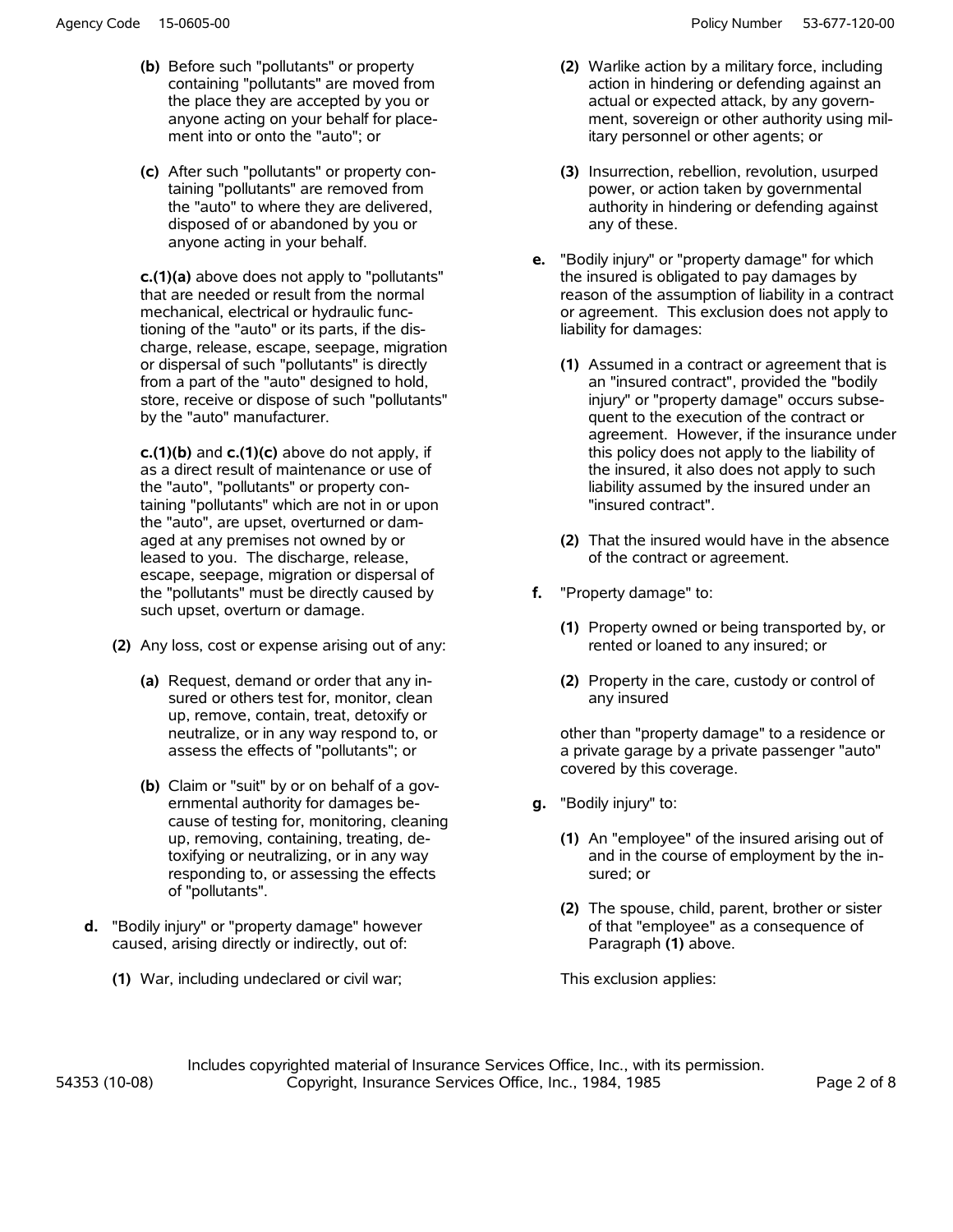- **(1)** Whether the insured may be liable as an employer or in any other capacity; and
- **(2)** To any obligation to share damages with or repay someone else who must pay damages because of the injury.

This exclusion does not apply to:

- **(1)** Liability assumed by the insured under an "insured contract".
- **(2)** "Bodily injury" to any "employee" of the insured arising out of and in the course of his domestic employment by the insured unless benefits for such injury are in whole or in part either payable or required to be provided under any workers compensation law.

# **Who Is An Insured**

With respect to only this coverage, **C. WHO IS AN INSURED**, is deleted and replaced by the following:

# **C. WHO IS AN INSURED**

Each of the following is an insured with respect to this coverage:

- **a.** You.
- **b.** Your partners if you are designated in the Declarations as a partnership or a joint venture.
- **c.** Your members if you are designated in the Declarations as a limited liability company.
- **d.** Your executive officers if you are designated in the Declarations as an organization other than a partnership, joint venture or limited liability company.
- **e.** Any person using the "auto" and any person or organization legally responsible for the use of an "auto" not owned by such person or organization, provided the actual use is with your permission.

None of the following is an insured:

**a.** Any person engaged in the business of his or her employer with respect to "bodily injury" to any co-"employee" of such person injured in the course of employment.

- **b.** Any person using the "auto" and any person other than you, legally responsible for its use with respect to an "auto" owned or registered in the name of:
	- **(1)** Such person; or
	- **(2)** Any partner or executive officer of yours or a member of his or her household; or
	- **(3)** Any "employee" or agent of yours who is granted an operating allowance of any sort for the use of such "auto".
- **c.** Any person while employed in or otherwise engaged in duties in connection with an "auto business", other than an "auto business" you operate.
- **d.** The owner or lessee (of whom you are a sublessee) of a hired "auto" or the owner of an "auto" you do not own or which is not registered in your name which is used in your business or any agent or employee of any such owner or lessee.
- **e.** Any person or organization with respect to the conduct of any current or past partnership or joint venture that is not shown as a Named Insured in the Declarations.

# **Additional Definitions**

The following definition applies to only this coverage:

"Auto business" means the business or occupation of selling, repairing, servicing, storing or parking "autos".

# **Limits of Insurance**

**D. LIABILITY AND MEDICAL EXPENSES LIMITS OF INSURANCE**, is deleted and replaced by the following:

### **D. LIABILITY AND MEDICAL EXPENSES LIMITS OF INSURANCE**

- **1.** The Limits of Insurance shown in the Declarations and the rules below fix the most we will pay regardless of the number of:
	- **(1)** Insureds;
	- **(2)** Claims made or "suits" brought; or

Includes copyrighted material of Insurance Services Office, Inc., with its permission. 54353 (10-08) Copyright, Insurance Services Office, Inc., 1984, 1985 Page 3 of 8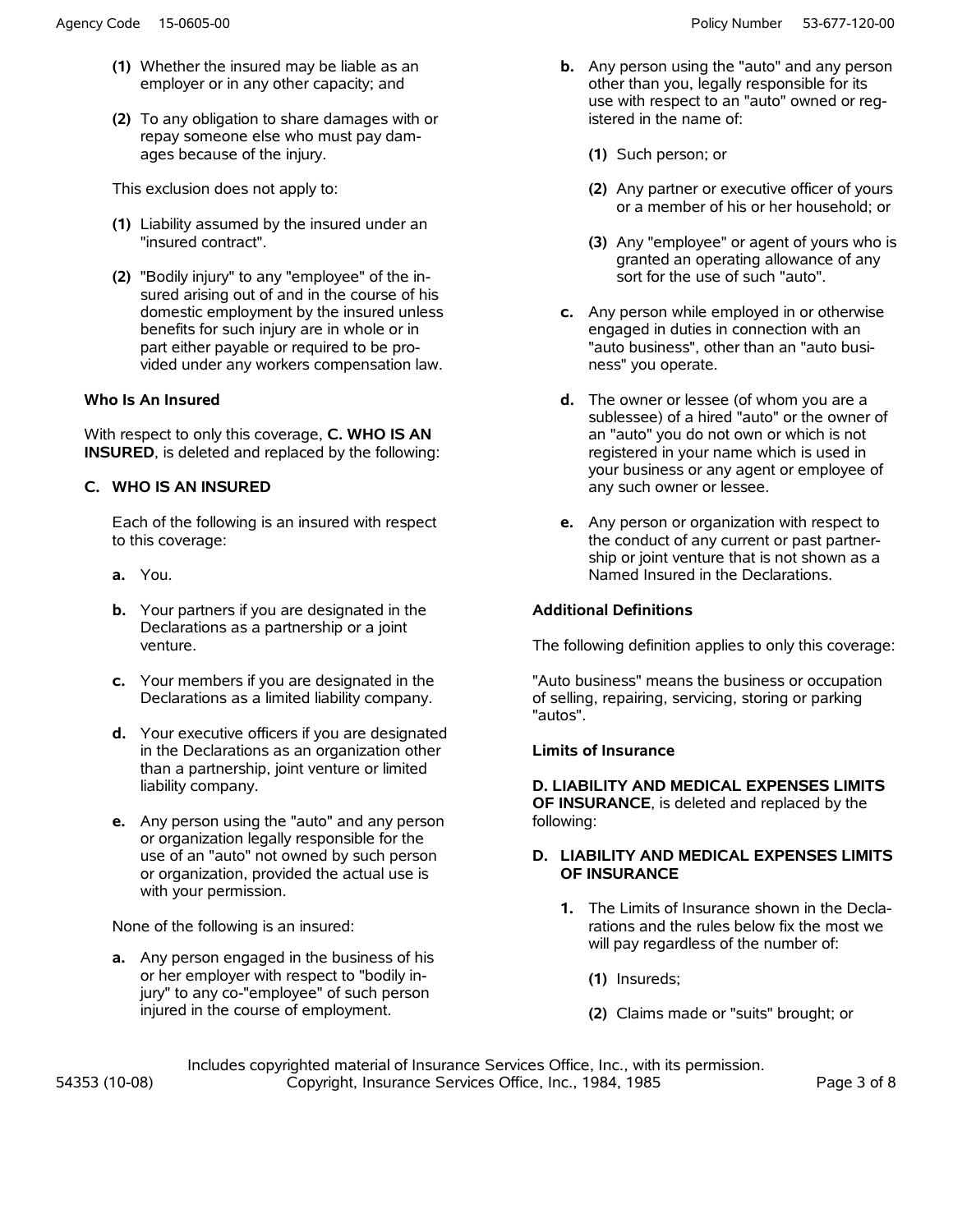- **(3)** Persons or organizations making claims or bringing "suits".
- **2.** Except as provided in paragraph **4.** immediately below, the most we will pay for the sum of all damages because of all:
	- **a.** "Bodily injury", "property damage" and medical expenses arising out of any one "occurrence"; and
	- **b.** "Personal injury" and "advertising injury" sustained by any one person or organization

is the Liability and Medical Expenses limit shown in the Declarations. But the most we will pay for all medical expenses because of "bodily injury" sustained by any one person is the Medical Expenses limit shown in the Declarations.

- **3.** The most we will pay under Business Liability Coverage for damages because of "property damage" to premises rented to you or temporarily occupied by you with permission of the owner arising out of or caused by fire, lightning, explosion, smoke and water damage is the amount shown in the Declarations under Fire, Lightning, Explosion, Smoke and Water Damage Legal Liability.
- **4.** We will pay damages for "bodily injury" or "property damage" up to the limits of liability stated in the Declarations for Hired Auto and Non-Owned Liability coverage. Such limit is the total amount of coverage and the most we will pay for all damages because of or arising out of all "bodily injury" and "property damage" in any one "occurrence".

# **5. Aggregate Limits**

The most we will pay for:

- **a.** Injury or damage under the "products/ completed operations hazard" arising from all "occurrences" during the policy period is the Products-Completed Operations Aggregate limit shown in the Declarations; and
- **b.** All other injury or damage, including medical expenses, arising from all "occurrences" during the policy period is

the Aggregate Limit (Other than Products-Completed Operations) shown in the Declarations. This limitation does not apply to:

- **(1)** "Property damage" to premises rented to you arising out of fire or explosion.
- **(2)** Hired Auto And Non-owned Auto Liability Coverage provided under this endorsement.

The limits of this policy apply separately to each consecutive annual period and to any remaining period of less than 12 months, starting with the beginning of the policy period shown in the Declarations, unless the policy period is extended after issuance for an additional period of less than 12 months. In that case, the additional period will be deemed part of the last preceding period for purposes of determining the Limits of Insurance.

### **3. BROADENED SUPPLEMENTARY PAYMENTS COVERAGE**

Under **A. COVERAGES**, **1. Business Liability**, **e. Coverage Extension - Supplementary Payments**:

Paragraph **(2.)**, the amount we will pay for bail bonds is increased from \$250 to \$2,000.

Paragraph **(4.)**, the amount we will pay for the actual loss of earnings is increased from \$100 per day to \$400 per day.

# **4. PERSONAL INJURY EXTENSION COVERAGE**

- **a.** If Personal Injury is shown as "EXCLUDED" in the Declarations, then this provision, **4. PER-SONAL INJURY EXTENSION COVERAGE** does not apply.
- **b.** If a limit is shown in the Declarations for Personal Injury, then under **F. LIABILITY AND MEDICAL EXPENSES DEFINITIONS**, **10.** "Personal injury" is deleted and replaced by the following:
	- **10.** "Personal injury" means, other than "bodily injury", arising out of one or more of the following offenses:
		- **a.** False arrest, detention or imprisonment;

Includes copyrighted material of Insurance Services Office, Inc., with its permission. 54353 (10-08) Copyright, Insurance Services Office, Inc., 1984, 1985 Page 4 of 8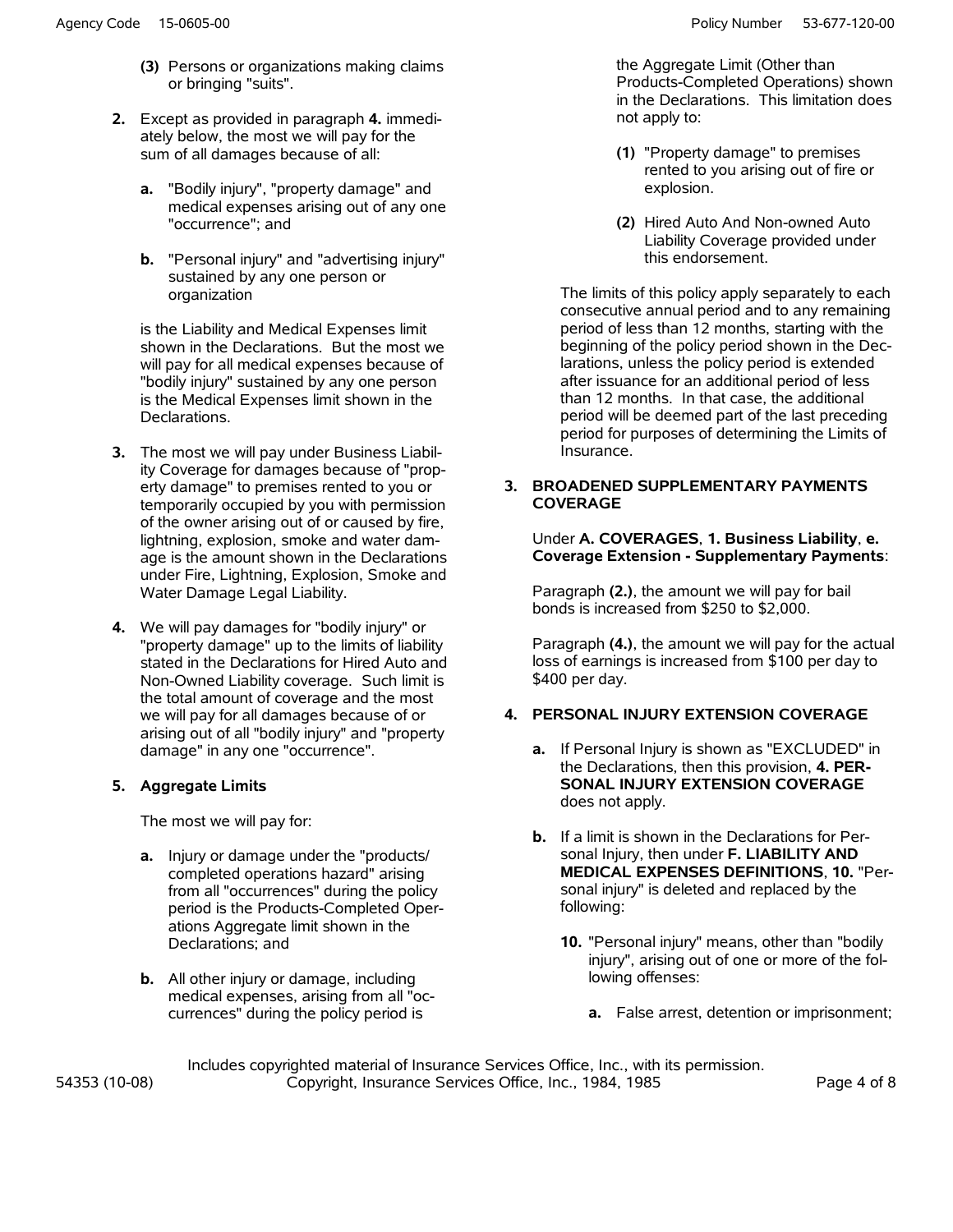- **b.** Malicious prosecution;
- **c.** The wrongful eviction from, wrongful entry into, or invasion of the right of private occupancy of a room, dwelling or premises that a person occupies by or on behalf of its owner, landlord or lessor;
- **d.** Oral or written publication of material that slanders or libels a person or or- ganization or disparages a person's or organization's goods, products or services;
- **e.** Oral or written publication of material that violates a person's right of privacy; or
- **f.** Discrimination, humiliation, sexual harassment and any violation of civil rights caused by such discrimination, humiliation or sexual harassment.

### **5. BROADENED KNOWLEDGE OF OCCURRENCE**

Under **E. LIABILITY AND MEDICAL EXPENSES GENERAL CONDITIONS**, **2. Duties In The Event Of Occurrence, Offense, Claim Or Suit**, the following paragraph is added:

Paragraphs **a.** and **b.** of this condition will not serve to deny any claim for failure to provide us with notice as soon as practicable after an "occurrence" or an offense which may result in a claim:

- **a.** If the notice of a new claim is given to your "employee"; and
- **b.** That "employee" fails to provide us with notice as soon as practicable.

This exception shall not apply:

- **a.** To you; or
- **b.** To any officer, director, partner, risk manager or insurance manager of yours.

#### **6. FIRE, LIGHTNING, EXPLOSION, SMOKE AND WATER DAMAGE LEGAL LIABILITY**

**a. Fire, Lightning, Explosion, Smoke and Water Damage Legal Liability Coverage**

Under **SECTION B - EXCLUSIONS**, the last paragraph is deleted and replaced by the following:

Exclusions **c.**, **d.**, **e.**, **f.**, **g.**, **h.**, **i.**, **k.**, **l.**, **m.**, **n.**, and **o.** do not apply to damage by fire, lightning, explosion, smoke or water damage to premises rented to you or temporarily occupied by you with permission of the owner. A separate limit of insurance applies to this coverage as described in **6. FIRE, LIGHTNING, EXPLOSION, SMOKE AND WATER DAMAGE LEGAL LIABILITY**, **b. Limits of Insurance**.

The following additional exclusions apply to "property damage" arising out of Water Damage to premises rented to you or temporarily occupied by you with permission of the owner:

- **(1)** "Property damage" to:
	- **(a)** The interior of the premises caused by or resulting from rain or snow, whether driven by wind or not; or
	- **(b)** Heating, air conditioning, plumbing or fire protection systems, or other equipment or appliances.
- **(2)** "Property damage" caused by or resulting from any of the following:
	- **(a)** Mechanical breakdown, including bursting or rupture caused by centrifugal force;
	- **(b)** Cracking, settling, expansion or shrinking;
	- **(c)** Smoke or smog;
	- **(d)** Birds, insects, rodents or other animals;
	- **(e)** Wear and tear;
	- **(f)** Corrosion, rust, decay, fungus, deterioration, hidden or latent defect or any quality in property that causes such property to destroy or damage itself; or
	- **(g)** Water that flows or leaks from any heating, air conditioning, plumbing or fire protection system caused by or resulting from freezing, unless:

Includes copyrighted material of Insurance Services Office, Inc., with its permission. 54353 (10-08) Copyright, Insurance Services Office, Inc., 1984, 1985 Page 5 of 8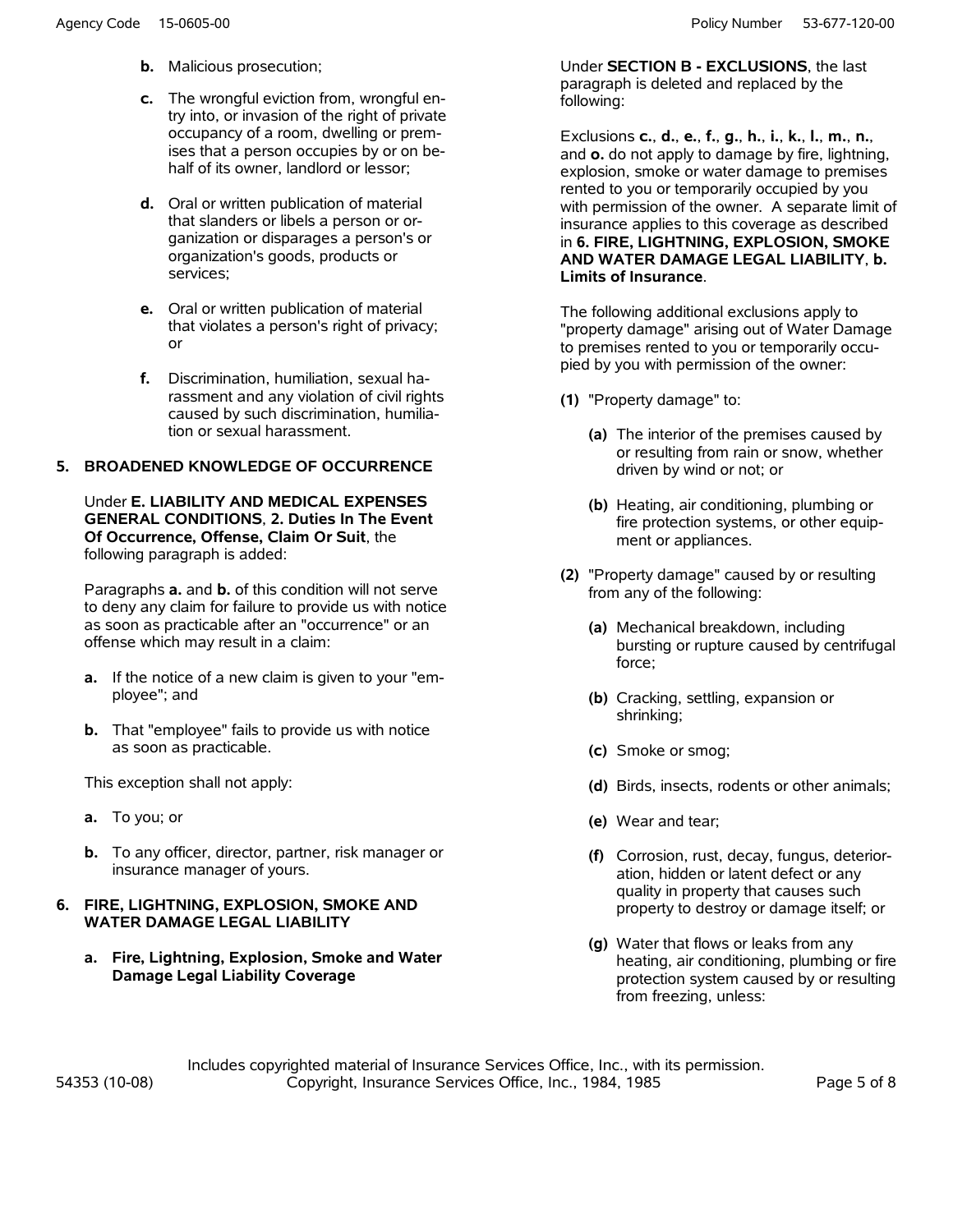- **2)** You drain the equipment and shut off the water supply if the heat is not maintained.
- **(3)** "Property damage" caused directly or indirectly by any of the following:
	- **(a)** Water that backs up from a drain or sewer;
	- **(b)** Mud flow or mudslide;
	- **(c)** Volcanic eruption, explosion or effusion;
	- **(d)** Any earth movement, such as earthquake, landslide, mine subsidence, earth sinking, earth rising or earth shifting;
	- **(e)** Regardless of the cause, flood, surface water, waves, tides, tidal waves, storm surge, overflow of any body of water, or their spray, all whether wind driven or not;
	- **(f)** Water under the ground surface pressing on, or seeping or flowing through:
		- **1)** Walls, foundations, floors or paved surfaces;
		- **2)** Basements, whether paved or not; or
		- **3)** Doors, windows or other openings.
- **(4)** "Property damage" for which the insured is obligated to pay as damages by reason of the assumption of liability in a contract or agreement. This exclusion does not apply to liability for damages that the insured would have in the absence of this contract or agreement.
- **b. Limits of Insurance**

**D. LIABILITY AND MEDICAL EXPENSES LIMIT OF INSURANCE**, is deleted and replaced by the following:

### **D. LIABILITY AND MEDICAL EXPENSES LIMITS OF INSURANCE**

- **1.** The Limits of Insurance shown in the Declarations and the rules below fix the most we will pay regardless of the number of:
	- **a.** Insureds;
	- **b.** Claims made or "suits" brought; or
	- **c.** Persons or organizations making claims or bringing "suits".
- **2.** The most we will pay for the sum of all damages because of all:
	- **a.** "Bodily injury", "property damage" and medical expenses arising out of any one "occurrence"; and
	- **b.** "Personal injury" and "advertising injury" sustained by any one person or organization

is the Liability and Medical Expenses limit shown in the Declarations. But the most we will pay for all medical expenses because of "bodily injury" sustained by any one person is the Medical Expenses limit shown in the Declarations.

**3.** The most we will pay under Business Liability Coverage for damages because of "property damage" to premises rented to you or temporarily occupied by you with permission of the owner arising out of or caused by fire, lightning, explosion, smoke and water damage is the amount shown in the Declarations under Fire, Lightning, Explosion, Smoke and Water Damage Legal Liability.

# **4. Aggregate Limits**

The most we will pay for:

**a.** Injury or damage under the "products/completed operations hazard" arising from all "occurrences" during the policy period is the Products-Completed Operations Aggregate limit shown in the Declarations; and

Includes copyrighted material of Insurance Services Office, Inc., with its permission. 54353 (10-08) Copyright, Insurance Services Office, Inc., 1984, 1985 Page 6 of 8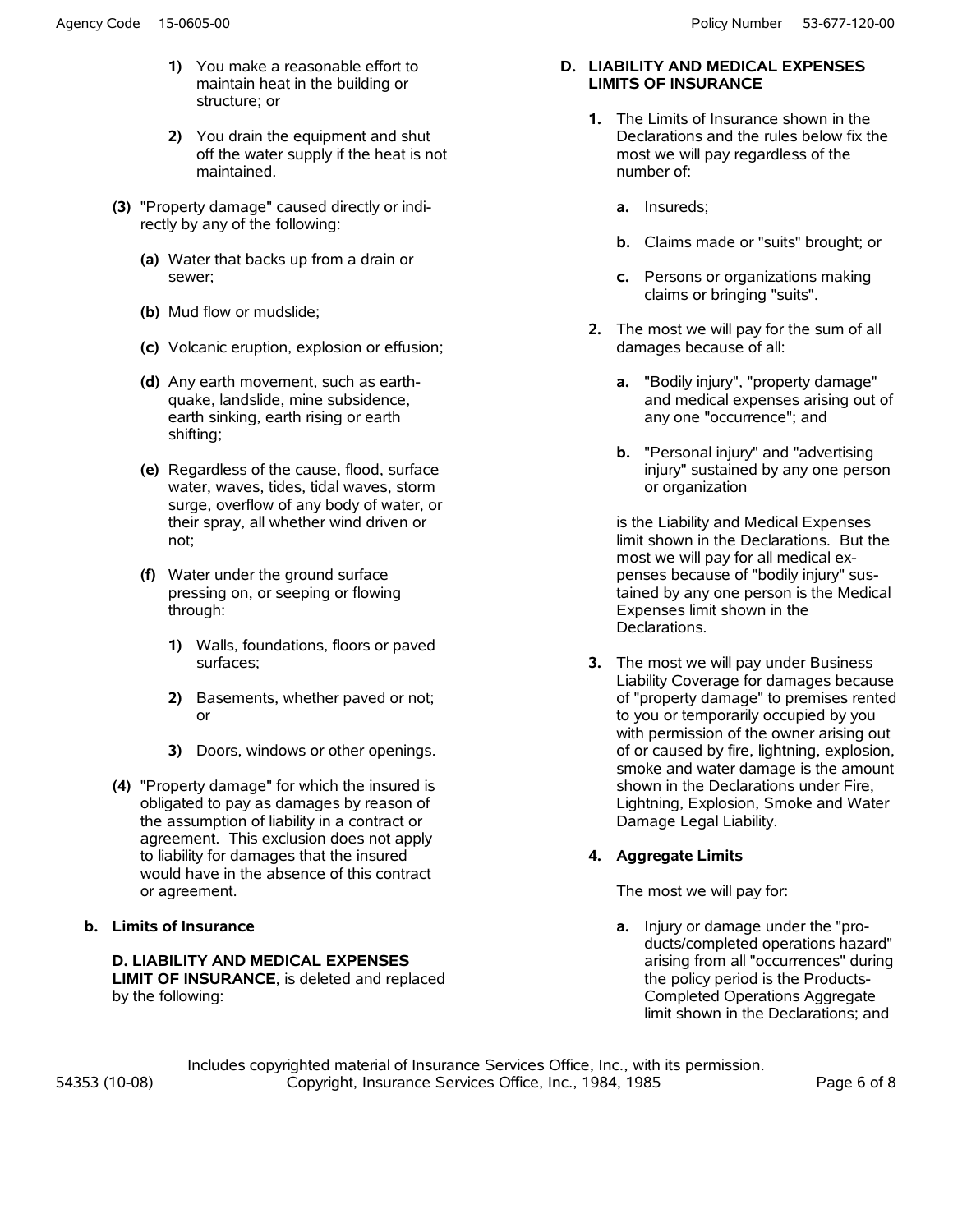**b.** All other injury or damage, including medical expenses, arising from all "occurrences" during the policy period is the Aggregate Limit (Other than Products-Completed Operations) shown in the Declarations. This limitation does not apply to "property damage" to premises rented to you arising out of fire, lightning, explosion, smoke or water damage.

The limits of this policy apply separately to each consecutive annual period and to any remaining period of less than 12 months, starting with the beginning of the policy period shown in the Declarations, unless the policy period is extended after issuance for an additional period of less than 12 months. In that case, the additional period will be deemed part of the last preceding period for purposes of determining the Limits of Insurance.

### **7. BLANKET ADDITIONAL INSURED - LESSOR OF LEASED EQUIPMENT**

- **a. C. WHO IS AN INSURED** is amended to include as an additional insured any person or organization with whom you have agreed:
	- **(1)** In a written contract or agreement, executed prior to loss, to name as an additional insured; or
	- **(2)** In an oral contract or agreement, executed prior to loss, to name as an additional insured only if a Certificate of Insurance was issued prior to loss indicating that the person or organization was an additional insured

but only to the extent that the liability for:

- **(1)** "Bodily injury";
- **(2)** "Property damage";
- **(3)** "Personal injury"; or
- **(4)** "Advertising injury"

caused in whole or in part, by your maintenance, operation or use of equipment leased to you by such person or organization.

- **b.** With respect to the insurance afforded to an additional insured, this insurance does not apply to any "occurrence" which takes place after the equipment lease expires.
- **c.** The following is added to **D. LIABILITY AND MEDICAL EXPENSES LIMITS OF INSURANCE**:

The Limits of Insurance for the additional insured are those specified in the written contract or agreement between the insured and the lessor, not to exceed the limits provided in this policy. These limits are inclusive of and not in addition to the Limits of Insurance shown in the Declarations.

### **8. BLANKET ADDITIONAL INSURED - MANAGERS OR LESSORS OF PREMISES**

- **a. C. WHO IS AN INSURED** is amended to include as an additional insured any person or organization with whom you have agreed:
	- **(1)** In a written contract or agreement, executed prior to loss, to name as an additional insured; or
	- **(2)** In an oral contract or agreement, executed prior to loss, to name as an additional insured only if a Certificate of Insurance was issued prior to loss indicating that the person or organization was an additional insured

but only with respect to liability arising out of the ownership, maintenance or use of that part of the premises leased to you.

- **b.** This provision is subject to the following additional exclusions, applicable to this provision only:
	- **(1)** Any "occurrence" which takes place after you cease to be a tenant in that premises.
	- **(2)** Structural alterations, new construction or demolition operations performed by or on behalf of the additional insured.
- **c.** The Limits of Insurance for the additional insured are those specified in the written contract or agreement between the insured and the manager or lessor of the premises, not to exceed the limits provided in this policy. These limits are

Includes copyrighted material of Insurance Services Office, Inc., with its permission. 54353 (10-08) Copyright, Insurance Services Office, Inc., 1984, 1985 Page 7 of 8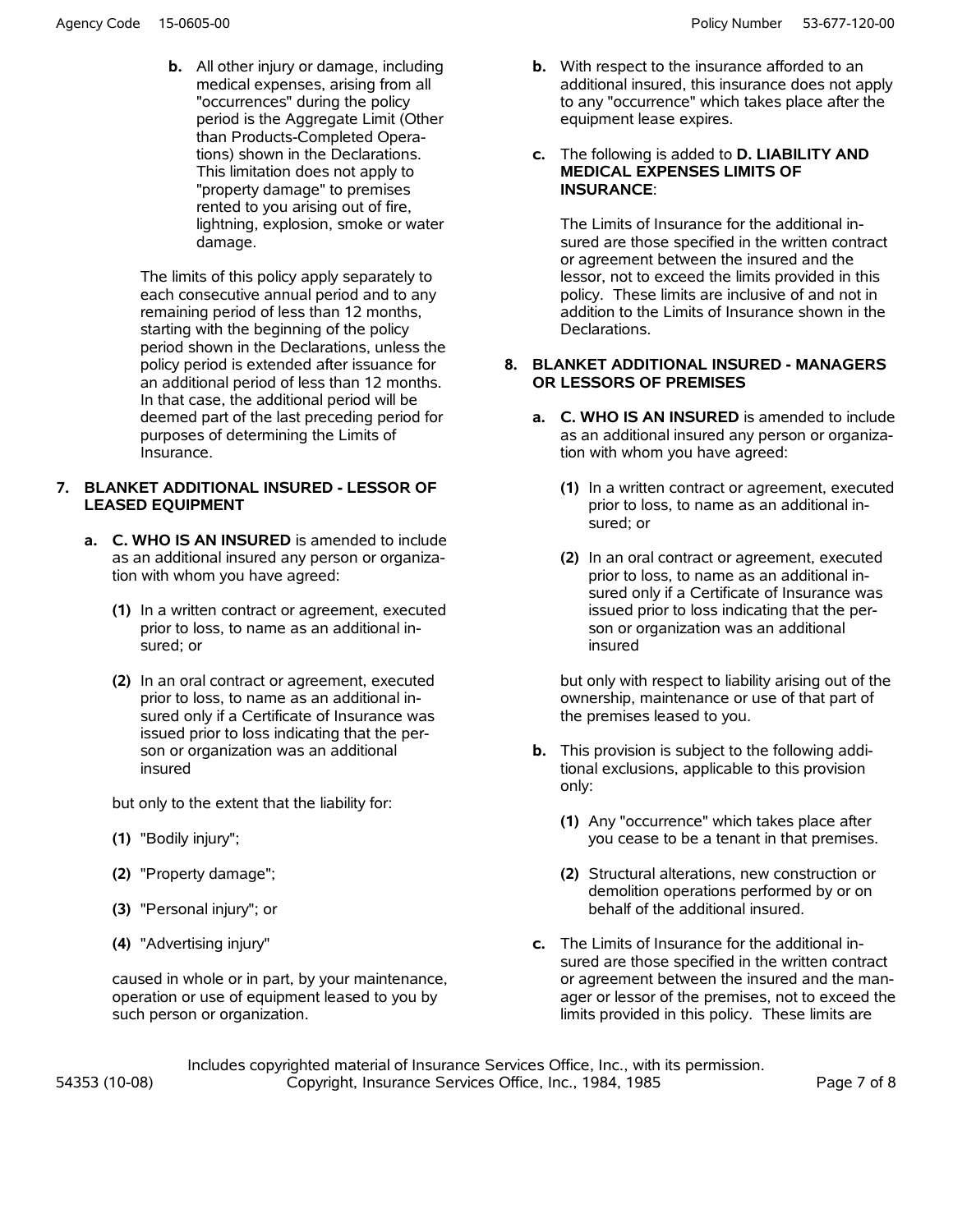inclusive of and not in addition to the Limits of Insurance shown in the Declarations.

# **9. BLANKET WAIVER OF SUBROGATION**

The following is added to **BUSINESSOWNERS COMMON POLICY CONDITIONS**, **J. TRANSFER OF RIGHTS OF RECOVERY AGAINST OTHERS TO US, 2.**.

When you have agreed to waive your right of subrogation in a written contract, executed prior to loss, with any person or organization, we waive any right of recovery we may have against such person or organization because of payments we make for injury or damage arising out of your ongoing operations or "your work" done under a contract with that person or organization and included in the "productscompleted operations hazard".

### **10. NEWLY FORMED OR ACQUIRED ORGANIZATIONS**

The following provision is added to **C. WHO IS AN INSURED**.

Any organization you newly acquire or form, other than a partnership, joint venture or limited liability

company, and over which you maintain ownership or majority interest, will qualify as a Named Insured if there is no other similar insurance available to that organization. However:

- **a.** Coverage under this provision is afforded only until the 180th day after you acquire or form the organization or the end of the policy period, whichever is earlier; and
- **b. A. COVERAGES** does not apply to:
	- **(1)** "Bodily injury" or "property damage" that occurred before you acquired or formed the organization; and
	- **(2)** "Personal injury" or "advertising injury" arising out of an offense committed before you acquired or formed the organization.

No person or organization is an insured with respect to the conduct of any current or past partnership, joint venture or limited liability company that is not shown as a Named Insured in the Declarations.

All other policy terms and conditions apply.

Includes copyrighted material of Insurance Services Office, Inc., with its permission. 54353 (10-08) Copyright, Insurance Services Office, Inc., 1984, 1985 Page 8 of 8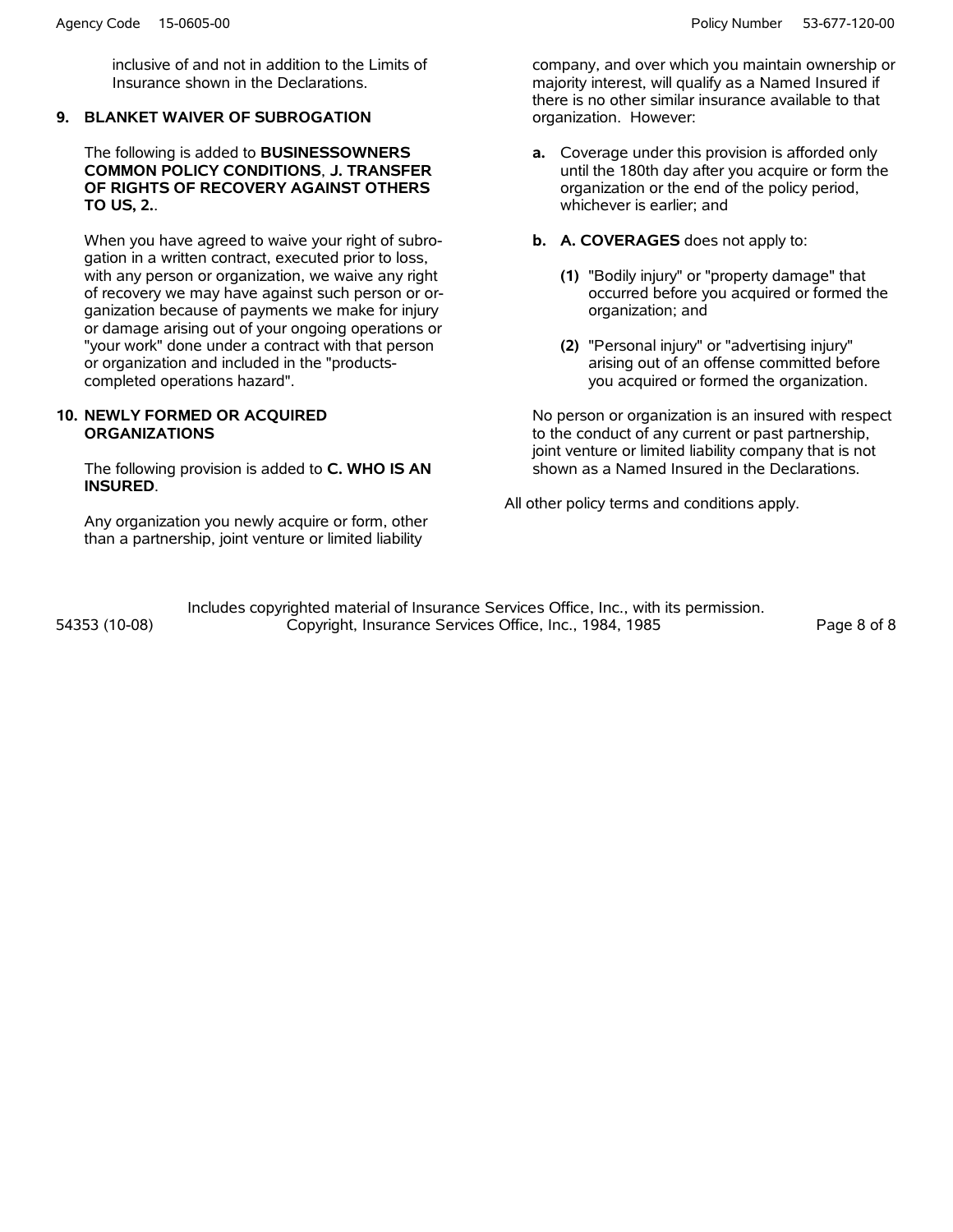# **THIS ENDORSEMENT CHANGES THE POLICY. PLEASE READ IT CAREFULLY.**

# **ACCOUNTS RECEIVABLE COVERAGE**

This endorsement modifies insurance provided under the following:

BUSINESSOWNERS SPECIAL PROPERTY COVERAGE FORM

### **SCHEDULE\***

| Prem. | Bldg. | <b>Additional</b> | Limit            |
|-------|-------|-------------------|------------------|
| No.   | No.   | <b>Premium</b>    | Οt               |
|       |       |                   | <b>Insurance</b> |

If additional premium for Accounts Receivable is shown in the Declarations or in the Schedule above, the following coverage applies. This coverage is subject to the provisions applicable to the Businessowners Property Coverage Form of this policy including the deductible, except as provided below.

# **A. COVERAGE**

Under Businessowners Special Property Coverage Form, subparts **1.**; **2.**; **4.**; **5.**; and **6.** are deleted as applied to this endorsement and replaced by the following:

- **1.** We will pay:
	- **a.** All amounts due from your customers that you are unable to collect;
	- **b.** Interest charges on any loan required to offset amounts you are unable to collect pending our payment of these amounts;
	- **c.** Collection expenses in excess of your normal collection expenses that are made necessary by loss or damage; and
	- **d.** Other reasonable expenses that you incur to re-establish your records of accounts receivable

that result from direct physical loss or damage by any Covered Causes of Loss to your records of accounts receivable.

# **2. PROPERTY NOT COVERED**

Covered property does not include contraband, or property in the course of illegal transportation or trade.

### **3. COVERAGE EXTENSION** Removal

If you give us written notice within 10 days of removal of your records of accounts receivable because of imminent danger of loss or damage, we will pay for loss or damage while they are:

- **a.** At a safe place away from the described premises; or
- **b.** Being taken to and returned from that place.

This Coverage Extension is included within the Limit of Insurance applicable to the premises from which the Covered Property is removed.

# **4. EXCLUSIONS**

Under Section B. EXCLUSIONS, the following exclusions are added to apply only to this endorsement:

- **a.** We will not pay for loss or damage caused by or resulting from any of the following:
	- **(1)** Dishonest acts by you, anyone else with an interest in the property, or your or their employees or authorized representatives, or anyone entrusted with the property, whether or not acting alone or in collusion with other persons or occurring during the hours of employment.

But this exclusion does not apply to a carrier for hire.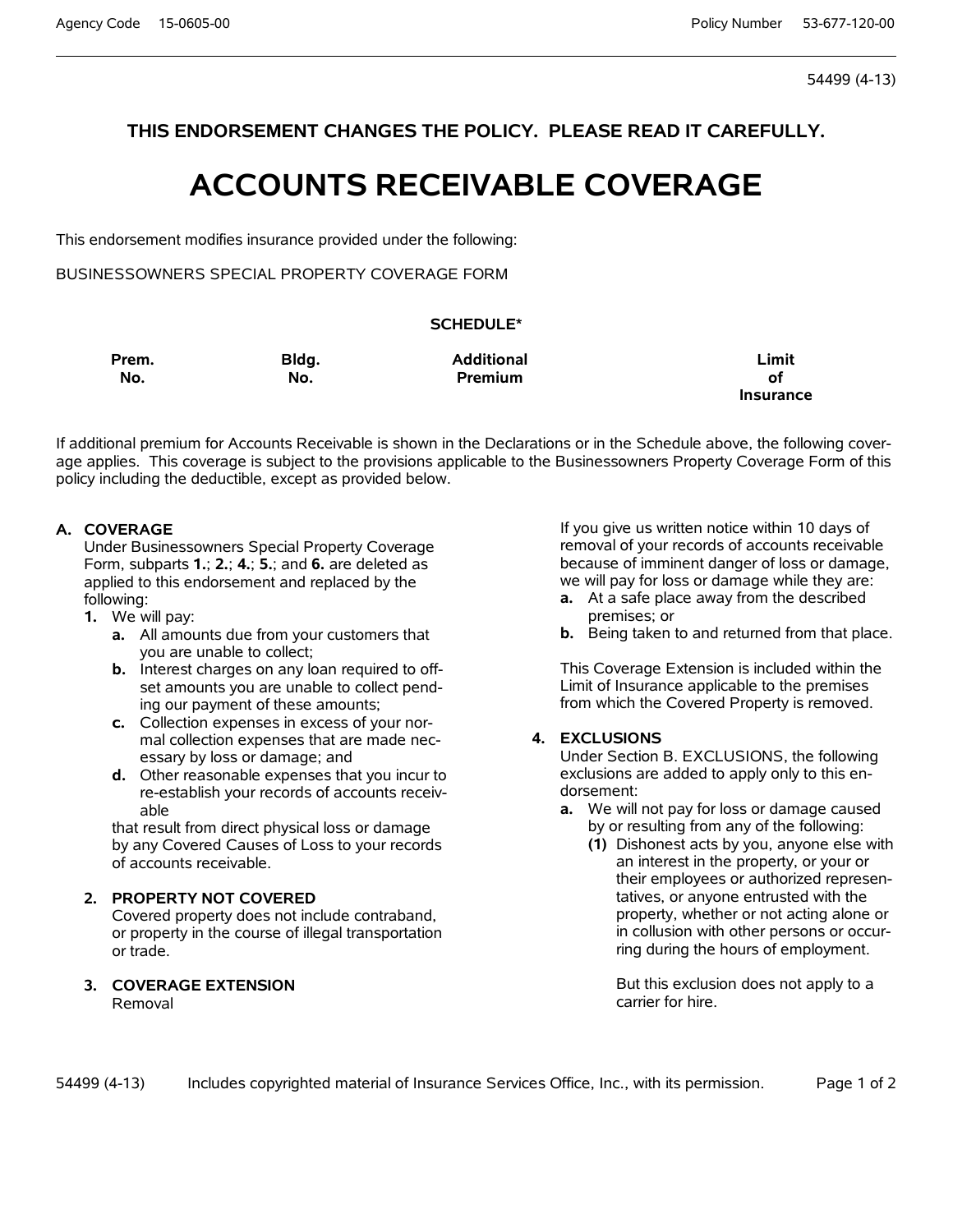**(2)** Alteration, falsification, concealment or destruction of records of accounts receivable done to conceal the wrongful giving, taking or withholding of money, securities or other property.

This exclusion applies only to the extent of the wrongful giving, taking, or withholding.

- **(3)** Bookkeeping, accounting or billing errors or omissions.
- **(4)** Electrical or magnetic injury, disturbance or erasure of electronic recordings. But we will pay for direct loss or damage caused by lightning.
- **(5)** Voluntary parting with any property by you or anyone entrusted with the property if induced to do so by any fraudulent scheme, trick, device or false pretense.
- **(6)** Unauthorized instructions to transfer property to any person or to any place.
- **b.** We will not pay for loss or damage that requires any audit of records or any inventory computation to prove its factual existence.
- **c.** We will not pay for loss or damage caused by or resulting from any of the following. But if loss or damage by a Covered Cause of Loss results, we will pay for that resulting loss or damage.
	- **(1)** Weather conditions. But this exclusion only applies if weather conditions contribute in any way with a cause or event excluded in paragraph **a.(1)**, **(2)** or **(3)** above to produce the loss or damage.
	- **(2)** Acts or decisions, including the failure to act or decide, of any person, group, organization or governmental body.
	- **(3)** Faulty, inadequate or defective:
		- **(a)** Planning, zoning, development, surveying, siting;
		- **(b)** Design, specifications, workmanship, repair, construction, renovation, remodeling, grading, compaction;
		- **(c)** Materials used in repair, construction, renovation or remodeling; or

**(d)** Maintenance of part or all of any property on or off the described premises.

#### **B. LIMIT OF INSURANCE**

This section is replaced by the following:

The most we will pay for loss or damage in any one occurrence is the Limit of Insurance for accounts receivable shown in the Schedule above or in the Declarations.

For accounts receivable not at the described premises, the most we will pay is:

**1.** \$2,500; or

**2.** 25% of the accounts receivable limit whichever is less.

#### **C. ADDITIONAL CONDITIONS**

The following is added to paragraph E.6.d. of the Loss Payment Condition:

- **1.** If you cannot accurately establish the amount of accounts receivable outstanding as of the time of loss or damage, the following method will be used:
	- **a.** Determine the total of the average monthly amounts of accounts receivable for the 12 months immediately preceding the month in which the loss or damage occurs; and
	- **b.** Adjust that total for any normal fluctuations in the amount of accounts receivable for the month in which the loss or damage occurred or for any demonstrated variance from the average for that month.
- **2.** The following will be deducted from the total amount of accounts receivable, however that amount is established:
	- **a.** The amount of the accounts for which there is no loss or damage;
	- **b.** The amount of the accounts that you are able to re-establish or collect;
	- **c.** An amount to allow for probable bad debts that you are normally unable to collect; and
	- **d.** All unearned interest and service charges.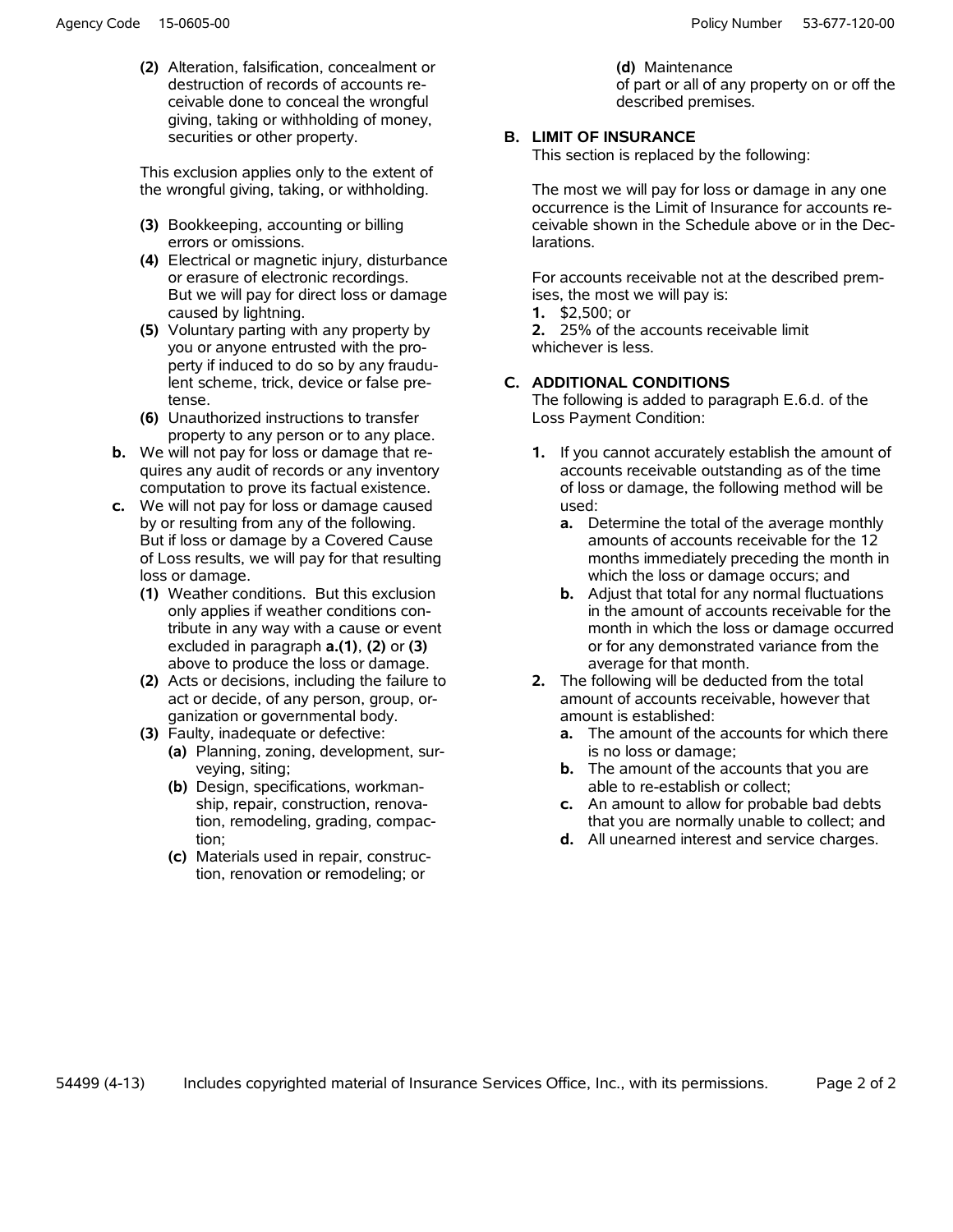# **VALUABLE PAPERS AND RECORDS COVERAGE**

This endorsement modifies insurance provided under the following:

BUSINESSOWNERS SPECIAL PROPERTY COVERAGE FORM

#### **SCHEDULE**

| Prem. | Bldg. | <b>Additional</b> | Limit            |
|-------|-------|-------------------|------------------|
| No.   | No.   | <b>Premium</b>    | оf               |
|       |       |                   | <b>Insurance</b> |

If additional premium for Valuable Papers and Records is shown in the Declarations or in the Schedule above, the following coverage applies. This coverage is subject to the provisions applicable to the Businessowners Property Coverage Form of this policy including the deductible, except as provided below.

#### **A. COVERAGE**

Under Businessowners Special Property Coverage Form, subparts  $1$ .;  $2$ .;  $4$ .;  $5$ .; and  $6$ . are deleted as applied to this endorsement and replaced by the following:

**1. COVERED PROPERTY**, as used in this endorsement, means the following type of property that is your property or property of others in your care, custody or control.

Valuable papers and records, meaning inscribed, printed or written:

- **a.** Documents;
- **b.** Manuscripts; and
- **c.** Records

including abstracts, books, deeds, drawings, films, maps, or mortgages.

But valuable papers and records does not mean:

- **i.** "Money" or "Securities";
- **ii.** Converted Data;
- **iii.** Programs or instructions used in your data processing operations, including the materials on which the data is recorded.

#### **2. PROPERTY NOT COVERED**

Covered Property does not include:

**a.** Property held as samples or for delivery after sale;

- **b.** Property in storage away from the premises shown in the Declarations or in the Schedule; or
- **c.** Contraband, or property in the course of illegal transportation or trade.
- **3. COVERAGE EXTENSION** Removal

If you give us written notice within 10 days of removal of your valuable papers and records because of imminent danger of loss or damage, we will pay for loss or damage while it is:

- **a.** At a safe place away from the described premises; or
- **b.** Being taken to and returned from that place.

This Coverage Extension is included within the Limits of Insurance applicable to the premises from which the Covered Property is removed.

- **4.** The VALUABLE PAPERS AND RECORDS Coverage Extension in the Businessowners Property Coverage Form does not apply at any premises where this endorsement applies.
- **5.** The PERSONAL PROPERTY OFF PREMISES Coverage Extension in the Businessowners Property Coverage Form does not apply to valuable papers and records.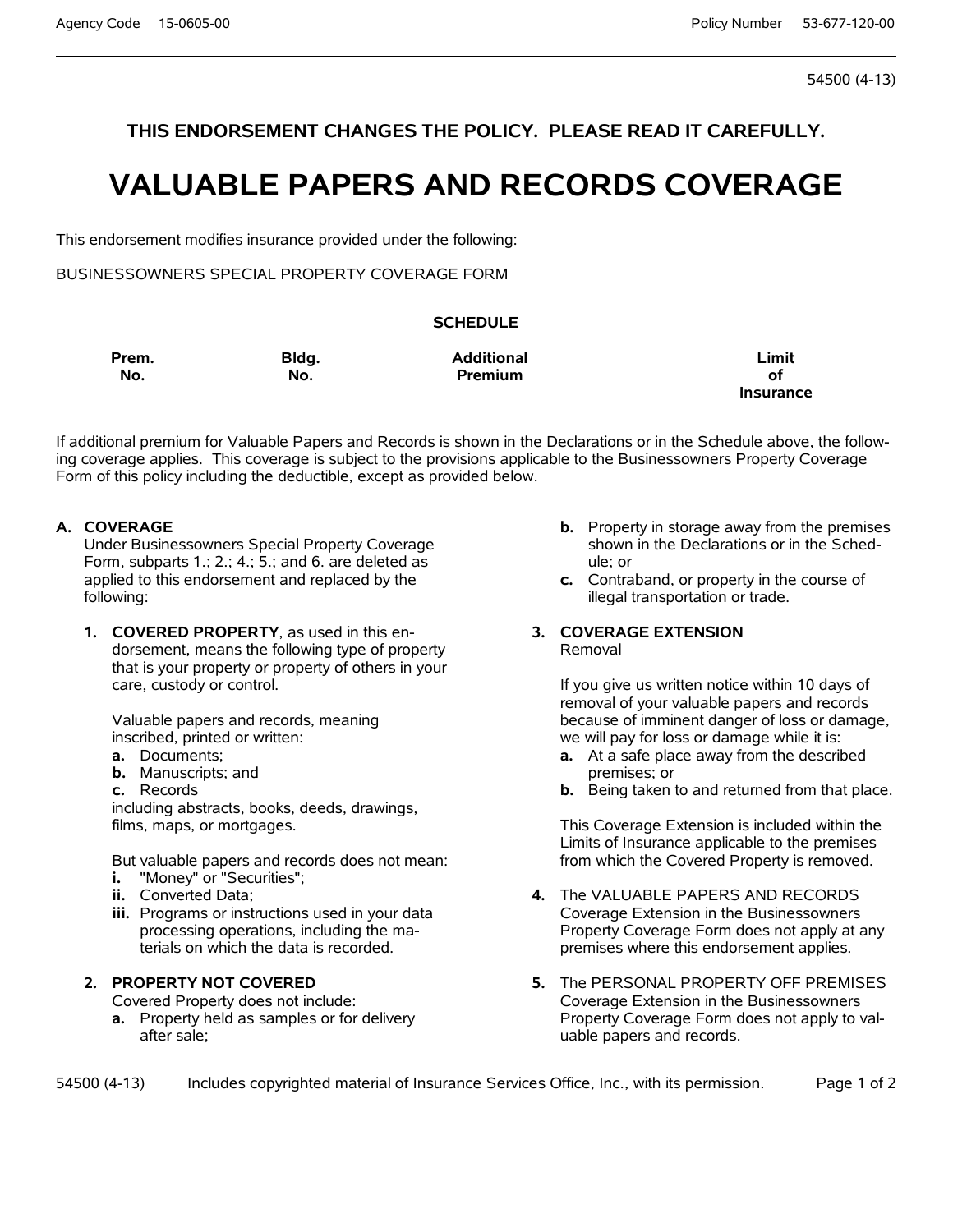#### **B. EXCLUSIONS**

Under Section B. EXCLUSIONS, the following exclusions are added to apply only to this endorsement:

- **1.** We will not pay for loss or damage caused by or resulting from any of the following:
	- **a.** Dishonest acts by you, anyone else with an interest in the property, or your or their employees or authorized representatives, or anyone entrusted with the property, whether or not acting alone or in collusion with other persons or occurring during the hours of employment.

But this exclusion does not apply to a carrier for hire.

**b.** Errors or omissions in processing or copying.

But we will pay for direct loss or damage caused by resulting fire or explosion if these causes of loss would be covered by this endorsement.

- **c.** Electrical or magnetic injury, disturbance or erasure of electronic recordings. But we will pay for direct loss or damage caused by lightning.
- **d.** Voluntary parting with any property by you or anyone entrusted with the property if induced to do so by any fraudulent scheme, trick, device or false pretense.
- **e.** Unauthorized instructions to transfer property to any person or to any place.
- **2.** We will not pay for loss or damage caused by or resulting from any of the following. But if loss or damage by a Covered Cause of Loss results, we will pay for that resulting loss or damage.
	- **a.** Weather conditions. But this exclusion only applies if weather conditions contribute in any way with a cause or event excluded in paragraph 1.a., 1.b. and 1.c. above to produce the loss or damage.
	- **b.** Acts or decisions, including the failure to act or decide, of any person, group, organization or governmental body.
	- **c.** Faulty, inadequate or defective:
- **(1)** Planning, zoning, development, surveying, siting;
- **(2)** Design, specifications, workmanship, repair, construction, renovation, remodeling, grading, compaction;
- **(3)** Materials used in repair, construction, renovation or remodeling; or
- **(4)** Maintenance

of part or all of any property on or off the described premises.

#### **C. LIMIT OF INSURANCE**

This section is replaced by the following:

The most we will pay for loss or damage in any one occurrence is the Limit of Insurance for valuable papers and records shown in the Schedule above or in the Declarations.

For valuable papers and records not at the described premises, the most we will pay is:

**1.** \$2,500; or

**2.** 25% of the valuable papers and records limit whichever is less.

#### **D. PROPERTY LOSS CONDITIONS**

Paragraph d.(6) of the LOSS PAYMENT Loss Condition does not apply to valuable papers and records that are actually replaced or restored.

#### **E. ADDITIONAL DEFINITIONS**

- **1.** "Money" means:
	- **a.** Currency, coins and bank notes whether or not in current use; and
	- **b.** Travelers checks, register checks and money orders held for sale to the public.
- **2.** "Securities" means negotiable and nonnegotiable instruments or contracts representing either "money" or other property and includes:
	- **a.** Tokens, tickets, revenue and other stamps whether or not in current use; and
	- **b.** Evidences of debt issued in connection with credit or charge cards, which are not of your own issue

but does not include "money".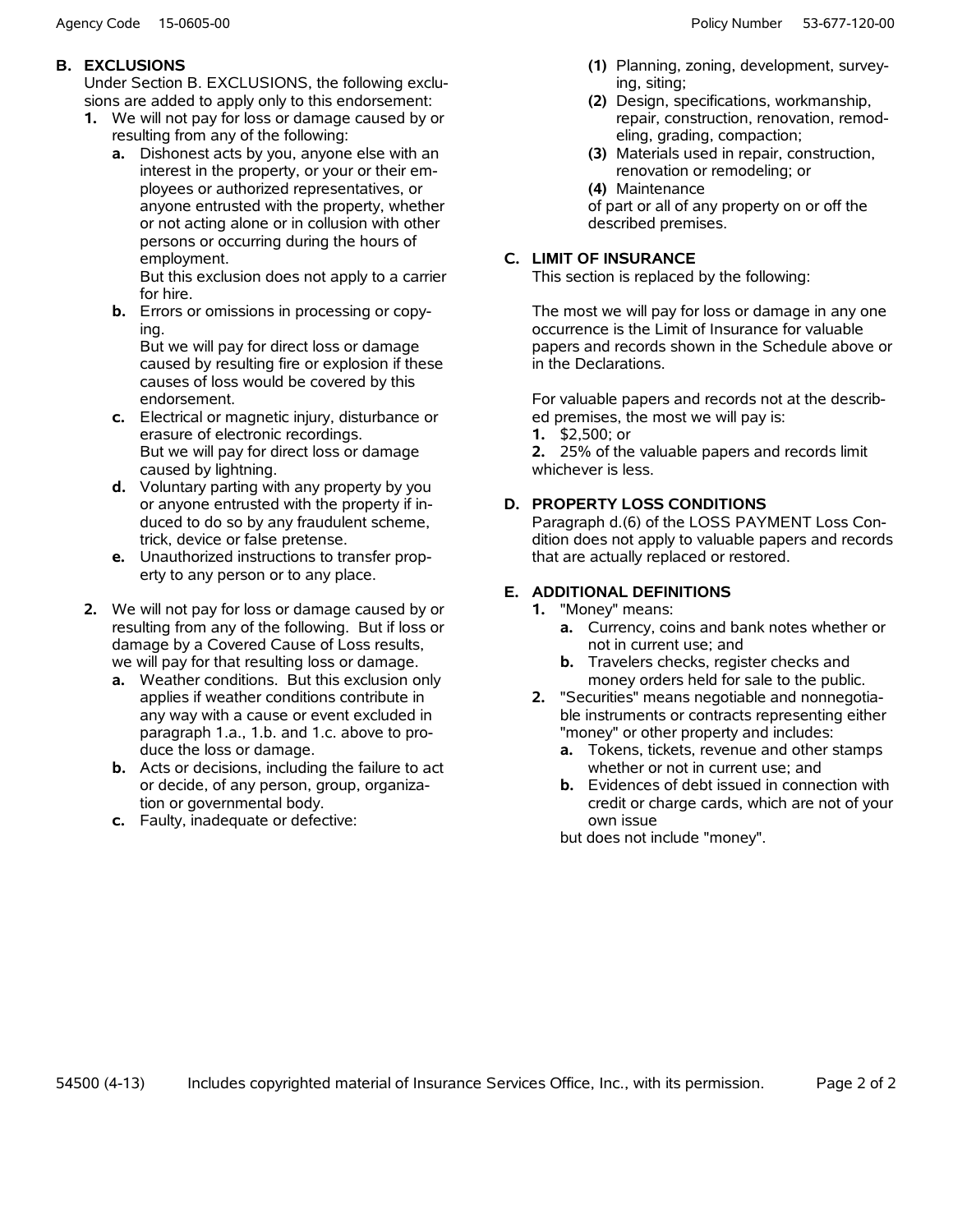# **HIRED AUTO AND NON-OWNED AUTO LIABILITY**

This endorsement modifies insurance provided under the BUSINESSOWNERS POLICY.

**A.** Insurance is provided only for those coverages for which a specific premium charge is shown in the Declarations.

## **1. HIRED AUTO LIABILITY**

The insurance provided under the Businessowners Liability Coverage Form, Paragraph A.1. Business Liability, applies to "bodily injury" or "property damage" arising out of the maintenance or use of a "hired auto" by you or your employees in the course of your business.

## **2. NON-OWNED AUTO LIABILITY**

The insurance provided under the Businessowners Liability Coverage Form, Paragraph A.1. Business Liability, applies to "bodily injury" or "property damage" arising out of the use of any "non-owned auto" in your business by any person.

- **B.** For insurance provided by this endorsement only:
	- **1.** The exclusions, under the Businessowners Liability Coverage Form, Paragraph B.1. Applicable to Business Liability Coverages, other than exclusions a., b., d., f. and i. and the Nuclear Energy Liability Exclusion, are deleted and replaced by the following:

"Bodily injury":

- **a.** To an employee of the insured arising out of and in the course of employment by the insured; or
- **b.** To the spouse, child, parent, brother or sister of that employee as a consequence of **a.**  above.

This exclusion applies:

- **a.** Whether the insured may be liable as an employee or in any other capacity; and
- **b.** To any obligation to share damages with or repay someone else who must pay damages because of injury.

This exclusion does not apply to:

- **a.** Liability assumed by the insured under an "insured contract"; or
- **b.** "Bodily injury" arising out of and in the course of domestic employment by the insured unless benefits for such injury are in whole or in part either payable or required to be provided under any workers compensation law.

"Property damage" to:

- **a.** Property owned or being transported by, or rented or loaned to the insured; or
- **b.** Property in the care, custody or control of the insured.
- **2.** With respect to only the coverage extended by this endorsement, WHO IS AN INSURED in the Businessowners Liability Coverage Form, Paragraph C, is replaced by the following:

Each of the following is an insured under this endorsement to the extent set forth below:

- **a.** You.
- **b.** Your partners if you are designated in the Declarations as a partnership or a joint venture.
- **c.** Your members if you are designated in the Declarations as a limited liability company.

Includes copyrighted material of Insurance Services Office, Inc., with its permission. 54663 (1-03) Copyright, Insurance Services Office, Inc., 1985 Page 1 of 2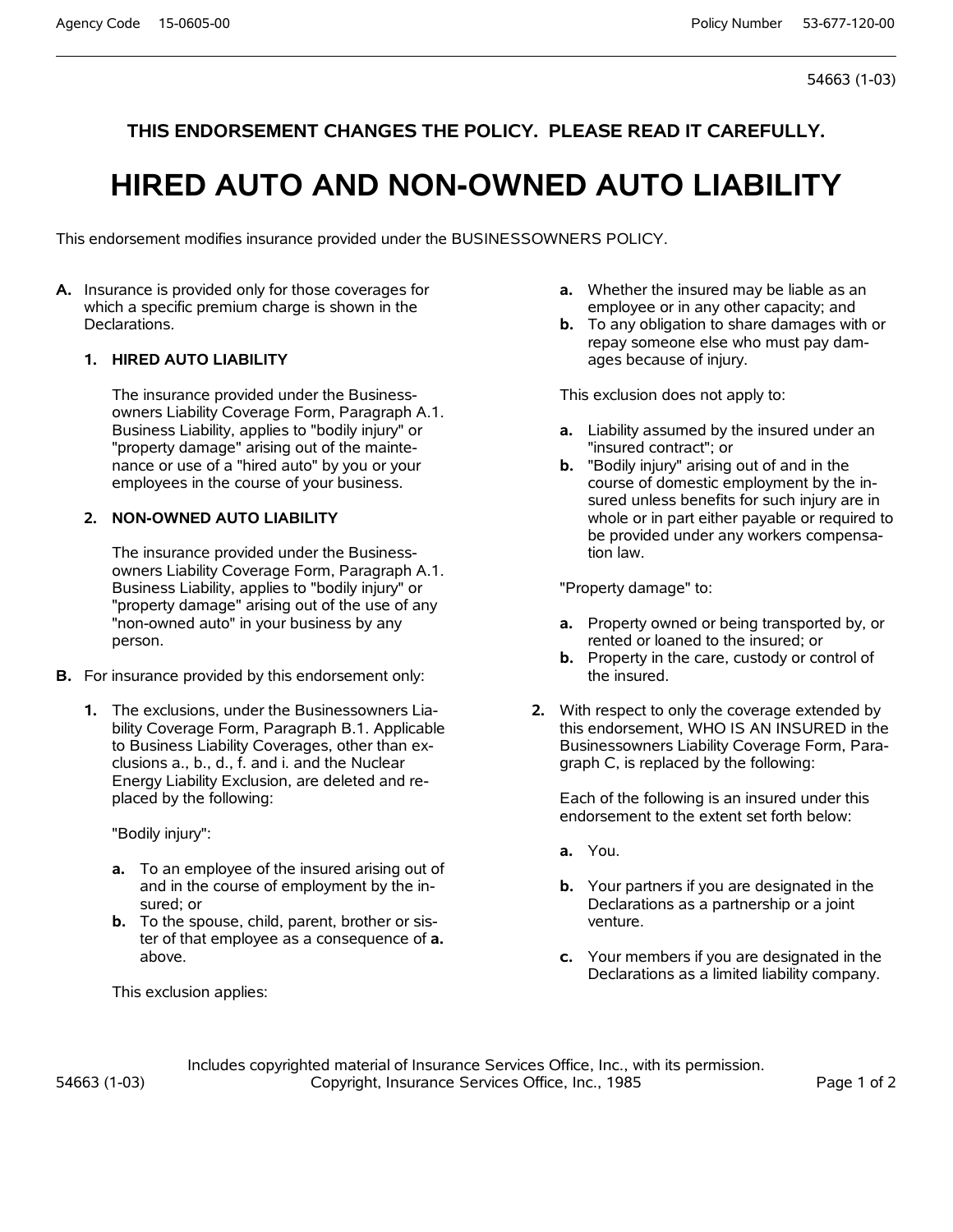- **d.** Your executive officers if you are designated in the Declarations as an organization other than a partnership, joint venture or limited liability company.
- **e.** Any person using the "auto" and any person or organization legally responsible for the use of an "auto" not owned by such person or organization, provided the actual use is with your permission.

None of the following is an insured:

- **a.** Any person engaged in the business of his or her employer for "bodily injury" to any co-employee of such person injured in the course of employment;
- **b.** Any partner or executive officer for any "auto" owned by such partner or officer or a member of his or her household;
- **c.** Any person while employed in or otherwise engaged in duties in connection with an "auto business", other than an "auto business" you operate;
- **d.** the owner or lessee (of whom you are a sublessee) of a hired auto or the owner of a "non-owned auto" or any agent or employee of any such owner or lessee;
- **e.** Any person or organization for the conduct of any current or past partnership or joint venture that is not shown as a Named Insured in the Declarations.
- **3.** LIABILITY AND MEDICAL EXPENSES LIMITS OF INSURANCE in the Businessowners Liability Coverage Form, Paragraph D, is replaced by the following:
	- **a.** The Limits of Insurance shown in the Declarations and the rule below fix the most we will pay regardless of the number of:
- **(1)** Insureds;
- **(2)** Claims made or "suits" brought; or
- **(3)** Persons or organizations making claims or bringing "suits".
- **b.** The most we will pay for the sum of all damages because of "bodily injury" and "property damage" arising out of any one "occurrence" is the Hired Auto and Non-Owned Auto Liability Limit shown in the Declarations.
- **C.** The following additional definitions apply:
	- **1.** "**Auto Business**" means the business or occupation of selling, repairing, servicing, storing or parking "autos".
	- **2.** "**Hired Auto**" means any "auto" you:
		- **a.** lease or rent for ninety consecutive days or less;
		- **b.** hire; or
		- **c.** borrow;

which is used in connection with your business. This does not include any "auto" you lease, rent, hire or borrow from any of your employees or members of their households, or from any partner or executive officer.

**3.** "**Non-Owned Auto**" means any "auto" you do not own, lease, rent, hire or borrow which is used in connection with your business. However, if you are a partnership, a "non-owned auto" does not include any "auto" owned by any partner.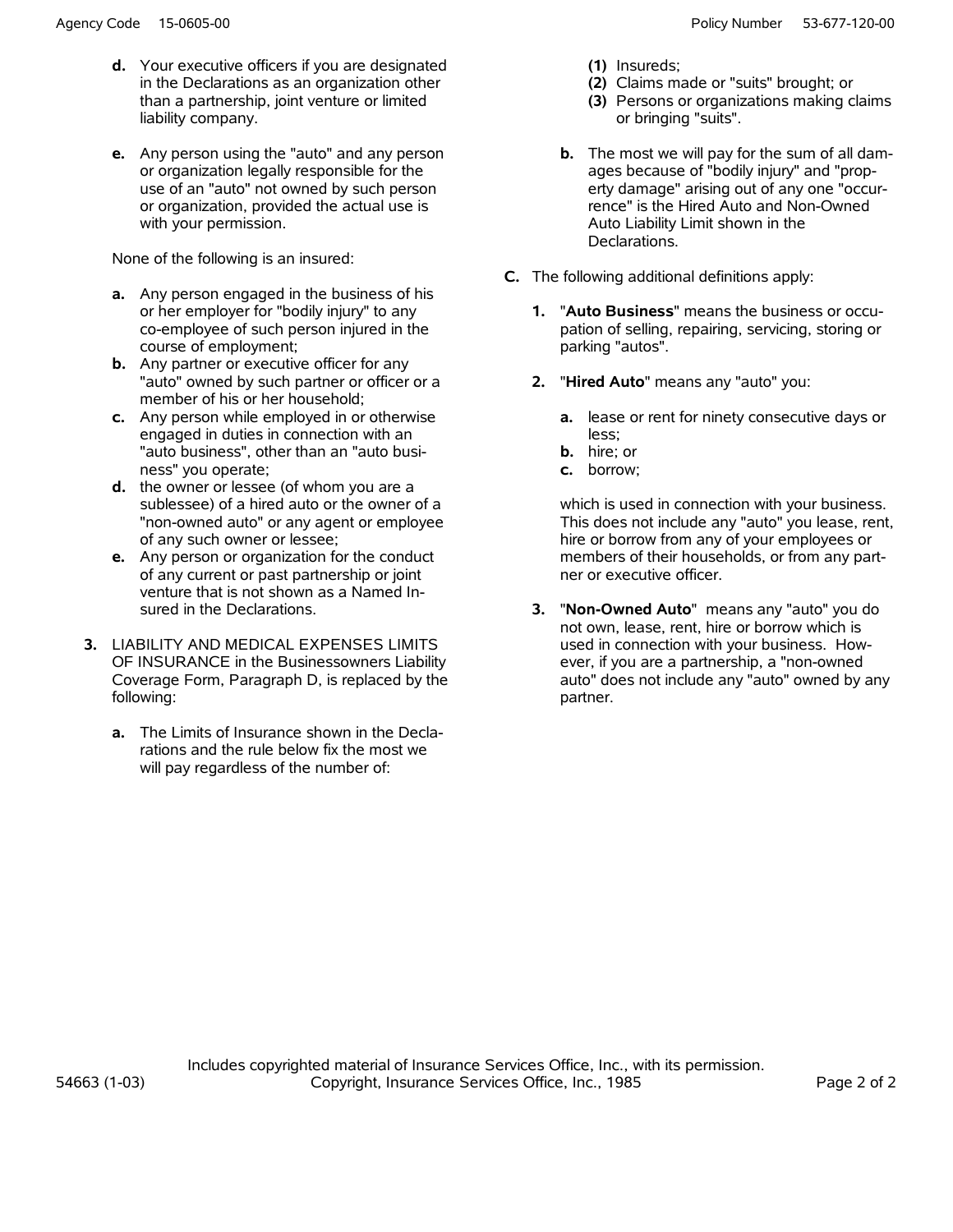# **EQUIPMENT BREAKDOWN COVERAGE**

This endorsement modifies insurance provided under the following:

BUSINESSOWNERS STANDARD PROPERTY COVERAGE FORM BUSINESSOWNERS SPECIAL PROPERTY COVERAGE FORM

## **1. A. COVERAGE** is amended.

- **a.** BUSINESSOWNERS SPECIAL PROPERTY COVERAGE FORM, **4. Limitations**, paragraph **a.** is amended. Subparagraphs **(1)** and **(2)** are deleted and replaced by the following for purposes of this endorsement only.
	- **(1)** Steam boilers, steam pipes, steam engines or steam turbines caused by or resulting from any condition or event inside such equipment. However, we will pay for loss of or damage to such equipment caused by or resulting from an explosion of gases or fuel within the furnace of any fired vessel or within the flues or passages through which the gases of combustion pass.
	- **(2)** Hot water boilers or other water heating equipment caused by or resulting from any condition or event inside such boilers or equipment, other than an explosion.
- **b. Additional Coverages** is amended.
	- **(1) Pollutant Clean Up and Removal** is deleted and replaced by the following for purposes of this endorsement only. **Pollutant Clean Up and Removal** We will pay for the pollutant clean up, removal, repair or replacement of damaged Covered Property resulting from an "Equipment Breakdown". The amount we pay is subject to the Limits of Insurance section of this endorsement. This coverage does not include contamination of perishable stock by a refrigerant.
	- **(2)** The following **Additional Coverages** are added.
		- **(a) Expediting Expenses** We will pay for the expediting expense loss resulting from an "Equipment Breakdown" with respect to your damaged Covered Property. We will pay the "reasonable extra cost" to:

**1)** Make temporary repairs;

**2)** Expedite permanent repairs; or **3)** Expedite permanent replacement. "Reasonable extra cost" shall mean "the extra cost of temporary repair and of expediting the repair of such damaged equipment of the insured, including overtime and the extra cost of express or other rapid means of transportation". The amount we pay is subject to the Limits of Insurance section of this endorsement.

- **(b) Refrigerant Contamination** We will pay for loss to your Covered Property that is damaged by contamination by a refrigerant used in refrigerating, cooling or humidity control equipment at the described premises as a result of an "Equipment Breakdown". The amount we pay is subject to the Limits of Insurance section of this endorsement.
- **(c) Spoilage Coverage**
	- **1)** We will pay for loss of "perishable goods" caused by spoilage resulting from lack of power, light, heat, steam or refrigeration caused by an "Equipment Breakdown" to types of property covered by this policy, that are:
		- **a)** Located on or within 1,000 feet of your described premises; and
		- **b)** Owned by you, the building owner (if you are a tenant), or owned by a public utility, or other supplier with whom you have a contract to supply you with any of the following services: electrical power, waste disposal, air conditioning, refrigeration, heating, natural gas,

54841 (3-17) Includes copyrighted material of Insurance Services Office, Inc., with its permission. Page 1 of 7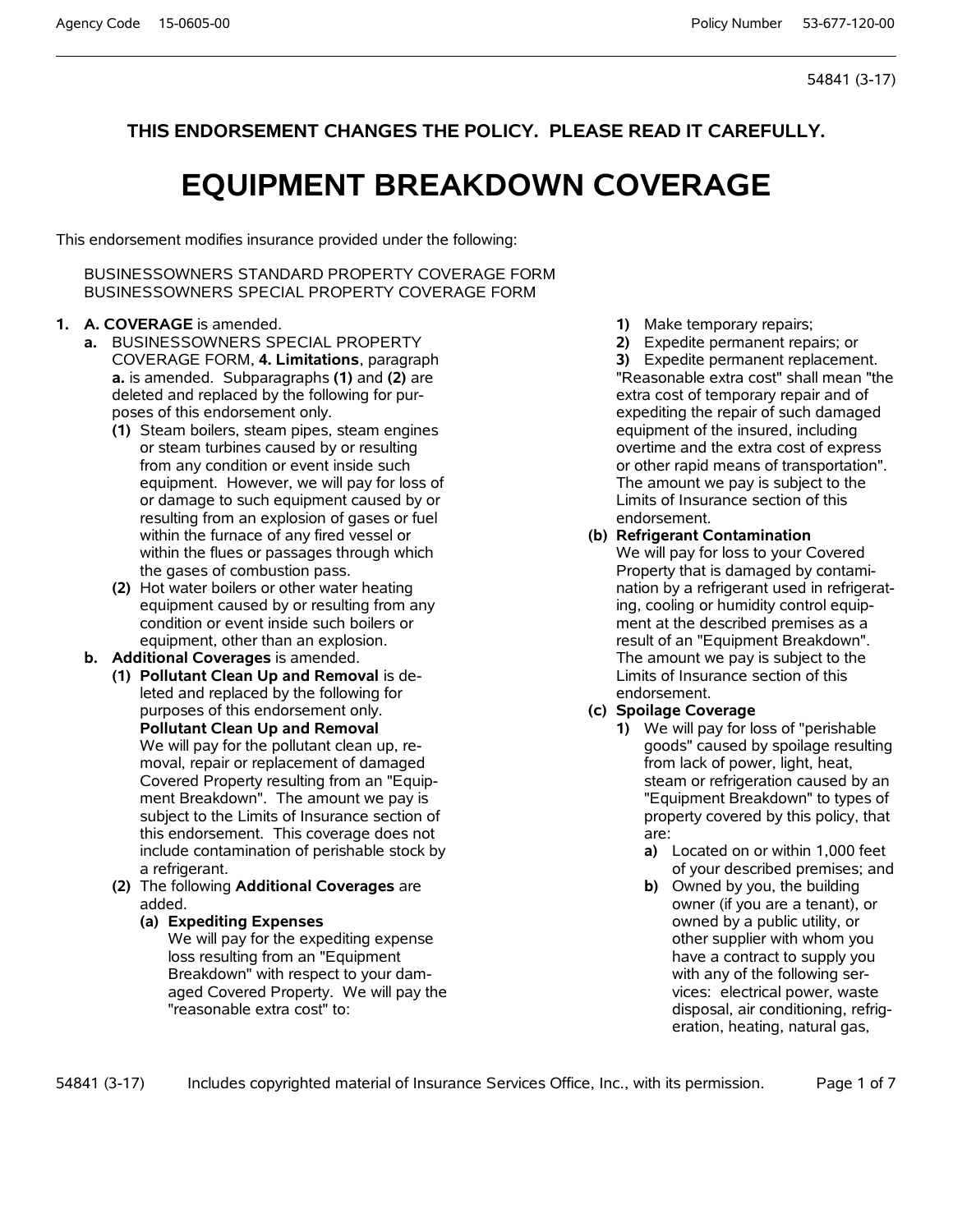- **2)** However, we will not pay for any physical loss or damage caused by or resulting from any of the causes of loss listed below, unless loss or damage not otherwise excluded results, then we will pay for such resulting damage:
	- **a)** Fire, lightning, combustion explosion, windstorm or hail, weight of snow, ice or sleet, falling objects, smoke, aircraft or vehicles, riot or civil commotion, vandalism, sinkhole collapse, volcanic action, leakage from fire extinguishing equipment, water damage, earth movement; or
	- **b)** Flood, unless an "Equipment Breakdown" ensues.

Our payment will be based upon the actual replacement cost of the "perishable goods" at the time of loss. The amount we pay is subject to the Limits of Insurance section of this endorsement.

### **(d) CFC Refrigerants**

We will pay for the "additional costs" to repair or replace Covered Property because of the use or presence of a refrigerant containing CFC (chlorofluorocarbon) substances.

"Additional costs" mean those in excess of what would have been required to repair or replace Covered Property, had no CFC refrigerant been involved. We will also pay for additional loss as described under Spoilage Coverage or loss of Business Income Coverage provided by this endorsement, caused by the presence of a refrigerant containing CFC substances.

We will pay no more than the least of the following:

- **1)** The cost to repair the damaged property and replace any lost CFC refrigerant;
- **2)** The cost to repair the damaged property, retrofit the system to accept a non-CFC refrigerant, and charge the system with a non-CFC refrigerant; or
- **3)** The cost to replace the system with one using a non-CFC refrigerant.

The amount we pay is subject to the Limits of Insurance section of this endorsement.

- **(e) Computer Equipment** We will pay for direct physical loss or damage to your computers as a result of an "Equipment Breakdown". The amount we pay is subject to the Limits of Insurance section of this endorsement.
- **(f) Business Interruption, Extra Expense, Data Restoration and Service Interruption**

Any insurance provided for Business Income, Extra Expense or Data Restoration is extended to apply to your loss, damage or expense caused by an "Equipment Breakdown" to equipment that is owned by a utility, landlord or other supplier with whom you have a contract to supply you with any of the following services: electrical power, waste disposal, air conditioning, refrigeration, heating, natural gas, compressed air, water, steam, internet access, telecommunications services, wide area networks, data transmission or "cloud computing". The equipment must meet the definition of "Equipment Breakdown" except that it is not Covered Property. We will pay:

- **1)** Your actual loss sustained from a total or partial interruption of business; and
- **2)** The reasonable extra expense you sustain to run your business during the interruption, caused solely by an "Equipment Breakdown", including an "Equipment Breakdown" to any transformer, electrical apparatus, or any covered equipment that is:
	- **a)** Located on or within 1,000 feet of your described premises;
	- **b)** Owned by you, the building owner (if you are a tenant), or owned by a public utility company; and
	- **c)** Used to supply electrical power, waste disposal, air conditioning, refrigeration, heating, natural gas, compressed air, water, steam, internet access, telecommunications services, wide area networks or data transmission.

54841 (3-17) Includes copyrighted material of Insurance Services Office, Inc., with its permission. Page 2 of 7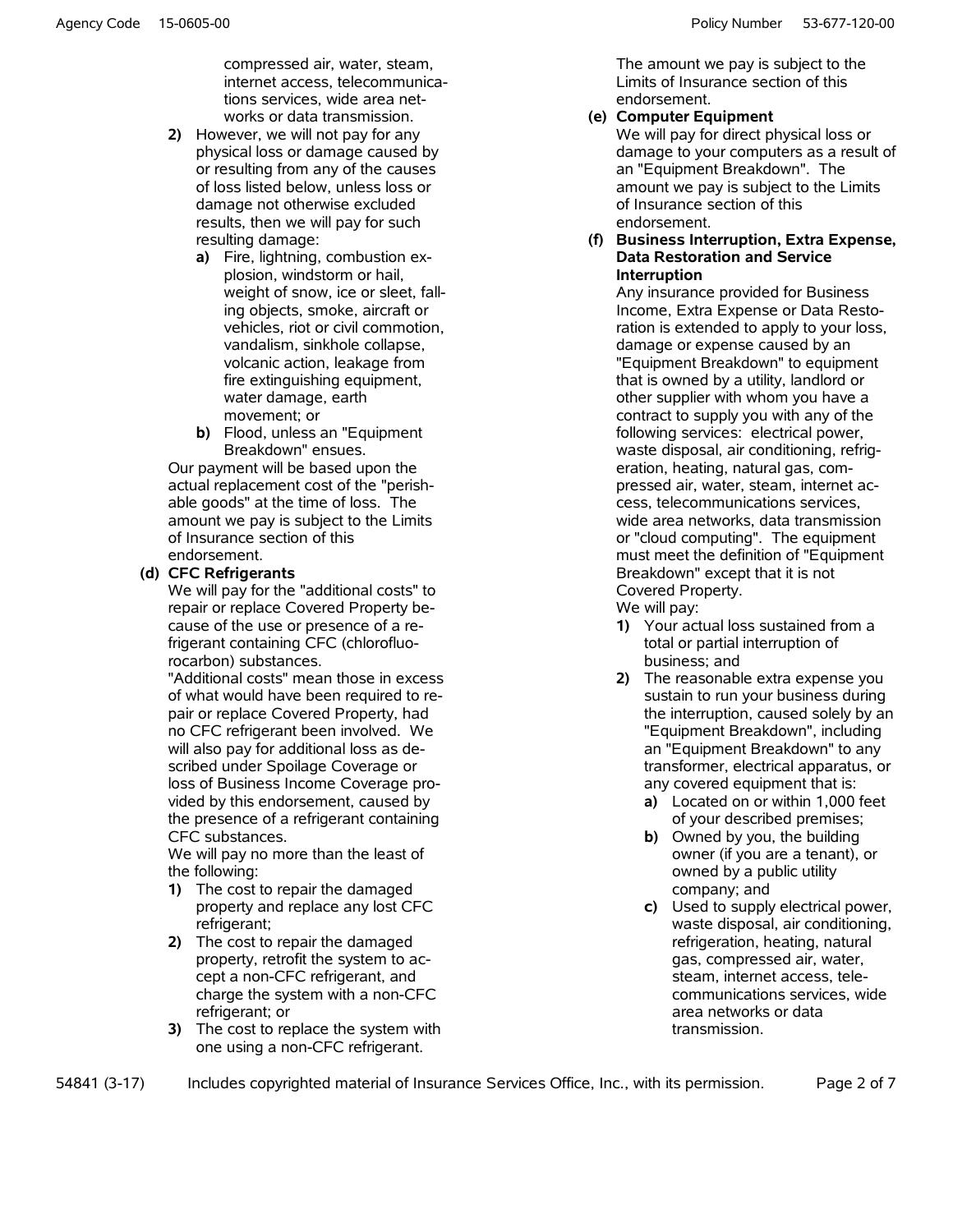The amount we pay is subject to the Limits of Insurance section of this endorsement.

#### **(g) Data Restoration**

We will pay for your reasonable and necessary cost to research, replace and restore the lost information on electronic media and records as a result of an "Equipment Breakdown". The amount we pay is subject to the Limits of Insurance section of this endorsement.

#### **(h) Temperature Fluctuation**

We will pay for loss of "perishable goods" only caused by or resulting from any condition or event to Covered Property that can be resolved by calibrating, resetting, tightening, adjusting or cleaning.

However, we will not pay for loss of "perishable goods" as a result of resetting the power supply to the Covered Property containing the "perishable goods".

The amount we pay is subject to the Limits of Insurance section of this endorsement.

#### **(i) Unauthorized Instruction**

We will pay for loss or damage to your "computer equipment" caused by an "unauthorized instruction" which results in an "Equipment Breakdown".

"Computer equipment" means Covered Property that is electronic computer or other data processing equipment, including peripherals used in conjunction with such equipment and electronic media and records.

"Unauthorized instruction" means a virus, harmful code or similar instruction introduced into or enacted on a computer system or a network to which it is connected, designed to damage or destroy any part of the system or disrupt its normal operation.

The amount we pay is subject to the Limits of Insurance section of this endorsement.

#### **(j) Risk Improvement**

If Covered Property suffers direct physical loss or damage caused by an "Equipment Breakdown", we will pay for the insured to improve the "power quality" of the electrical system or equipment at the loss location where the "Equipment Breakdown" occurred. "Power quality" means the conditions that allow

the electrical systems or equipment to operate as intended by limiting voltage fluctuations and other power influences that would adversely affect the operational performance and/or reduce the reliability, or the life span of the electrical system.

We will pay the reasonable extra cost to improve "power quality" for the following electrical systems and/or equipment improvements:

**1)** Installation of surge protection devices (SPD's) which are installed at the loss location's line disconnect, load disconnect, or on specific pieces of equipment and that are certified by Underwriter Laboratories (UL) or has an equivalent certification.

However SPD's do not include any SPD's which are cord-connected surge strips, direct plug-in SPD's or receptacle SPD's;

- **2)** An upgrade and/or replacement of electrical panels, switchgear and/or circuit breakers; or
- **3)** Electrical wire and wiring improvements which include installation of flexible conduit, junction boxes and/or ground wiring.

An invoice for implementation of this Additional Coverage must be sent to us within 180 days after the payment of the loss is received.

The amount we pay is subject to the Limits of Insurance section of this endorsement.

#### **(k) Off-Premises Coverage**

We will pay for loss or damage to Covered Property resulting from a covered "Equipment Breakdown" while temporarily at a premises or location that is not a described premises.

The amount we pay is subject to the Limits of Insurance section of this endorsement.

**(3)** The following provision is added to **Coverage Extensions**.

#### **Replacement Cost Coverage**

We will pay you the amount you actually spend to repair or replace your damaged property with new property of like kind, capacity, size and quality, whichever is less except for the following.

If any damaged property is not repaired or replaced, then we will pay only the actual

54841 (3-17) Includes copyrighted material of Insurance Services Office, Inc., with its permission. Page 3 of 7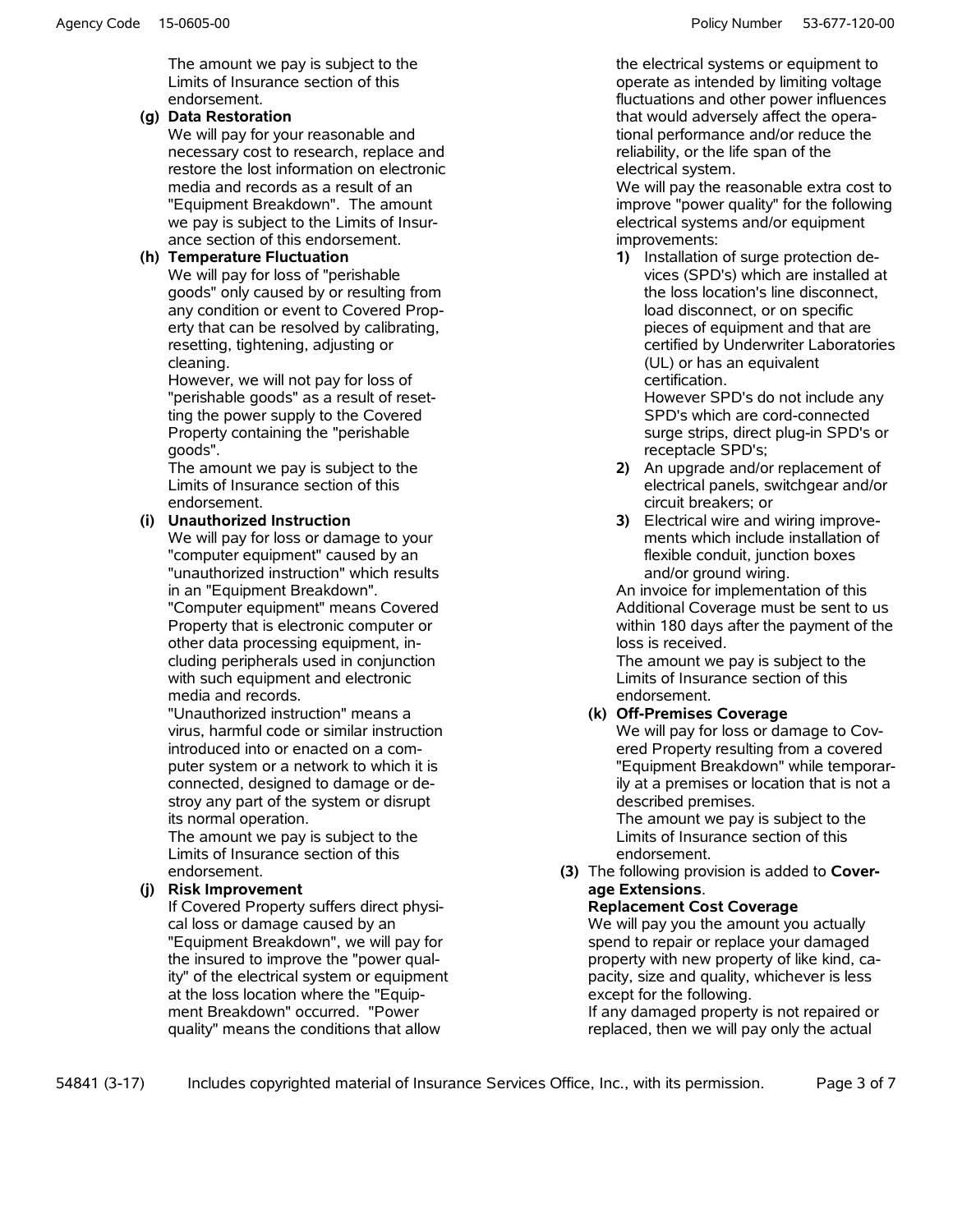cash value at the time of the "Equipment Breakdown".

#### **2. EXCLUSIONS** is amended.

BUSINESSOWNERS STANDARD PROPERTY COVERAGE FORM is amended. The following exclusions are deleted for purposes of this endorsement only.

#### **a. Electrical Apparatus:**

Artificially generated electrical current, including electric arcing, that disturbs electrical devices, appliances or wires. But if loss or damage by fire results, we will pay for that resulting loss or damage.

#### **d. Steam Apparatus:**

Explosion of steam boilers, steam pipes, steam engines or steam turbines owned or leased by you, or operated under your control. But if loss or damage by fire or combustion explosion results, we will pay for that resulting loss or damage.

#### **e. Mechanical Breakdown:**

Mechanical Breakdown, including rupture or bursting caused by centrifugal force. But if loss or damage by a Covered Cause of Loss results, we will pay for that resulting loss or damage.

BUSINESSOWNERS SPECIAL PROPERTY COV-ERAGE FORM is amended. The following exclusions are deleted for purposes of this endorsement only.

#### **a. Electrical Apparatus:**

Artificially generated electric current, including electric arcing, that disturbs electrical devices, appliances or wires. But if loss or damage by fire results, we will pay for that resulting loss or damage.

**d. (6)** Mechanical breakdown, including rupture or bursting caused by centrifugal force; or

#### **e. Steam Apparatus:**

Explosion of steam boilers, steam pipes, steam engines or steam turbines owned or leased by you, or operated under your control. But if loss or damage by fire or combustion explosion results, we will pay for that resulting loss or damage. We will also pay for loss or damage caused by or resulting from the explosion of gases or fuel within the furnace of any fire vessel or within the flues or passages through which the gases of combustion pass.

**3. C. LIMITS OF INSURANCE** is deleted and replaced by the following for purposes of this endorsement only.

#### **C. LIMITS OF INSURANCE**

**1.** The most we will pay for "Equipment Breakdown" for one or more coverages in any one occurrence at any one location is the amount equal to the "total insured value" at

each location where "Equipment Breakdown" is shown in the Declarations. This provision does not apply to paragraph **C.4.**

- **2.** The limit of insurance for **Pollutant Clean Up and Removal**, **Refrigerant Contamination**, **Spoilage Coverage**, **Data Restoration**, **Temperature Fluctuation**, **Risk Improvement** and **Off-Premises Coverage** are not additional limits of insurance, but are included in the "total insured value". We will pay the lesser of "total insured value" or:
	- **a.** For Pollutant Clean Up and Removal, the greater of \$250,000 or the limit shown in an endorsement that is attached to the property form;
	- **b.** For Refrigerant Contamination, up to \$750,000 for loss or damage;
	- **c.** For Spoilage Coverage, up to \$750,000 for loss or damage;
	- **d.** For Data Restoration, up to \$100,000 for loss, damage or expense including actual loss of Business Income you sustain and necessary Extra Expense you incur;
	- **e.** For Temperature Fluctuation, up to \$5,000 for loss including actual loss of Business Income you sustain and necessary Extra Expense you incur;
	- **f.** For Risk Improvement, 10% of the loss amount paid, up to a maximum limit of \$10,000; and
	- **g.** For Off-Premises Coverage, up to \$25,000 for loss or damage.
- **3.** In no event will we pay more than the "total insured value" for each location where "Equipment Breakdown" is shown in the Declarations.
- **4.** As regards Business Interruption, Extra Expense and Service Interruption, our limit of liability for any one "Equipment Breakdown" is equal to twelve (12) consecutive months of actual loss sustained for a total or partial interruption of your business. The twelve (12) consecutive months begin on the date of the "Equipment Breakdown".
- **4. PROPERTY GENERAL CONDITIONS** is amended. The following conditions are added for purposes of this endorsement only.

#### **a. Suspension**

Whenever Covered Property is found to be in, or exposed to, a dangerous condition, any of our representatives may immediately suspend the insurance against loss to that Covered Property for the perils covered by this endorsement. Coverage can be suspended and possibly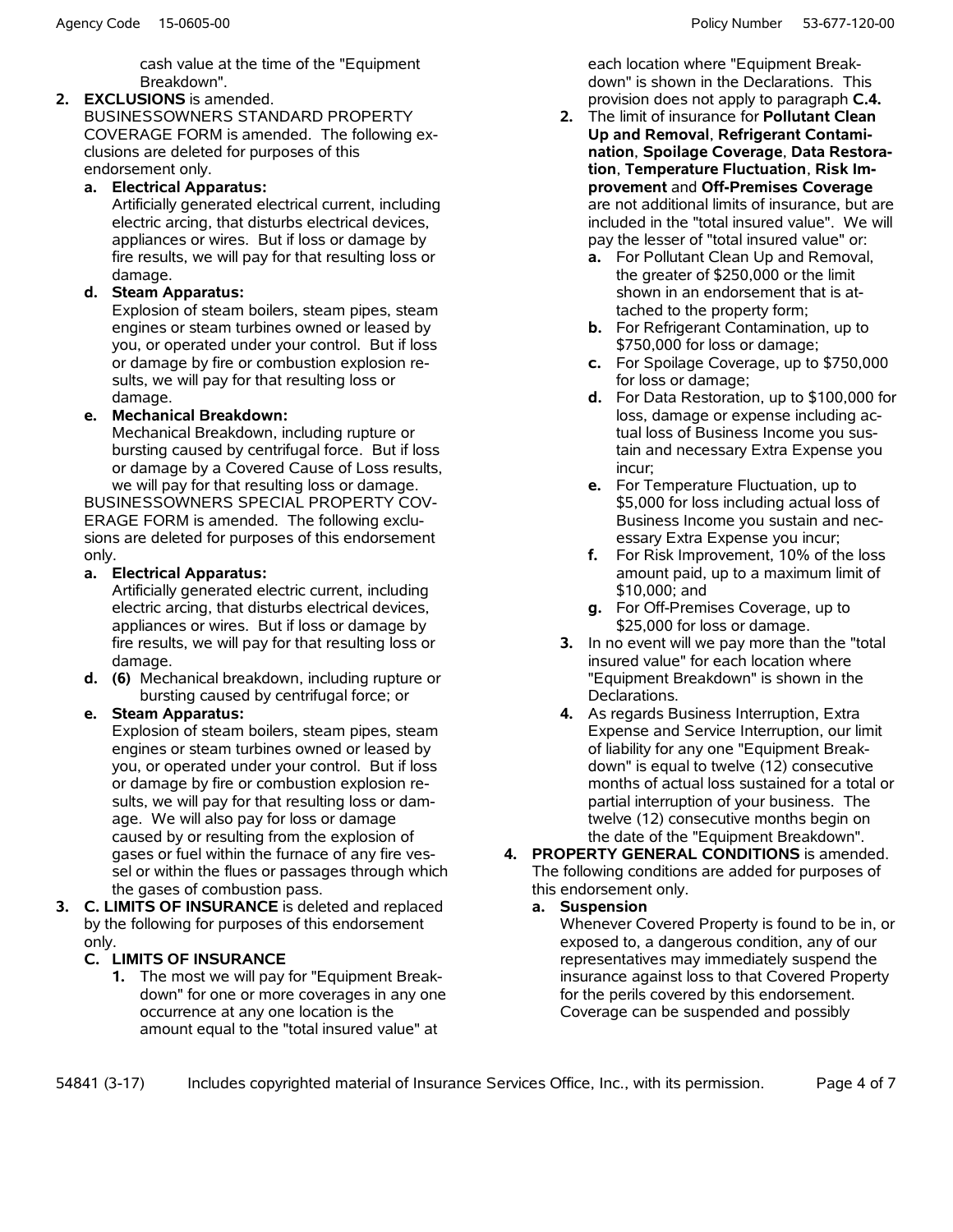reinstated by delivering or mailing a written notice of suspension or coverage reinstatement to:

**(1)** Your last known address; or

**(2)** The address where the property is located. If we suspend your insurance, you will get a pro rata refund of premium. However, the suspension will be effective even if we have not yet made or offered a refund.

#### **b. Jurisdictional Inspections**

If any Covered Property under this endorsement requires inspection to comply with state or municipal boiler and pressure vessel regulations, we agree to perform such inspection on your behalf. We do not warrant that conditions are safe or healthful.

#### **c. Environmental, Safety and Efficiency Improvements**

If Covered Property requires replacement caused by an "Equipment Breakdown", we will pay your additional cost to replace with equipment that is better for the environment, safer, or more efficient than the equipment being replaced.

However, we will not pay more than 150% of what the cost would have been to repair or replace with like kind and quality. This condition does not apply to any property to which Actual Cash Value applies.

#### **d. Green Environmental and Efficiency Improvements**

- **(1)** If Covered Property requires repair or replacement caused by an "Equipment Breakdown", we will pay:
	- **(a)** The lessor of the reasonable and necessary additional cost incurred by you to repair or replace physically damaged Covered Property with equipment of like kind and quality which qualifies as "Green". Like kind and quality includes similar size and capacity.
	- **(b)** The additional reasonable and necessary fees incurred by you for an accredited professional certified by a "Green Authority" to participate in the repair or replacement of physically damaged Covered Property as "Green".
	- **(c)** The additional reasonable and necessary cost incurred by you for certification or recertification of the repaired or replaced Covered Property as "Green".
	- **(d)** The additional reasonable and necessary cost incurred by you for "Green" in the removal, disposal or recycling of damaged Covered Property.
	- **(e)** The business interruption (if coverage is provided by the policy to which this

endorsement is attached) loss during the additional time required for repair or replacement of Covered Property, consistent with "Green", in the coverages above.

We will not pay more than 150%, up to a maximum limit of \$100,000, of what the cost would have been to repair or replace with equipment of like kind and quality inclusive of fees, costs and any business interruption loss incurred as stated above.

- **(2) Green Environmental and Efficiency Improvements** does not cover any of the following:
	- **(a)** Covered Property does not include stock, raw materials, finished goods, "production machinery", merchandise, electronic data processing equipment not used in the functional support of the real property, process water, molds and dies, property in the open, property of others for which you are legally liable, or personal property of others.
	- **(b)** Any loss adjusted on any valuation basis other than a repair or replacement cost basis as per E. PROPERTY LOSS CONDITIONS, **6. Loss Payment**.
	- **(c)** Any loss covered under any other section of this policy.
	- **(d)** Any cost incurred because of any law or ordinance with which you were legally obligated to comply with prior to the time of the "Equipment Breakdown".
- **e. Other Insurance Issued By Us**
	- If this policy provides coverage for Data Processing Equipment Coverages, Electronic Data Processing Equipment, Refrigerated Products or Mechanical Breakdown where two or more of this policy's coverages apply to the same loss or damage, the Coverage of this endorsement shall supersede any coverages provided outside of this endorsement for the loss or damage that arises out of an "Equipment Breakdown" loss. This Condition supersedes any similar Condition when provided by us in this policy.
- **5. G. OPTIONAL COVERAGES** is amended.
	- **a. 1.c.(5)** Mechanical breakdown is deleted for purposes of this endorsement only.
	- **b.** The provisions of this endorsement supersede **G.** OPTIONAL COVERAGES, **5. Mechanical Breakdown**.
- **6. H. PROPERTY DEFINITIONS** is amended.
	- **a.** BUSINESSOWNERS SPECIAL PROPERTY COVERAGE FORM, "Specified Causes of Loss" is amended to include "Equipment Breakdown" for purposes of this endorsement only.

54841 (3-17) Includes copyrighted material of Insurance Services Office, Inc., with its permission. Page 5 of 7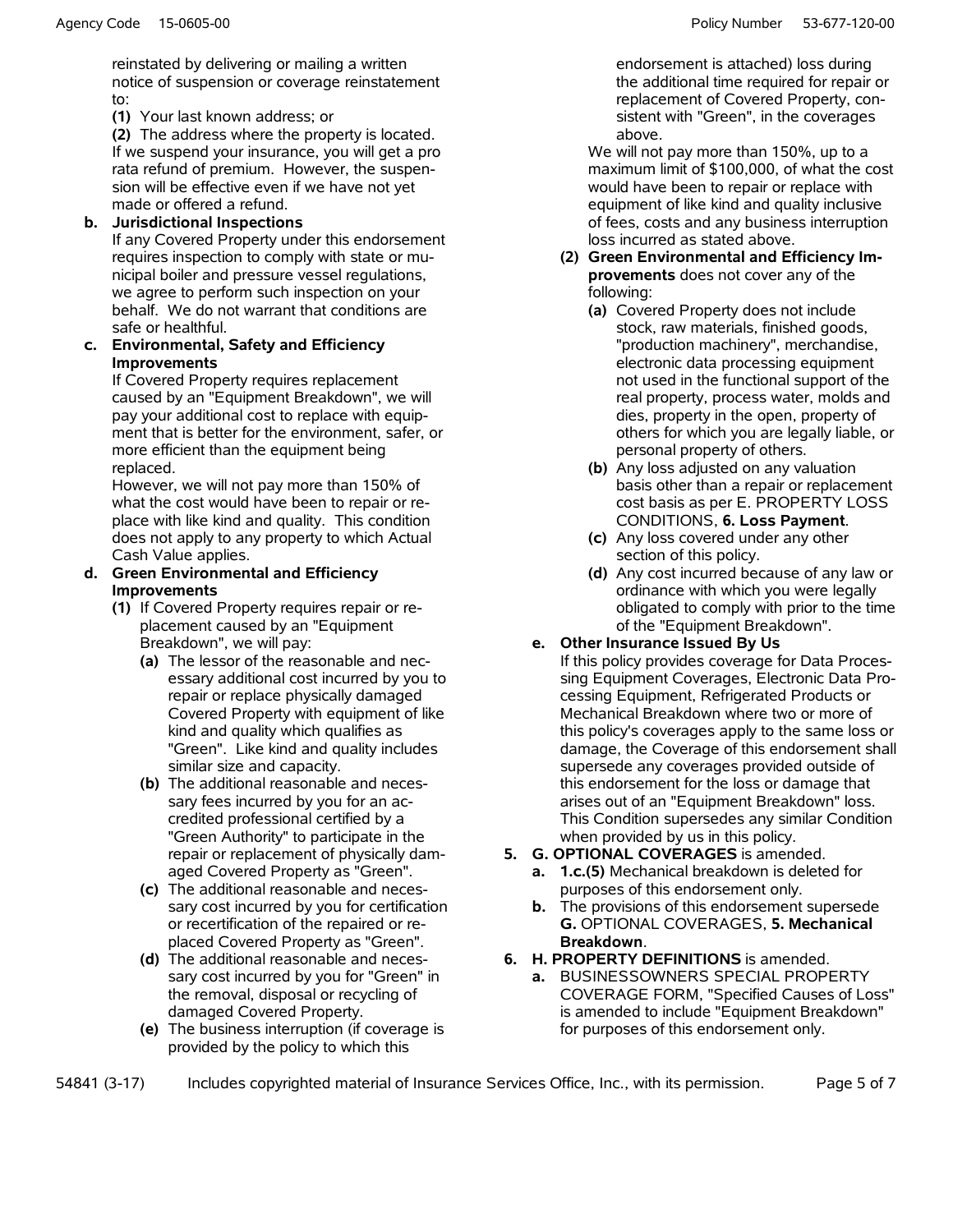**b.** BUSINESSOWNERS SPECIAL PROPERTY COVERAGE FORM and BUSINESSOWNERS STANDARD PROPERTY COVERAGE FORM are amended. The following definitions are added for purposes of this endorsement only. **"Cloud computing"** means on-demand network access to a shared pool of computing resources via networks, servers, storage, applications and services provided by an organization with whom you have a contract with using the following service models: Software as a Service (SaaS), Platform as a Service (PaaS) and Infrastructure as a Service (IaaS) on the following deployment models: public cloud, community cloud, hybrid cloud and private cloud.

**"Electronic equipment"** means devices which operate using many small electrical parts such as, but not limited to, microchips, transistors or circuits.

**"Electronic equipment deficiency"** means the quality or condition inside of "electronic equipment" which renders this equipment unexpectedly inoperable and which is operable again once a piece of "electronic equipment" has been replaced.

However, "electronic equipment deficiency" will not include replacement of "electronic equipment" for any condition that could have been resolved without replacement of the "electronic equipment" including but not limited to "computer equipment" maintenance or the reinstallation or incompatibility of software.

**"Equipment Breakdown"** means:

- **(1)** Physical loss or damage both originating within:
	- **(a)** Boilers, fired or unfired pressure vessels, vacuum vessels, and pressure piping, all normally subject to vacuum or internal pressure other than static pressure of contents, excluding:
		- **1)** Waste disposal piping;
		- **2)** Any piping forming part of a fire protective system;
		- **3)** Furnaces; and
		- **4)** Any water piping other than:
			- **a)** Boiler feed water piping between the feed pump and the boiler;
			- **b)** Boiler condensate return piping; or
			- **c)** Water piping forming part of a refrigerating or air conditioning system.
	- **(b)** All mechanical, electrical, "electronic equipment" or fiber optic equipment; and
- **(2)** Caused by, resulting from, or consisting of:
- **(a)** Mechanical breakdown;
- **(b)** Electrical or electronic breakdown and "electronic equipment deficiency"; or
- **(c)** Rupture, bursting, bulging, implosion, or steam explosion.
- **(3)** However, "Equipment Breakdown" does not mean:

Physical loss or damage caused by or resulting from any of the following; however, if loss or damage not otherwise excluded results, then we will pay for such resulting damage:

- **(a)** Wear and tear;
- **(b)** Rust or other corrosion, decay, deterioration, hidden or latent defect, "fungi", wet rot, dry rot, bacteria or any other quality in property that causes it to damage or destroy itself;
- **(c)** Smog;
- **(d)** Settling, cracking, shrinking or expansion;
- **(e)** Nesting or infestation, or discharge or release of waste products or secretions, by insects, birds, rodents or other animals;
- **(f)** Any accident, loss, damage, cost, claim, or expense, whether preventive, remedial, or otherwise, directly or indirectly arising out of or relating to the recognition, interpretation, calculation, comparison, differentiation, sequencing, or processing of data by any computer system including any hardware, programs or software;
- **(g)** Scratching or marring; and
- **(h)** Loss, damage, cost or expense directly caused by, contributed to by, resulting from or arising out of the following causes of loss:
	- **1)** Fire, lightning, combustion explosion, windstorm or hail, weight of snow, ice or sleet, falling objects, smoke, aircraft or vehicles, riot or civil commotion, vandalism, sinkhole collapse, volcanic action, leakage from fire extinguishing equipment, water damage, earth movement; or
	- **2)** Flood, unless an "Equipment Breakdown" ensues.

#### **"Total insured value"** means:

The sum of the limits for the following coverages if shown at the location where "Equipment Breakdown" is shown in the Declarations: **(1)** Building;

- **(2)** Business Personal Property;
- **(3)** Stock;

54841 (3-17) Includes copyrighted material of Insurance Services Office, Inc., with its permission. Page 6 of 7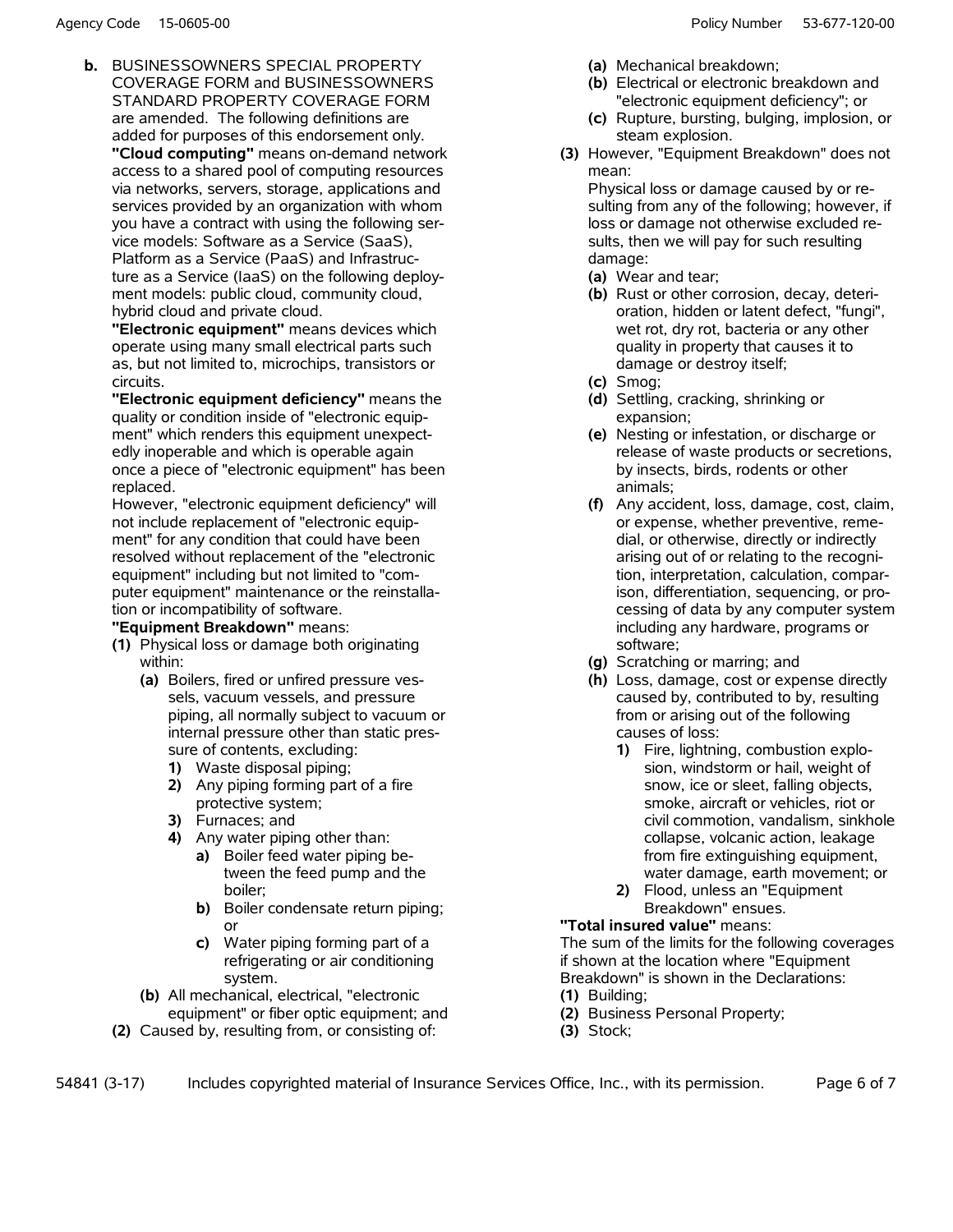- **(4)** Personal Property of Others;
- **(5)** Tenants Improvements and Betterments;
- **(6)** Improvements and Alterations;
- **(7)** Furniture;
- **(8)** Fixtures;
- **(9)** Machinery and Equipment;
- **(10)**Personal Property in the Open;
- **(11)** Legal Liability Real Property;
- **(12)**Business Income and Extra Expense (when Business Income and Extra Expense - 12 months - Actual Loss Sustained is shown, Business Income and Extra Expense applies at 25% of the sum of the building and business personal property limits at that location);
- **(13)**Business Income (Without Extra Expense); and

**(14)**Extra Expense.

**"Green"** means products, materials, methods and processes certified by a "Green Authority" that conserve natural resources, reduce energy or water consumption, avoid toxic or other polluting emissions or otherwise minimize environmental impact.

**"Green Authority"** means an authority on "Green" buildings, products, materials, methods or processes certified and accepted by Leadership in Energy and Environmental Design (LEED® ), "Green" Building Initiative Green Globes® , Energy Star Rating System or any other recognized "Green" rating system. **"Perishable goods"** means stock preserved and maintained under controlled conditions and susceptible to loss or damage if the controlled conditions change.

**"Production machinery"** means any machine which processes, forms, shapes, or transports raw materials, materials in process, waste materials or finished products.

All other policy terms and conditions apply.

| 54841 (3-17) | Includes copyrighted material of Insurance Services Office, Inc., with its permission. | Page 7 of 7 |
|--------------|----------------------------------------------------------------------------------------|-------------|
|              |                                                                                        |             |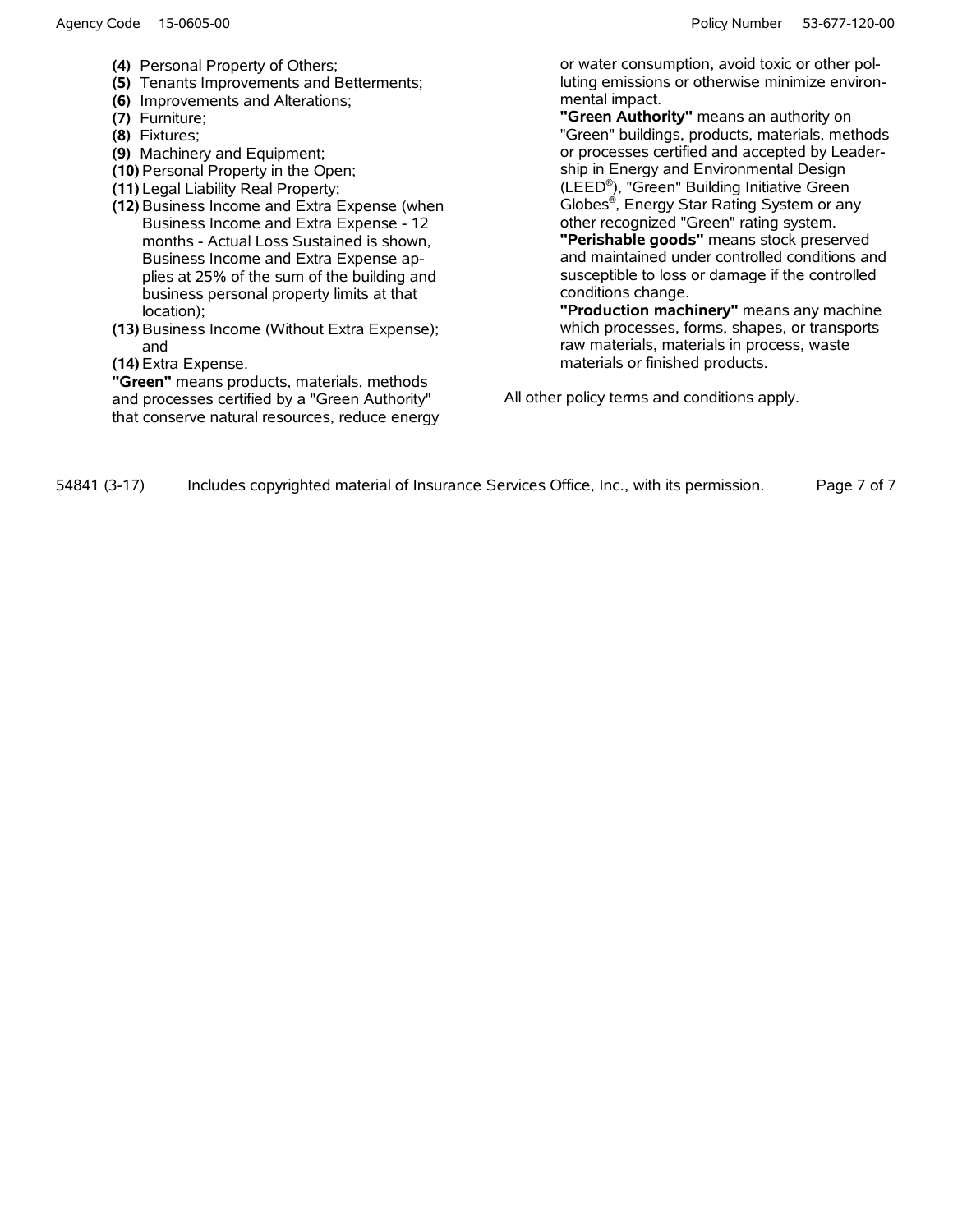59350 (1-15)

# **CAP ON LOSSES FROM CERTIFIED ACTS OF TERRORISM AND IMPORTANT INFORMATION REGARDING TERRORISM RISK INSURANCE COVERAGE**

It is agreed:

- **1.** With respect to any one or more certified acts of terrorism, we will not pay any amounts for which we are not responsible because of the application of any provision which results in a cap on our liability for payments for terrorism losses in accordance with the terms of the federal Terrorism Risk Insurance Act of 2002 (including ensuing Congressional actions pursuant to the Act).
- **2.** Certified act of terrorism means any act certified by the Secretary of the Treasury, in consultation with:
	- **a.** the Secretary of Homeland Security; and
	- **b.** the Attorney General of the United States

to be an act of terrorism as defined and in accordance with the federal Terrorism Risk Insurance Act of 2002 (including ensuing Congressional actions pursuant to the Act).

- **3.** Under the federal Terrorism Risk Act of 2002 (including ensuing Congressional actions pursuant to the Act) a terrorist act may be certified:
	- **a.** if the aggregate covered commercial property and casualty insurance losses resulting from the terrorist act exceed \$5 million; and
	- **b. (1)** if the act of terrorism is:
		- **a)** a violent act; or
		- **b)** an act that is dangerous to human life, property or infrastructure; and
		- **(2)** if the act is committed:
			- **a)** by an individual or individuals as part of an effort to coerce the civilian population of the United States; or
			- **b**) to influence the policy or affect the conduct of the United States government by coercion.

All other policy terms and conditions apply.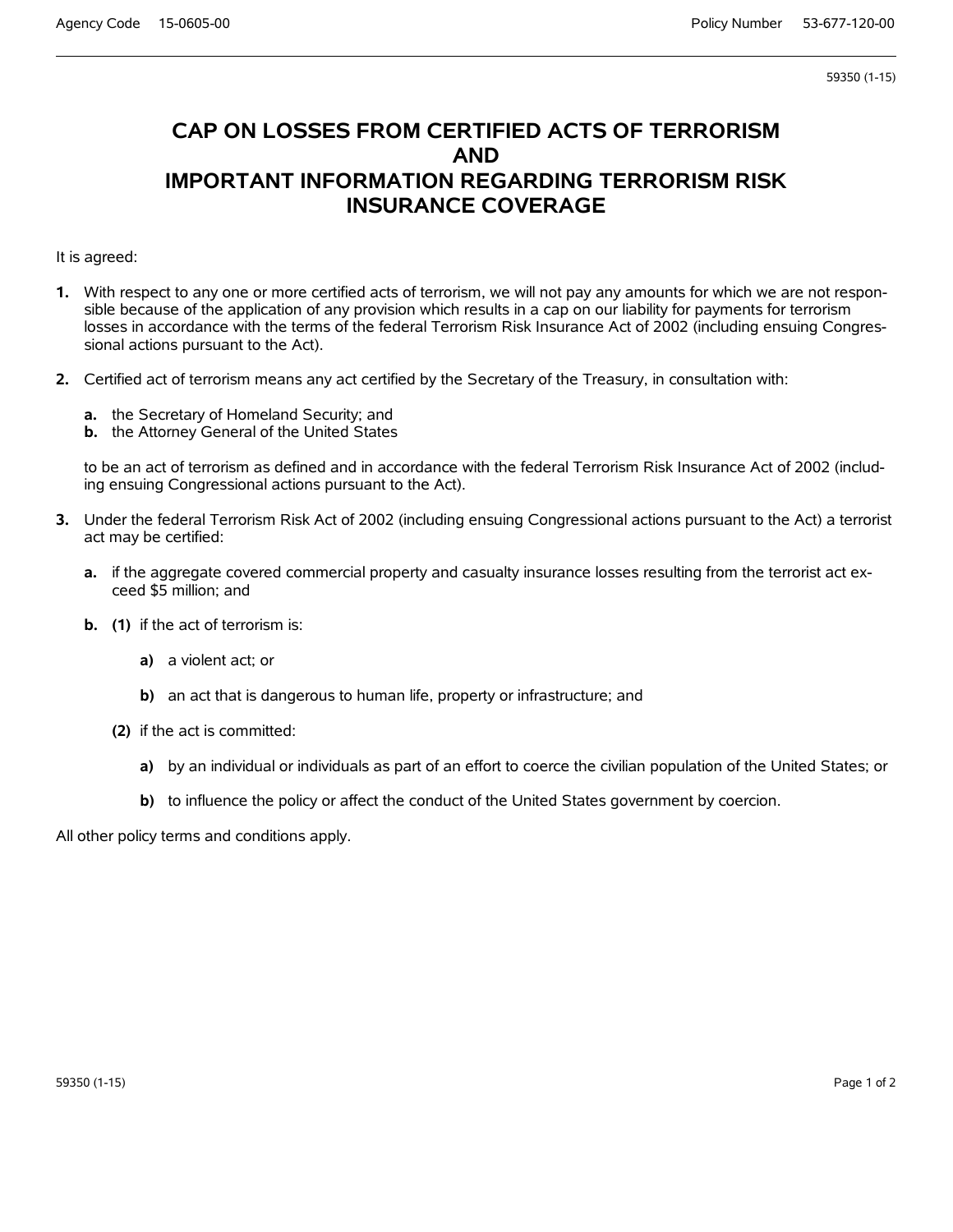## **IMPORTANT INFORMATION REGARDING TERRORISM RISK INSURANCE COVERAGE**

The Terrorism Risk Insurance Act of 2002 was signed into law on November 26, 2002. The Act (including ensuing Congressional actions pursuant to the Act) defines an act of terrorism, to mean any act that is certified by the Secretary of the Treasury, in consultation with the Secretary of Homeland Security and the Attorney General of the United States to be (i) an act of terrorism; (ii) to be a violent act or an act that is dangerous to human life, property or infrastructure; (iii) to have resulted in damage within the United States or outside the United States in the case of certain air carriers or vessels or the premises of a United States mission; and (iv) to have been committed by an individual or individuals as part of an effort to coerce the civilian population of the United States or to influence the policy or affect the conduct of the United States government by coercion.

Subject to the policy terms and conditions, this policy provides insurance coverage for acts of terrorism as defined in the Act.

Any coverage for certain commercial lines of property and casualty insurance provided by your policy for losses caused by certified acts of terrorism are partially paid by the federal government under a formula established by federal law. Under this formula, the government will reimburse us for 85% of such covered losses that exceed the statutory deductible paid by us. However, beginning January 1, 2016 the share will decrease 1% per calendar year until it equals 80%. **You should also know that in the event aggregate insured losses exceed \$100 billion during any year the Act is in effect, then the federal government and participating United States insurers that have met their insurer deductible shall not be liable for the payment of any portion of that amount of the loss that exceeds \$100 billion. In the event that aggregate insured losses exceed \$100 billion annually, no additional claims will be paid by the federal government or insurers.** This formula is currently effective through December 31, 2020 unless extended.

The premium charge, if any, for this coverage is shown separately on the attached Declarations page. In the event of a certified act of terrorism, future policies also may include a government assessed terrorism loss risk-spreading premium in accordance with the provisions of the Act.

Please contact us if you would like to reject coverage for certified acts of terrorism.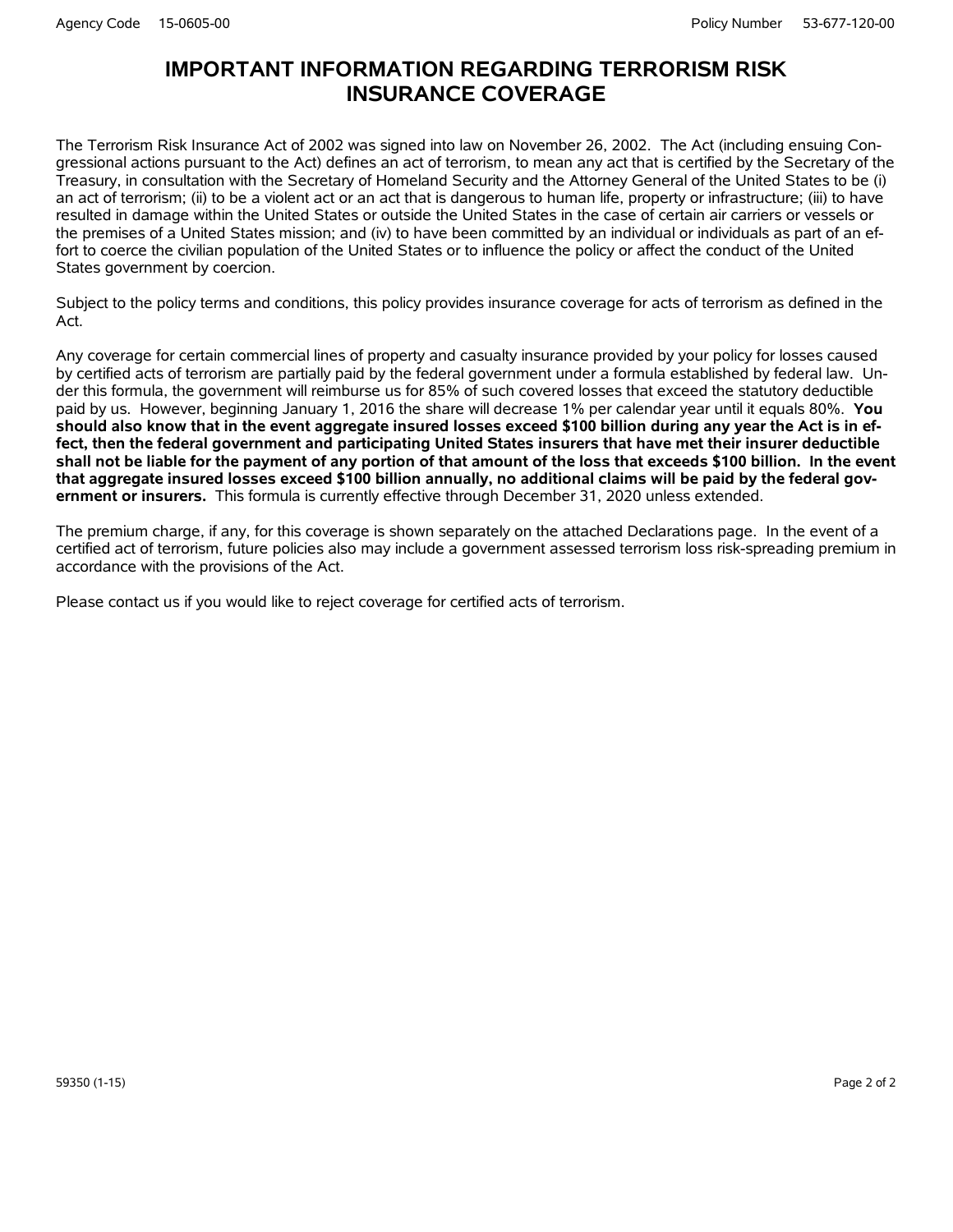# **OFF-PREMISES UTILITY SERVICE FAILURE**

This endorsement modifies insurance under the BUSINESSOWNERS SPECIAL PROPERTY COVERAGE FORM.

**1.** Under **A. COVERAGE**, **5. Additional Coverages**, the following Additional Coverage is added:

### **Off-Premises Utility Service Failure**

In the event of the interruption of utility service to the premises described in the Declarations, we shall pay for loss of or damage to Covered Property, actual loss of "Business Income" and necessary "Extra Expense". The interruption must result from direct physical damage by a Covered Cause of Loss to property of your "local utility service".

- **2.** The most we shall pay for all loss or damage to Covered Property, actual loss of "Business Income" and necessary "Extra Expense" in any one loss is the Limit of Insurance shown in the Declarations for OFF-PREMISES UTILITY SERVICE FAILURE. Payment for your actual loss of "Business Income" and necessary "Extra Expense", if any, will be subject to the necessary suspension of your "operation" during the "period of restoration" and the following terms and conditions:
	- **a.** Under **A. COVERAGE**, **5. Additional Coverages**, **f. Business Income** and **g. Extra Expense** do not apply to this endorsement.
	- **b. "Operation"**, means your business activities occurring at the described premises.
	- **c. "Period of Restoration"**, means the period of time that:
		- **(1)** Begins with the interruption of utility service to the premises described in the Declarations caused by direct physical loss or damage by a Covered Cause of Loss to the property of your "local utility service"; and
		- **(2)** Ends on the date when the interruption of utility service to the premises described in the Declarations is restored.

"Period of Restoration" does not include any increased period required due to the enforcement of any law that:

- **(1)** Regulates the construction, use or repair, or requires the tearing down of any property; or
- **(2)** Regulates the prevention, control, repair, clean-up or restoration of environmental damage.

The expiration date of this policy will not cut short the "period of restoration".

- **d. "Business Income"**, means the:
	- **(1)** Net Income (Net Profit or Loss before income taxes) that would have been earned or incurred; and
	- **(2)** Continuing normal operating expenses incurred, including payroll.
- **e. "Extra Expense"**, means expense incurred:

Includes copyrighted material of ISO Commercial Services, Inc., with its permission. 54060 (2-06) Copyright, ISO Commercial Risk Office, Inc., 1984, 1985, 1986. Page 1 of 3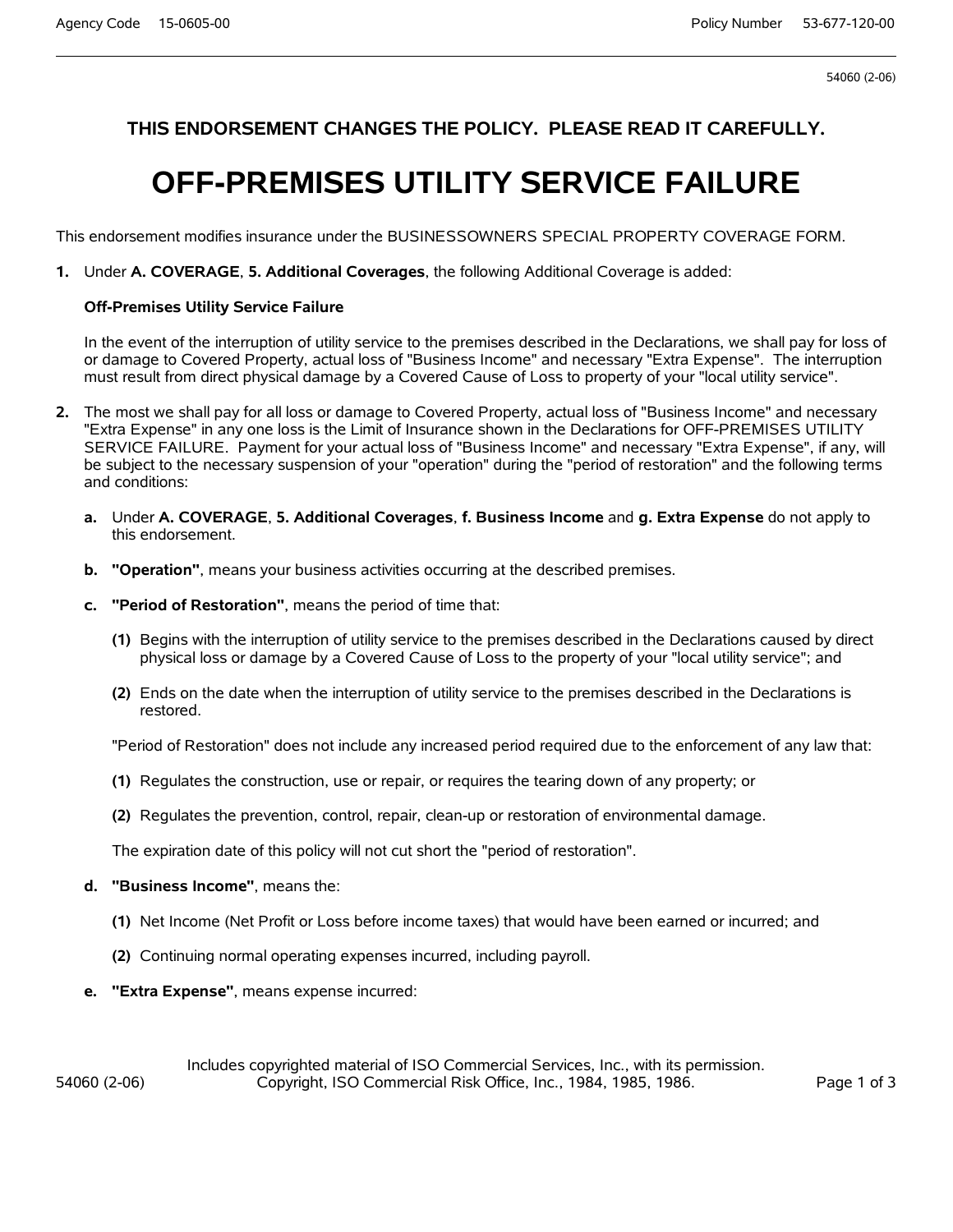- **(1)** To avoid or minimize the suspension of business and to continue "operations":
	- **(a)** At the described premises; or
	- **(b)** At replacement premises or at temporary locations, including:
		- **1)** Relocation expenses; and
		- **2)** Costs to equip and operate the replacement or temporary locations.
- **(2)** To minimize the suspension of business if you cannot continue "operations".
- **(3) (a)** To repair or replace any property; or
	- **(b)** To research, replace or restore the loss information on damaged valuable papers and records

to the extent it reduces the amount of loss that otherwise would have been payable under this Additional Coverage.

#### **3. Exclusions**

The following exclusions apply only to this endorsement:

#### **a. Perishable Stock**

We will not pay for loss or damage to "perishable stock".

#### **b. Power or Other Utility Grid Failure**

Under **B. EXCLUSIONS**, **1.e. Power Failure**, is deleted and replaced by the following exclusion for this endorsement only:

We shall not pay for loss or damage caused by or resulting from the failure to supply "communication supply services", "power supply services" or "water supply services" from any regional or national grid.

#### **4. Definitions**

The following definitions apply only to this Additional Coverage:

- **a. "Communication Supply Services"**, meaning property supplying communication services, including telephone, radio, microwave or television services, to the described premises, that are not located on a described premises and not rented, leased or owned by any insured, such as:
	- **(1)** Communication transmission lines, including optic fiber transmission lines;
	- **(2)** Coaxial cables; and
	- **(3)** Microwave radio relays except satellites.
- **b. "Local Utility Service"**, means your billing entity, repair entity or service entity directly supplying your "communication supply services", "power supply services" or "water supply services" to the premises described in the Declarations.
- **c. "Perishable Stock"**, means merchandise held in storage or for sale that is refrigerated for preservation and is susceptible to loss or damage if the refrigeration fails.

Includes copyrighted material of ISO Commercial Services, Inc., with its permission. 54060 (2-06) Copyright, ISO Commercial Risk Office, Inc., 1984, 1985, 1986. Page 2 of 3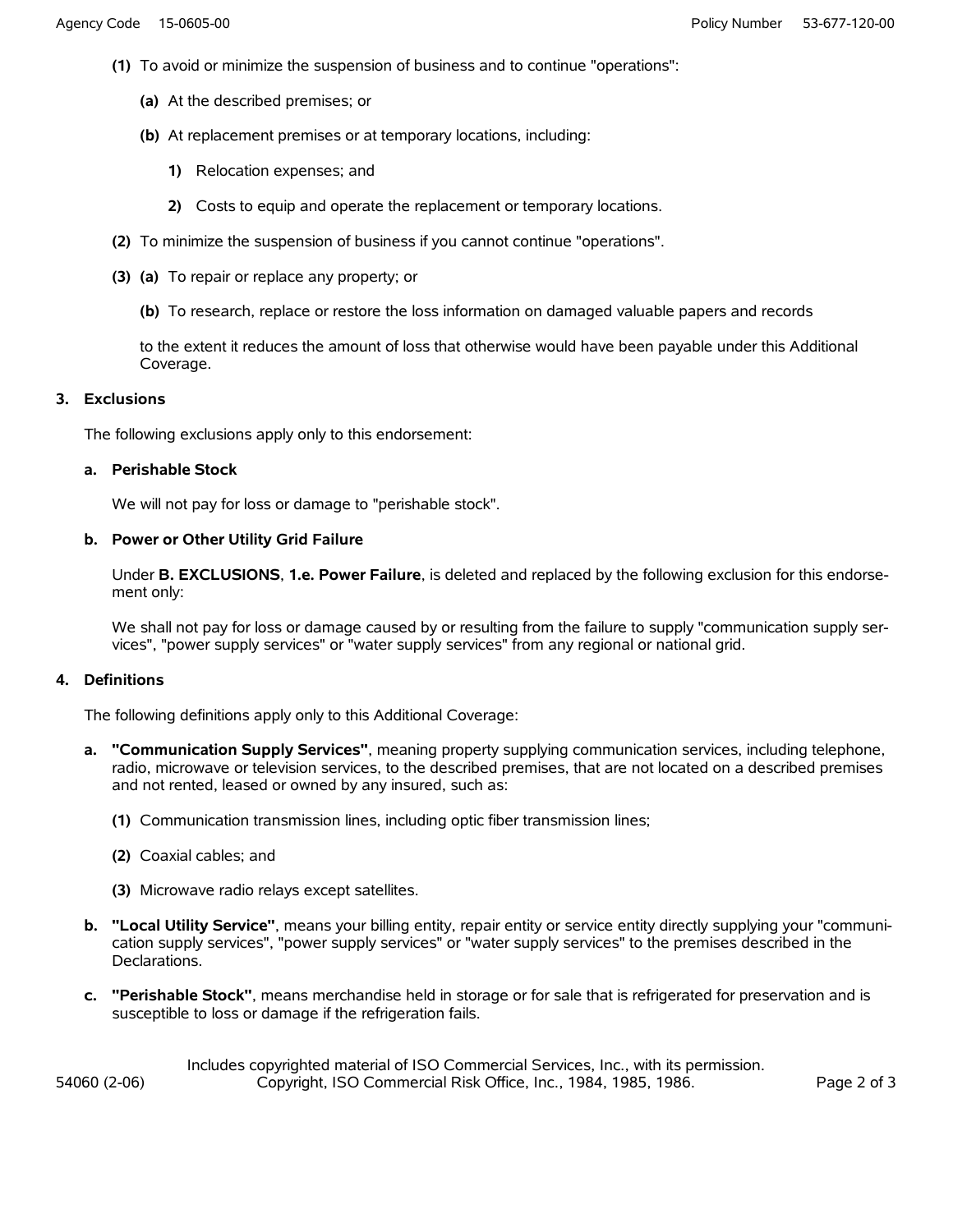- **d. "Power Supply Services"**, means the following types of property supplying electricity, steam or gas to the described premises, that are located on a described premises and not rented, leased or owned by any insured:
	- **(1)** Utility generating plants;
	- **(2)** Switching stations;
	- **(3)** Substations;
	- **(4)** Transformers; and
	- **(5)** Transmission lines.
- **e. "Water Supply Services"**, means the following types of property supplying water to the described premises, that are not located on a described premises and not rented, leased or owned by any insured:
	- **(1)** Pumping stations; and
	- **(2)** Water mains.

All other policy terms and conditions apply.

Includes copyrighted material of ISO Commercial Services, Inc., with its permission. 54060 (2-06) Copyright, ISO Commercial Risk Office, Inc., 1984, 1985, 1986. Page 3 of 3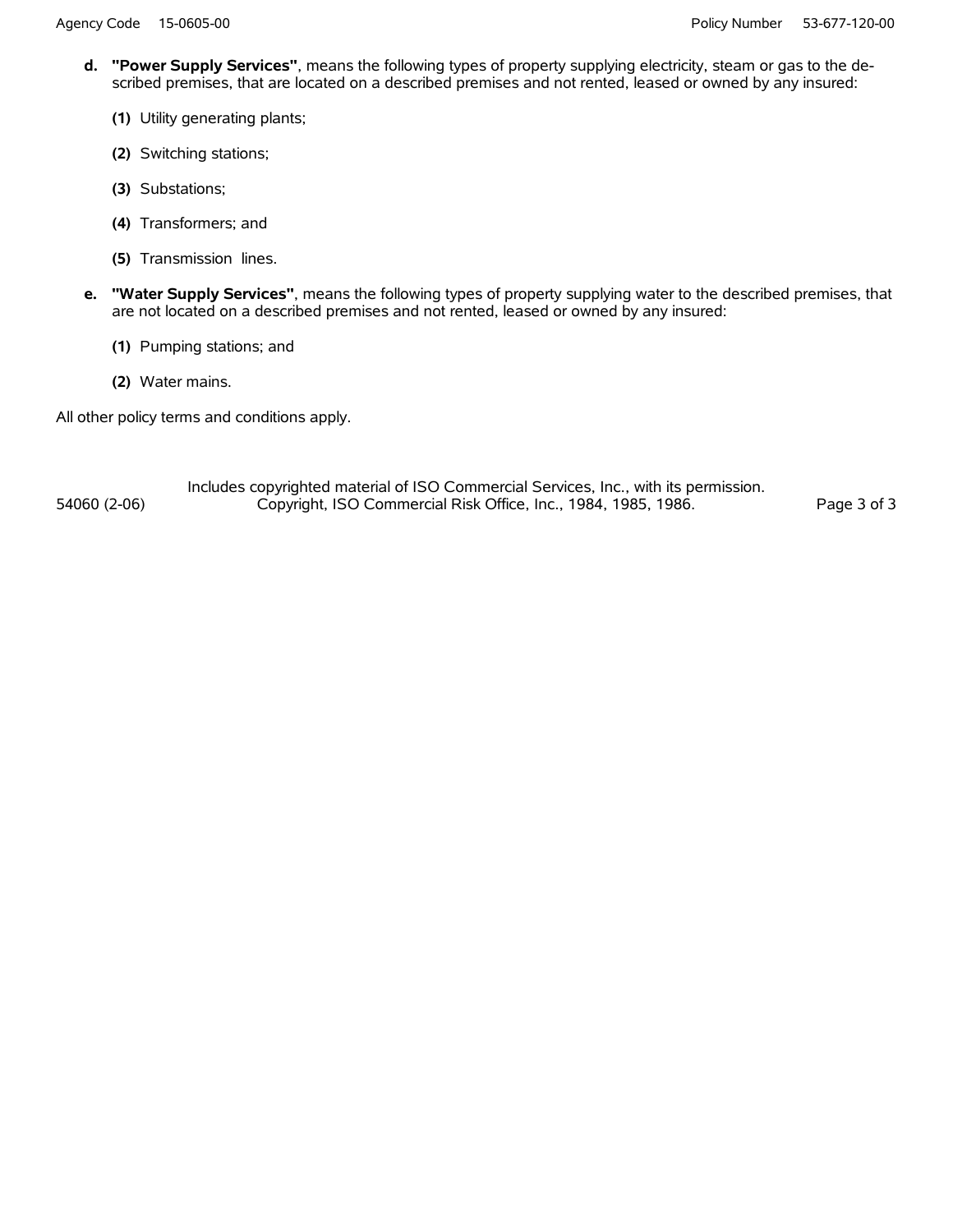64747 (4-15)

# **THIS ENDORSEMENT CHANGES THE POLICY. PLEASE READ IT CAREFULLY.**

# **NORTH CAROLINA CHANGES**

This endorsement modifies insurance provided under the following:

### BUSINESSOWNERS POLICY

- **A.** The **BUSINESSOWNERS STANDARD PROPERTY COVERAGE FORM** and the **BUSINESSOWNERS SPECIAL PROPERTY COVERAGE FORM** are amended.
	- **1.** The following exclusion is added to **B. EXCLUSIONS**:

If loss or damage to Covered Property in the Beach Territory is caused by or results from Windstorm Or Hail, the following additional exclusion applies:

#### **Windstorm Or Hail Exterior Paint And Waterproofing Exclusion**

We will not pay for loss or damage to:

**a.** Paint; or

**b.** Waterproofing material

applied to the exterior of Buildings. We will not include the value of paint or waterproofing material to determine the value of Covered Property.

The Beach Territory consists of localities south and east of the Inland Waterway:

- **a.** From the South Carolina line to Fort Macon (Beaufort Inlet); and
- **b.** From there south and east of Core, Pamlico, Roanoke and Currituck Sounds to the Virginia line, generally known as the Outer Banks.

#### **2. E. PROPERTY LOSS CONDITIONS** is amended.

**a.** Paragraph **2. Appraisal** is deleted and replaced with the following:

## **2. Appraisal**

If we and you disagree on the value of the property or the amount of loss, either may make written demand for an appraisal of the loss. In this event, each party will select a competent and impartial appraiser. You and we must notify the other of the appraiser selected within 20 days of the written demand for appraisal. The two appraisers will select

a competent and impartial umpire. If the appraisers do not agree on the selection of an umpire within 15 days, they must request selection of an umpire by a judge of a court having jurisdiction. The appraisers will state separately the value of the property and the amount of loss. If they fail to agree, they will submit their differences to the umpire. A decision agreed to by any two will be the appraised value of the property or amount of the loss. If you make a written demand for an appraisal of the loss, each party will:

- **a.** Pay its chosen appraiser; and
- **b.** Bear the other expenses of the appraisal and umpire equally.
- **b.** Paragraph **4. Legal Action Against Us** is deleted and replaced with the following:
	- **4. Legal Action Against Us** No one may bring a legal action against us under this insurance unless:
		- **a.** There has been full compliance with all of the terms of this insurance; and
		- **b.** The action is brought within three years after the date on which the direct physical loss or damage occurred.
- **c.** Paragraph **6.d.(1)(b) Loss Payment** is deleted and replaced with the following:

## **6. Loss Payment**

- **(b)** We will not pay on a replacement cost basis for any loss or damage:
	- **(i)** Until the lost or damaged property is actually repaired or replaced:
		- **i.** On the described premises; or
		- **ii.** At some other location in the State of North Carolina; and

64747 (4-15) Includes copyrighted material of Insurance Services Office, Inc., with its permission. Page 1 of 3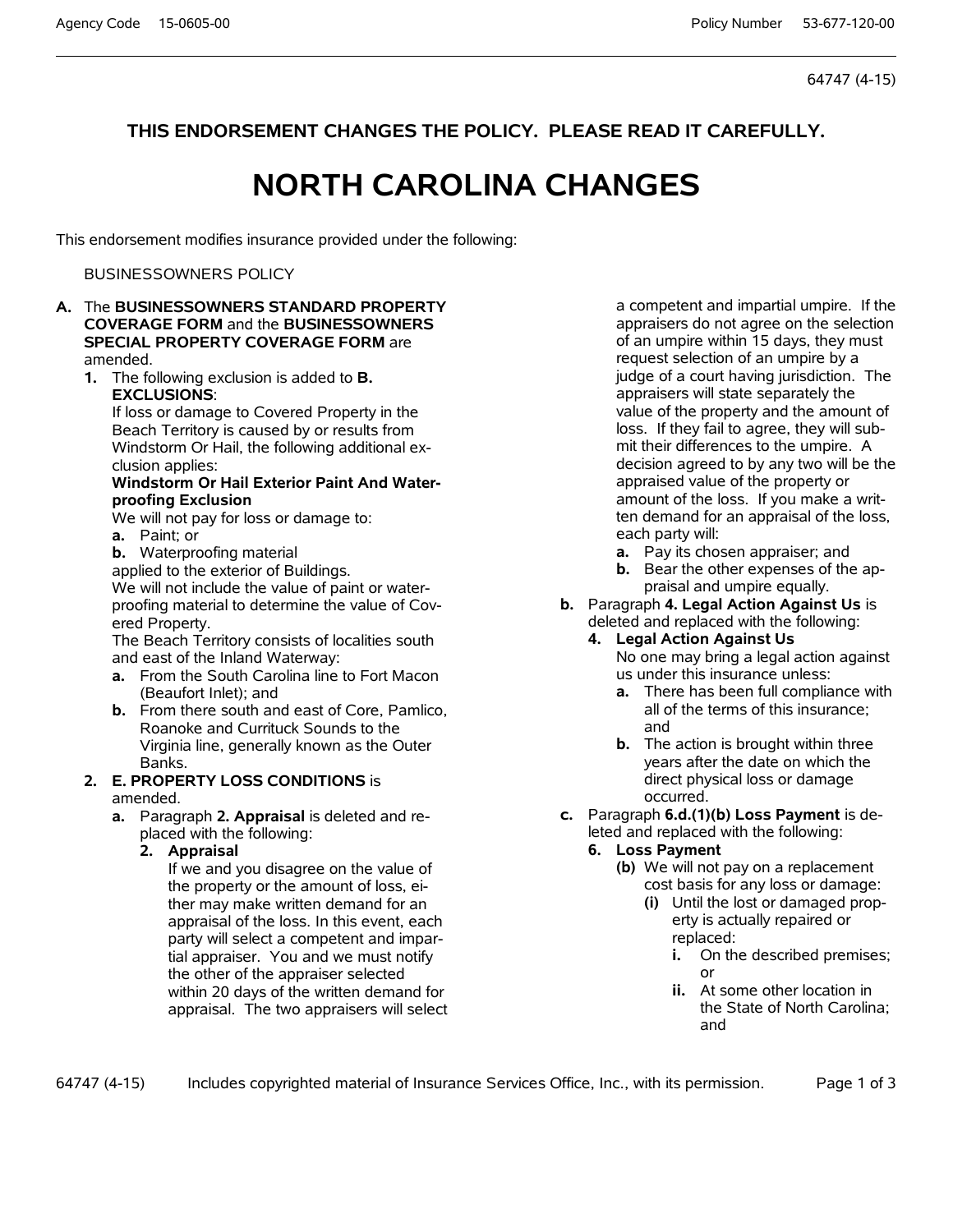- **(ii)** Unless the repair or replacement is made as soon as reasonably possible after the loss or damage.
- **3. F. PROPERTY GENERAL CONDITIONS** is amended. The following condition is added: **Time Period For Performance Of Contractual Obligations**

Whenever a state of disaster is proclaimed for the state of North Carolina or for an area within this state in accordance with state law, or whenever a major disaster is declared for North Carolina or an area within this state by the President of the United States under the Stafford Act or its successors, the following provisions apply:

- **a.** If the Covered Property that has sustained loss or damage is located within the geographic area designated in the disaster declaration or proclamation, the time period for your submission of a proof of loss (as set forth in the Duties In The Event Of Loss Or Damage Condition or similar provision in this policy or in an endorsement attached to this policy) shall be extended by a time period not exceeding the earlier of:
	- **(1)** The expiration of the disaster proclamation or declaration and all renewals of the proclamation; or
	- **(2)** The expiration of the Insurance Commissioner's order declaring action for the specific disaster, as determined by the Insurance Commissioner.
- **b.** Except as otherwise provided in Paragraph **a.**, the following applies if you or we reside in or are located in the geographic area designated in the disaster declaration or proclamation:

If this policy or an endorsement attached to this policy imposes a time limitation on you or us for a performance of:

- **(1)** A premium or debt payment; or
- **(2)** Any other duty or any act (including transmittal of information)

under the terms of this policy and such performance would be required during the time period prior to the expiration of the Insurance Commissioner's order declaring action for the specific disaster, as determined by the Insurance Commissioner, your performance and our performance is subject to a deferral period of 30 days. The Commissioner of Insurance may extend such deferral period.

**B. BUSINESSOWNERS COMMON POLICY CONDI-TIONS** is amended.

- **1. A. CANCELLATION** is amended. Paragraphs **A.1.** and **A.2.** are deleted and replaced by the following:
	- **1.** The first Named Insured shown in the Declarations may cancel this policy by returning it to us or by notifying us of the date cancellation is to take effect.
	- **2. a. Cancellation Of Policies In Effect Less Than 60 Days** If this policy has been in effect for less than 60 days, we may cancel this policy by mailing or delivering to the first Named Insured written notice of cancel-

lation at least: **(1)** 15 days before the effective date of cancellation if we cancel for nonpayment of premium; or

- **(2)** 30 days before the effective date of cancellation if we cancel for any other reason.
- **b. Cancellation Of Policies In Effect For 60 Days Or More**
	- **(1)** If this policy has been in effect for 60 days or more, or is a renewal of a policy we issued, we may cancel this policy prior to the expiration of the policy term or anniversary date stated in the policy only for one or more of the following reasons:

**(a)** Nonpayment of premium;

- **(b)** An act or omission by the insured or his or her representative that constitutes material misrepresentation or nondisclosure of a material fact in obtaining this policy, continuing this policy or presenting a claim under this policy;
- **(c)** Increased hazard or material change in the risk assumed that could not have been reasonably contemplated by the parties at the time of assumption of the risk;
- **(d)** Substantial breach of contractual duties, conditions or warranties that materially affects the insurability of the risk;
- **(e)** A fraudulent act against us by the insured or his or her representative that materially affects the insurability of the risk;
- **(f)** Willful failure by the insured or his or her representative to institute reasonable loss control

64747 (4-15) Includes copyrighted material of Insurance Services Office, Inc., with its permission. Page 2 of 3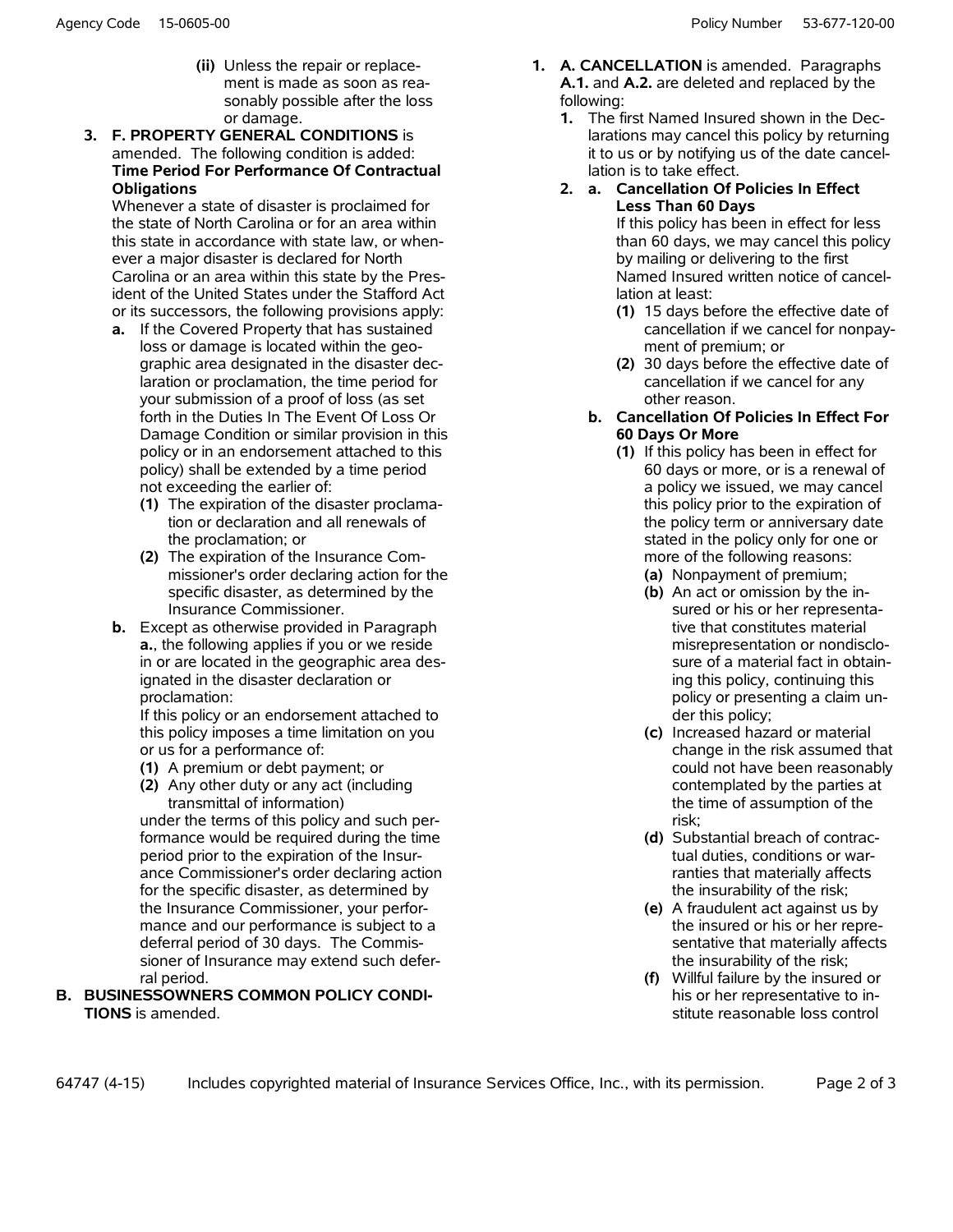measures that materially affect the insurability of the risk after written notice by us;

- **(g)** Loss of facultative reinsurance, or loss of or substantial changes in applicable reinsurance as provided in G.S. 58-41-30;
- **(h)** Conviction of the insured of a crime arising out of acts that materially affect the insurability of the risk;
- **(i)** A determination by the Commissioner of Insurance that the continuation of the policy would place us in violation of the laws of North Carolina; or
- **(j)** You fail to meet the requirements contained in our corporate charter, articles of incorporation or by-laws when we are a company organized for the sole purpose of providing members of an organization with insurance coverage in North Carolina.
- **(2)** We will mail or deliver written notice of cancellation to the first Named Insured at least:
	- **(a)** 15 days before the effective date of cancellation if we cancel for nonpayment of premium; or
	- **(b)** 30 days before the effective date of cancellation if we cancel for any other reason.
- **c.** Cancellation for nonpayment of premium will not become effective if you pay the premium amount due before the effective date of cancellation.
- **d.** We may also cancel this policy for any reason not stated above provided we obtain your prior written consent.
- **2.** The following conditions are added:
	- **a. NONRENEWAL**
		- **(1)** If we elect not to renew this policy, we will mail or deliver to the first Named Insured shown in the Declarations written notice of nonrenewal at least 45 days prior to the:
			- **(a)** Expiration of the policy if this policy has been written for one year or less; or
			- **(b)** Anniversary date of the policy if this policy has been written for more than one year or for an indefinite term.
		- **(2)** We need not mail or deliver the notice of nonrenewal if you have:
			- **(a)** Insured property covered under this policy, under any other insurance policy;
			- **(b)** Accepted replacement coverage; or
			- **(c)** Requested or agreed to nonrenewal of this policy.
	- **b.** If notice is mailed, proof of mailing will be sufficient proof of notice.
	- **c.** The written notice of cancellation or nonrenewal will:
		- **(1)** Be mailed or delivered to the first Named Insured and any designated mortgagee or loss payee at their addresses shown in the policy, or if not indicated in the policy, at their last known addresses; and
		- **(2)** State the reason or reasons for cancellation or nonrenewal.

All other policy terms and conditions apply.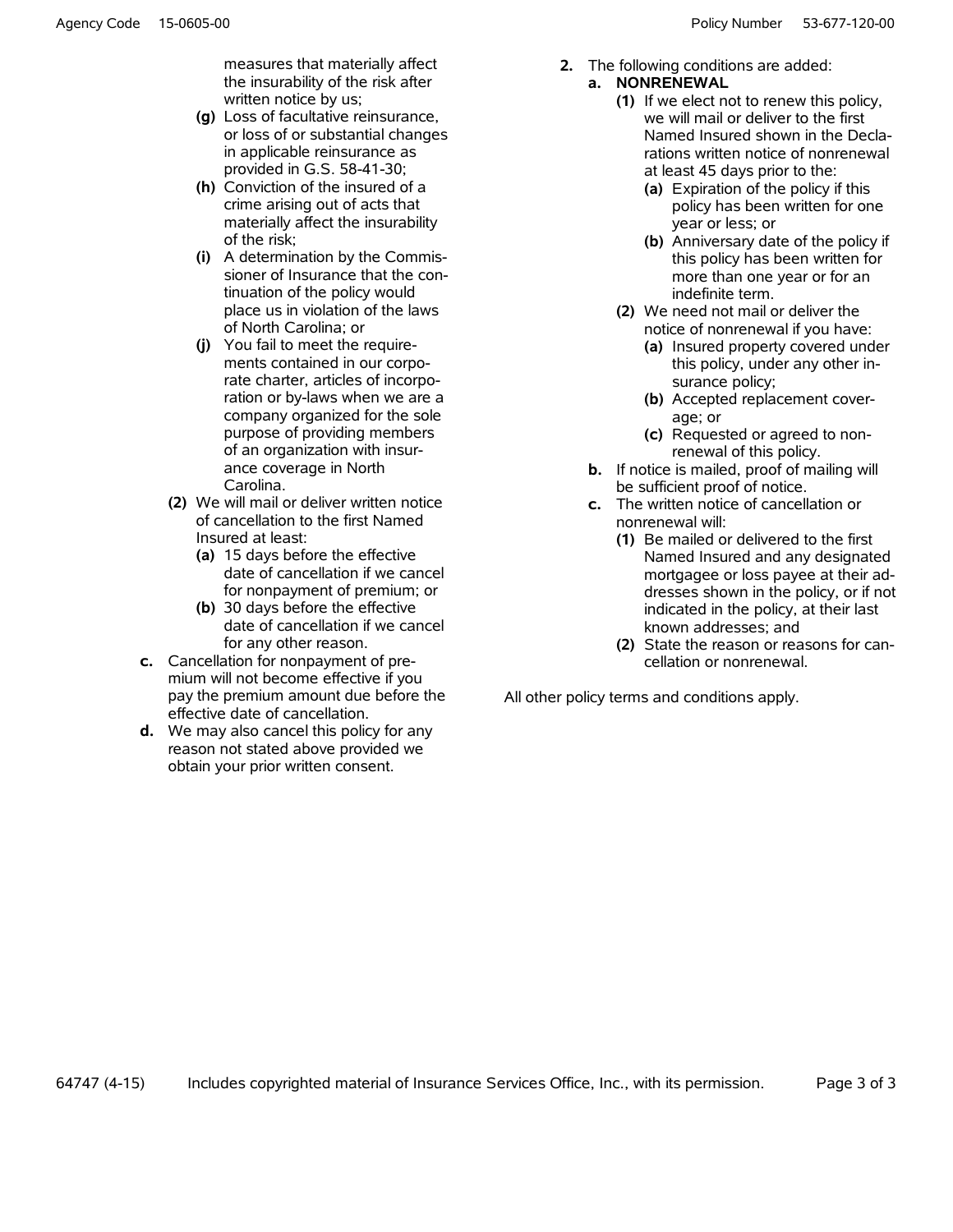# **NORTH CAROLINA STANDARD FIRE POLICY PROVISIONS**

This endorsement modifies insurance provided under the following:

BUSINESSOWNERS POLICY COMMERCIAL PROPERTY COVERAGE PART STANDARD PROPERTY POLICY

The provisions of the Standard Fire Policy are stated below. State law still requires that they be attached to all policies. If any conditions of this form are construed to be more liberal than any other policy conditions relating to the perils of fire, lightning or removal, the conditions of this form will apply.

IN CONSIDERATION OF THE PROVISIONS AND STIPULATIONS HEREIN OR ADDED HERETO, AND OF THE PREMIUM SPECI-FIED in the Declarations or in endorsements made a part hereof, this Company, for the term of *years specified in the Declarations* from *inception date shown in the Declarations* At 12:01 A.M. (Standard Time) to *expiration date shown in the Declarations* At 12:01 A.M. (Standard time) at location of property involved, to an amount not exceeding the limit of liability specified in the Declarations, does insure **the Insured named in the Declarations** and legal representatives, to the extent of the actual cash value of the property at the time of loss, but not exceeding the amount which it would cost to repair or replace the property with material of like kind and quality within a reasonable time after such loss, without allowance for any increased cost of repair or reconstruction by reason of any ordinance or law regulating construction or repair, and without compensation for loss resulting from interruption of business or manufacture, nor in any event for more than the interest of the insured, against all DIRECT LOSS BY FIRE, LIGHTNING AND OTHER PERILS INSURED AGAINST IN THIS POLICY INCLUDING REMOVAL FROM PREMISES ENDANGERED BY THE PERILS INSURED AGAINST IN THIS POLICY, EXCEPT AS HEREINAFTER PROVIDED, to the property described in the Declarations while located or contained as described in this policy, or pro rata for five days at each property place to which any of the property shall necessarily be removed for preservation from the perils insured against in this policy, but not elsewhere.

Assignment of this policy shall not be valid except with the written consent of this Company.

This policy is made and accepted subject to the foregoing provisions and stipulations and those hereinafter stated, which are hereby made a part of this policy, together with such other provisions, stipulations and agreements as may be added hereto, as provided in this policy.

|    | 1 Concealment.                                                        | This entire policy shall be void if, whether                    |  |
|----|-----------------------------------------------------------------------|-----------------------------------------------------------------|--|
| 2  | fraud.                                                                | before or after a loss, the insured has wil-                    |  |
| З  |                                                                       | fully concealed or misrepresented any ma-                       |  |
|    | terial fact or circumstance concerning this insurance or the          |                                                                 |  |
|    | 5 subject thereof, or the interest of the insured therein, or in case |                                                                 |  |
| 6  | of any fraud or false swearing by the insured relating thereto.       |                                                                 |  |
|    | Uninsurable                                                           | This policy shall not cover accounts, bills,                    |  |
| 8  | and                                                                   | currency, deeds, evidences of debt, money or                    |  |
| 9  | excepted property.                                                    | securities; nor, unless specifically named                      |  |
| 10 |                                                                       | hereon in writing, bullion or manuscripts.                      |  |
| 11 | Perils not                                                            | This Company shall not be liable for loss by                    |  |
|    | 12 included.                                                          | fire or other perils insured against in this                    |  |
| 13 |                                                                       | policy caused, directly or indirectly, by: (a)                  |  |
|    |                                                                       | 14 enemy attack by armed forces including action taken by mili- |  |

14 enemy attack by armed forces, including action taken by mili-

15 tary, naval or air forces in resisting an actual or an immediately

16 impending enemy attack; (b) invasion; (c) insurrection; (d)

- 17 rebellion; (e) revolution; (f) civil war, (g) usurped power; (h)
- 18 order of any civil authority except acts of destruction at the time
- 19 of and for the purpose of preventing the spread of fire, provided
- 20 that such fire did not originate from any of the perils excluded
- 21 by this policy; (i) neglect of the insured to use all reasonable
- 22 means to save and preserve the property at and after a loss, or
- 23 when the property is endangered by fire in neighboring prem-
- 24 ises; (j) nor shall this Company be liable for loss by theft.
- 25 **Other Insurance**. Other insurance may be prohibited or the 26<br>26 **amount of insurance may be limited by enable** amount of insurance may be limited by en-
- 27 dorsement attached hereto.
- 28 **Conditions suspending or restricting insurance. Unless other-**
- 29 **wise provided in writing added hereto this Company shall not**
- 30 **be liable for loss occurring**
- 31 (a) while the hazard is increased by any means within the con-
- 32 trol or knowledge of the insured; or
- 33 (b) while a described building, whether intended for occupancy

IL 01 62 04 90 Copyright, Insurance Services Office, 1989 Content of 2